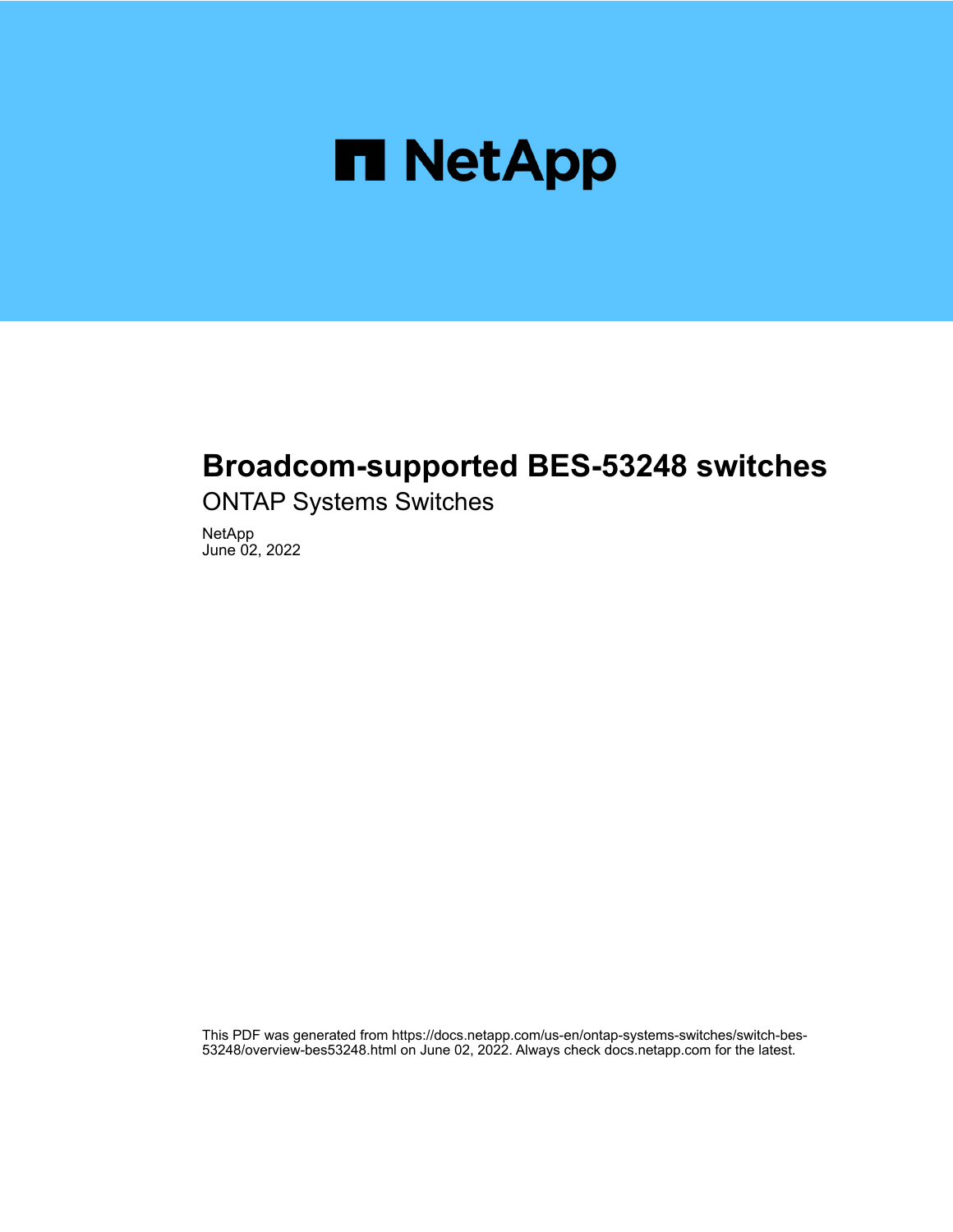# **Table of Contents**

| Set up the switch witch witch the contract of the contract of the contract of the contract of the switch $2$ |  |
|--------------------------------------------------------------------------------------------------------------|--|
|                                                                                                              |  |
|                                                                                                              |  |
|                                                                                                              |  |
|                                                                                                              |  |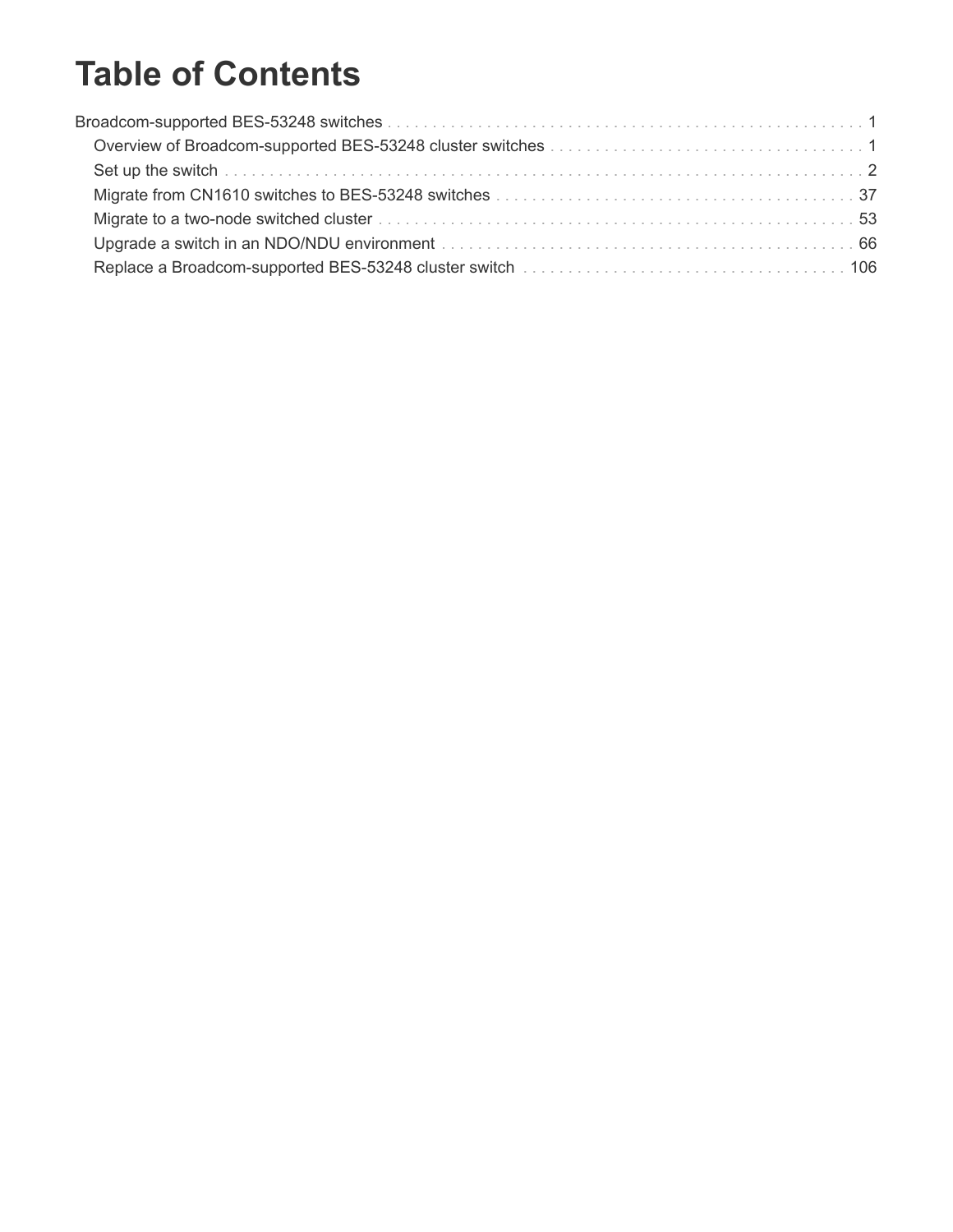# <span id="page-2-0"></span>**Broadcom-supported BES-53248 switches**

## <span id="page-2-1"></span>**Overview of Broadcom-supported BES-53248 cluster switches**

Broadcom-supported BES-53248 cluster switches are designed to work in clusters ranging in size from two to 24 nodes in ONTAP 9.5P8 and later. Support for 40/100 GbE cluster ports starts with EFOS firmware version 3.4.4.6 and later.

BES-53248 is a switch running on a Broadcom-embedded OS known as Ethernet Fabric OS (EFOS).

The following table lists the part number and description for the BES-53248 cluster switch, rack mount rail kit, fans, and power supplies:

| <b>Part number</b>  | <b>Description</b>                                                           |
|---------------------|------------------------------------------------------------------------------|
| X190005             | BES-53248, CLSW, 16Pt10/25GB, PTSX, BRDCM SUPP (PTSX = Port<br>Side Exhaust) |
| X190005R            | BES-53248, CLSW, 16Pt10/25GB, PSIN, BRDCM SUPP (PSIN = Port<br>Side Intake)  |
| X-RAIL-4POST-190005 | Rack mount rail kit Ozeki 4 post 19"                                         |
| X-FAN-190005-R      | Fan, port side intake X190005                                                |
| X-FAN-190005-F      | Fan, port side exhaust X190005                                               |
| X-PSU-190005-R      | Power supply, port side intake X190005                                       |
| X-PSU-190005-F      | Power supply, port side exhaust X190005                                      |

Overview of airflow based on the two models offered:

- Port-side exhaust airflow (standard air): Cool air enters the chassis through the fan and power supply modules in the cold aisle and exhausts through the port end of the chassis in the hot aisle. Blue coloring indicates port-side exhaust airflow. This is the most common option.
- Port-side intake airflow (reverse air): Cool air enters the chassis through the port end in the cold aisle and exhausts through the fan and power supply modules in the hot aisle.

See the [NetApp KB article: How to add additional port licensing for the Broadcom-supported BES-53248](https://kb.netapp.com/Advice_and_Troubleshooting/Data_Protection_and_Security/MetroCluster/How_to_add_Additional_Port_Licensing_for_the_Broadcom-Supported_BES-53248_Switch) [switch](https://kb.netapp.com/Advice_and_Troubleshooting/Data_Protection_and_Security/MetroCluster/How_to_add_Additional_Port_Licensing_for_the_Broadcom-Supported_BES-53248_Switch) for details on adding additional port licenses.

For information on the relevant connectors and cable options to use along with their part numbers, see the [NetApp Hardware Universe.](https://hwu.netapp.com/Home/Index)

For more information, see the *Cluster Network and Management Network Compatibility Matrix* available from the BES-53248 switch download site [Broadcom cluster switches](https://mysupport.netapp.com/site/products/all/details/broadcom-cluster-switches/downloads-tab).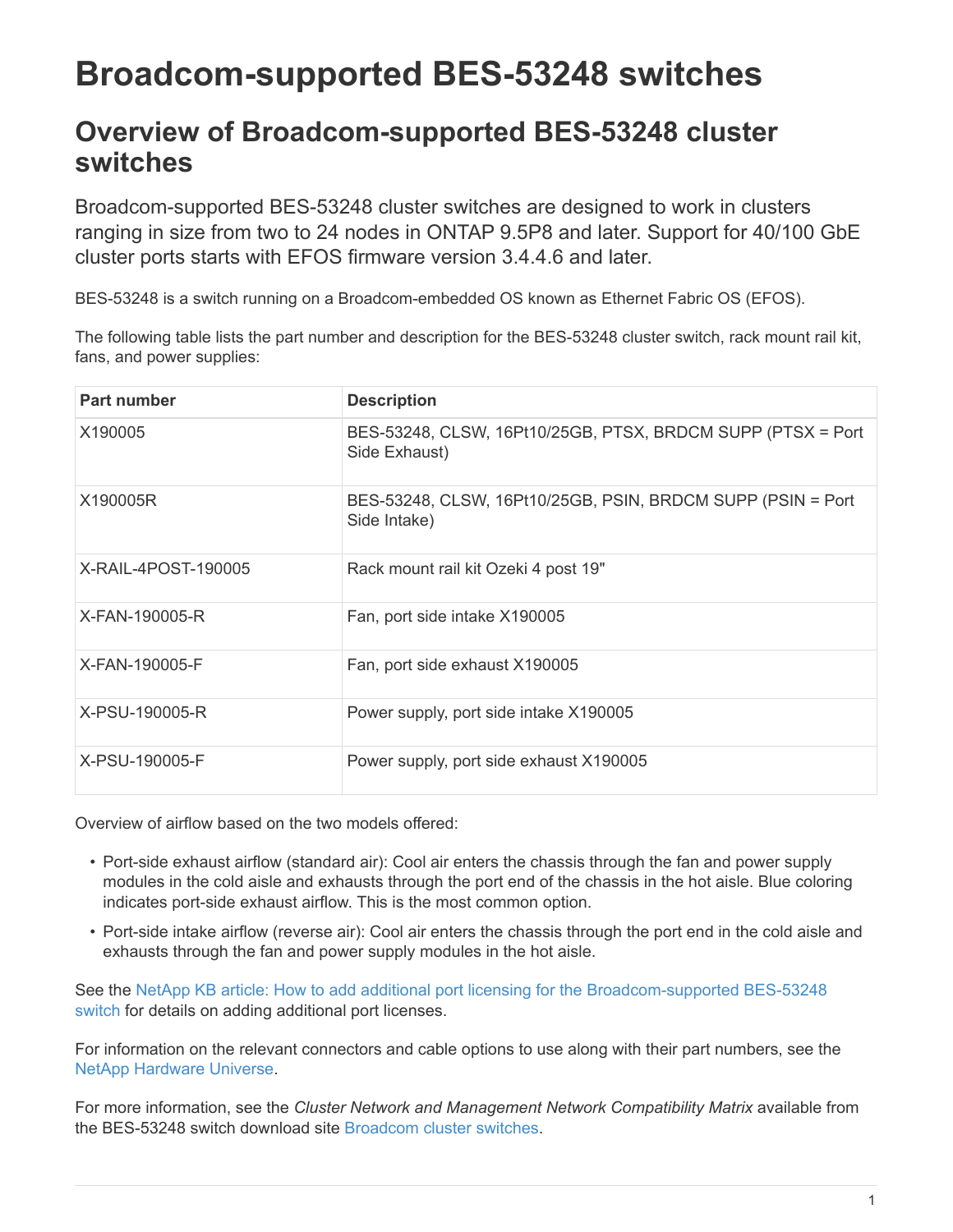# <span id="page-3-0"></span>**Set up the switch**

## **BES-53248 cluster switch configuration requirements**

To configure your cluster, you need the appropriate number and type of cables and cable connectors for your cluster switches. Depending on the type of cluster switch you are initially configuring, you need to connect to the switch console port with the included console cable and you need specific network information.

#### **BES-53248 cluster switch port assignments**

You can use the Broadcom-supported BES-53248 cluster switch port assignments table as a guide to configuring your cluster.

| <b>Switch ports</b> | Ports usage                                                      |
|---------------------|------------------------------------------------------------------|
| $01 - 16$           | 10/25GbE cluster port nodes, base configuration                  |
| 17-48               | 10/25GbE cluster port nodes, with licenses                       |
| 49-54               | 100GbE cluster port nodes, with licenses, added right to left    |
| 55-56               | 100GbE cluster Inter-Switch Link (ISL) ports, base configuration |

#### **Port group speed constraint**

On BES-53248 cluster switches, the 48 10/25GbE (SFP28/SFP+) ports are combined into 12 x 4-port groups as follows:

• Ports 1-4, 5-8, 9-12, 13-16, 17-20, 21-24, 25-28, 29-32, 33-36, 37-40, 41-44, and 45-48.

The SFP28/SFP+ port speed must be the same (10GbE or 25GbE) across all ports in the 4-port group.

### **BES-53248 cluster switch required documentation**

You need specific switch and controller documentation to set up your Cluster-Mode configuration.

#### **Required documentation for BES-53248 cluster switches**

To set up the BES-53248 cluster switch, you need the following documents available from the Broadcom Support Site: [Broadcom Ethernet Switch Product Line](https://www.broadcom.com/support/bes-switch)

| <b>Document title</b>                       | <b>Description</b>                                                                                              |
|---------------------------------------------|-----------------------------------------------------------------------------------------------------------------|
|                                             | EFOS Administrator's Guide v3.4.3 Provides examples of how to use the BES-53248 switch in a typical<br>network. |
| <b>EFOS CLI Command Reference</b><br>V3.4.3 | Describes the command-line interface (CLI) commands you use to view<br>and configure the BES-53248 software.    |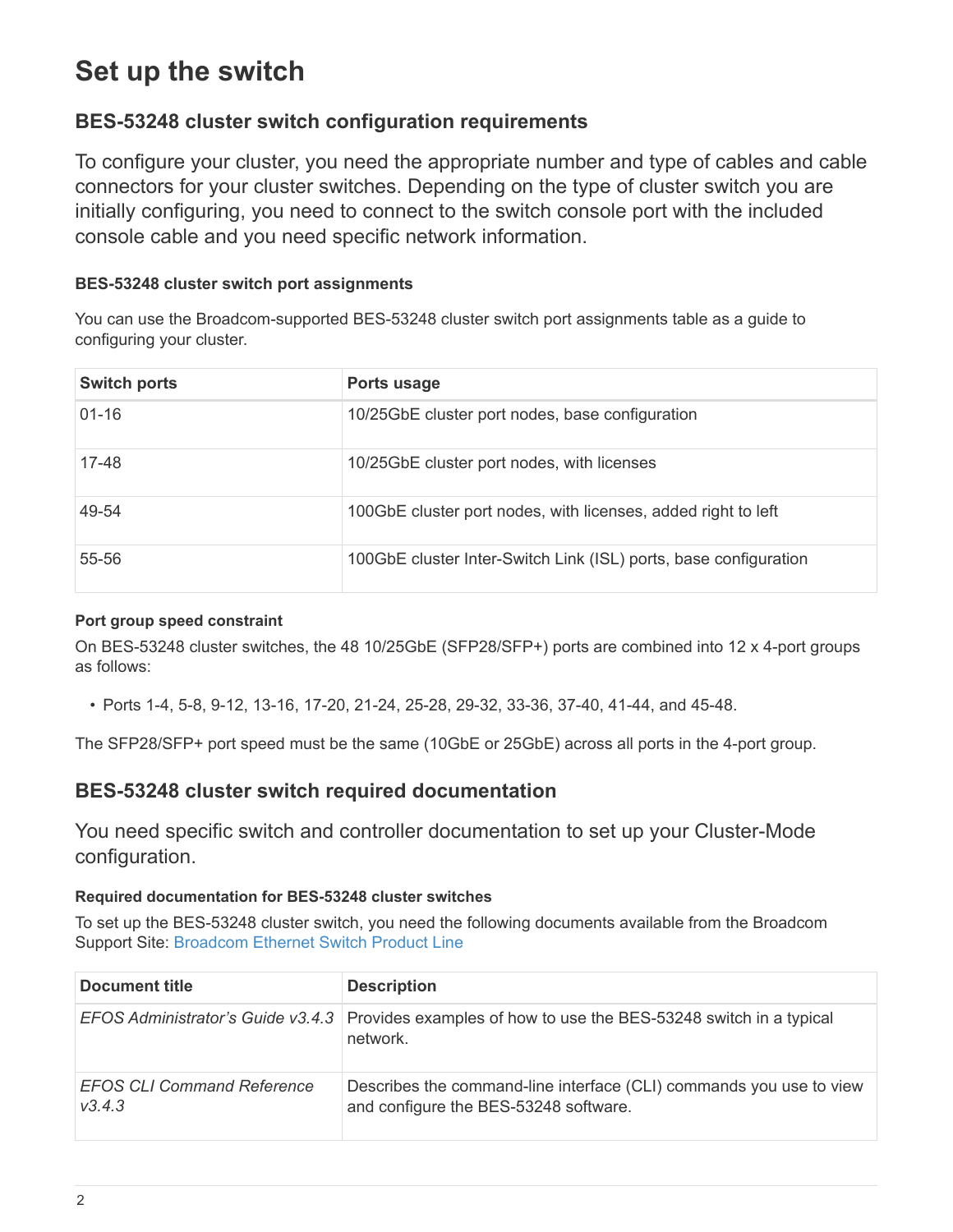| Document title                        | <b>Description</b>                                                                              |
|---------------------------------------|-------------------------------------------------------------------------------------------------|
|                                       | EFOS Getting Started Guide v3.4.3 Provides detailed information about for the BES-53248 switch. |
| <b>EFOS SNMP Reference Guide</b>      | Provides examples of how to use the BES-53248 switch in a typical                               |
| V3.4.3                                | network.                                                                                        |
| <b>EFOS Scaling Parameters and</b>    | Describes the default scaling parameters with which EFOS software is                            |
| Values v3.4.3                         | delivered and validated on the supported platforms.                                             |
| <b>EFOS Functional Specifications</b> | Describes the specifications for the EFOS software on the supported                             |
| V3.4.3                                | platforms.                                                                                      |
| EFOS Release Notes v3.4.3             | Provides release-specific information about BES-53248 software.                                 |

#### **Required documentation for supported ONTAP systems**

To set up an ONTAP system, you need the following documents from the NetApp Support Site at [mysupport.netapp.com](http://mysupport.netapp.com/)

| <b>Name</b>                                                | <b>Description</b>                                                                               |
|------------------------------------------------------------|--------------------------------------------------------------------------------------------------|
| <b>NetApp Hardware Universe</b>                            | Describes the power and site requirements for all NetApp hardware,<br>including system cabinets. |
| Controller-specific Installation and<br>Setup Instructions | Describes how to install NetApp hardware.                                                        |
| ONTAP <sub>9</sub>                                         | Provides detailed information about all aspects of the ONTAP 9 release.                          |

### **Configure your BES-53248 cluster switches**

#### **Configure a new BES-53248 cluster switch**

You can configure a new BES-53248 cluster switch by completing the steps detailed in this chapter.

#### **About this task**

Installing the BES-53248 cluster switch on systems running ONTAP starts with setting up an IP address and configuration to allow the switch to communicate through the management interface. Then you can install the Ethernet Fabric OS (EFOS) software, reference configuration file (RCF), and other licenses as needed. This procedure is intended for preparing the BES-53248 switch before controllers are added. In addition, you might need to install the required configuration file to support the Cluster Switch Health Monitor (CSHM) for the BES-53248 cluster switches. See [Installing the Cluster Switch Health Monitor \(CSHM\) configuration file](https://docs.netapp.com/us-en/ontap-systems-switches/switch-bes-53248/configure-health-monitor.html) for more details.

The examples in this procedure use the following switch and node nomenclature:

• The NetApp switch names are cs1 and cs2.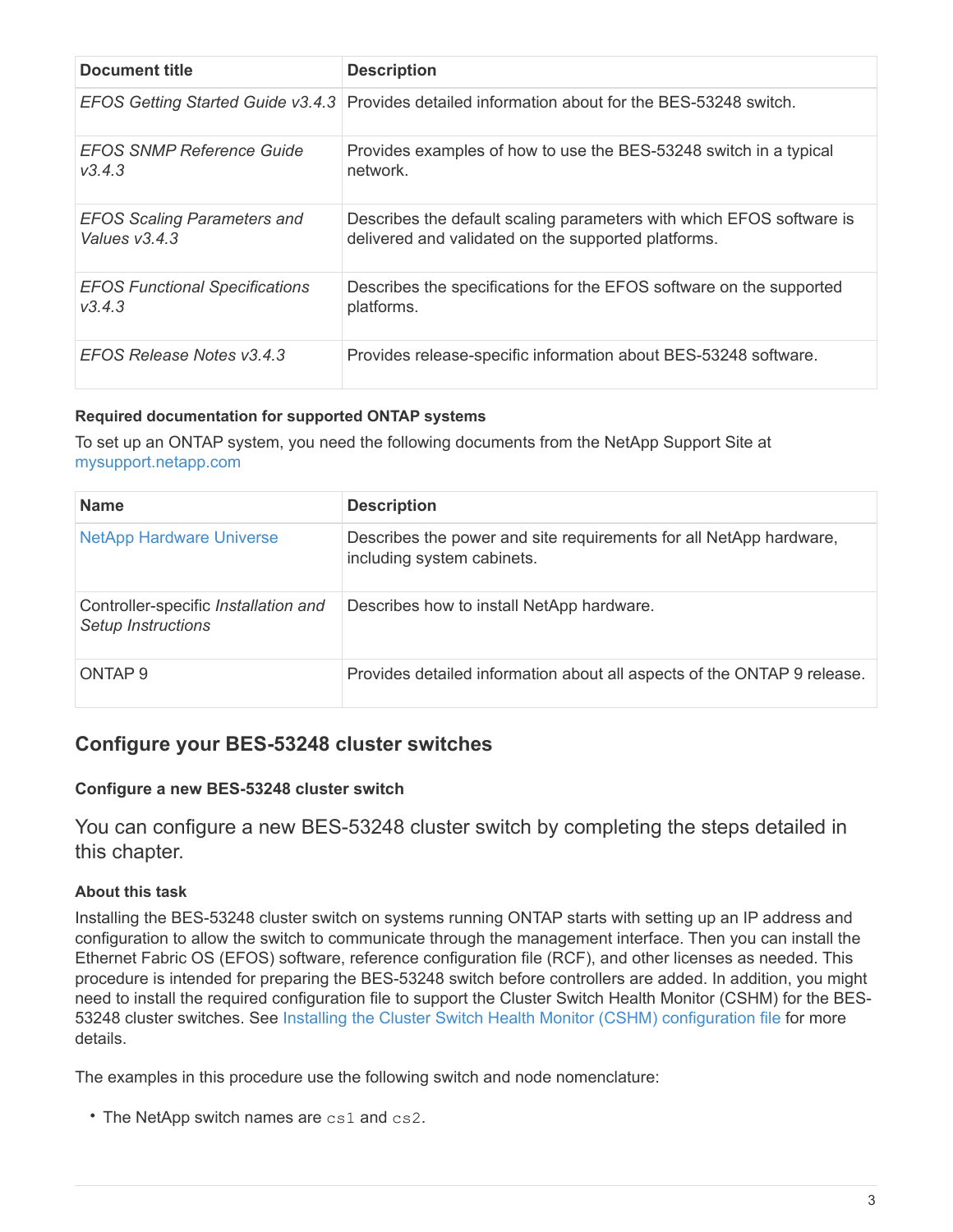- The example used in this procedure starts the upgrade on the second switch, *cs2.*
- The cluster LIF names are node1 clus1 and node1 clus2 for node1, and node2 clus1 and node2\_clus2 for node2.
- The IPspace name is Cluster.
- The cluster1::> prompt indicates the name of the cluster.
- The cluster ports on each node are named e0a and e0b.

See the [NetApp Hardware Universe](https://hwu.netapp.com/Home/Index) for the actual cluster ports supported on your platform.

- The Inter-Switch Links (ISLs) supported for the NetApp switches are ports 0/55 and 0/56.
- The node connections supported for the NetApp switches are ports 0/1 through 0/16 with default licensing.
- The examples in this procedure use two nodes, but you can have up to 24 nodes in a cluster.

#### **Initial installation of the BES-53248 cluster switch**

You can use this procedure to perform the initial installation of the BES-53248 cluster switch.

You can download the applicable [Broadcom](https://www.broadcom.com/support/bes-switch) EFOS software for your cluster switches from the Broadcom [Ethernet Switch Support](https://www.broadcom.com/support/bes-switch) site.

EFOS is a wide-ranging software set of advanced networking features and protocols necessary to develop a variety of Ethernet and IP infrastructure systems for data center applications. EFOS software is an architecture suitable for any network organizational device using leading-edge applications that require thorough packet inspection or separation.

This procedure provides a summary of the process to install your switches and get them running:

#### **Steps**

- 1. Connect the serial port to the host or serial port of your choice.
- 2. Connect the management port (the RJ-45 wrench port on the left side of the switch) to the same network where your TFTP server is located.
- 3. At the console, set the host side serial settings:
	- 115200 baud
	- 8 data bits
	- 1 stop bit
	- parity: none
	- flow control: none
- 4. Log in to the switch as admin and press enter when prompted for a password. The default switch name is routing. At the prompt, enable. This gives you access to Privileged EXEC mode for switch configuration.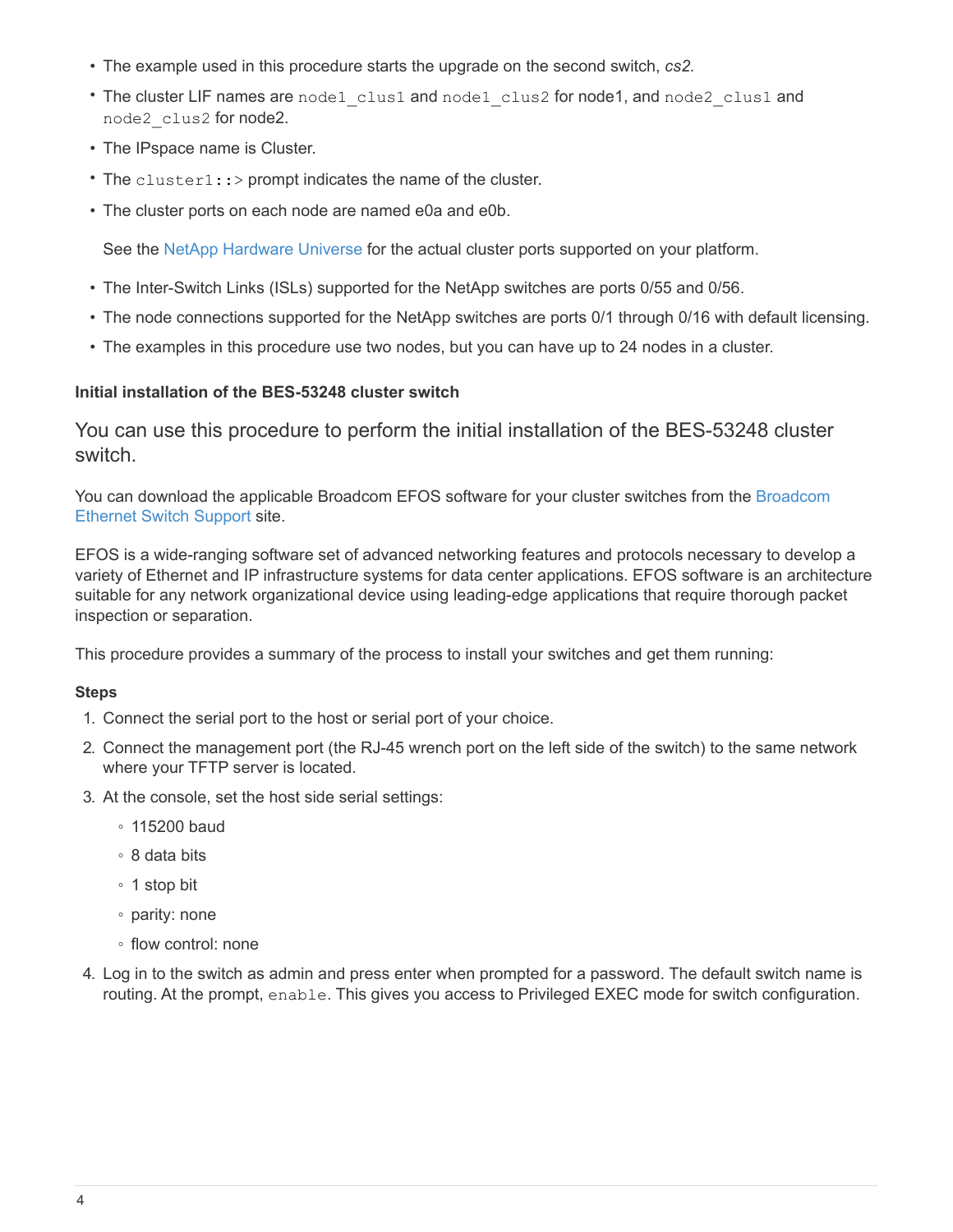```
User: admin
Password:
(Routing)> enable
Password:
(Routing)#
```
5. Change the switch name to cs2:

```
(Routing)# hostname cs2
(cs2)#
```
6. To set a static IP address, use the serviceport protocol, network protocol, and serviceport ip commands as shown in the example.

The serviceport is set to use DHCP by default. The IP address, subnet mask, and default gateway address are assigned automatically.

(cs2)# **serviceport protocol none** (cs2)# **network protocol none** (cs2)# **serviceport ip ipaddr netmask gateway**

7. Verify the results using the command:

#### show serviceport

The following example shows IP information provided by DHCP server.

```
(cs2)# show serviceport
Interface Status................................. Up
IP Address..................................... 172.19.2.2
Subnet Mask.................................... 255.255.255.0
Default Gateway................................ 172.19.2.254
IPv6 Administrative Mode....................... Enabled
IPv6 Prefix is ................................
fe80::dac4:97ff:fe71:123c/64
IPv6 Default Router............................ fe80::20b:45ff:fea9:5dc0
Configured IPv4 Protocol....................... DHCP
Configured IPv6 Protocol......................... None
IPv6 AutoConfig Mode........................... Disabled
Burned In MAC Address.......................... D8:C4:97:71:12:3C
```
8. Configure the domain and name server: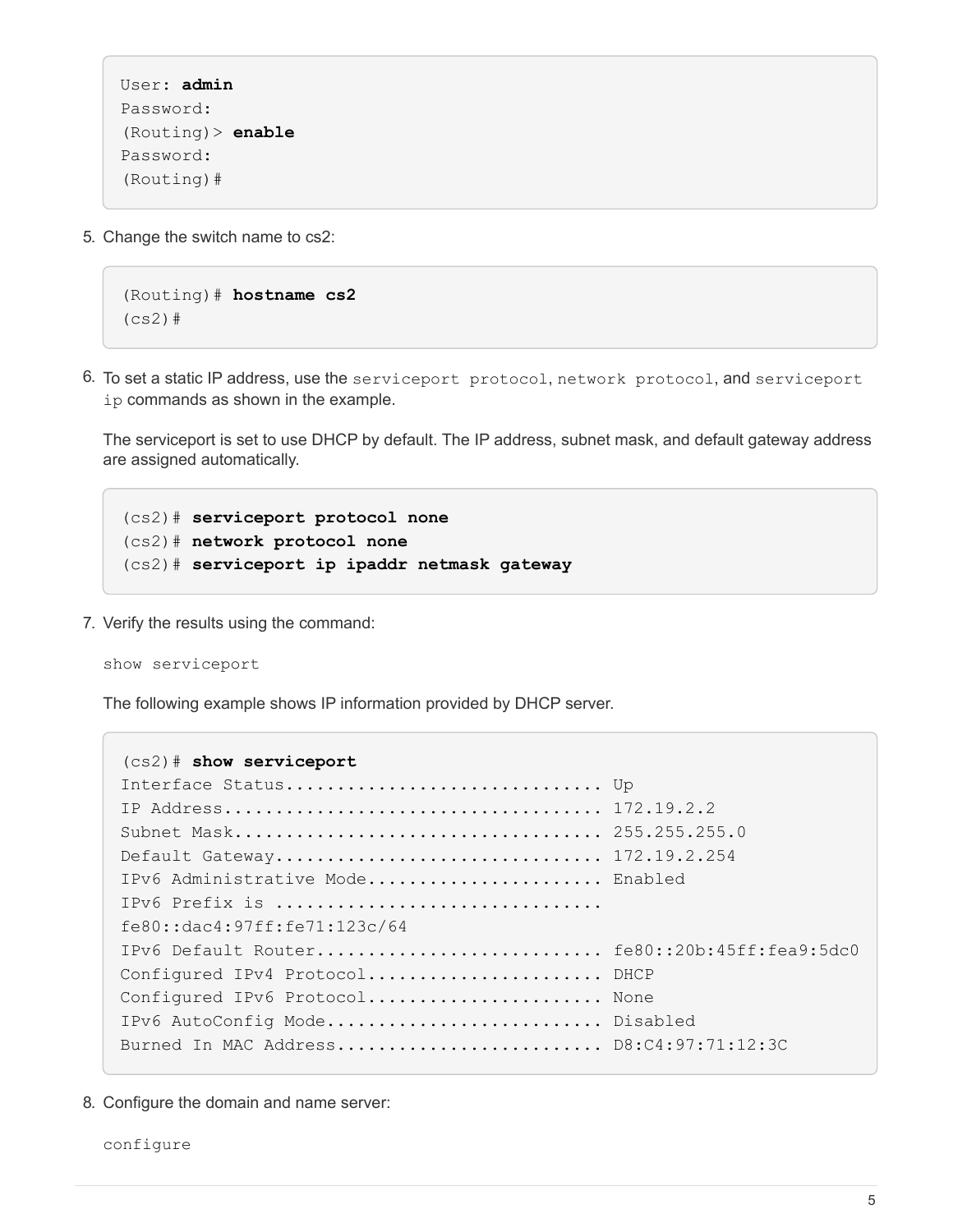```
(cs2)# configure
(cs2) (Config)# ip domain name company.com
(cs2) (Config)# ip name server 10.10.99.1 10.10.99.2
(cs2) (Config)# exit
(cs2) (Config)#
```
- 9. Configure the NTP server.
	- a. Configure the time zone and time synchronization (SNTP):

sntp

```
(cs2)#
(cs2) (Config)# sntp client mode unicast
(cs2) (Config)# sntp server 10.99.99.5
(cs2) (Config)# clock timezone -7
(cs2) (Config)# exit
(cs2) (Config)#
```
b. Configure the time manually:

clock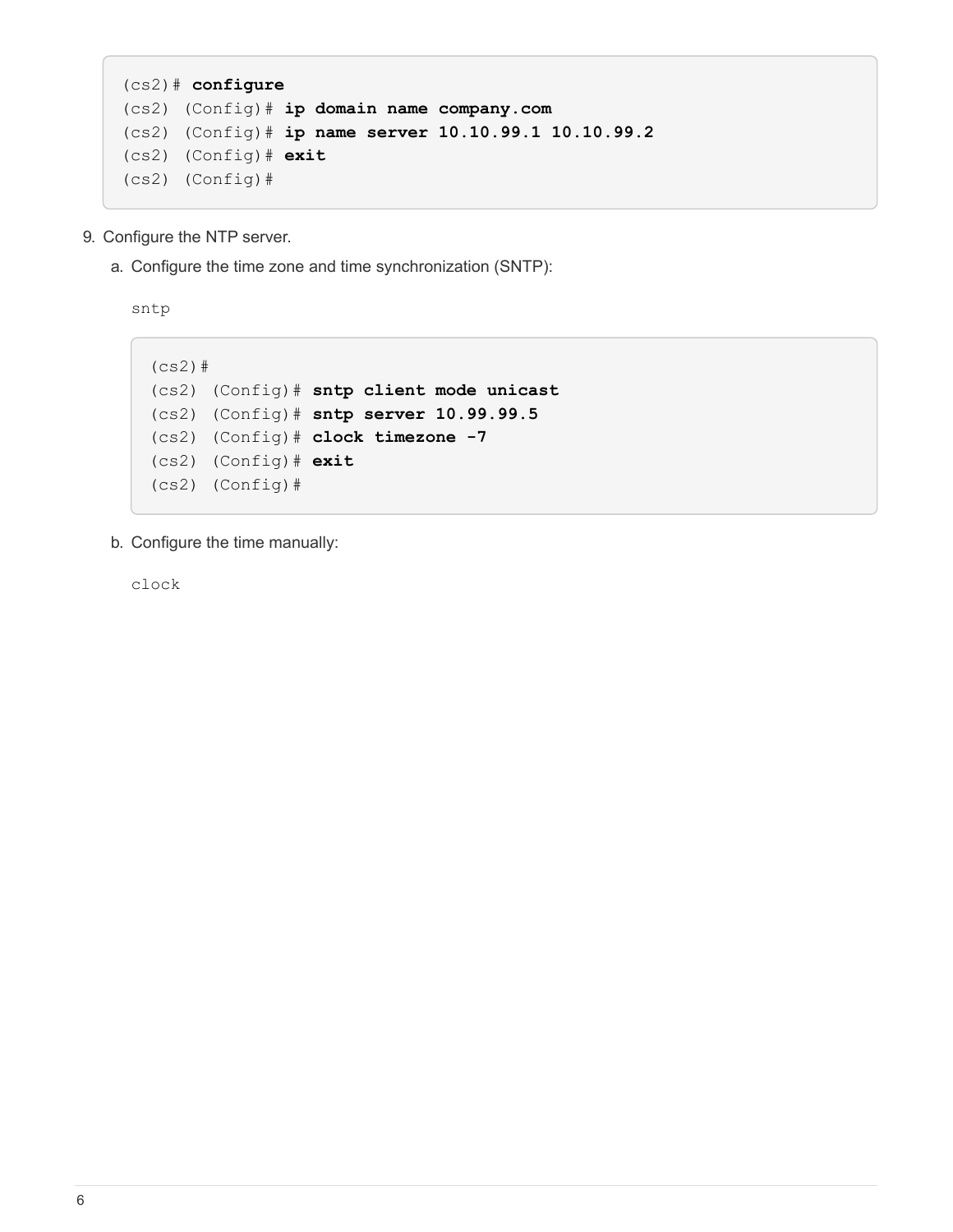```
(cs2)# config
(cs2) (Config)# no sntp client mode
(cs2) (Config)# clock summer-time recurring 1 sun mar 02:00 1 sun nov
02:00 offset 60 zone EST
(cs2) (Config)# clock timezone -5 zone EST
(cs2) (Config)# clock set 07:00:00
(cs2) (Config)# *clock set 10/20/2020
(cs2) (Config)# show clock
07:00:11 EST(UTC-5:00) Oct 20 2020
No time source
(cs2) (Config)# exit
(cs2)# write memory
This operation may take a few minutes.
Management interfaces will not be available during this time.
Are you sure you want to save? (y/n) y
Config file 'startup-config' created successfully.
Configuration Saved!
```
#### **Install the EFOS software**

You can use this procedure to install the EFOS software on the BES-53248 cluster switch. You can download the applicable Broadcom EFOS software for your cluster switches from the Broadcom Ethernet Switch Support site.

**About this task**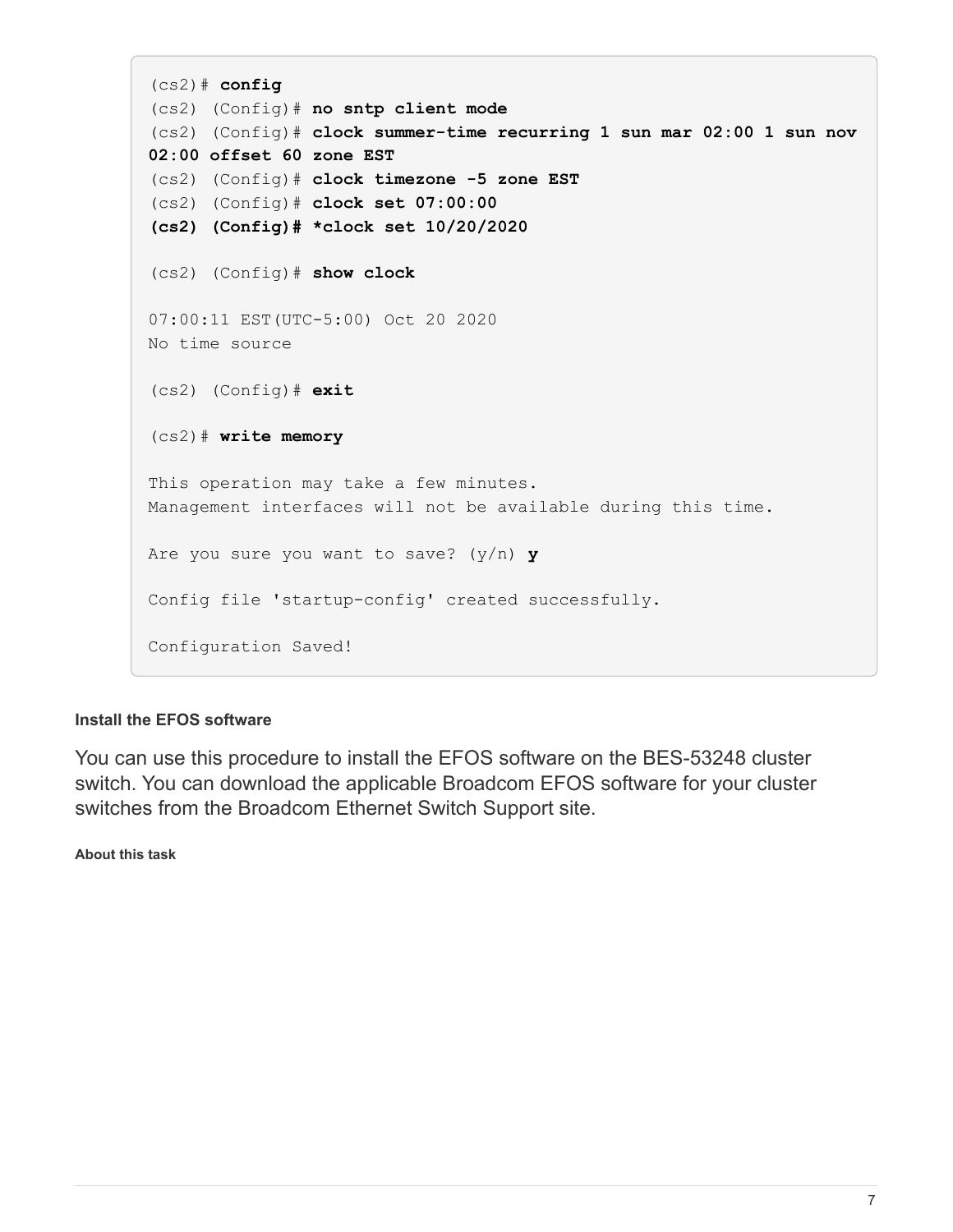#### **Note the following:**

- When upgrading from EFOS 3.4.x.x to EFOS 3.7.x.x or later, the switch must be running EFOS 3.4.4.6 (or later 3.4.x.x release). If you are running a release prior to that, then upgrade the switch to EFOS 3.4.4.6 (or later 3.4.x.x release) first, then upgrade the switch to EFOS 3.7.x.x or later.
- The configuration for EFOS 3.4.x.x and 3.7.x.x or later are different. Changing the EFOS version from 3.4.x.x to 3.7.x.x or later, or vice versa, requires the switch to be reset to factory defaults and the RCF files for the corresponding EFOS version to be (re)applied. This procedure requires access through the serial console port.
- Beginning with EFOS version 3.7.x.x or later, a non-FIPS compliant and a FIPS compliant version is available. Different steps apply when moving to from a non-FIPS compliant to a FIPS compliant version or vice versa. Changing EFOS from a non-FIPS compliant to a FIPS compliant version or vice versa will reset the switch to factory defaults. This procedure requires access through the serial console port.

| <b>Procedure</b>                                                      | <b>Current EFOS version</b>            | <b>New EFOS version</b>                | <b>High level steps</b>                                                                                                        |  |
|-----------------------------------------------------------------------|----------------------------------------|----------------------------------------|--------------------------------------------------------------------------------------------------------------------------------|--|
| Steps to upgrade EFOS<br>between two (non) FIPS<br>compliant versions | $3.4 \times x$                         | 3.4.x.x                                | Install the new EFOS<br>image using method 1)<br>The configuration and<br>license information is<br>retained                   |  |
|                                                                       | 3.4.4.6 (or later 3.4.x.x)             | 3.7.x.x or later non-FIPS<br>compliant | Upgrade EFOS using<br>method 1. Reset the<br>switch to factory defaults<br>and apply the RCF file for<br>EFOS 3.7.x.x or later |  |
|                                                                       | 3.7.x.x or later non-FIPS<br>compliant | 3.4.4.6 (or later 3.4.x.x)             | Downgrade EFOS using<br>method 1. Reset the<br>switch to factory defaults<br>and apply the RCF file for<br><b>EFOS 3.4.x.x</b> |  |
|                                                                       |                                        | 3.7.x.x or later non-FIPS<br>compliant | Install the new EFOS<br>image using method 1.<br>The configuration and<br>license information is<br>retained                   |  |
|                                                                       | 3.7.x.x or later FIPS<br>compliant     | 3.7.x.x or later FIPS<br>compliant     | Install the new EFOS<br>image using method 1.<br>The configuration and<br>license information is<br>retained                   |  |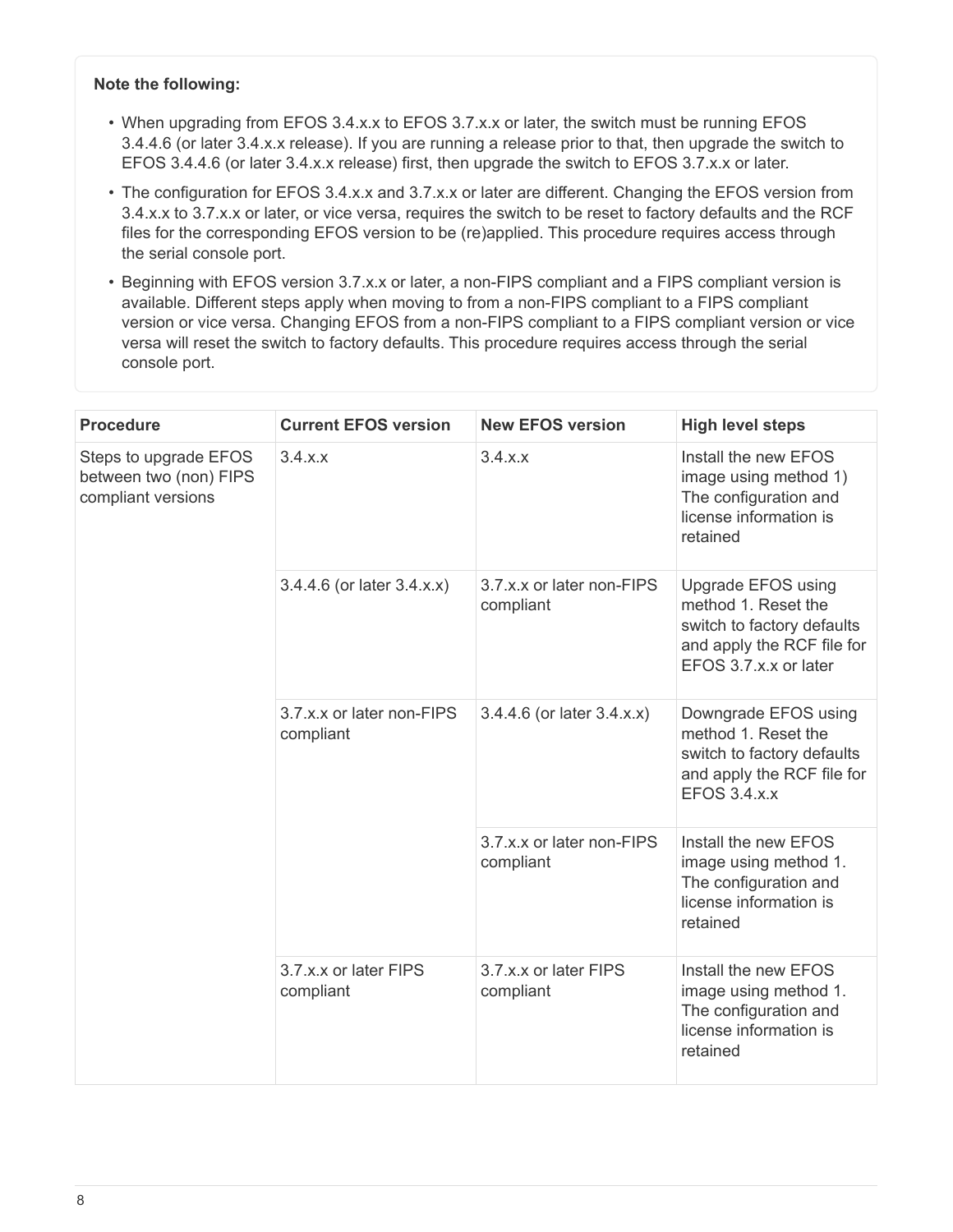| Steps to upgrade to/from<br>a FIPS compliant EFOS<br>version | Non-FIPS compliant    | <b>FIPS</b> compliant | Installation of the EFOS<br>image using method 2.<br>The switch configuration |
|--------------------------------------------------------------|-----------------------|-----------------------|-------------------------------------------------------------------------------|
|                                                              | <b>FIPS</b> compliant | Non-FIPS compliant    | and license information<br>will be lost.                                      |



Note that after upgrading BES-53248 cluster switches from EFOS 3.3.x.x or 3.4.x.x to EFOS 3.7.0.4 or 3.8.0.2, Inter-Switch Links (ISLs) and port channel are marked in the **Down** state. See this [KB article](https://kb.netapp.com/Advice_and_Troubleshooting/Data_Storage_Systems/Fabric%2C_Interconnect_and_Management_Switches/BES-53248_Cluster_Switch_NDU_failed_upgrade_to_EFOS_3.7.0.4_and_later) for further details.

#### **Steps**

- 1. Connect the BES-53248 cluster switch to the management network.
- 2. Use the ping command to verify connectivity to the server hosting EFOS, licenses, and the RCF file.

This example verifies that the switch is connected to the server at IP address 172.19.2.1:

```
(cs2)# ping 172.19.2.1
Pinging 172.19.2.1 with 0 bytes of data:
Reply From 172.19.2.1: icmp seq = 0. time= 5910 usec.
```
3. Back up the current active image on cs2:

show bootvar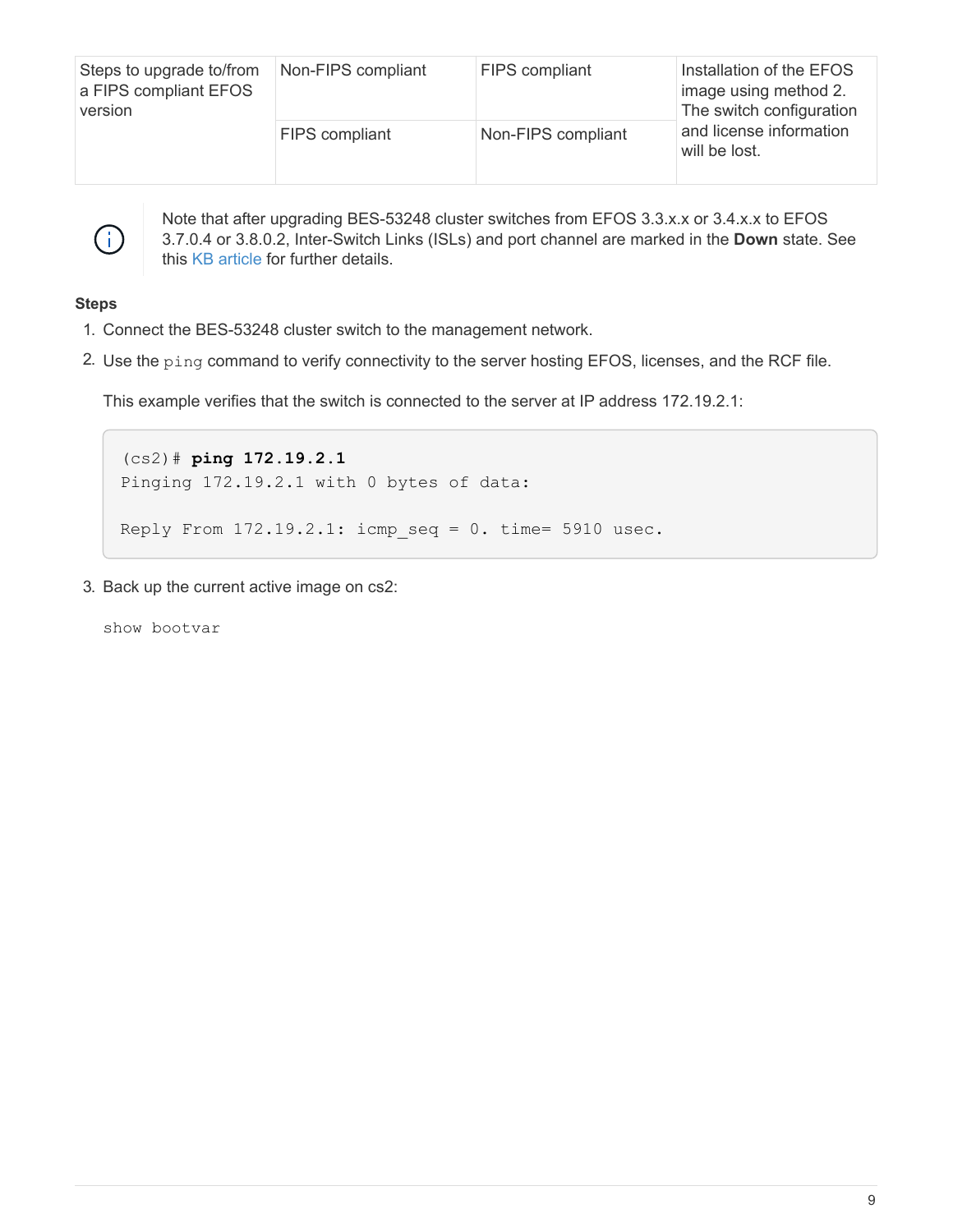```
(cs2)# show bootvar
  Image Descriptions
 active :
 backup :
  Images currently available on Flash
--------------------------------------------------------------------
 unit active backup current-active next-active
--------------------------------------------------------------------
   1 3.4.3.3    Q.10.22.1    3.4.3.3    3.4.3.3
(cs2)# copy active backup
Copying active to backup
Management access will be blocked for the duration of the operation
Copy operation successful
(cs2)# show bootvar
Image Descriptions
 active :
 backup :
 Images currently available on Flash
--------------------------------------------------------------------
 unit active backup current-active next-active
--------------------------------------------------------------------
     1 3.4.3.3 3.4.3.3 3.4.3.3 3.4.3.3
(cs2)#
```
4. Verify the running version of the EFOS software:

show version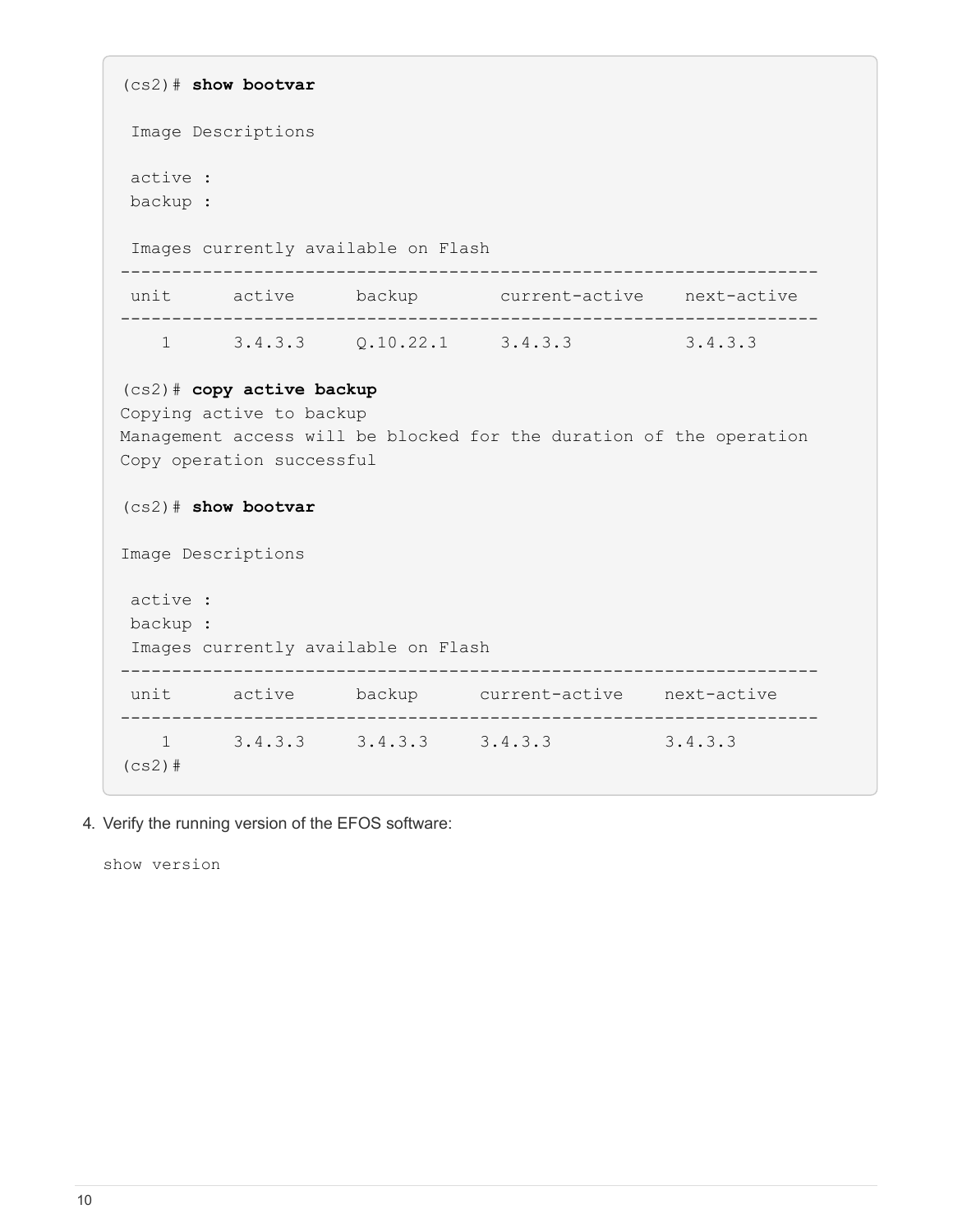(cs2)# **show version** Switch: 1 System Description............................. Quanta IX8-B 48x25GB SFP 8x100GB QSFP, 3.4.3.3, Linux 4.4.117-ceeeb99d, 2016.05.00.04 Machine Type................................... Quanta IX8-B 48x25GB SFP 8x100GB QSFP Machine Model.................................. IX8-B Serial Number.................................. QTFCU38260014 Maintenance Level............................... A Manufacturer................................... 0xbc00 Burned In MAC Address.......................... D8:C4:97:71:12:3D Software Version............................... 3.4.3.3 Operating System............................... Linux 4.4.117-ceeeb99d Network Processing Device......................... BCM56873 A0 CPLD Version................................... 0xff040c03 Additional Packages............................ BGP-4 ............................................... QOS ............................................... Multicast ............................................... IPv6 ............................................... Routing ............................................... Data Center ............................................... OpEN API ............................................... Prototype Open API

5. Download the image file to the switch.

Copying the image file to the active image means that when you reboot, that image establishes the running EFOS version. The previous image remains available as a backup.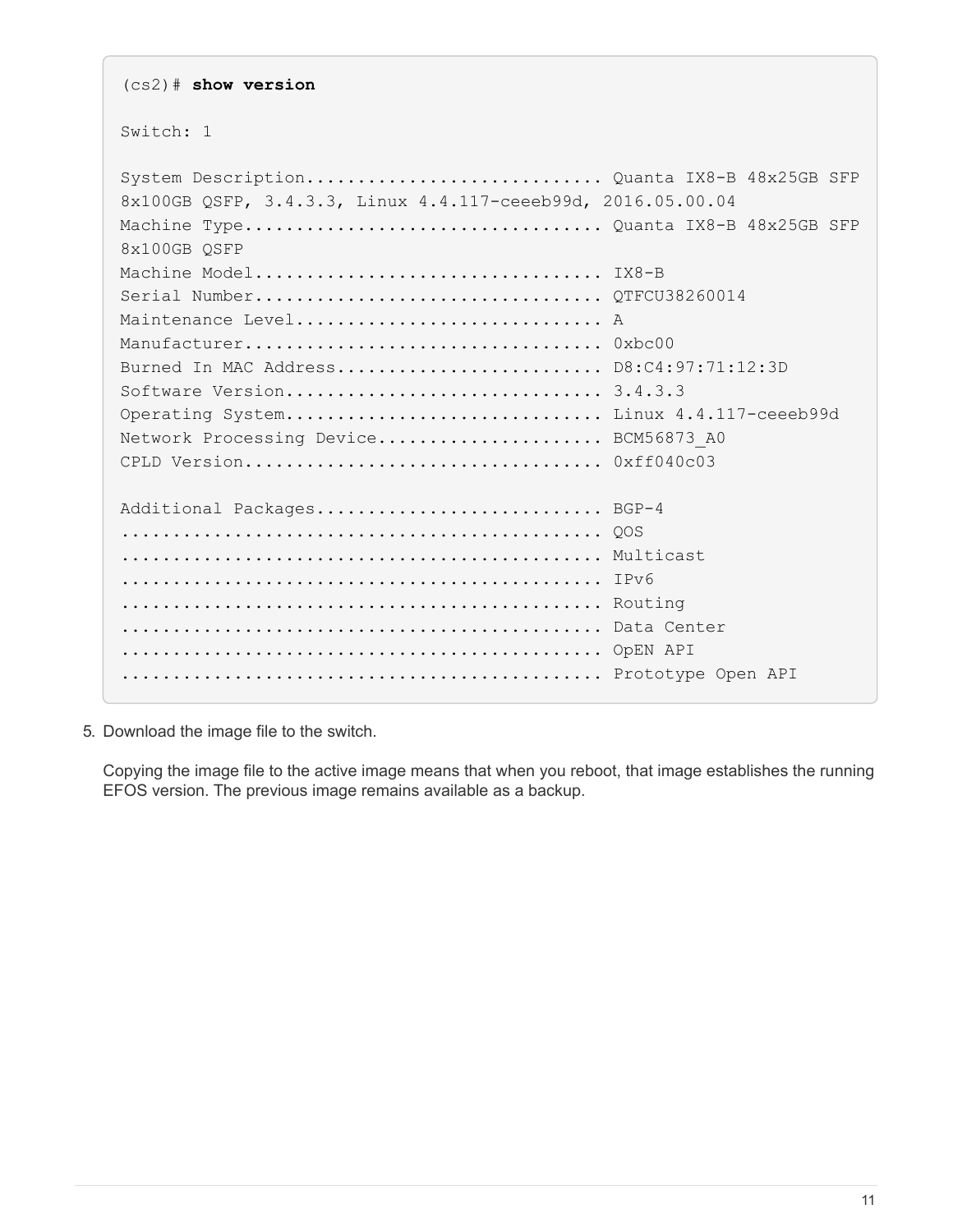```
(cs2)# copy sftp://root@172.19.2.1//tmp/EFOS-3.4.4.6.stk active
Remote Password:**
Mode........................................... SFTP
Set Server IP.................................. 172.19.2.1
Path........................................... //tmp/
Filename....................................... EFOS-3.4.4.6.stk
Data Type...................................... Code
Destination Filename............................. active
Management access will be blocked for the duration of the transfer
Are you sure you want to start? (y/n) y
SFTP Code transfer starting...
File transfer operation completed successfully.
```
6. Display the boot images for the active and backup configuration:

show bootvar

```
(cs2)# show bootvar
Image Descriptions
 active :
 backup :
 Images currently available on Flash
--------------------------------------------------------------------
 unit active backup current-active next-active
--------------------------------------------------------------------
     1 3.4.3.3 3.4.3.3 3.4.3.3 3.4.4.6
```
7. Reboot the switch:

reload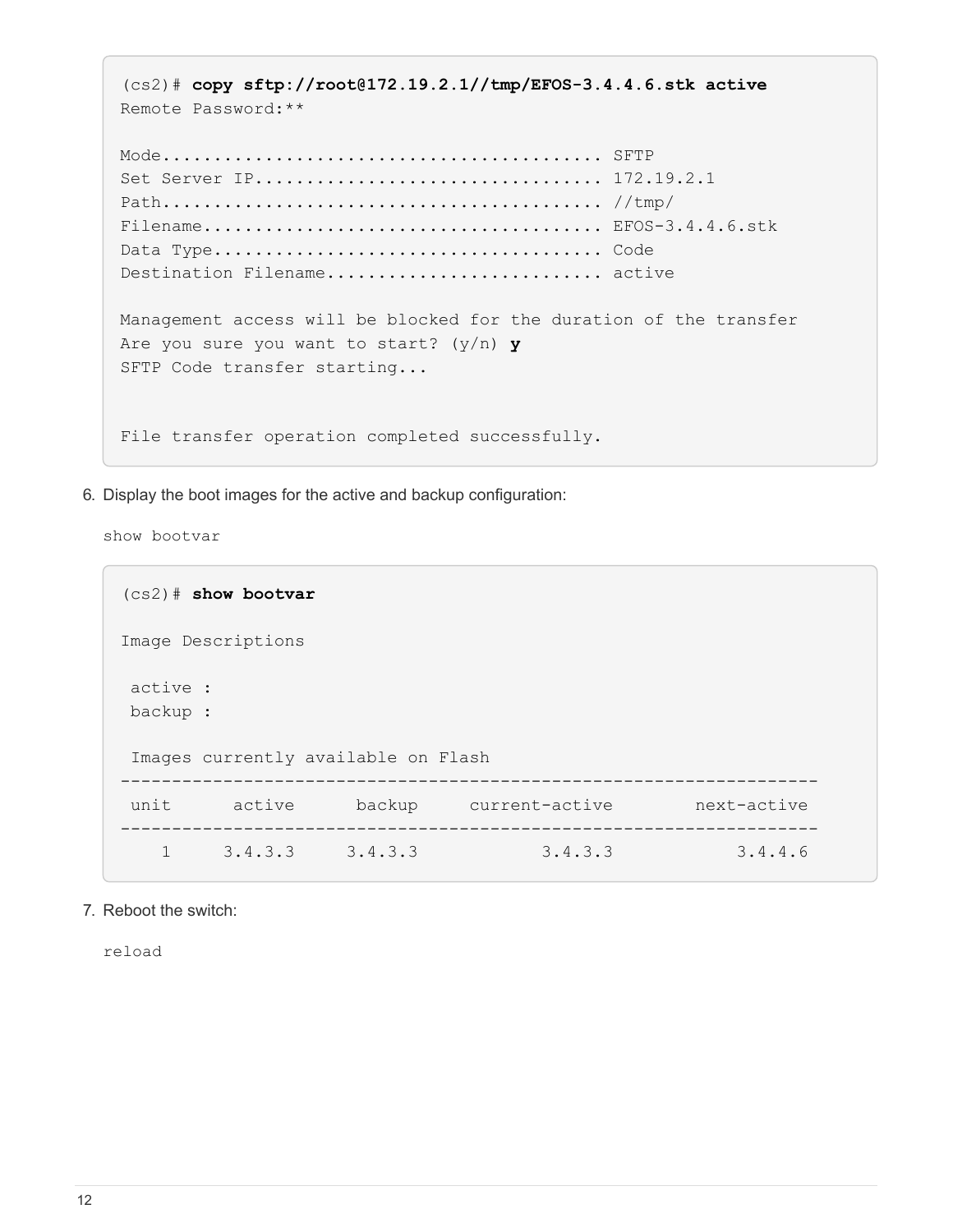```
(cs2)# reload
The system has unsaved changes.
Would you like to save them now? (y/n) y
Config file 'startup-config' created successfully .
Configuration Saved!
System will now restart!
```
8. Log in again and verify the new version of the EFOS software:

show version

```
(cs2)# show version
Switch: 1
System Description............................. x86 64-
quanta_common_rglbmc-r0, 3.4.4.6, Linux 4.4.211-28a6fe76, 2016.05.00.04
Machine Type................................... x86_64-
quanta_common_rglbmc-r0
Machine Model................................... BES-53248
Serial Number.................................. QTFCU38260023
Maintenance Level............................... A
Manufacturer................................... 0xbc00
Burned In MAC Address.......................... D8:C4:97:71:0F:40
Software Version............................... 3.4.4.6
Operating System............................... Linux 4.4.211-28a6fe76
Network Processing Device...................... BCM56873_A0
CPLD Version................................... 0xff040c03
Additional Packages............................ BGP-4
............................................... QOS
............................................... Multicast
............................................... IPv6
............................................... Routing
............................................... Data Center
............................................... OpEN API
............................................... Prototype Open API
```
#### **Upgrade EFOS using the ONIE OS installation**

You can perform the following steps if one EFOS version is FIPS compliant and the other EFOS version is non-FIPS compliant. These steps can be used to install the non-FIPS or FIPS compliant EFOS 3.7.x.x image from ONIE if the switch fails to boot.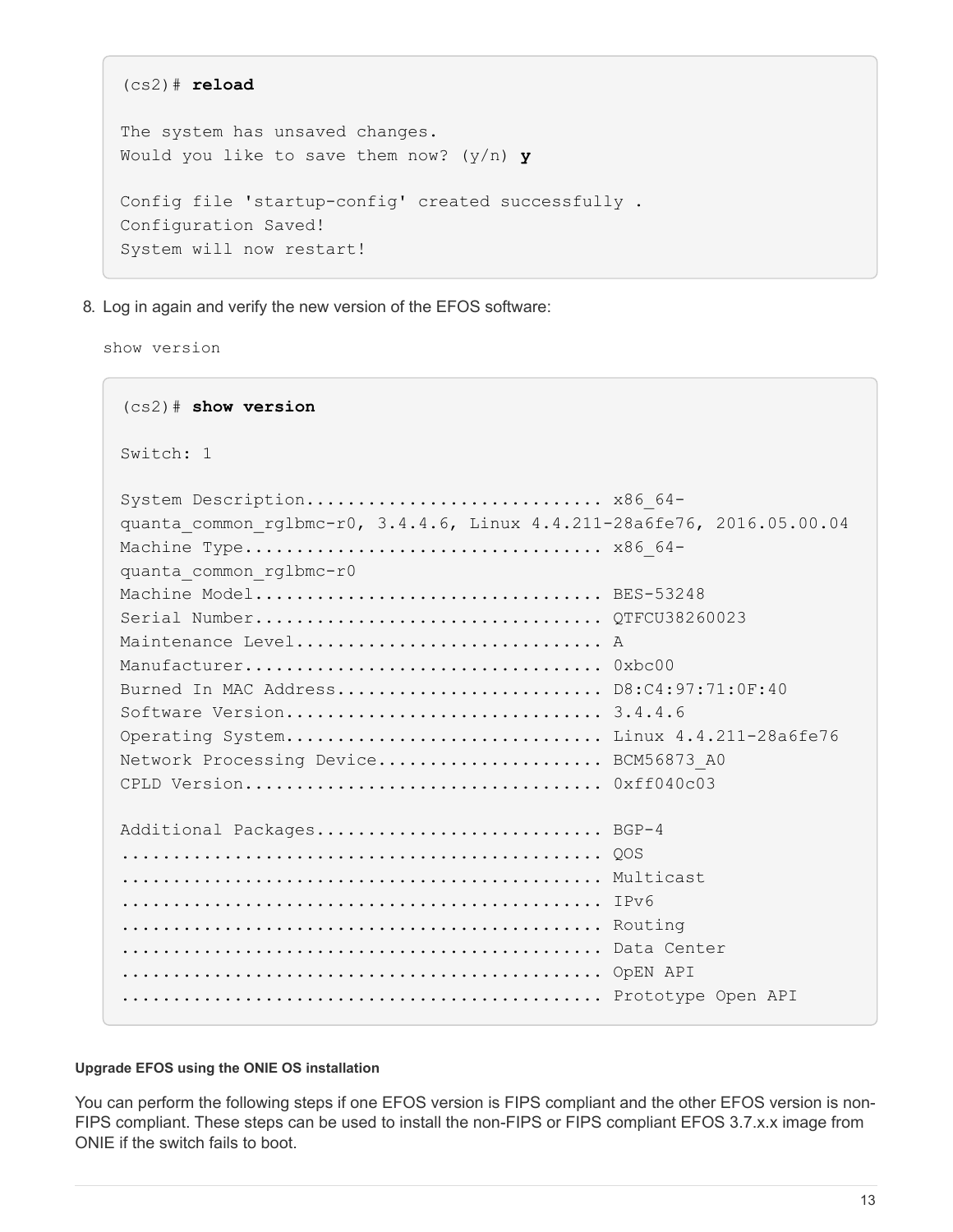

This functionality is only available for EFOS 3.7.x.x or later non-FIPS compliant.

#### **Steps**

1. Boot the switch into ONIE installation mode.

During boot, select ONIE when the following screen appears:

+--------------------------------------------------------------------+  $|EFOS|$  $|\star\text{ONIE}|\$ | | | | | | | | | | | | | | | | | | | | +--------------------------------------------------------------------+

After selecting **ONIE"**, the switch will then load and present you with the following choices:

+--------------------------------------------------------------------+ |\*ONIE: Install OS | | ONIE: Rescue | | ONIE: Uninstall OS | | ONIE: Update ONIE | | ONIE: Embed ONIE | | DIAG: Diagnostic Mode | | DIAG: Burn-In Mode | | | | | | | | | | | +--------------------------------------------------------------------+

The switch now will boot into ONIE installation mode.

2. Stop the ONIE discovery and configure the Ethernet interface.

Once the following message appears press <Enter> to invoke the ONIE console: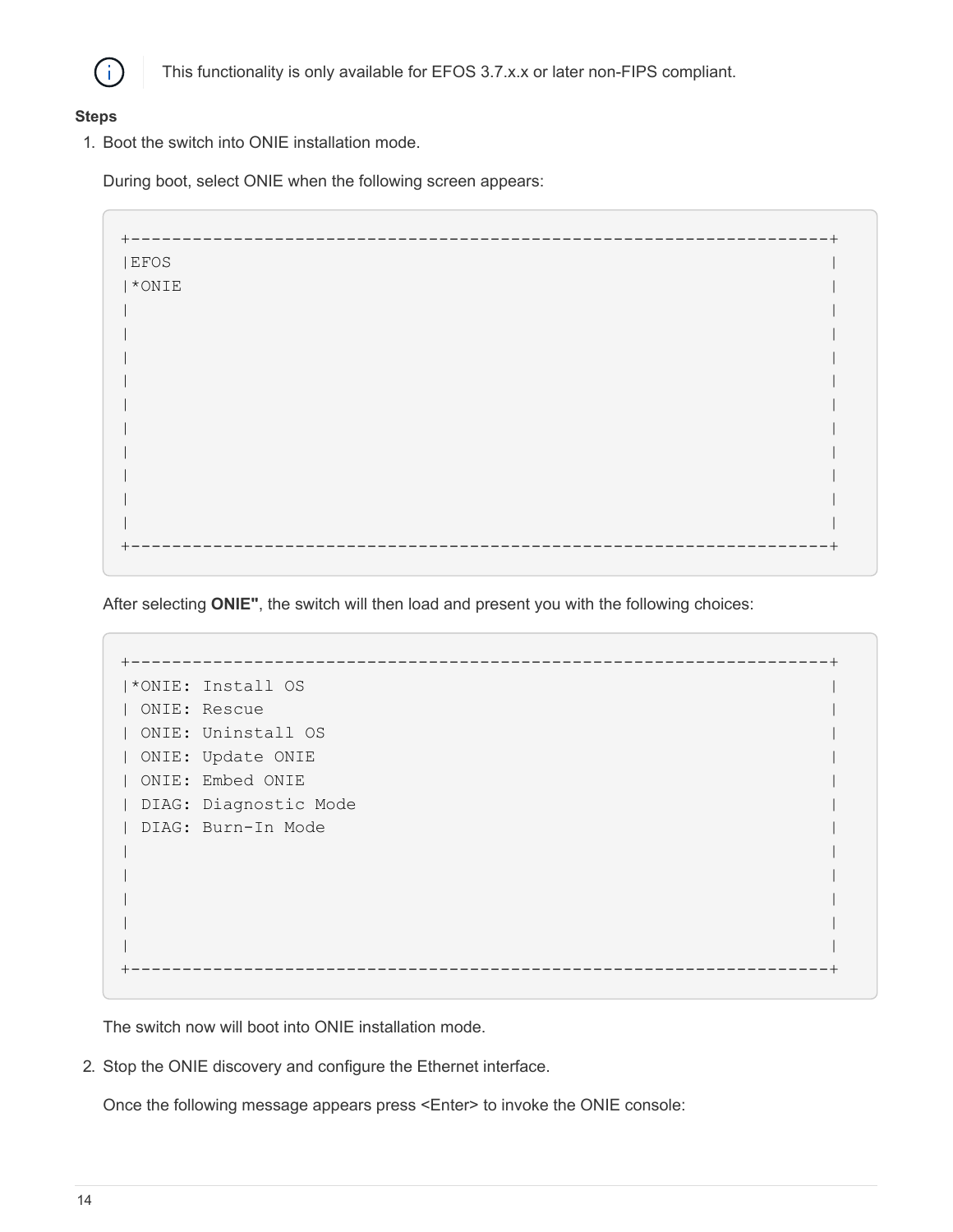```
Please press Enter to activate this console. Info: eth0: Checking
link... up.
  ONIE:/ #
```
The ONIE discovery will continue and messages will be printed to the console.

```
Stop the ONIE discovery
ONIE:/ # onie-discovery-stop
discover: installer mode detected.
Stopping: discover... done.
ONIE:/ #
```
( i )

3. Configure the Ethernet interface and add the route using ifconfig eth0 <ipAddress> netmask <netmask> up and route add default gw <gatewayAddress>

```
ONIE:/ # ifconfig eth0 10.10.10.10 netmask 255.255.255.0 up
ONIE:/ # route add default gw 10.10.10.1
```
4. Verify that the server hosting the ONIE installation file is reachable:

```
ONIE:/ # ping 50.50.50.50
PING 50.50.50.50 (50.50.50.50): 56 data bytes
64 bytes from 50.50.50.50: seq=0 ttl=255 time=0.429 ms
64 bytes from 50.50.50.50: seq=1 ttl=255 time=0.595 ms
64 bytes from 50.50.50.50: seq=2 ttl=255 time=0.369 ms
^{\wedge}C--- 50.50.50.50 ping statistics ---
3 packets transmitted, 3 packets received, 0% packet loss
round-trip min/avg/max = 0.369/0.464/0.595 msONIE:/ #
```
5. Install the new switch software: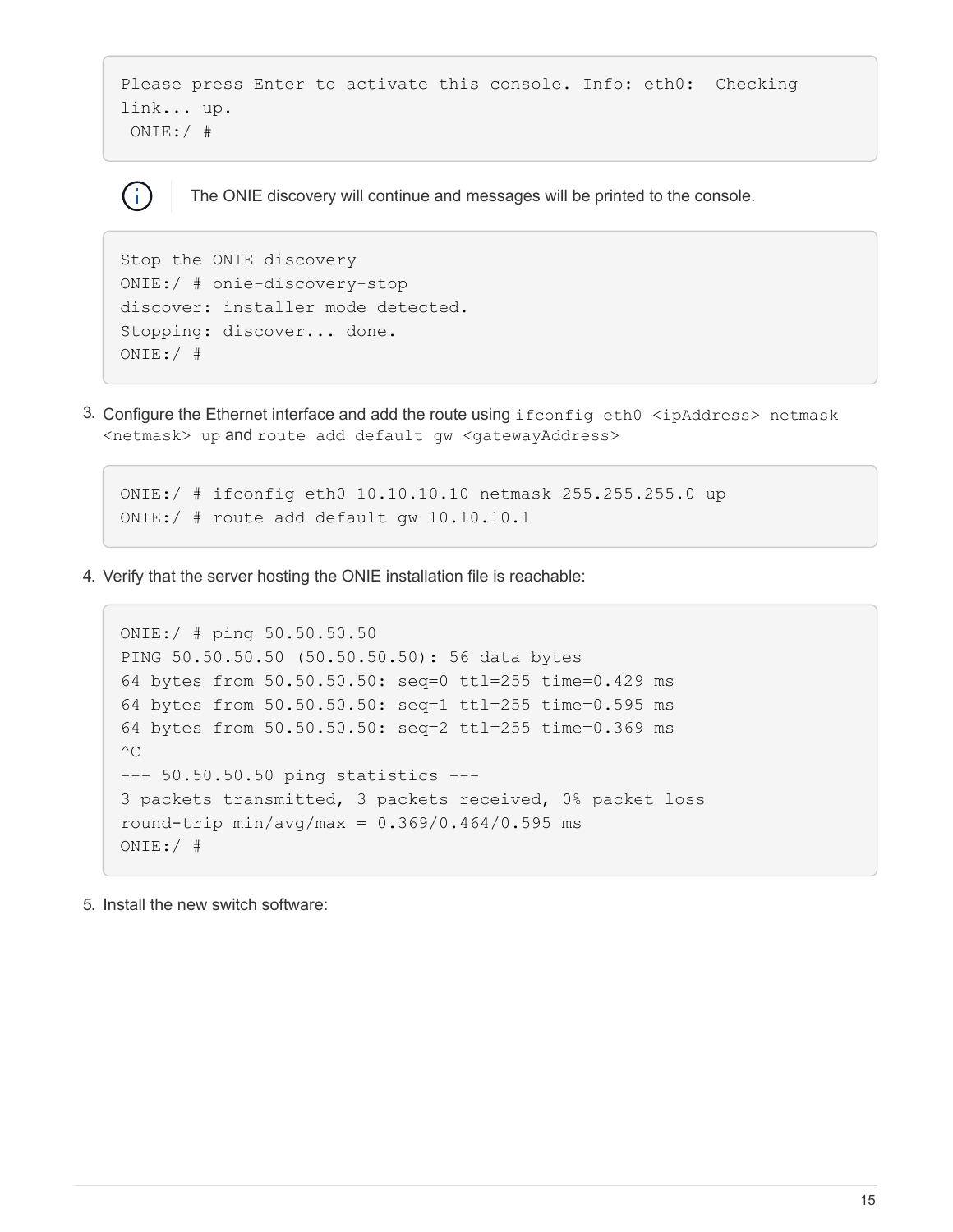```
ONIE:/ # onie-nos-install http:// 50.50.50.50/Software/onie-installer-
x86_64
discover: installer mode detected.
Stopping: discover... done.
Info: Fetching http:// 50.50.50.50/Software/onie-installer-3.7.0.4 ...
Connecting to 50.50.50.50 (50.50.50.50:80)
installer 100% |*******************************| 48841k
0:00:00 ETA
ONIE: Executing installer: http:// 50.50.50.50/Software/onie-installer-
3.7.0.4
Verifying image checksum ... OK.
Preparing image archive ... OK.
```
The software will install and then reboot the switch. Let the switch reboot normally into the new EFOS version.

6. Verify that the new switch software is installed: show bootvar

```
(cs2)# show bootvar
Image Descriptions
active :
backup :
Images currently available on Flash
---- ----------- -------- --------------- ------------
unit active backup current-active next-active
---- ----------- -------- --------------- ------------
1 3.7.0.4 3.7.0.4 3.7.0.4 3.7.0.4
(cs2) #
```
7. Complete the installation.

The switch will reboot with no configuration applied and reset to factory defaults.

#### **Related information**

[Broadcom Ethernet Switch Support](https://www.broadcom.com/support/bes-switch)

#### **Install licenses**

#### **Install licenses for BES-53248 cluster switches**

The BES-53248 cluster switch base model is licensed for 16 10GbE or 25GbE ports and two 100GbE ports. New ports can be added by purchasing more licenses.

The following licenses are available for use on the BES-53248 cluster switch: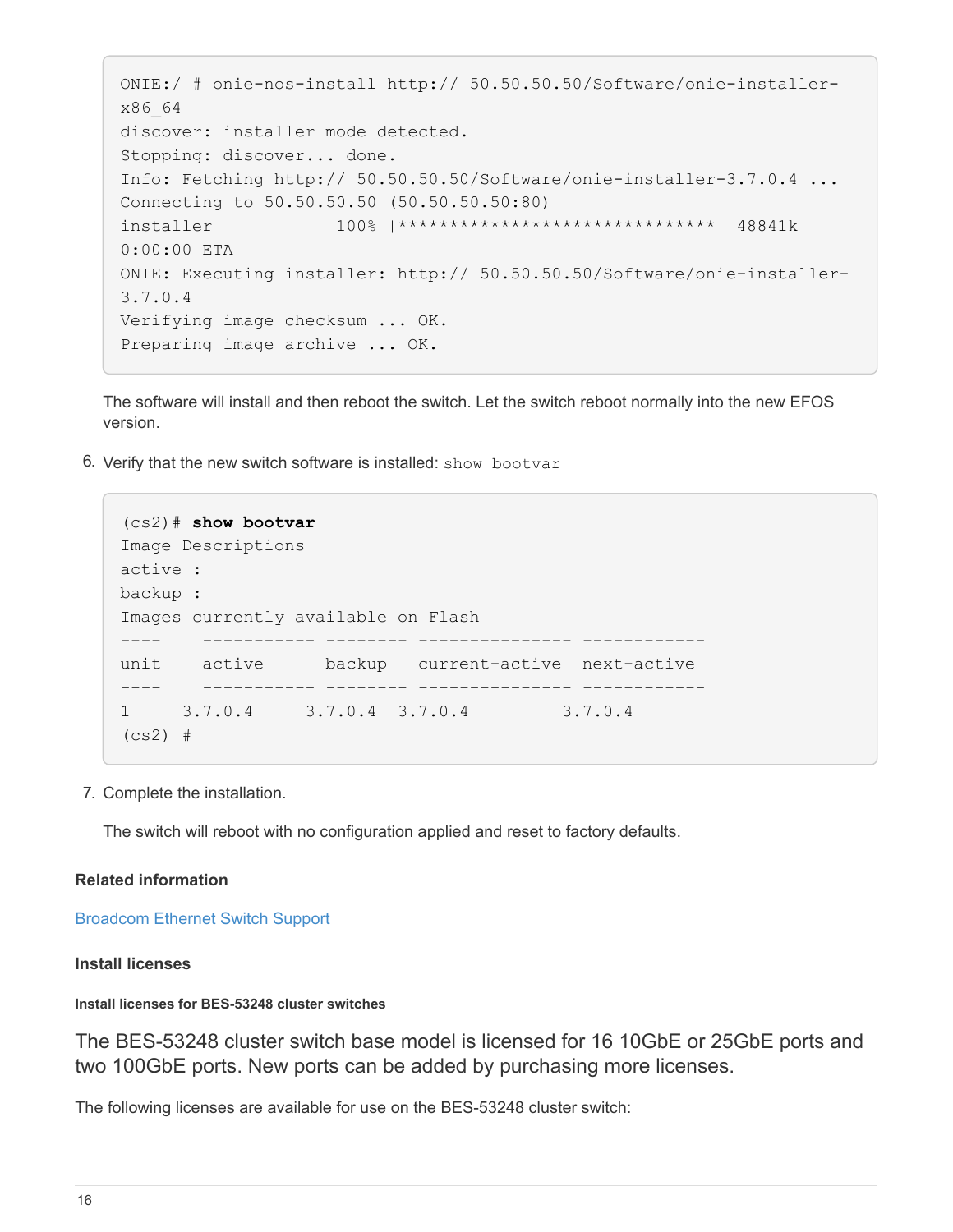| <b>License type</b>                                                       | License details                                    |
|---------------------------------------------------------------------------|----------------------------------------------------|
| Supported firmware version                                                | SW-BES-53248A1-G1-8P-LIC                           |
| Broadcom 8P 10-25,2P40-100<br>License Key, X190005/R                      | EFOS 3.4.3.3 and later                             |
| SW-BES-53248A1-G1-16P-LIC                                                 | Broadcom 16P 10-25,4P40-100 License Key, X190005/R |
| EFOS 3.4.3.3 and later                                                    | SW-BES-53248A1-G1-24P-LIC                          |
| Broadcom 24P 10-25,6P40-100<br>License Key, X190005/R                     | EFOS 3.4.3.3 and later                             |
| SW-BES54248-40-100G-LIC                                                   | Broadcom 6Port 40G100G License Key, X190005/R      |
| EFOS 3.4.4.6 and later                                                    | SW-BES53248-8P-10G25G-LIC                          |
| Broadcom 8Port 10G25G License<br>Key, X190005/R                           | EFOS 3.4.4.6 and later                             |
| SW-BES53248-16P-1025G-LIC                                                 | Broadcom 16Port 10G25G License Key, X190005/R      |
| EFOS 3.4.4.6 and later                                                    | SW-BES53248-24P-1025G-LIC                          |
| Broadcom 24Port 10G25G License   EFOS 3.4.4.6 and later<br>Key, X190005/R |                                                    |

#### **Steps**

- 1. Connect the cluster switch to the management network.
- 2. Use the ping command to verify connectivity to the server hosting EFOS, licenses, and the RCF file.

This example verifies that the switch is connected to the server at IP address 172.19.2.1:

```
(cs2)# ping 172.19.2.1
Pinging 172.19.2.1 with 0 bytes of data:
Reply From 172.19.2.1: icmp seq = 0. time= 5910 usec.
```
3. Check the current license usage on switch cs2:

show license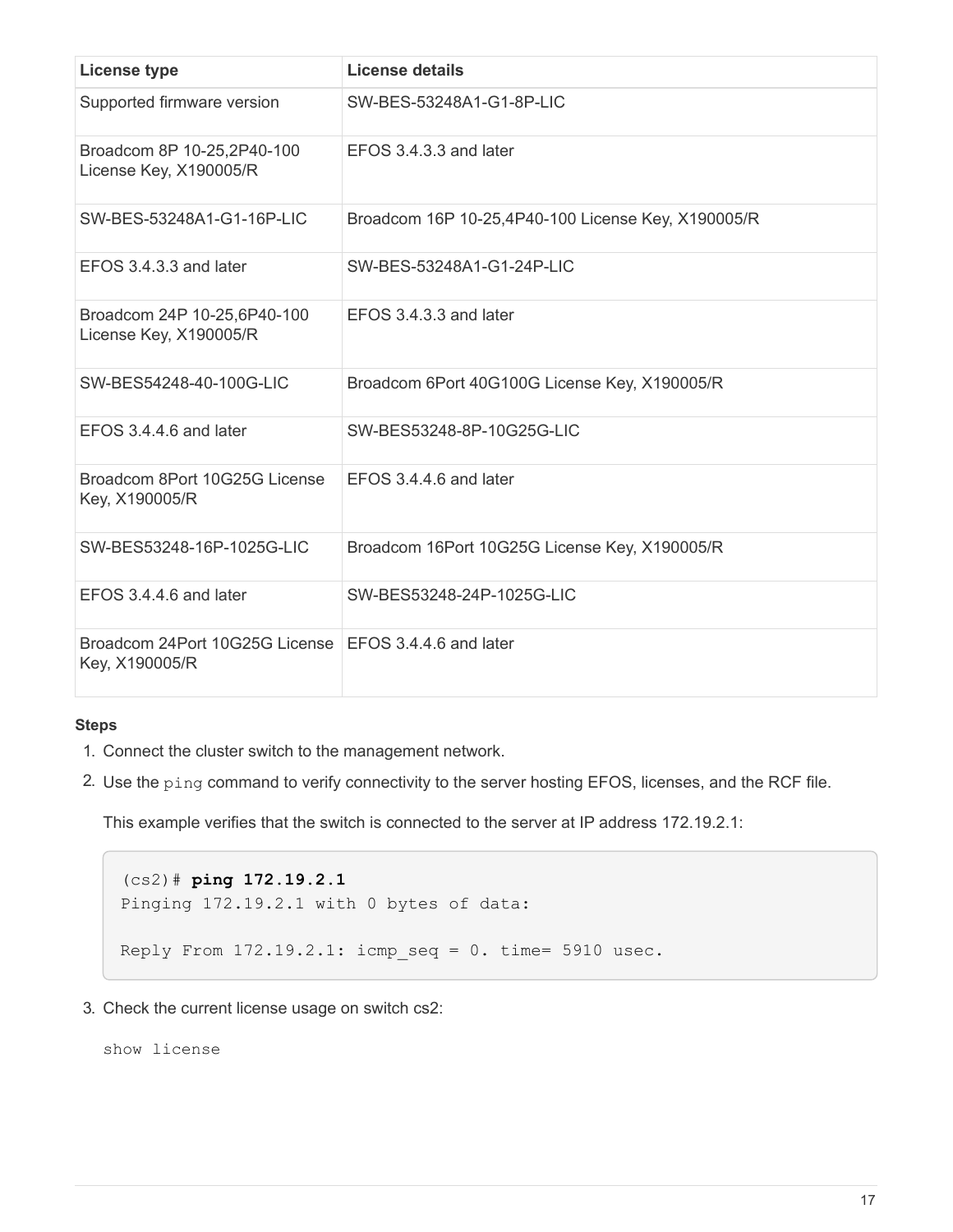```
(cs2)# show license
Reboot needed.................................. No
Number of active licenses...................... 0
License Index License Type Status
-------------- ---------------- -----------
No license file found.
```
4. Install the license file. The following example uses SFTP to copy a license file to a key index 1.

Repeat this step to load more licenses and to use different key index numbers.

```
(cs2)# copy sftp://root@172.19.2.1/var/lib/tftpboot/license.dat
nvram:license-key 1
Remote Password:**
Mode........................................... SFTP
Set Server IP.................................. 172.19.2.1
Path........................................... /var/lib/tftpboot/
Filename....................................... license.dat
Data Type...................................... license
Management access will be blocked for the duration of the transfer
Are you sure you want to start? (y/n) y
File transfer in progress. Management access will be blocked for the
duration of the transfer. Please wait...
License Key transfer operation completed successfully. System reboot is
required.
```
5. Display all current license information and note the license status before switch cs2 is rebooted:

show license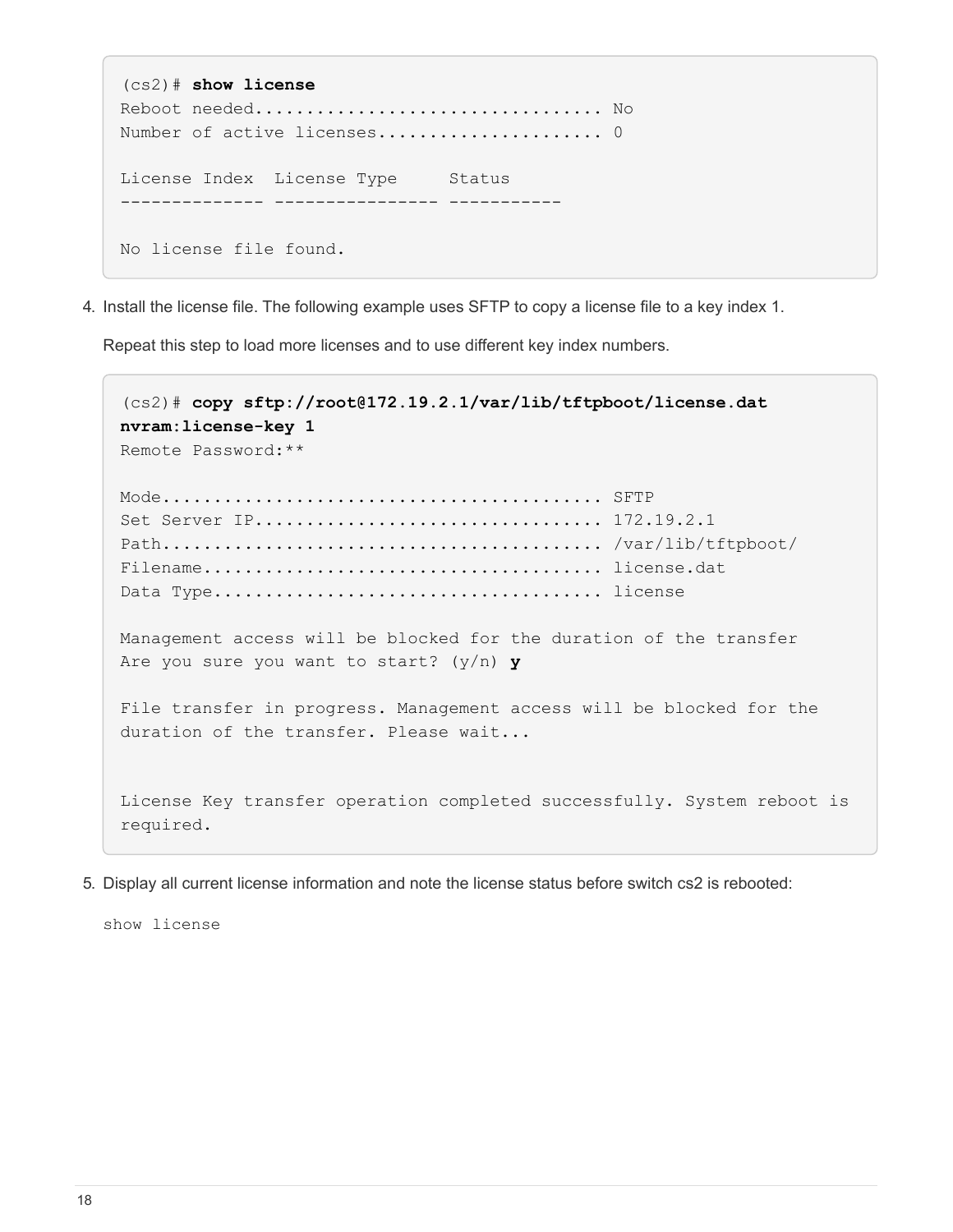```
(cs2)# show license
Reboot needed.................................. Yes
Number of active licenses...................... 0
License Index License Type Status
-------------- ----------------- -------------------------------
1 Port Port License valid but not applied
```
6. Display all licensed ports:

show port all | exclude Detach

The ports from the additional license files are not displayed until after the switch is rebooted.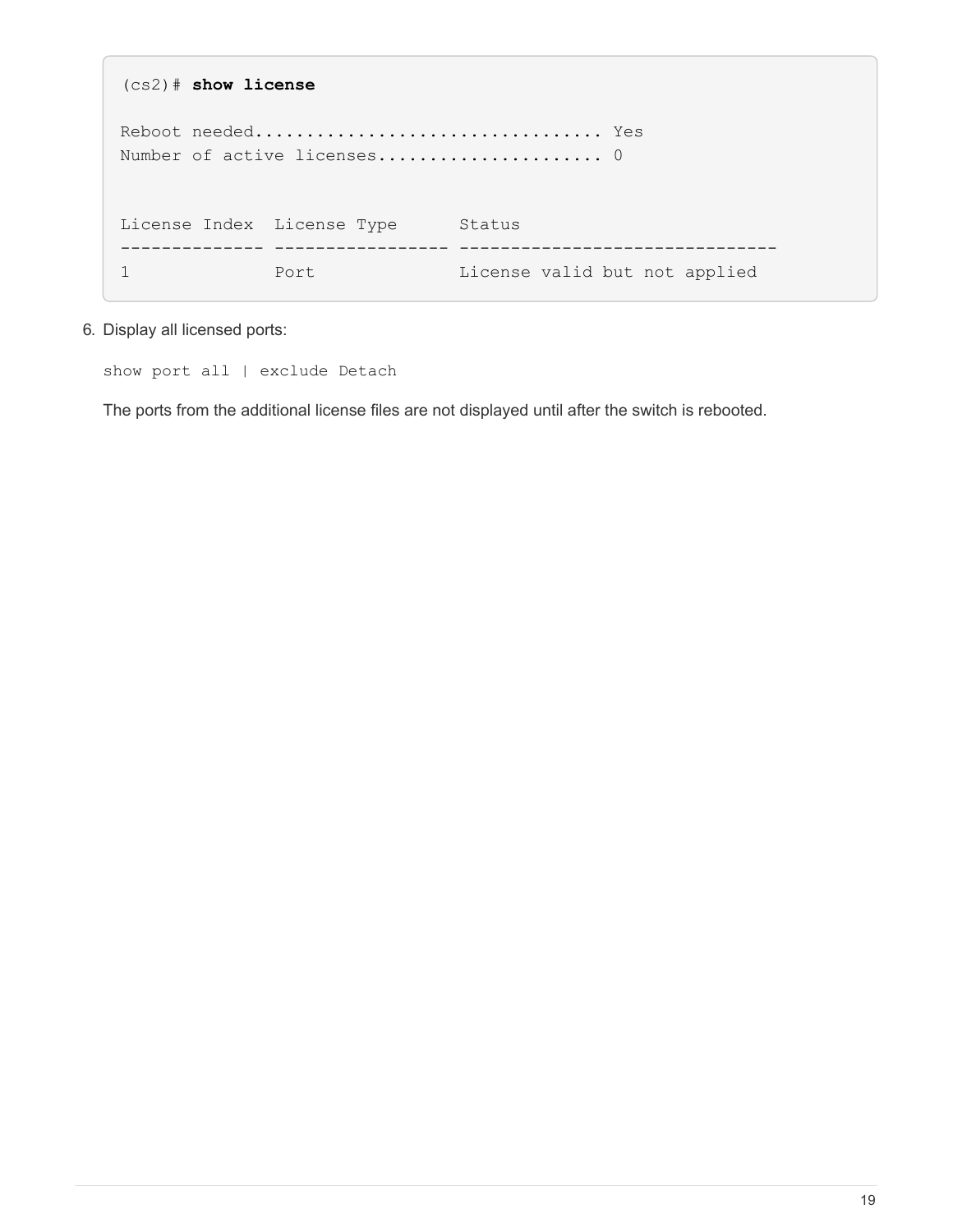| $(cos2)$ # show port all \  exclude Detach |      |         |      |                        |      |             |        |
|--------------------------------------------|------|---------|------|------------------------|------|-------------|--------|
|                                            |      | Admin   |      | Physical Physical Link |      | Link        | LACP   |
| Actor<br>Intf<br>Timeout<br>----------     | Type | Mode    | Mode | Status                 |      | Status Trap | Mode   |
| --------                                   |      |         |      |                        |      |             |        |
| 0/1                                        |      | Disable | Auto |                        | Down | Enable      | Enable |
| long                                       |      |         |      |                        |      |             |        |
| 0/2                                        |      | Disable | Auto |                        | Down | Enable      | Enable |
| long                                       |      |         |      |                        |      |             |        |
| 0/3                                        |      | Disable | Auto |                        | Down | Enable      | Enable |
| long<br>0/4                                |      | Disable | Auto |                        | Down | Enable      | Enable |
| long                                       |      |         |      |                        |      |             |        |
| 0/5                                        |      | Disable | Auto |                        | Down | Enable      | Enable |
| long                                       |      |         |      |                        |      |             |        |
| 0/6                                        |      | Disable | Auto |                        | Down | Enable      | Enable |
| long                                       |      |         |      |                        |      |             |        |
| 0/7                                        |      | Disable | Auto |                        | Down | Enable      | Enable |
| long<br>0/8                                |      | Disable |      |                        | Down | Enable      | Enable |
| long                                       |      |         | Auto |                        |      |             |        |
| 0/9                                        |      | Disable | Auto |                        | Down | Enable      | Enable |
| long                                       |      |         |      |                        |      |             |        |
| 0/10                                       |      | Disable | Auto |                        | Down | Enable      | Enable |
| long                                       |      |         |      |                        |      |             |        |
| 0/11                                       |      | Disable | Auto |                        | Down | Enable      | Enable |
| long<br>0/12                               |      | Disable | Auto |                        | Down | Enable      | Enable |
| long                                       |      |         |      |                        |      |             |        |
| 0/13                                       |      | Disable | Auto |                        | Down | Enable      | Enable |
| long                                       |      |         |      |                        |      |             |        |
| 0/14                                       |      | Disable | Auto |                        | Down | Enable      | Enable |
| long                                       |      |         |      |                        |      |             |        |
| 0/15                                       |      | Disable | Auto |                        | Down | Enable      | Enable |
| long<br>0/16                               |      |         |      |                        |      |             |        |
| long                                       |      | Disable | Auto |                        | Down | Enable      | Enable |
| 0/55                                       |      | Disable | Auto |                        | Down | Enable      | Enable |
| long                                       |      |         |      |                        |      |             |        |
| 0/56                                       |      | Disable | Auto |                        | Down | Enable      | Enable |
| long                                       |      |         |      |                        |      |             |        |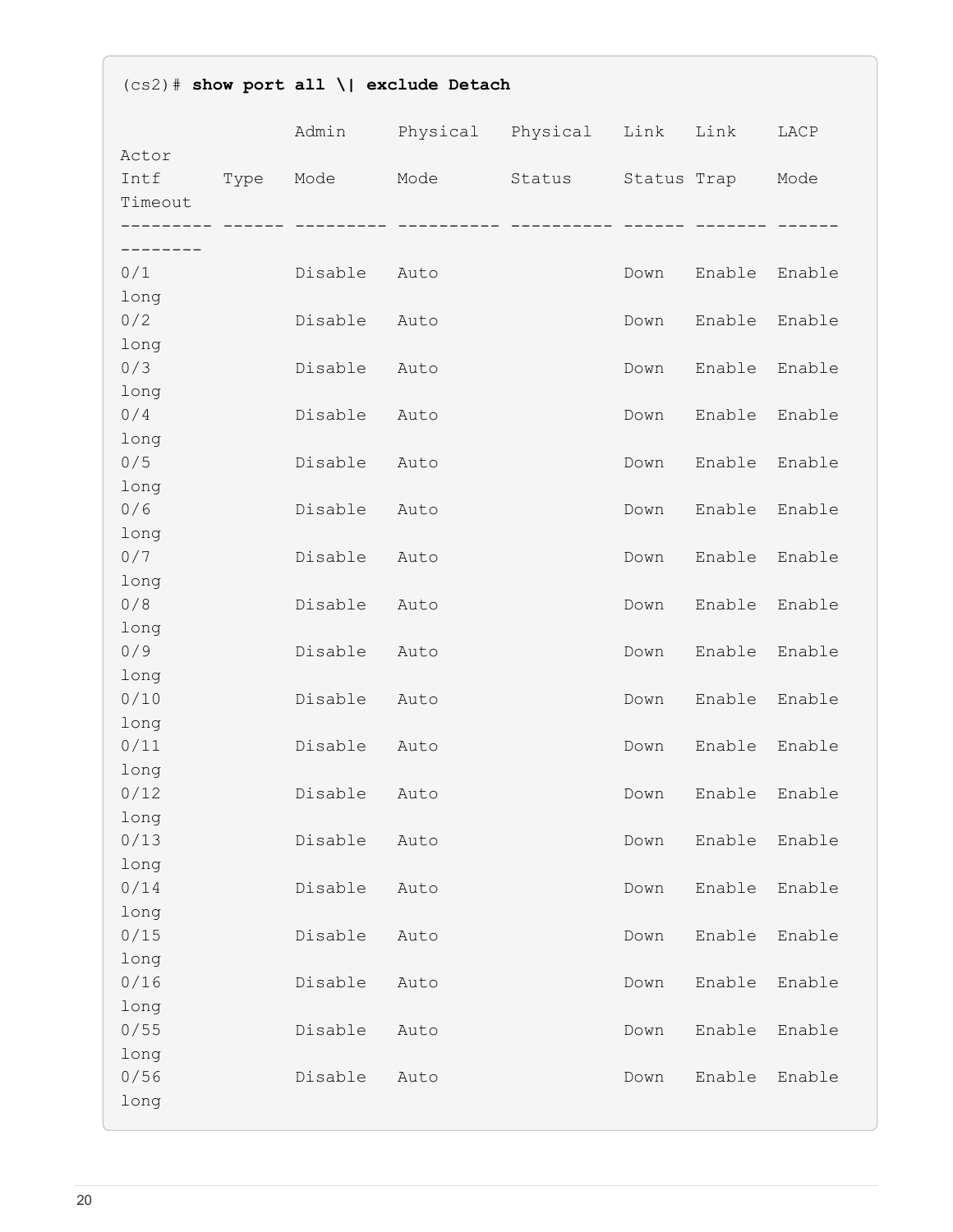7. Reboot the switch:

reload

```
(cs2)# reload
The system has unsaved changes.
Would you like to save them now? (y/n) y
Config file 'startup-config' created successfully .
Configuration Saved!
Are you sure you would like to reset the system? (y/n) y
```
8. Check that the new license is active and note that the license has been applied:

show license

| $(cs2)$ # show license     |                                      |                 |
|----------------------------|--------------------------------------|-----------------|
|                            |                                      |                 |
|                            |                                      |                 |
|                            | Number of installed licenses 1       |                 |
|                            | Total Downlink Ports enabled 16      |                 |
|                            | Total Uplink Ports enabled 8         |                 |
|                            |                                      |                 |
| License Index License Type |                                      | Status          |
|                            | ---------- ------------------------- |                 |
|                            |                                      |                 |
|                            | Port                                 | License applied |

9. Check that all new ports are available:

show port all | exclude Detach

| $(cs2)$ # show port all \  exclude Detach |         |          |          |             |        |        |
|-------------------------------------------|---------|----------|----------|-------------|--------|--------|
|                                           | Admin   | Physical | Physical | Link        | Link   | LACP   |
| Actor<br>Intf<br>Type<br>Timeout          | Mode    | Mode     | Status   | Status Trap |        | Mode   |
|                                           |         |          |          |             |        |        |
| ------<br>0/1                             | Disable | Auto     |          | Down        | Enable | Enable |
| long<br>0/2                               | Disable | Auto     |          | Down        | Enable | Enable |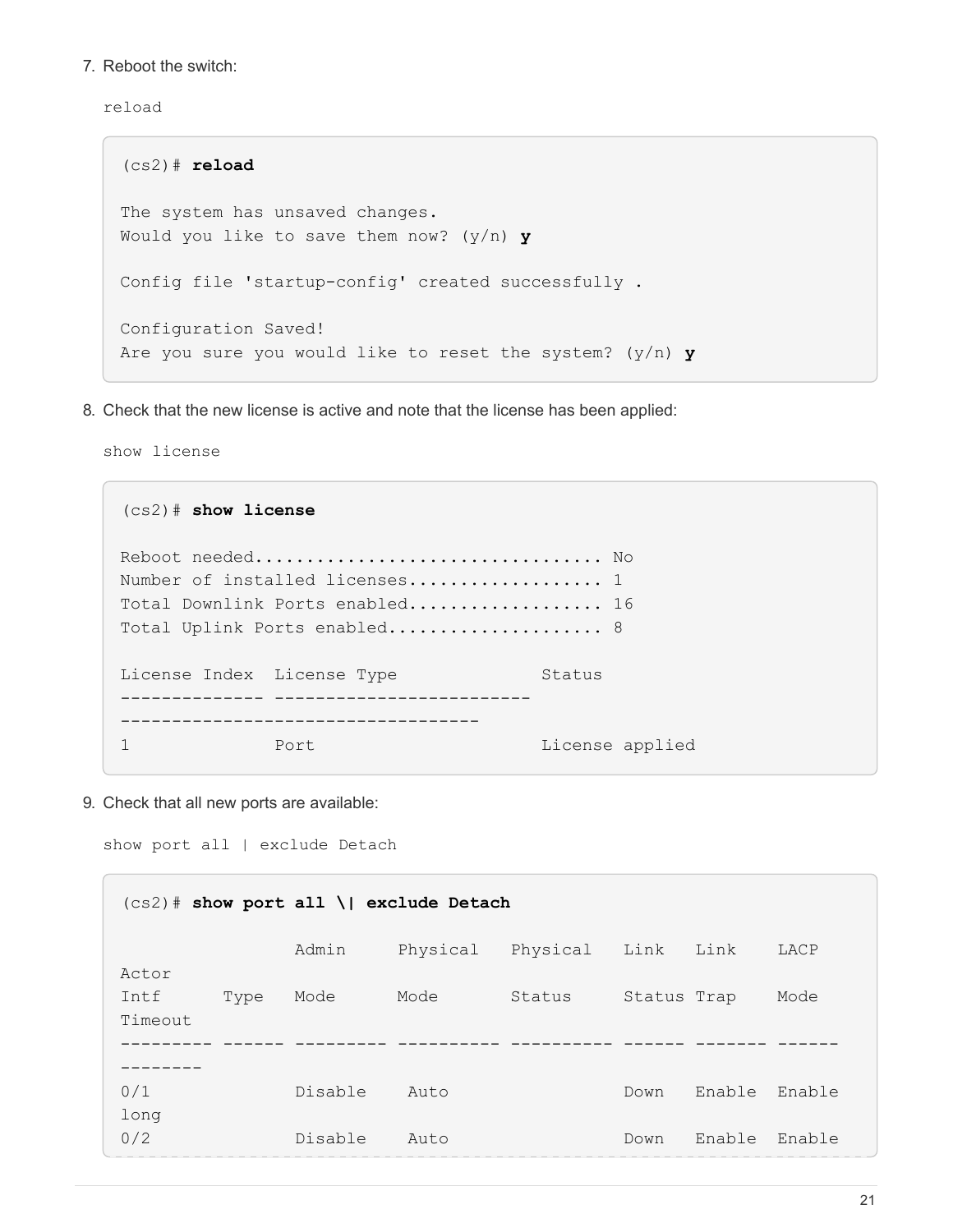| long         |         |           |      |        |        |
|--------------|---------|-----------|------|--------|--------|
| 0/3          | Disable | Auto      | Down | Enable | Enable |
| long         |         |           |      |        |        |
| 0/4          | Disable | Auto      | Down | Enable | Enable |
| long         |         |           |      |        |        |
| 0/5          | Disable | Auto      | Down | Enable | Enable |
| long         |         |           |      |        |        |
| 0/6          | Disable | Auto      | Down | Enable | Enable |
| long         |         |           |      |        |        |
| 0/7          | Disable | Auto      | Down | Enable | Enable |
| long         |         |           |      |        |        |
| 0/8          | Disable | Auto      | Down | Enable | Enable |
| long         |         |           |      |        |        |
| 0/9          | Disable | Auto      | Down | Enable | Enable |
| long         |         |           |      |        |        |
| 0/10         | Disable | Auto      | Down | Enable | Enable |
| long         |         |           |      |        |        |
| 0/11         | Disable | Auto      | Down | Enable | Enable |
| long         |         |           |      |        |        |
| 0/12         | Disable | Auto      | Down | Enable | Enable |
| long         |         |           |      |        |        |
| 0/13         | Disable | Auto      | Down | Enable | Enable |
| long         |         |           |      |        |        |
| 0/14         | Disable | Auto      | Down | Enable | Enable |
| long         |         |           |      |        |        |
| 0/15         | Disable | Auto      | Down | Enable | Enable |
| long<br>0/16 |         |           |      |        |        |
|              | Disable | Auto      | Down | Enable | Enable |
| long<br>0/49 | Disable | 100G Full | Down | Enable | Enable |
| long         |         |           |      |        |        |
| 0/50         | Disable | 100G Full | Down | Enable | Enable |
| long         |         |           |      |        |        |
| 0/51         | Disable | 100G Full | Down | Enable | Enable |
| long         |         |           |      |        |        |
| 0/52         | Disable | 100G Full | Down | Enable | Enable |
| long         |         |           |      |        |        |
| 0/53         | Disable | 100G Full | Down | Enable | Enable |
| long         |         |           |      |        |        |
| 0/54         | Disable | 100G Full | Down | Enable | Enable |
| long         |         |           |      |        |        |
| 0/55         | Disable | 100G Full | Down | Enable | Enable |
| long         |         |           |      |        |        |
| 0/56         | Disable | 100G Full | Down | Enable | Enable |
| long         |         |           |      |        |        |
|              |         |           |      |        |        |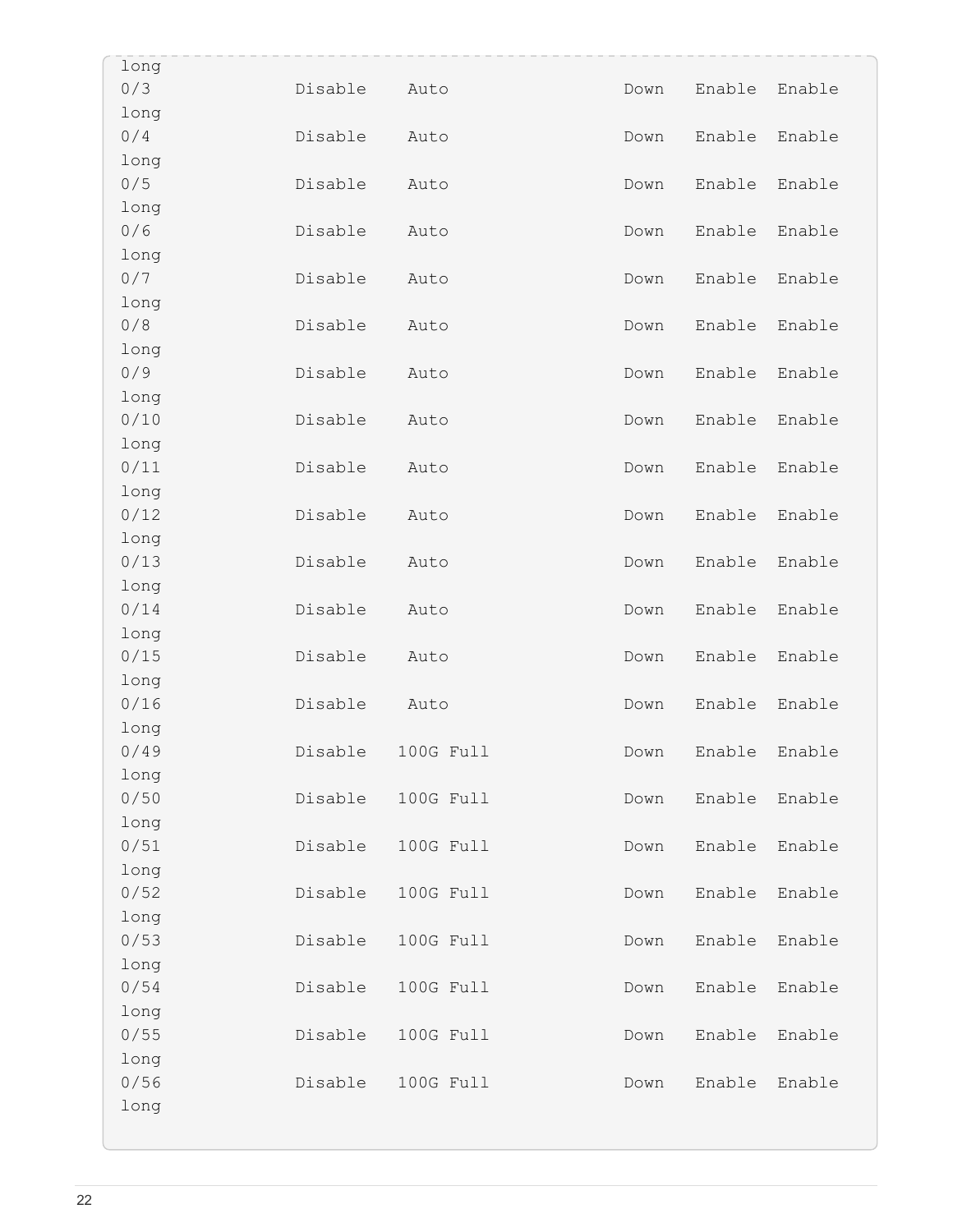

When installing additional licenses, you must configure the new interfaces manually. Reapplying an RCF to an existing working production switch is not advisable.

#### **Restrictions and limitations**

Where problems arise when installing a license, the following debug commands should be run before running the copy command again to install the license.

Debug commands to use: debug transfer and debug license

(cs2)# **debug transfer** Debug transfer output is enabled. (cs2)# **debug license** Enabled capability licensing debugging.

When you run the copy command with the debug transfer and debug license options enabled, the following log output is returned: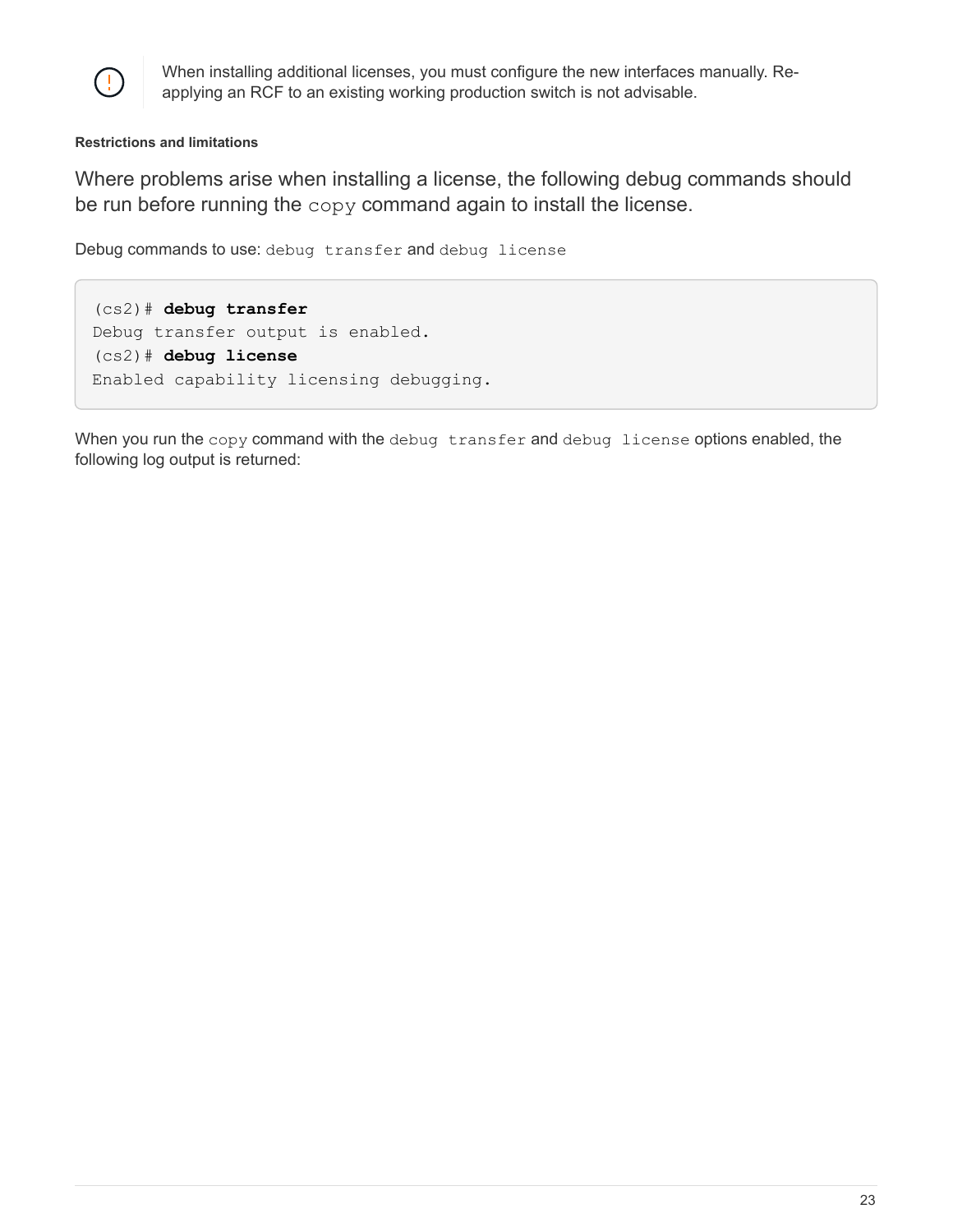```
transfer.c(3083):Transfer process key or certificate file type = 43
transfer.c(3229):Transfer process key/certificate cmd = cp
/mnt/download//license.dat.1 /mnt/fastpath/ >/dev/null 2>&1CAPABILITY
LICENSING :
Fri Sep 11 13:41:32 2020: License file with index 1 added.
CAPABILITY LICENSING : Fri Sep 11 13:41:32 2020: Validating hash value
29de5e9a8af3e510f1f16764a13e8273922d3537d3f13c9c3d445c72a180a2e6.
CAPABILITY LICENSING : Fri Sep 11 13:41:32 2020: Parsing JSON buffer {
    "license": {
      "header": {
        "version": "1.0",
        "license-key": "964B-2D37-4E52-BA14",
        "serial-number": "QTFCU38290012",
        "model": "BES-53248"
    },
    "description": "",
    "ports": "0+6"
    }
}.
CAPABILITY LICENSING : Fri Sep 11 13:41:32 2020: License data does not
contain 'features' field.
CAPABILITY LICENSING : Fri Sep 11 13:41:32 2020: Serial number
QTFCU38290012 matched.
CAPABILITY LICENSING : Fri Sep 11 13:41:32 2020: Model BES-53248 matched.
CAPABILITY LICENSING : Fri Sep 11 13:41:32 2020: Feature not found in
license file with index = 1.
CAPABILITY LICENSING : Fri Sep 11 13:41:32 2020: Applying license file 1.
```
Check for the following in the debug output:

- Check that the Serial number matches: Serial number QTFCU38290012 matched.
- Check that the switch Model matches: Model BES-53248 matched.
- Check that the specified license index was not used previously. Where a license index is already used, the following error is returned: License file /mnt/download//license.dat.1 already exists.
- A port license is not a feature license. Therefore, the following statement is expected: Feature not found in license file with index = 1.

Use the copy command to backup port licenses to the server:

```
(cs2)# copy nvram:license-key 1
scp://<UserName>@<IP_address>/saved_license_1.dat
```
See [Installing licenses for BES-53248 cluster switches](https://docs.netapp.com/us-en/ontap-systems-switches/switch-bes-53248/configure-licenses.html) for details of the firmware versions supported for available licenses.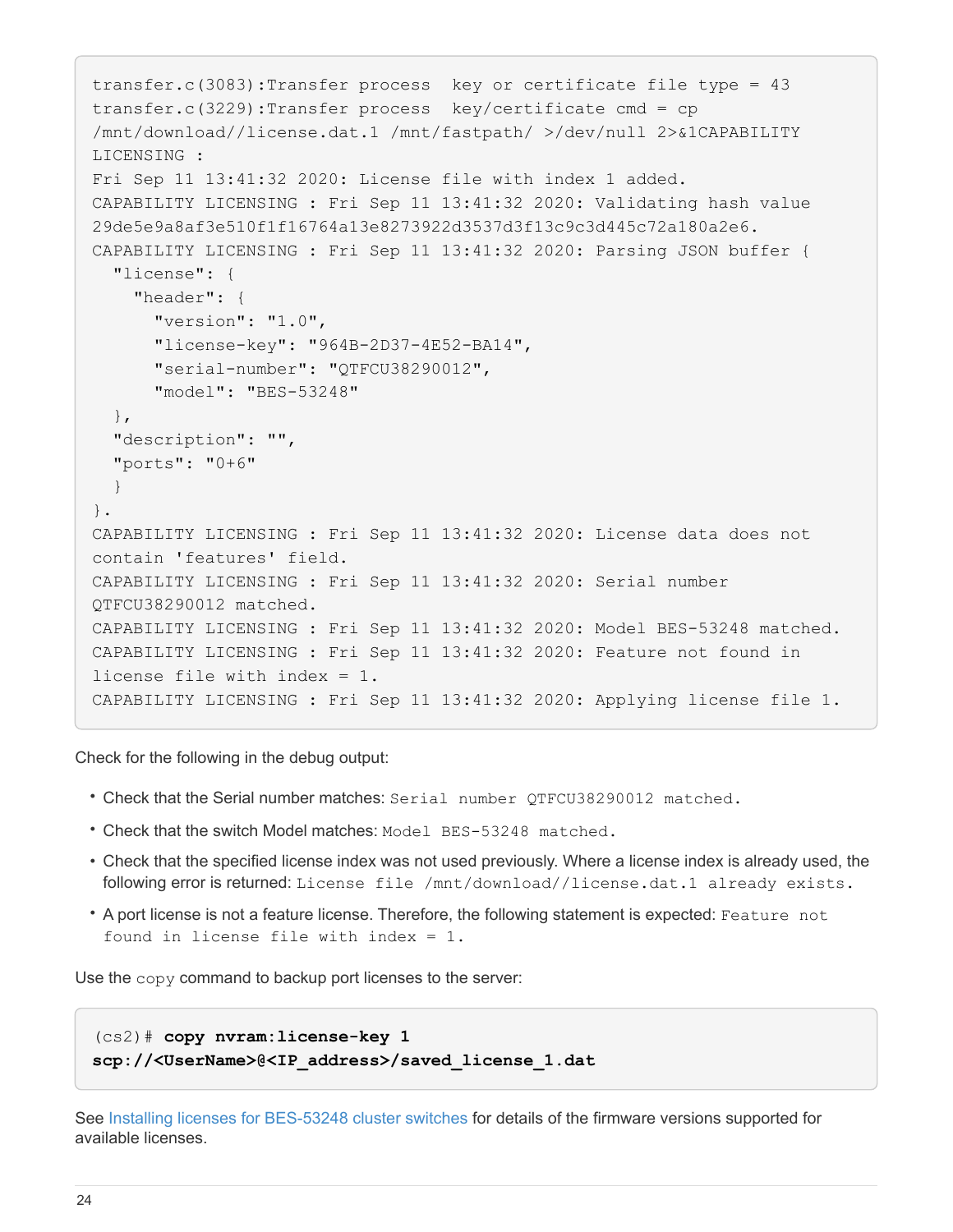

If you need to downgrade the switch software from version 3.4.4.6, the licenses are removed. This is expected behavior.

You must install an appropriate older license before reverting to an older version of the software.

#### **Edit the Reference Configuration File (RCF)**

In order to activate newly licensed ports, you need to edit the latest version of the RCF and uncomment the applicable port details. The default license activates ports 0/1 to 0/16 and 0/55 to 0/56 while the newly licensed ports will be between ports 0/17 to 0/54 depending on the type and number of licenses available.

For details of the available license types for use on the BES-53248 cluster switch, see [Installing licenses for](https://docs.netapp.com/us-en/ontap-systems-switches/switch-bes-53248/configure-licenses.html) [BES-53248 cluster switches.](https://docs.netapp.com/us-en/ontap-systems-switches/switch-bes-53248/configure-licenses.html)

For example to activate the SW-BES54248-40-100G-LIC license, you must uncomment the following section in the RCF:

```
.
.
!
! 2-port or 6-port 40/100GbE node port license block
!
interface 0/49
no shutdown
description "40/100GbE Node Port"
!speed 100G full-duplex
speed 40G full-duplex
service-policy in WRED_100G
spanning-tree edgeport
mtu 9216
switchport mode trunk
datacenter-bridging
priority-flow-control mode on
priority-flow-control priority 5 no-drop
exit
exit
!
interface 0/50
no shutdown
description "40/100GbE Node Port"
!speed 100G full-duplex
speed 40G full-duplex
service-policy in WRED_100G
spanning-tree edgeport
mtu 9216
switchport mode trunk
```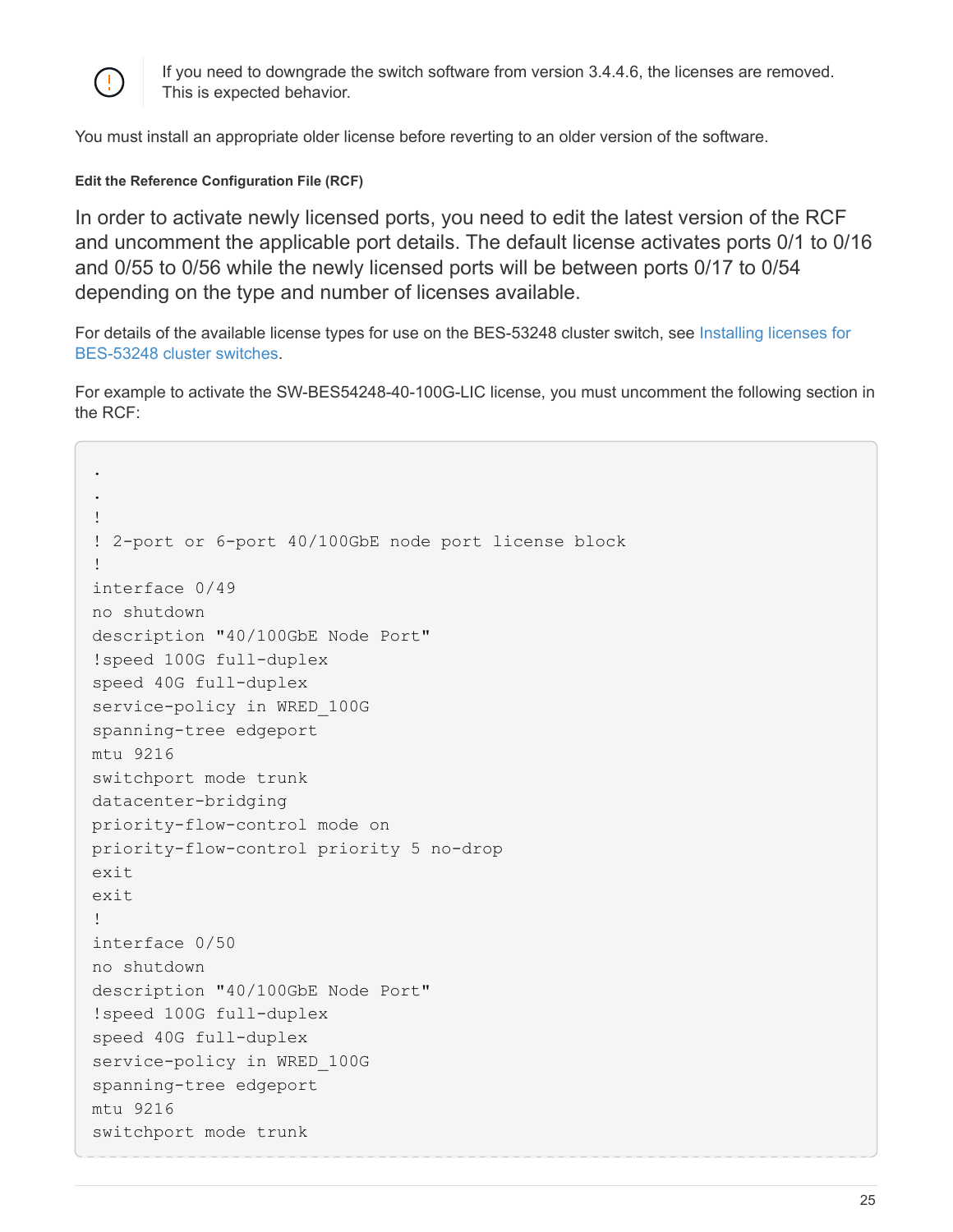```
datacenter-bridging
priority-flow-control mode on
priority-flow-control priority 5 no-drop
exit
exit
!
interface 0/51
no shutdown
description "40/100GbE Node Port"
speed 100G full-duplex
!speed 40G full-duplex
service-policy in WRED_100G
spanning-tree edgeport
mtu 9216
switchport mode trunk
datacenter-bridging
priority-flow-control mode on
priority-flow-control priority 5 no-drop
exit
exit
!
interface 0/52
no shutdown
description "40/100GbE Node Port"
speed 100G full-duplex
!speed 40G full-duplex
service-policy in WRED_100G
spanning-tree edgeport
mtu 9216
switchport mode trunk
datacenter-bridging
priority-flow-control mode on
priority-flow-control priority 5 no-drop
exit
exit
!
interface 0/53
no shutdown
description "40/100GbE Node Port"
speed 100G full-duplex
!speed 40G full-duplex
service-policy in WRED_100G
spanning-tree edgeport
mtu 9216
switchport mode trunk
datacenter-bridging
```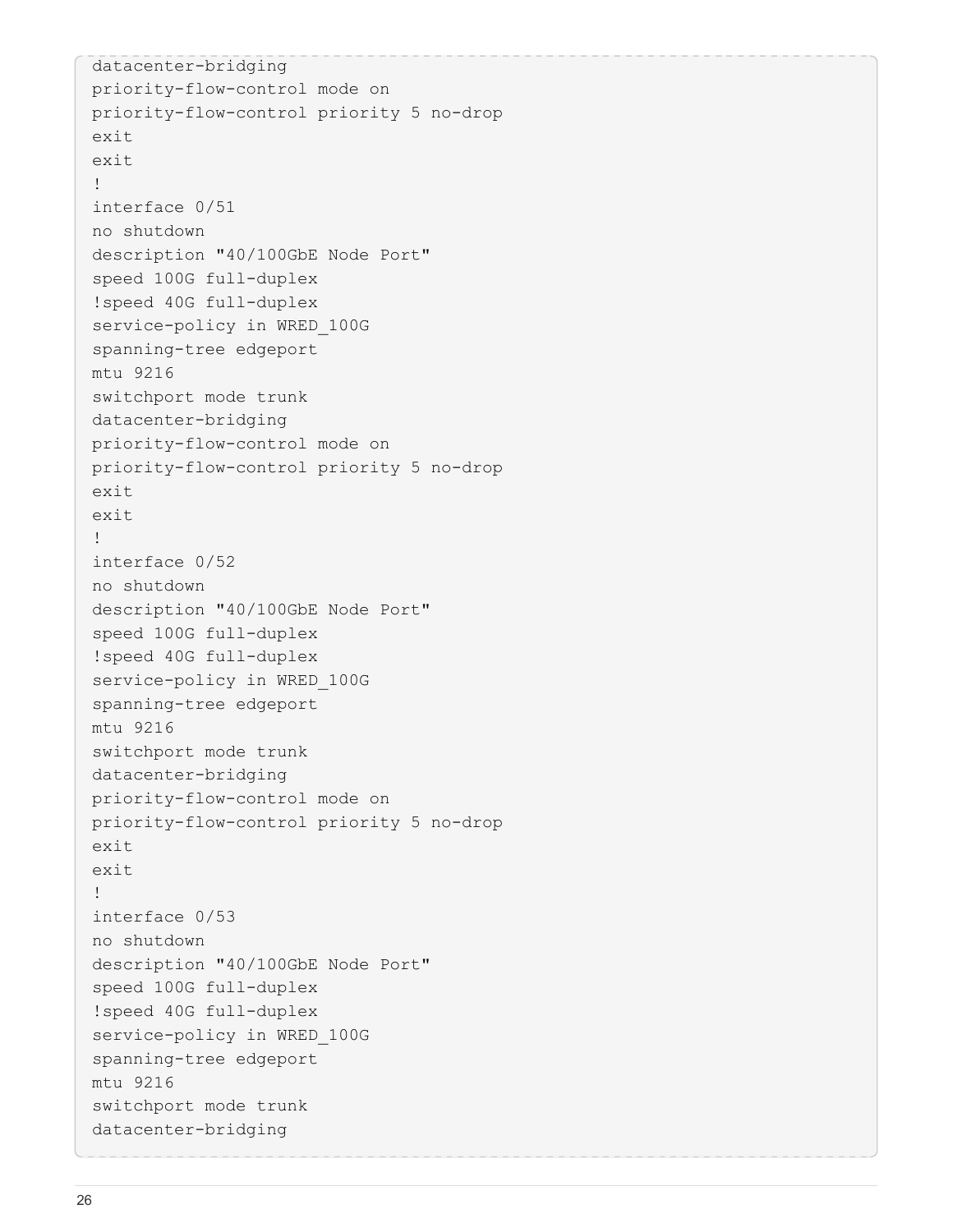```
priority-flow-control mode on
priority-flow-control priority 5 no-drop
exit
exit
!
interface 0/54
no shutdown
description "40/100GbE Node Port"
speed 100G full-duplex
!speed 40G full-duplex
service-policy in WRED_100G
spanning-tree edgeport
mtu 9216
switchport mode trunk
datacenter-bridging
priority-flow-control mode on
priority-flow-control priority 5 no-drop
exit
exit
!
.
.
```


For high-speed ports between 0/49 to 0/54 inclusive, uncomment each port but only uncomment one **speed** line in the RCF for each of these ports, either:

- speed 100G full-duplex
- speed 40G full-duplex

as shown in the example.

For low-speed ports between 0/17 to 0/48 inclusive, uncomment the entire 8-port section when an appropriate license has been activated.

#### **Install the Reference Configuration File (RCF)**

You can install the RCF after setting up the BES-53248 cluster switch for the first time and after the new license or licenses have been applied. If you are upgrading an RCF from an older version, you must reset the Broadcom switch settings and perform basic configuration to re-apply the RCF. You must perform this operation every time you want to upgrade or change an RCF. See the following [KB article](https://kb.netapp.com/Advice_and_Troubleshooting/Data_Storage_Systems/Fabric%2C_Interconnect_and_Management_Switches/Error!_in_configuration_script_file_at_line_number_XX_when_applying_a_new_RCF) for details.

#### **Steps**

- 1. Connect the cluster switch to the management network.
- 2. Use the ping command to verify connectivity to the server hosting EFOS, licenses, and the RCF.

If connectivity is an issue, use a nonrouted network and configure the service port using IP address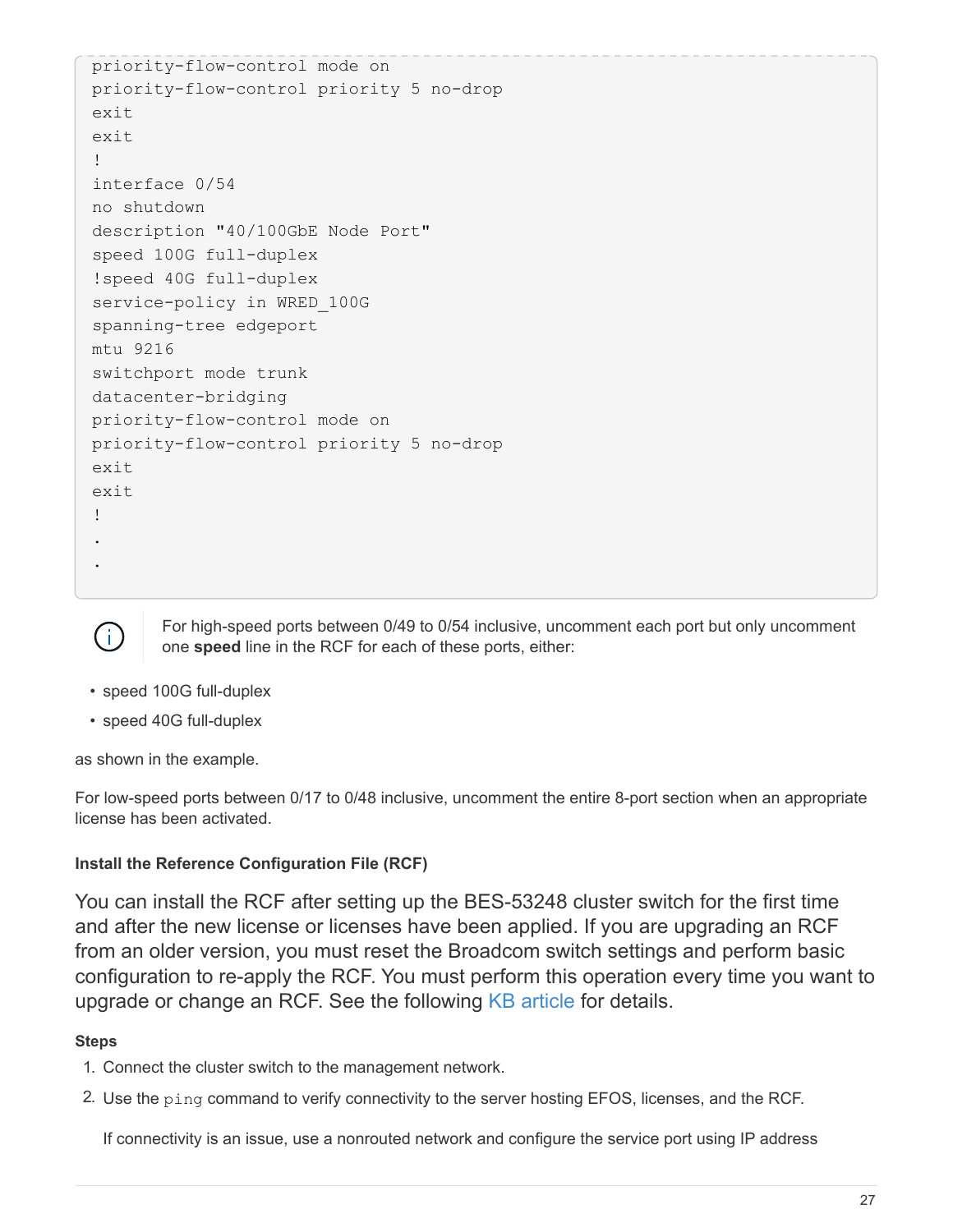192.168.x or 172.19.x. You can reconfigure the service port to the production management IP address later.

This example verifies that the switch is connected to the server at IP address 172.19.2.1:

```
(cs2)# ping 172.19.2.1
Pinging 172.19.2.1 with 0 bytes of data:
Reply From 172.19.2.1: icmp seq = 0. time= 5910 usec.
```
3. Install the RCF on the BES-53248 cluster switch using the copy command.

```
(cs2)# copy sftp://172.19.2.1/tmp/BES-53248_RCF_v1.6-Cluster-HA.txt
nvram:script BES-53248_RCF_v1.6-Cluster-HA.scr
Remote Password:**
Mode........................................... SFTP
Set Server IP.................................. 172.19.2.1
Path........................................... //tmp/
File name \ldots \ldots \ldots \ldots \ldots \ldots \ldots \ldots \ldots \ldots \ldots \ldots \ldots. BES-53248 RCF v1.6-
Cluster-HA.txt
Data Type...................................... Config Script
Destination Filename........................... BES-53248 RCF v1.6-
Cluster-HA.scr
Management access will be blocked for the duration of the transfer
Are you sure you want to start? (y/n) y
SFTP Code transfer starting...
File transfer operation completed successfully.
```
Depending on your environment, you might need to use a double slash in the copy command, for example: copy sftp://172.19.2.1//tmp/BES-53248 RCF\_v1.6-Cluster-HA.txt nvram:script BES-53248\_RCF\_v1.6-Cluster-HA.scr.

ĴΙ,

Ĥ.

The .scr extension must be set as part of the file name before invoking the script. This extension is the extension for the EFOS operating system. The switch validates the script automatically when it is downloaded to the switch, and the output goes to the console. Also, you can change the name of the . scr to fit your console screen for easier readability, for example: copy sftp://172.19.2.1/tmp/BES-53248\_RCF\_v1.6-Cluster-HA.txt nvram:script RCF\_v1.6-Cluster-HA.scr.



The file name must not include the symbols  $\setminus$  : \*?" <> | and the maximum length allowed is 32 chars.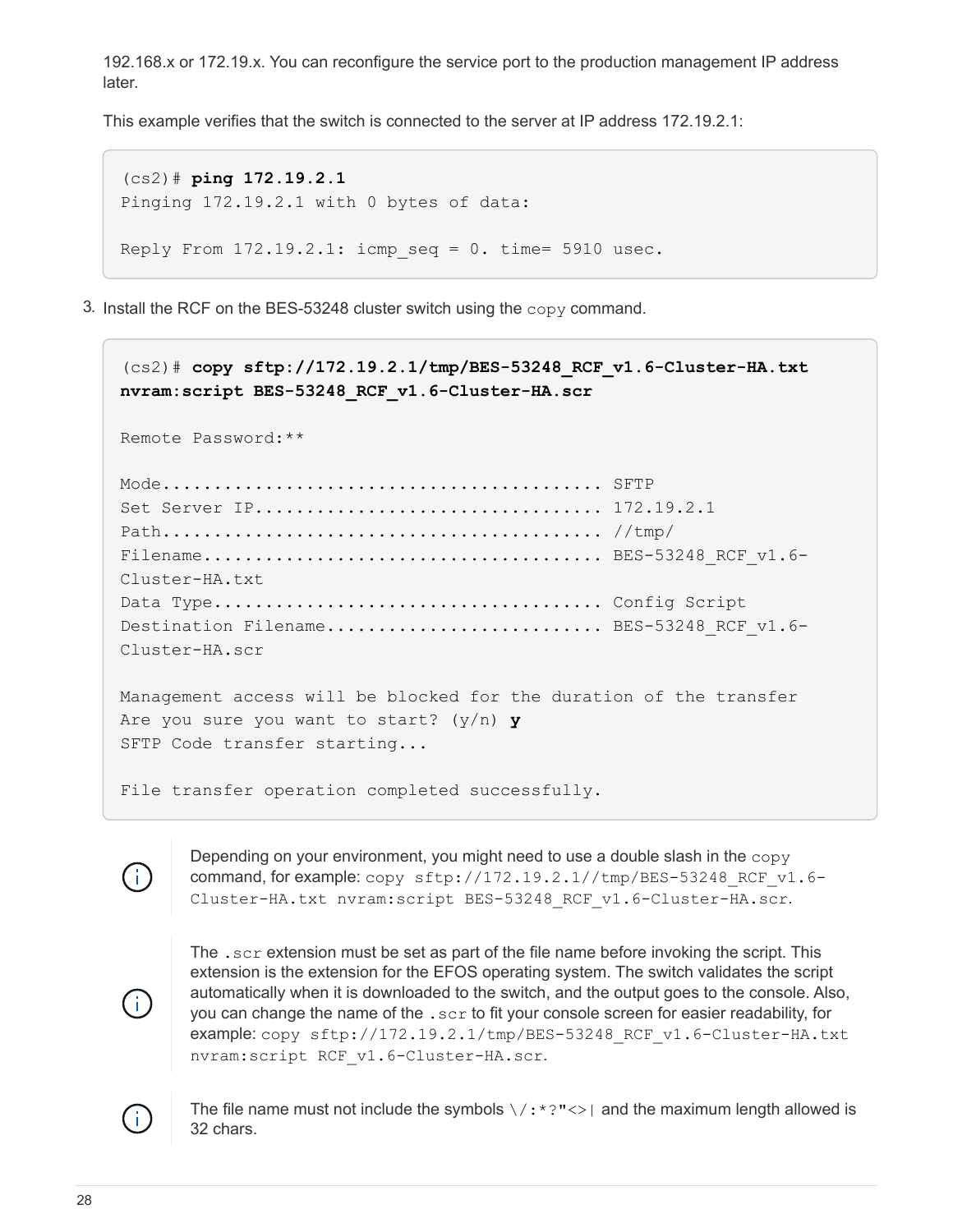4. Verify that the script was downloaded and saved to the file name you gave it:

script list

(cs2)# **script list** Configuration Script Name Size(Bytes) Date of Modification ----------------------------------------- ----------- -------------------- BES-53248 RCF v1.6-Cluster-HA.scr 2241 2020 09 30 05:41:00 1 configuration script(s) found.

5. Apply the script to the switch.

script apply

(cs2)# **script apply BES-53248\_RCF\_v1.6-Cluster-HA.scr** Are you sure you want to apply the configuration script? (y/n) **y** The system has unsaved changes. Would you like to save them now? (y/n) **y** Config file 'startup-config' created successfully . Configuration Saved! Configuration script 'BES-53248 RCF v1.6-Cluster-HA.scr' applied.

6. Verify the ports for an additional license after the RCF is applied:

show port all | exclude Detach

| $(cs2)$ # show port all \  exclude Detach |        |          |          |             |        |        |  |
|-------------------------------------------|--------|----------|----------|-------------|--------|--------|--|
|                                           | Admin  | Physical | Physical | Link        | Link   | LACP   |  |
| Actor<br>Intf<br>Type                     | Mode   | Mode     | Status   | Status Trap |        | Mode   |  |
| Timeout                                   |        |          |          |             |        |        |  |
| 0/1                                       | Enable | Auto     |          | Down        | Enable | Enable |  |
| long<br>0/2<br>_______                    | Enable | Auto     |          | Down        | Enable | Enable |  |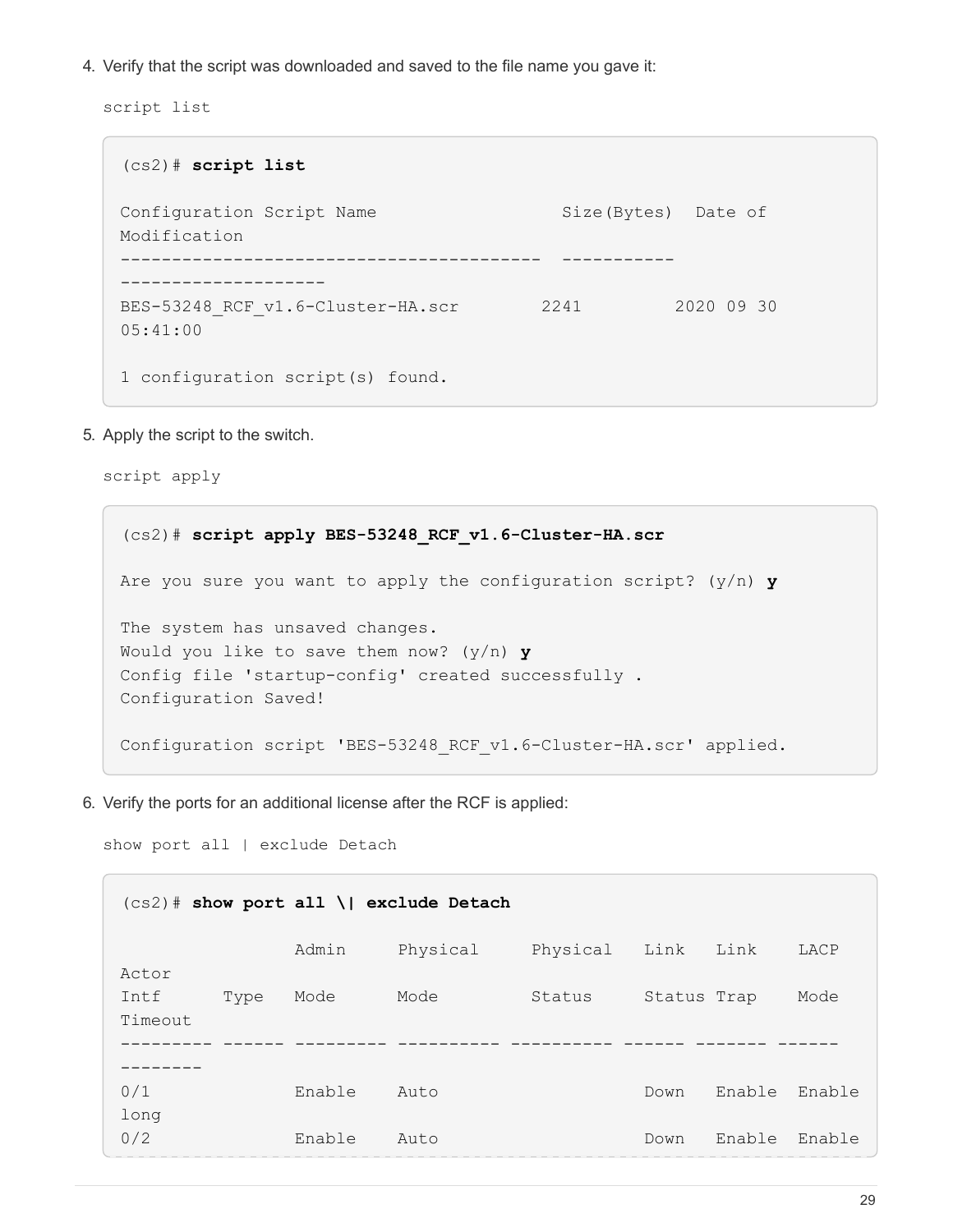| long |        |           |      |        |        |
|------|--------|-----------|------|--------|--------|
| 0/3  | Enable | Auto      | Down | Enable | Enable |
| long |        |           |      |        |        |
| 0/4  | Enable | Auto      | Down | Enable | Enable |
| long |        |           |      |        |        |
| 0/5  | Enable | Auto      | Down | Enable | Enable |
| long |        |           |      |        |        |
| 0/6  | Enable | Auto      | Down | Enable | Enable |
| long |        |           |      |        |        |
| 0/7  | Enable | Auto      | Down | Enable | Enable |
| long |        |           |      |        |        |
| 0/8  | Enable | Auto      | Down | Enable | Enable |
| long |        |           |      |        |        |
| 0/9  | Enable | Auto      | Down | Enable | Enable |
| long |        |           |      |        |        |
| 0/10 | Enable | Auto      | Down | Enable | Enable |
| long |        |           |      |        |        |
| 0/11 | Enable | Auto      | Down | Enable | Enable |
| long |        |           |      |        |        |
| 0/12 | Enable | Auto      | Down | Enable | Enable |
| long |        |           |      |        |        |
| 0/13 | Enable | Auto      | Down | Enable | Enable |
| long |        |           |      |        |        |
| 0/14 | Enable | Auto      | Down | Enable | Enable |
| long |        |           |      |        |        |
| 0/15 | Enable | Auto      | Down | Enable | Enable |
| long |        |           |      |        |        |
| 0/16 | Enable | Auto      | Down | Enable | Enable |
| long |        |           |      |        |        |
| 0/49 | Enable | 40G Full  | Down | Enable | Enable |
| long |        |           |      |        |        |
| 0/50 | Enable | 40G Full  | Down | Enable | Enable |
| long |        |           |      |        |        |
| 0/51 | Enable | 100G Full | Down | Enable | Enable |
| long |        |           |      |        |        |
| 0/52 | Enable | 100G Full | Down | Enable | Enable |
| long |        |           |      |        |        |
| 0/53 | Enable | 100G Full | Down | Enable | Enable |
| long |        |           |      |        |        |
| 0/54 | Enable | 100G Full | Down | Enable | Enable |
| long |        |           |      |        |        |
| 0/55 | Enable | 100G Full | Down | Enable | Enable |
| long |        |           |      |        |        |
| 0/56 | Enable | 100G Full | Down | Enable | Enable |
| long |        |           |      |        |        |
|      |        |           |      |        |        |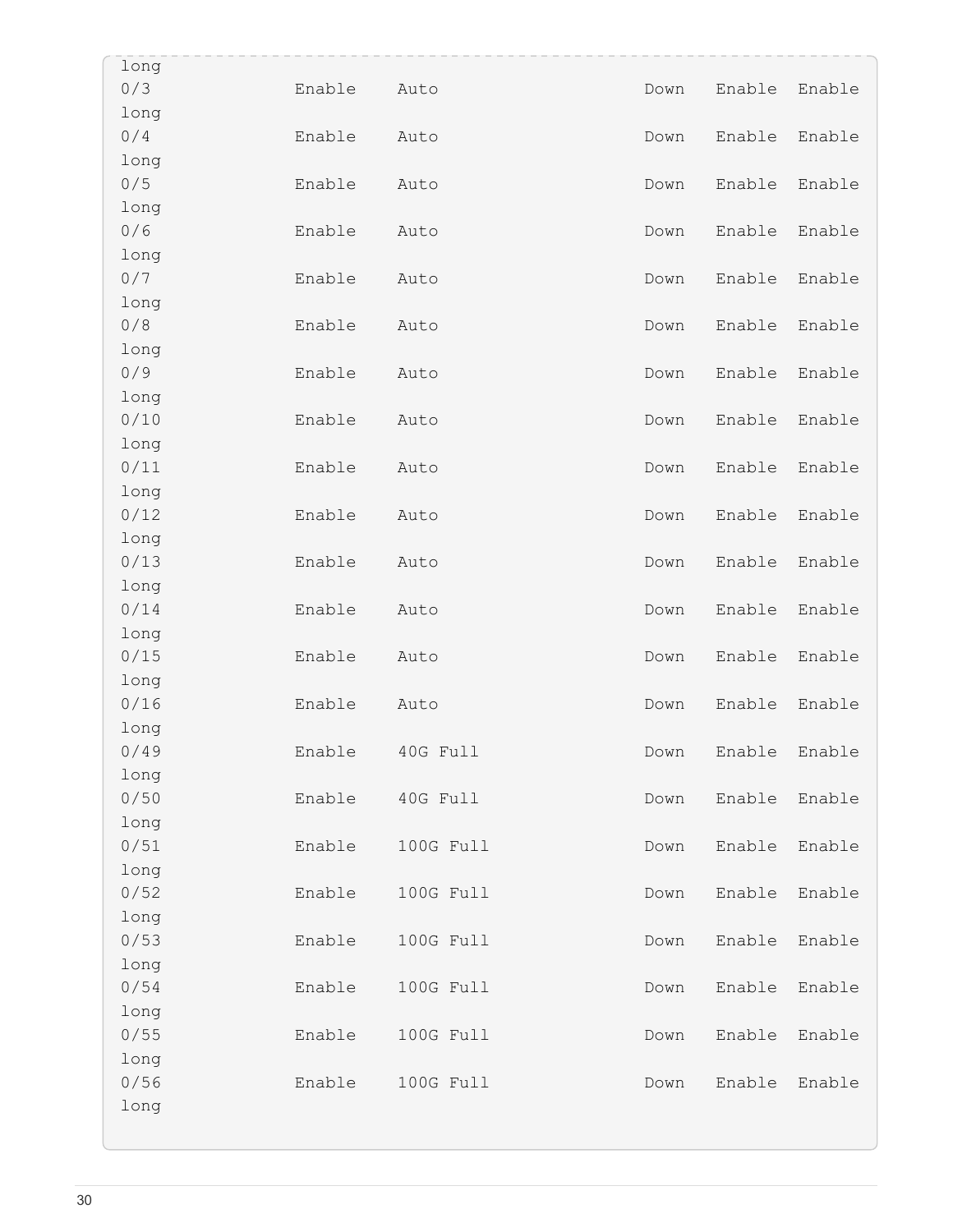7. Verify on the switch that your changes have been made:

```
show running-config
```
#### (cs2)# **show running-config**

8. Save the running configuration so that it becomes the startup configuration when you reboot the switch:

write memory

```
(cs2)# write memory
This operation may take a few minutes.
Management interfaces will not be available during this time.
Are you sure you want to save? (y/n) y
Config file 'startup-config' created successfully.
Configuration Saved!
```
9. Reboot the switch and verify that the running configuration is correct:

reload

```
(cs2)# reload
Are you sure you would like to reset the system? (y/n) y
System will now restart!
```
#### **Install the Cluster Switch Health Monitor (CSHM) configuration file**

You can use this procedure to install the applicable configuration file for cluster switch health monitoring of BES-53248 cluster switches. In ONTAP releases 9.5P7 and earlier and 9.6P2 and earlier, you must download the cluster switch health monitor configuration file separately. In ONTAP releases 9.5P8 and later, 9.6P3 and later, and 9.7 and later, the cluster switch health monitor configuration file is bundled with ONTAP.

#### **Before you begin**

Before you setup the switch health monitor for BES-53248 cluster switches, you must ensure that the ONTAP cluster is up and running.



It is advisable to enable SSH in order to use all features available in CSHM.

#### **Steps**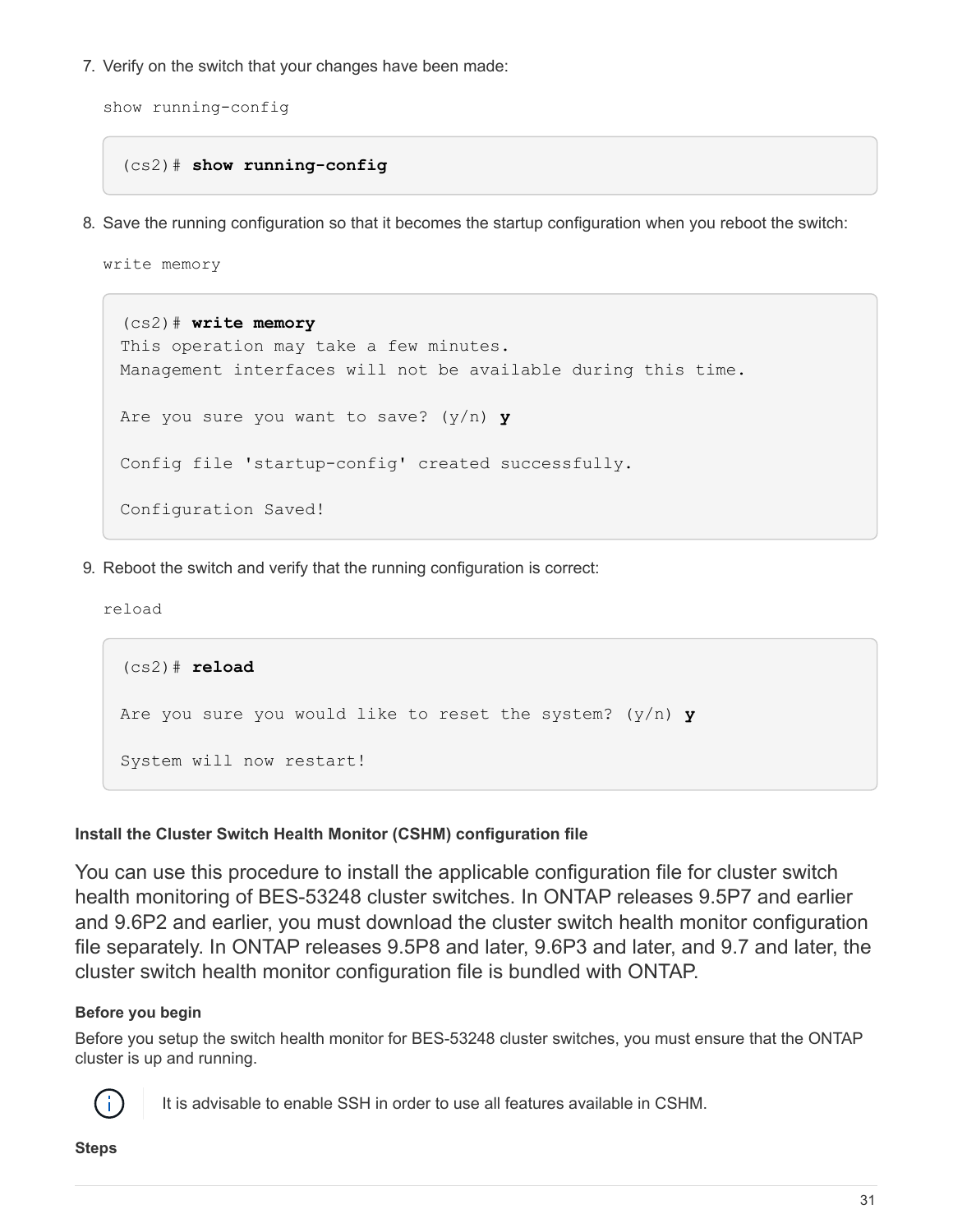- 1. Download the cluster switch health monitor configuration zip file based on the corresponding ONTAP release version. This file is available from the page: [NetApp Software download](https://mysupport.netapp.com/NOW/cgi-bin/software/)
	- a. On the Software download page, select **Switch Health Monitor Configuration Files**
	- b. Select Platform = **ONTAP** and click **Go!**
	- c. On the Switch Health Monitor Configuration Files for ONTAP page, click **View & Download**
	- d. On the Switch Health Monitor Configuration Files for ONTAP Description page, click **Download** for the applicable cluster switch model, for example: **Broadcom-supported BES-53248**
	- e. On the End User License Agreement page, click **Accept**
	- f. On the Switch Health Monitor Configuration Files for ONTAP Download page, select the applicable configuration file, for example, **Broadcom\_BES-53248.zip**
- 2. Upload the applicable zip file to your internal web server where the IP address is X.X.X.X.

For an internal web server IP address of 192.168.2.20 and assuming a /usr/download directory exists, you can upload your zip file to your web server using scp:

% **scp Broadcom\_BES-53248.zip admin@192.168.2.20:/usr/download/Broadcom\_BES-53248.zip**

3. Access the advanced mode setting from one of the ONTAP systems in the cluster, using the command set -privilege advanced:

cluster1::> **set -privilege advanced**

4. Run the switch health monitor configure command system cluster-switch configure-healthmonitor -node \* -package-url http://server/file-location:

```
cluster1::> system cluster-switch configure-health-monitor -node *
-package-url
http://192.168.2.20/usr/download/Broadcom_BES-53248.zip
```
- 5. Verify that the command output contains the text string "downloaded package processed successfully". If an error occurs, contact NetApp support.
- 6. Run the command system cluster-switch show on the ONTAP system and ensure that the cluster switches are discovered with the monitored field set to "True".

cluster1::> **system cluster-switch show**



If at any time you revert to an earlier version of ONTAP, you will need to install the CSHM configuration file again to enable switch health monitoring of BES-53248 cluster switches.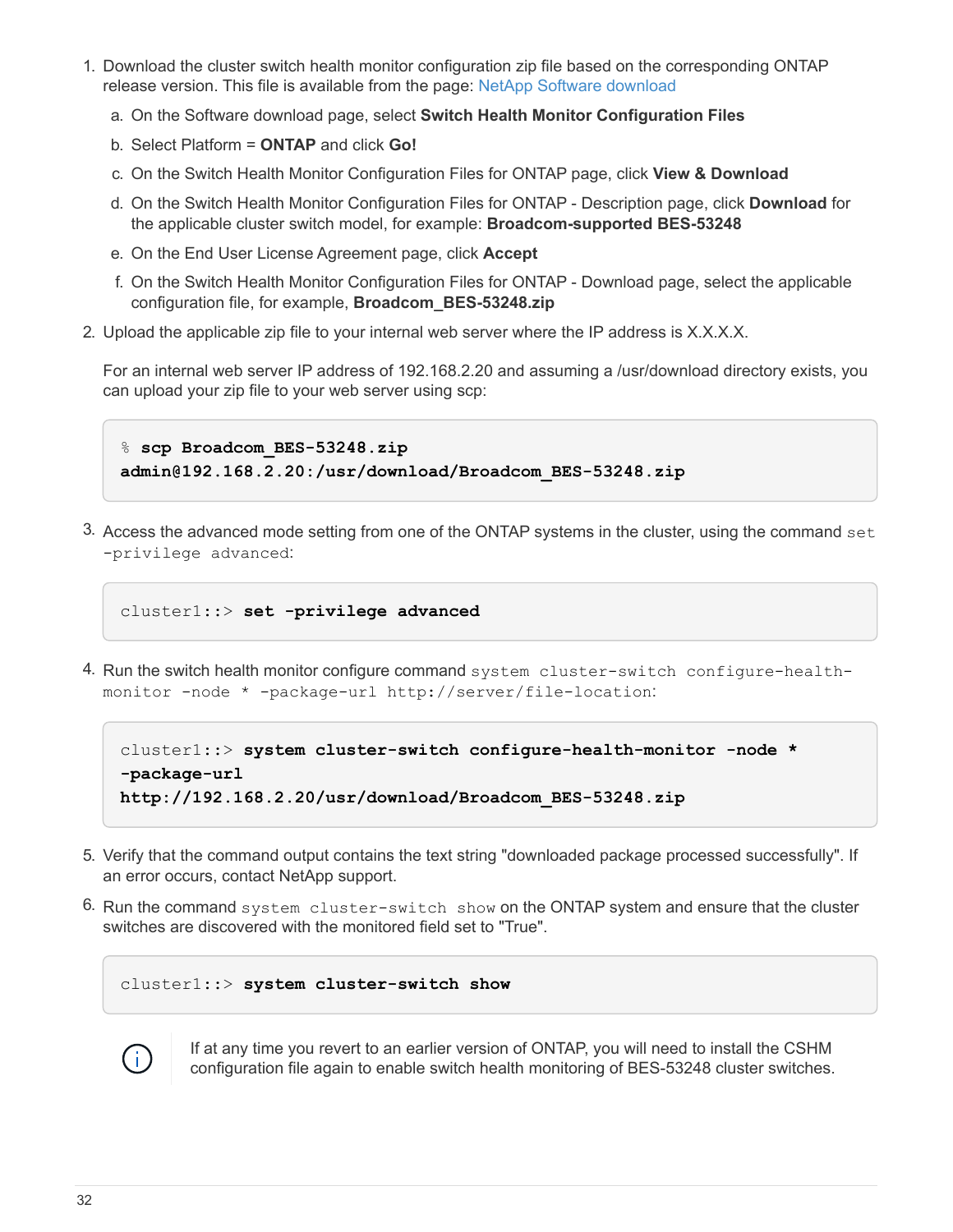#### **Enable SSH on BES-53248 cluster switches**

SSH is a requirement when using the Cluster Switch Health Monitor (CSHM) and log collection features. To enable SSH on BES-53248 cluster switches, you generate the SSH keys first and then enable SSH.

#### **Steps**

1. Generate the SSH keys:

**crypto key generate**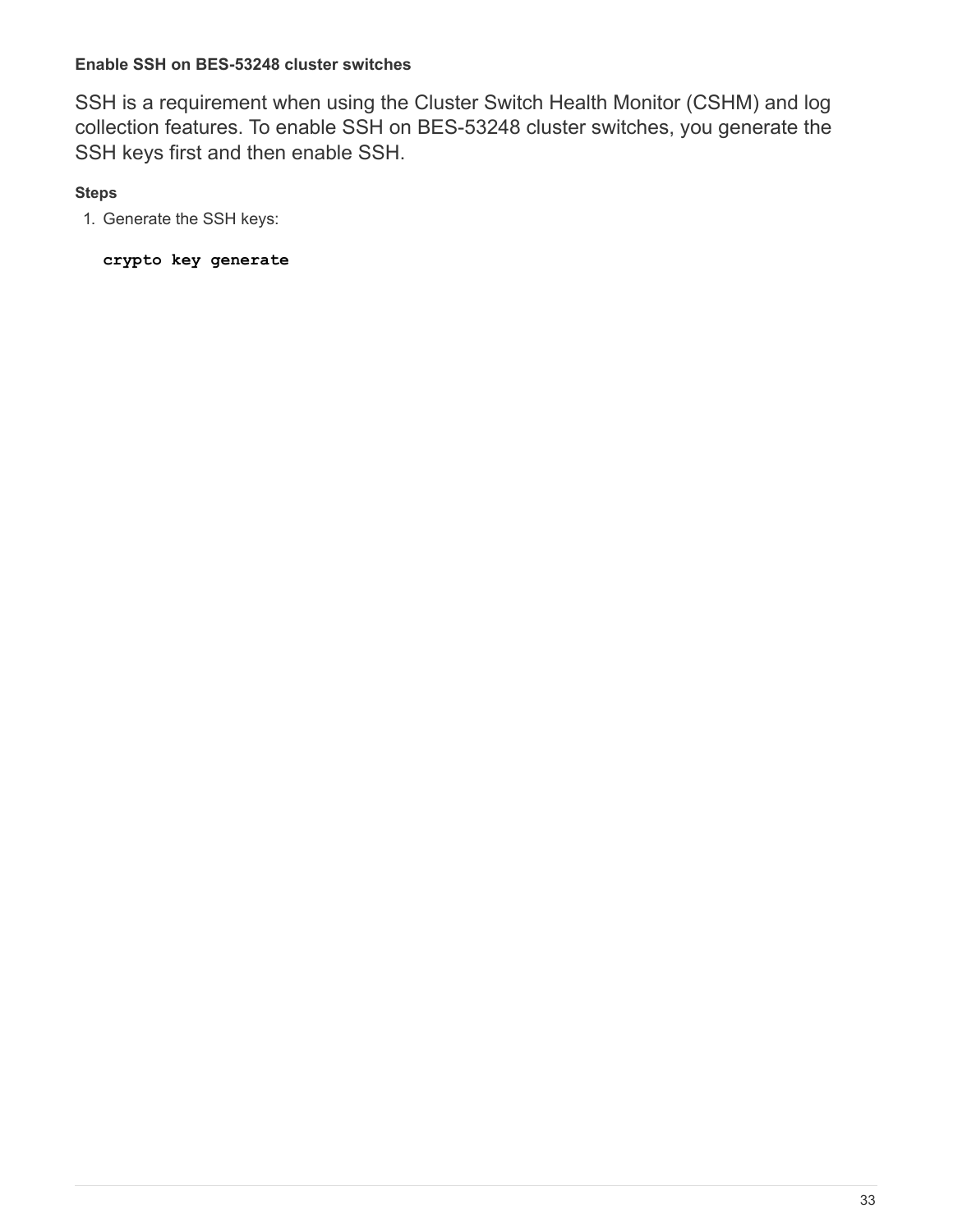(switch)# **show ip ssh** SSH Configuration Administrative Mode: .......................... Disabled SSH Port: ..................................... 22 Protocol Level: ............................... Version 2 SSH Sessions Currently Active: ................... 0 Max SSH Sessions Allowed: ............................ 5 SSH Timeout (mins): ........................... 5 Keys Present: ................................. DSA(1024) RSA(1024) ECDSA(521) Key Generation In Progress: ................... None SCP server Administrative Mode: ............... Disabled (switch)# **config** (switch) (Config)# **crypto key generate rsa** Do you want to overwrite the existing RSA keys? (y/n): **y** (switch) (Config)# **crypto key generate dsa** Do you want to overwrite the existing DSA keys? (y/n): **y** (switch) (Config)# **crypto key generate ecdsa 521** Do you want to overwrite the existing ECDSA keys? (y/n): **y** (switch) (Config)# **aaa authorization commands "noCmdAuthList" none** (switch) (Config)# **exit** (switch)# **ip ssh server enable** (switch)# **ip ssh pubkey-auth** (switch)# **ip scp server enable** (switch)# **write mem** This operation may take a few minutes. Management interfaces will not be available during this time. Are you sure you want to save? (y/n) **y** Config file 'startup-config' created successfully . Configuration Saved!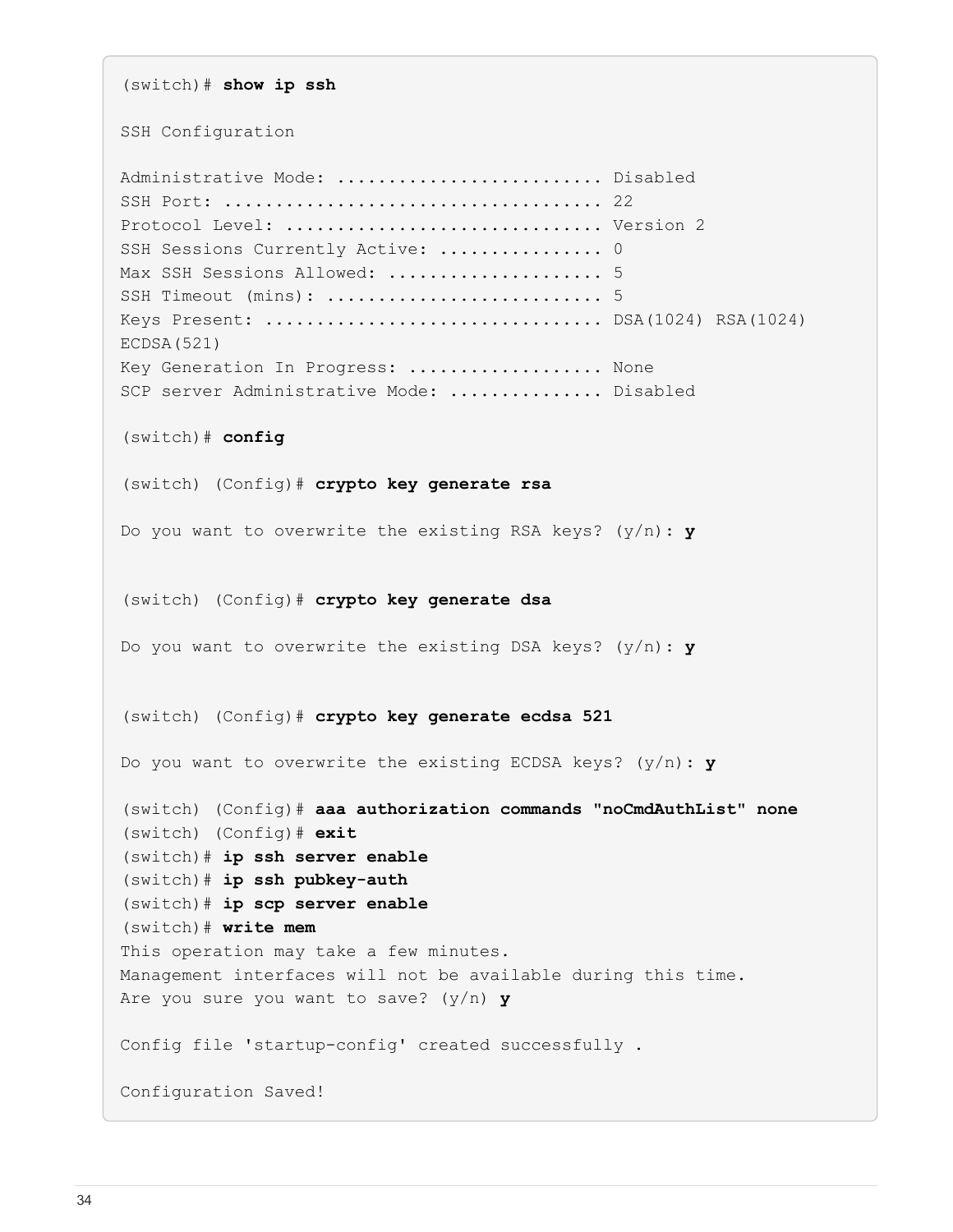2. Verify that SSH is enabled:

#### **show ip ssh**

```
(switch)# show ip ssh
SSH Configuration
Administrative Mode: .......................... Enabled
SSH Port: ..................................... 22
Protocol Level: ............................... Version 2
SSH Sessions Currently Active: ................... 0
Max SSH Sessions Allowed: ........................... 5
SSH Timeout (mins): ........................... 5
Keys Present: ................................. DSA(1024) RSA(1024)
ECDSA(521)
Key Generation In Progress: ................... None
SCP server Administrative Mode: ................ Disabled
```
#### **Configure the cluster switch log collection feature**

The cluster switch health monitor log collection feature is used to collect switch-related log files in ONTAP. You must make sure that you have set up your environment using the BES-53248 cluster switch CLI as detailed here.

#### **Steps**

1. For ONTAP 9.8 and later, enable the cluster switch health monitor log collection feature for collecting switch-related log files, using the commands:

system switch ethernet log setup-password and system switch ethernet log enablecollection

Enter: system switch ethernet log setup-password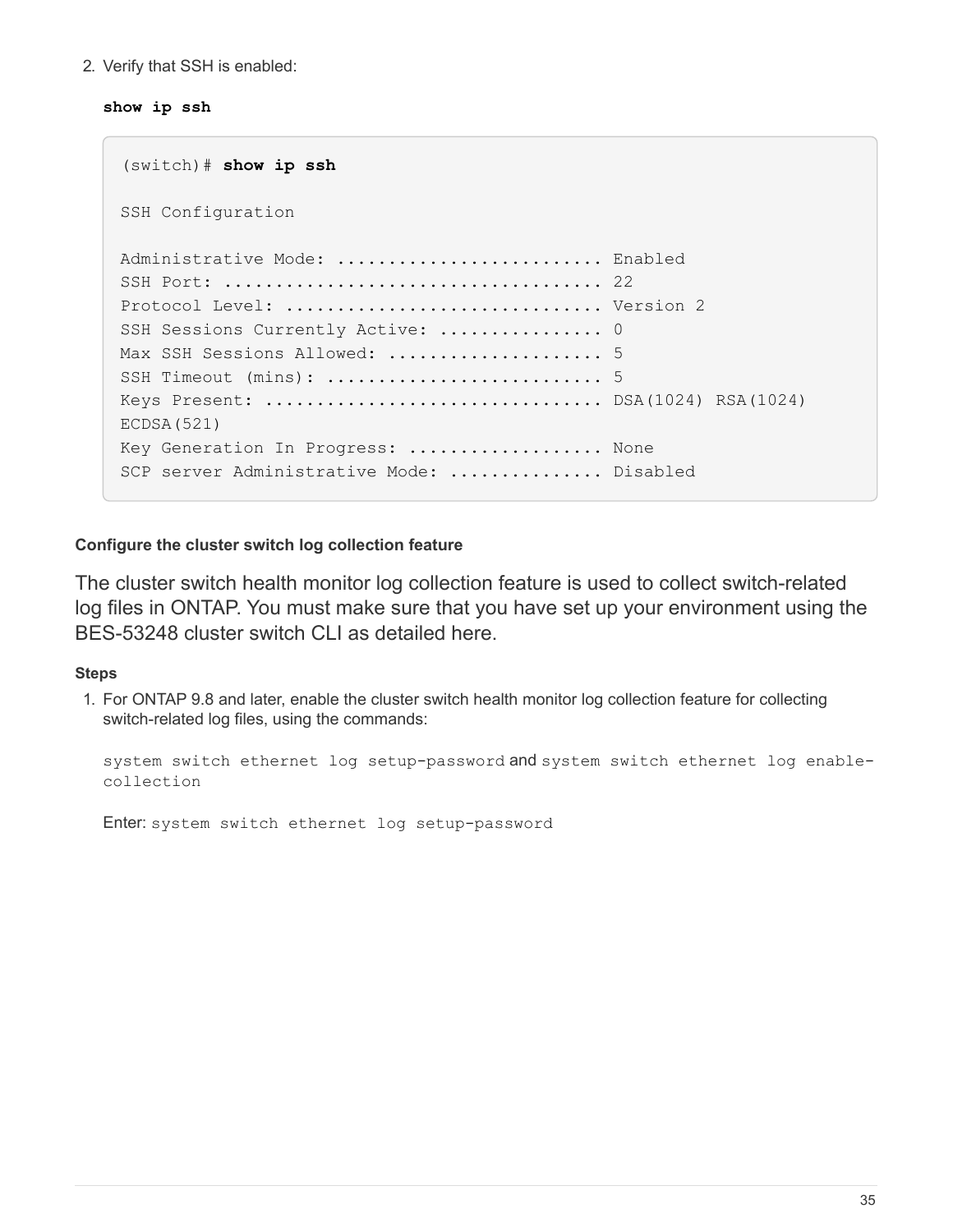```
cluster1::*> system switch ethernet log setup-password
Enter the switch name: <return>
The switch name entered is not recognized.
Choose from the following list:
cs1
cs2
cluster1::*> system switch ethernet log setup-password
Enter the switch name: cs1
RSA key fingerprint is e5:8b:c6:dc:e2:18:18:09:36:63:d9:63:dd:03:d9:cc
Do you want to continue? {y|n}::[n] y
Enter the password: < enter switch password>
Enter the password again: < enter switch password>
cluster1::*> system switch ethernet log setup-password
Enter the switch name: cs2
RSA key fingerprint is 57:49:86:a1:b9:80:6a:61:9a:86:8e:3c:e3:b7:1f:b1
Do you want to continue? {y|n}:: [n] y
Enter the password: < enter switch password>
Enter the password again: < enter switch password>
```
Followed by: system switch ethernet log enable-collection

```
cluster1::*> system switch ethernet log enable-collection
Do you want to enable cluster log collection for all nodes in the
cluster?
{y|n}: [n] y
Enabling cluster switch log collection.
cluster1::*>
```
2. For ONTAP 9.5P15, 9.6P11, 9.7P8 and later patch releases, enable the cluster switch health monitor log collection feature for collecting switch-related log files, using the commands:

system cluster-switch log setup-password and system cluster-switch log enablecollection

Enter: system cluster-switch log setup-password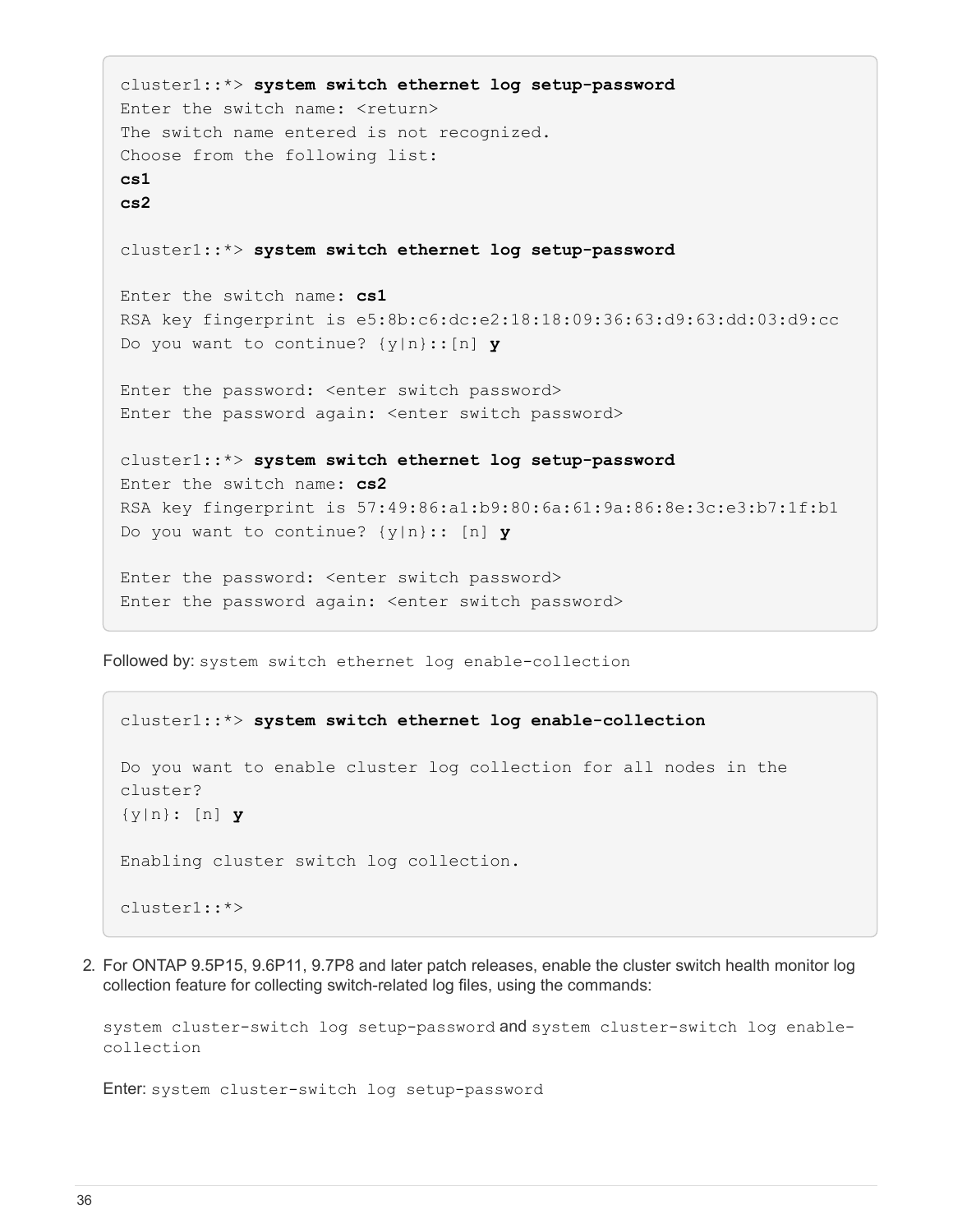```
cluster1::*> system cluster-switch log setup-password
Enter the switch name: <return>
The switch name entered is not recognized.
Choose from the following list:
cs1
cs2
cluster1::*> system cluster-switch log setup-password
Enter the switch name: cs1
RSA key fingerprint is e5:8b:c6:dc:e2:18:18:09:36:63:d9:63:dd:03:d9:cc
Do you want to continue? {y|n}::[n] y
Enter the password: < enter switch password>
Enter the password again: < enter switch password>
cluster1::*> system cluster-switch log setup-password
Enter the switch name: cs2
RSA key fingerprint is 57:49:86:a1:b9:80:6a:61:9a:86:8e:3c:e3:b7:1f:b1
Do you want to continue? {y|n}:: [n] y
Enter the password: < enter switch password>
Enter the password again: <enter switch password>
```
Followed by: system cluster-switch log enable-collection

# cluster1::\*> **system cluster-switch log enable-collection** Do you want to enable cluster log collection for all nodes in the cluster? {y|n}: [n] **y** Enabling cluster switch log collection.

The log collect command is not available at this time. See [Bug 1225042](https://mysupport.netapp.com/site/bugs-online/product/ONTAP/BURT/1225042) for further details.

If any of these commands return an error, contact NetApp support.

# **Migrate from CN1610 switches to BES-53248 switches**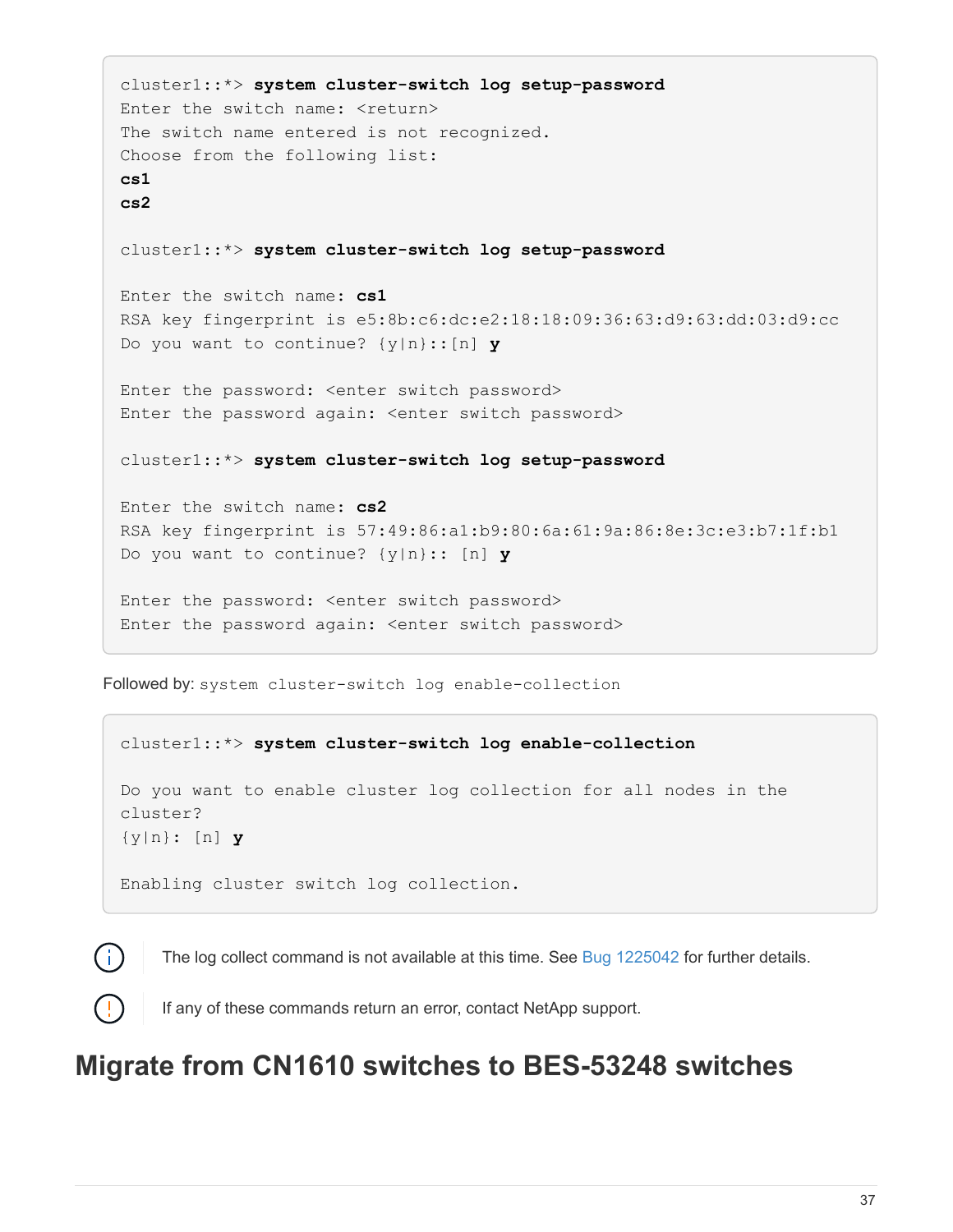# **Migrate CN1610 cluster switches to Broadcom-supported BES-53248 cluster switches**

You must be aware of certain configuration information, port connections, and cabling requirements when you migrate CN1610 cluster switches to Broadcom-supported BES-53248 cluster switches.

- The following cluster switches are supported:
	- CN1610
	- BES-53248
- The cluster switches support the following node connections:
	- NetApp CN1610: ports 0/1 through 0/12 (10 GbE)
	- BES-53248: ports 0/1-0/16 (10/25 GbE)



Additional ports can be activated by purchasing port licenses.

- The cluster switches use the following inter-switch link (ISL) ports:
	- NetApp CN1610: ports 0/13 through 0/16 (10 GbE)
	- BES-53248: ports 0/55-0/56 (100 GbE)
- The *[NetApp Hardware Universe](https://hwu.netapp.com/Home/Index)* contains information about ONTAP compatibility, supported EFOS firmware, and cabling to BES-53248 cluster switches.
- The appropriate ISL cabling is as follows:
	- **Beginning:** For CN1610 to CN1610 (SFP+ to SFP+), four SFP+ optical fiber or copper direct-attach cables.
	- **Interim:** For CN1610 to BES-53248 (SFP+ to SFP28), four 10G SFP+ optical transceiver/fiber or copper direct-attach cables.
	- **Final:** For BES-53248 to BES-53248 (QSFP28 to QSFP28), two QSFP28 optical transceivers/fiber or copper direct-attach cables.



After your migration completes, you might need to install the required configuration file to support the Cluster Switch Health Monitor (CSHM) for BES-53248 cluster switches.

See [Install the Cluster Switch Health Monitor \(CSHM\) configuration file](https://docs.netapp.com/us-en/ontap-systems-switches/switch-bes-53248/configure-health-monitor.html) and Configure the cluster switch log collection feature for the steps required to enable cluster health switch log collection used for collecting switchrelated log files.

# **How to migrate CN1610 cluster switches to BES-53248 cluster switches**

To replace the existing CN1610 cluster switches in a cluster with Broadcom-supported BES-53248 cluster switches, you must perform a specific sequence of tasks.

## **What you'll need**

The examples in this procedure use two nodes, each deploying two 10 GbE cluster interconnect ports:  $e0a$ and e0b.

The examples in this procedure use the following switch and node nomenclature: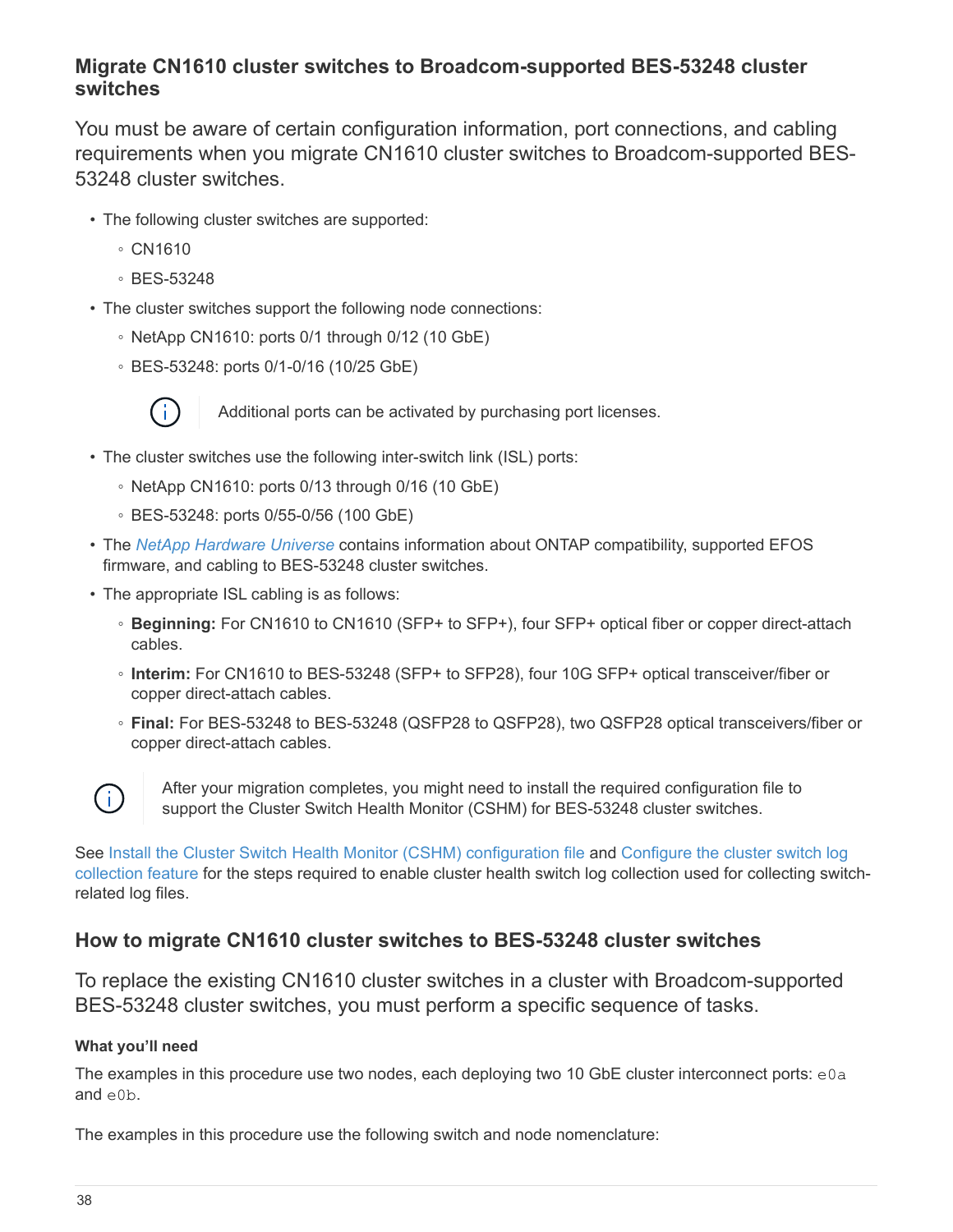- The command outputs might vary depending on different releases of ONTAP software.
- The CN1610 switches to be replaced are CL1 and CL2.
- The BES-53248 switches to replace the CN1610 switches are cs1 and cs2.
- The nodes are node1 and node2.
- The switch CL2 is replaced by cs2 first, followed with CL1 by cs1.
- The BES-53248 switches are pre-loaded with the supported versions of Reference Configuration File (RCF) and Ethernet Fabric OS (EFOS) with ISL cables connected on ports 55 and 56.
- The cluster LIF names are node1 clus1 and node1 clus2 for node1, and node2 clus1 and node2\_clus2 for node2.

#### **About this task**

This procedure covers the following scenario:

- The cluster starts with two nodes connected to two CN1610 cluster switches.
- CN1610 switch CL2 is replaced by BES-53248 switch cs2:
	- Disconnect the cables from all cluster ports on all nodes connected to CL2, and then use supported cables to reconnect the ports to the new cluster switch cs2.
	- Disconnect the cables between ISL ports CL1 and CL2, and then use supported cables to reconnect the ports from CL1 to cs2.
- CN1610 switch CL1 is replaced by BES-53248 switch cs1:
	- Disconnect the cables from all cluster ports on all nodes connected to CL1, and then use supported cables to reconnect the ports to the new cluster switch cs1.
	- Disconnect the cables between ISL ports CL1 and cs2, and then use supported cables to reconnect the ports from cs1 to cs2.

#### **Steps**

1. If AutoSupport is enabled on this cluster, suppress automatic case creation by invoking an AutoSupport message:

```
system node autosupport invoke -node * -type all -message MAINT=xh
```
where x is the duration of the maintenance window in hours.



The AutoSupport message notifies technical support of this maintenance task so that automatic case creation is suppressed during the maintenance window.

The following command suppresses automatic case creation for two hours:

```
cluster1::*> system node autosupport invoke -node \* -type all -message
MAINT=2h
```
2. Change the privilege level to advanced, entering **y** when prompted to continue:

```
set -privilege advanced
```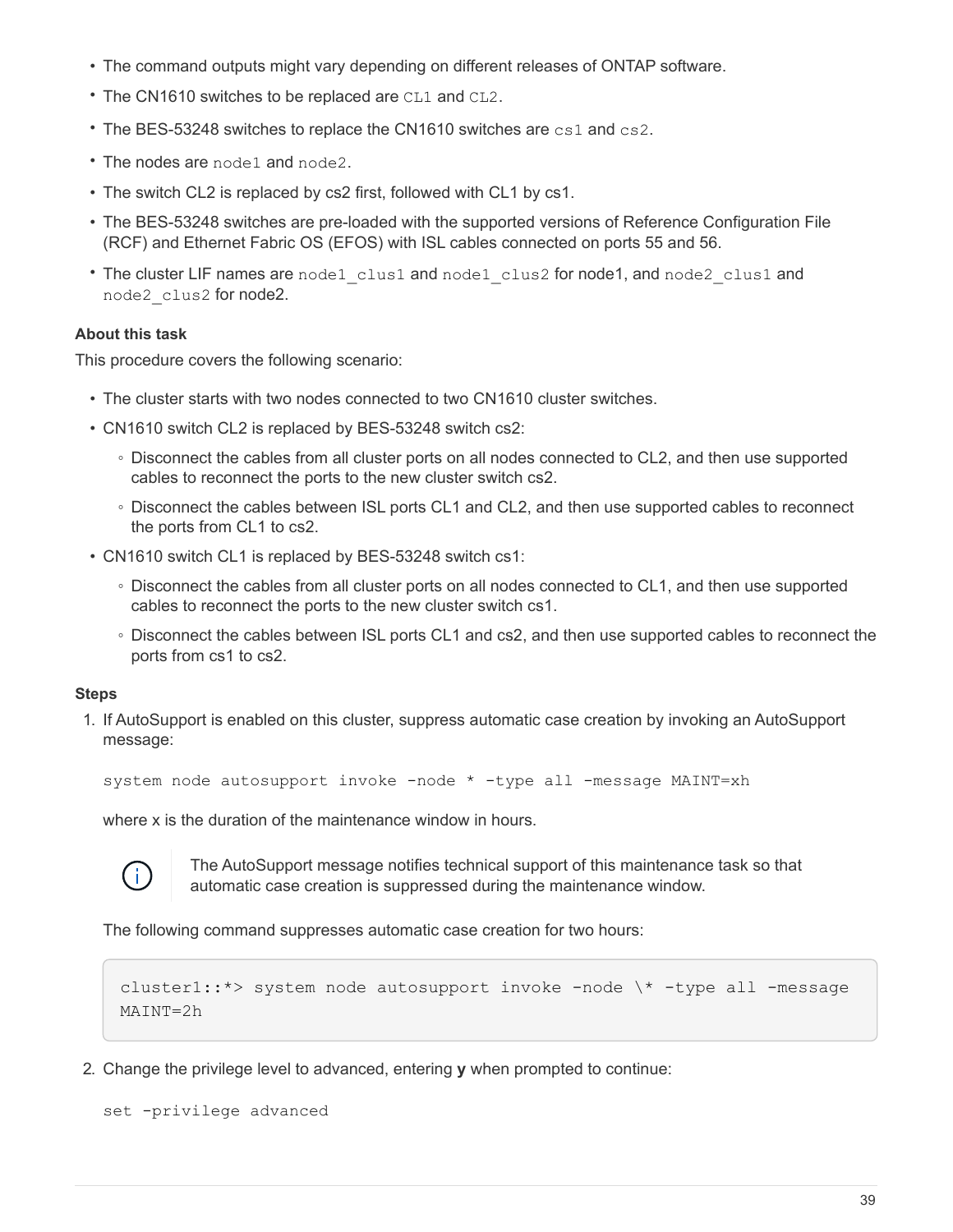The advanced prompt (\*>) appears.

3. Verify that auto-revert is enabled on all cluster LIFs:

network interface show -vserver Cluster -fields auto-revert

```
cluster1::*> network interface show -vserver Cluster -fields auto-revert
           Logical
Vserver Interface Auto-revert
--------- ------------- ------------
Cluster
          node1_clus1 true
           node1_clus2 true
            node2_clus1 true
            node2_clus2 true
```
4. Display information about the devices in your configuration:

network device-discovery show -protocol cdp

The following example displays how many cluster interconnect interfaces have been configured in each node for each cluster interconnect switch:

| Node/ | Local            | Discovered      |                                                  | cluster1::*> network device-discovery show -protocol cdp |          |
|-------|------------------|-----------------|--------------------------------------------------|----------------------------------------------------------|----------|
|       |                  |                 | Protocol Port Device (LLDP: ChassisID) Interface |                                                          | Platform |
|       |                  |                 |                                                  |                                                          |          |
|       |                  |                 |                                                  |                                                          |          |
| node2 | $/\text{cdp}$    |                 |                                                  |                                                          |          |
|       | e0a              | CL2             |                                                  | 0/2                                                      | CN1610   |
|       | e <sub>0</sub> b | CL1             |                                                  | 0/2                                                      | CN1610   |
| node1 | /cdp             |                 |                                                  |                                                          |          |
|       | e0a              | CL <sub>2</sub> |                                                  | 0/1                                                      | CN1610   |
|       | e <sub>0</sub> b | CL1             |                                                  | 0/1                                                      | CN1610   |
|       |                  |                 |                                                  |                                                          |          |

- 5. Determine the administrative or operational status for each cluster interface.
	- a. Display the cluster network port attributes:

network port show -ipspace Cluster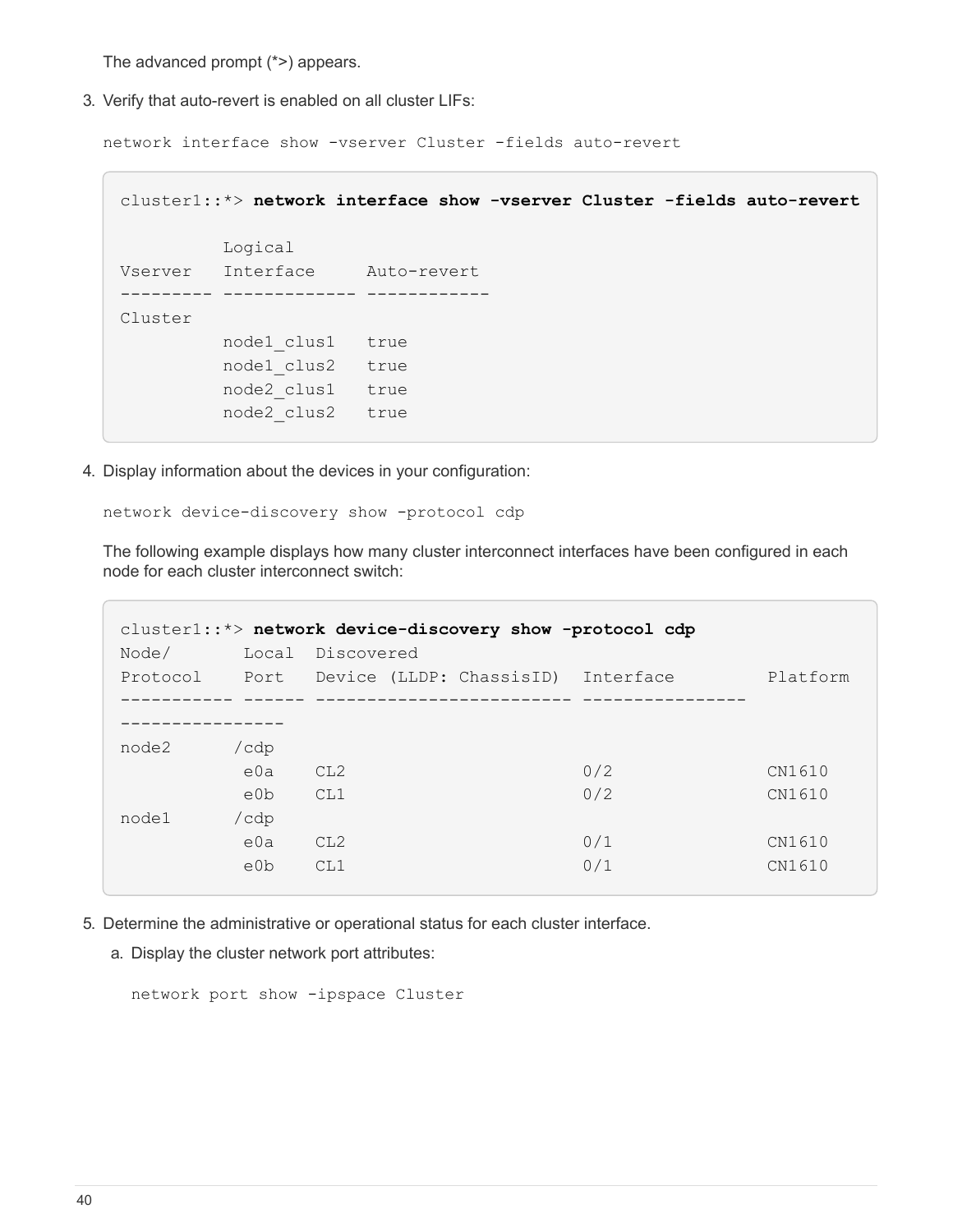cluster1::\*> **network port show -ipspace Cluster** Node: node1 Ignore Speed(Mbps) Health Health Port IPspace Broadcast Domain Link MTU Admin/Oper Status Status --------- ------------ ---------------- ---- ---- ----------- -------- ----- e0a Cluster Cluster up 9000 auto/10000 healthy false e0b Cluster Cluster up 9000 auto/10000 healthy false Node: node2 Ignore Speed(Mbps) Health Health Port IPspace Broadcast Domain Link MTU Admin/Oper Status Status --------- ------------ ---------------- ---- ---- ----------- -------- ----- e0a Cluster Cluster up 9000 auto/10000 healthy false e0b Cluster Cluster up 9000 auto/10000 healthy false

b. Display information about the logical interfaces:

network interface show -vserver Cluster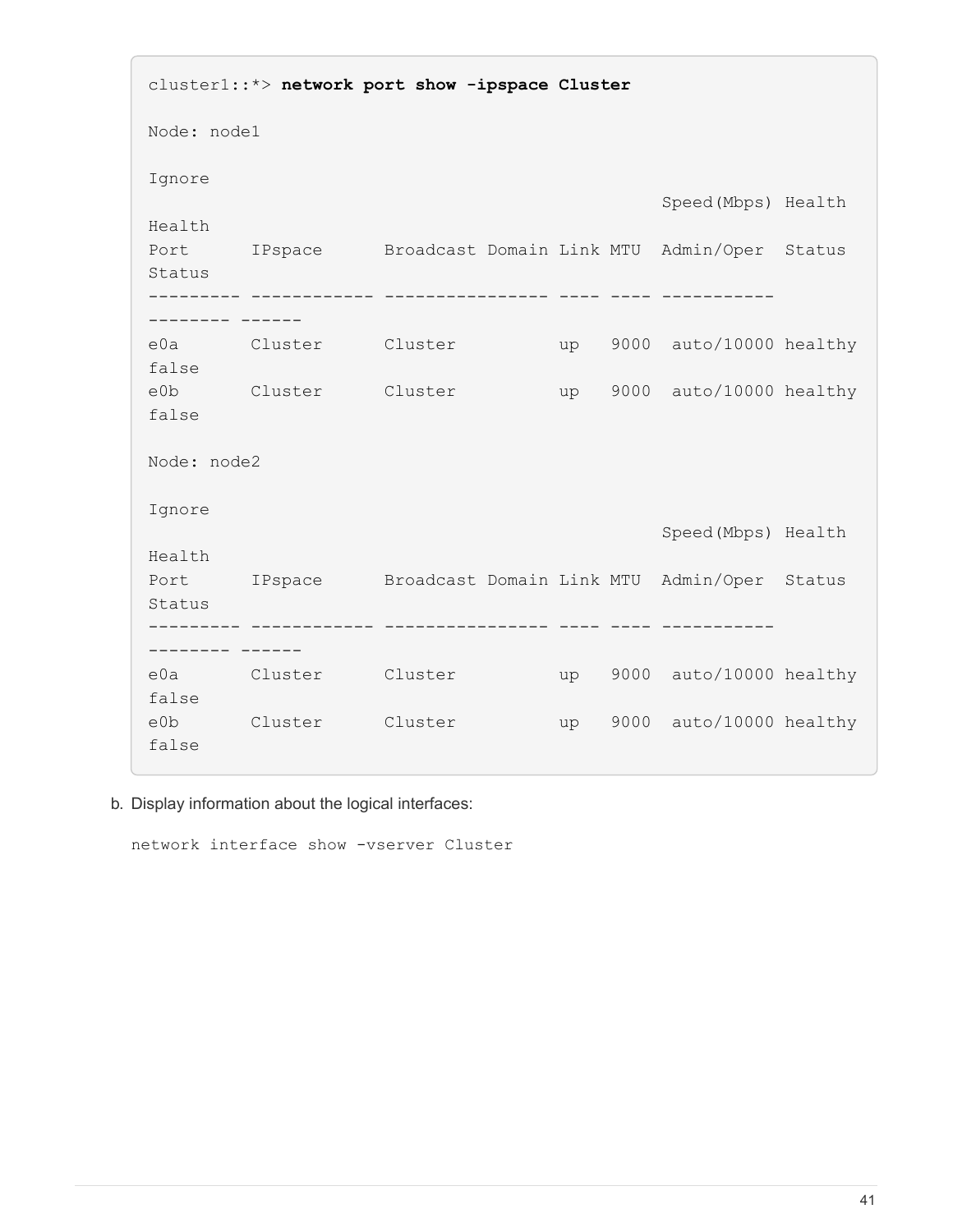```
cluster1::*> network interface show -vserver Cluster
            Logical Status Network Current
Current Is
Vserver Interface Admin/Oper Address/Mask Node
Port Home
----------- ---------- ---------- ------------------ -------------
------- ----
Cluster
           node1_clus1 up/up 169.254.209.69/16 node1
e0a true
            node1_clus2 up/up 169.254.49.125/16 node1
e0b true
           node2_clus1 up/up 169.254.47.194/16 node2
e0a true
            node2_clus2 up/up 169.254.19.183/16 node2
e0b true
```
- 6. Verify that the appropriate port licenses, RCF, and EFOS image are installed on the new BES-53248 switches as necessary for your requirements, and make any essential site customizations, such as users and passwords, network addresses, and so on.
- 7. Ping the remote cluster interfaces:

cluster ping-cluster -node node-name

The following example shows how to ping the remote cluster interfaces: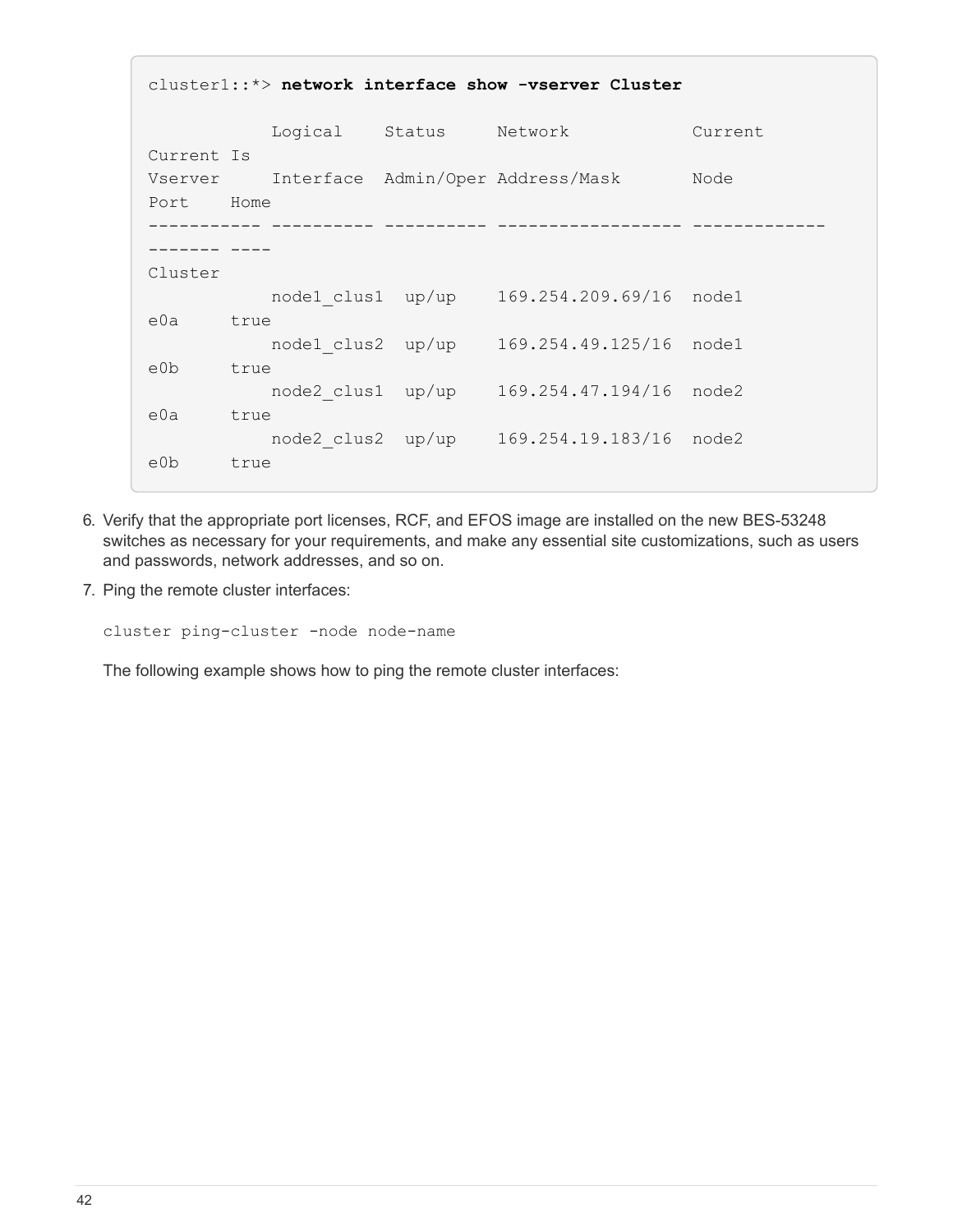```
cluster1::*> cluster ping-cluster -node node2
Host is node2
Getting addresses from network interface table...
Cluster node1 clus1 169.254.209.69 node1 e0a
Cluster node1 clus2 169.254.49.125 node1 e0b
Cluster node2 clus1 169.254.47.194 node2 e0a
Cluster node2 clus2 169.254.19.183 node2 e0b
Local = 169.254.47.194 169.254.19.183
Remote = 169.254.209.69 169.254.49.125
Cluster Vserver Id = 4294967293
Ping status:
Basic connectivity succeeds on 4 path(s)
Basic connectivity fails on 0 path(s)
Detected 9000 byte MTU on 4 path(s):
      Local 169.254.47.194 to Remote 169.254.209.69
      Local 169.254.47.194 to Remote 169.254.49.125
      Local 169.254.19.183 to Remote 169.254.209.69
      Local 169.254.19.183 to Remote 169.254.49.125
Larger than PMTU communication succeeds on 4 path(s)
RPC status:
2 paths up, 0 paths down (tcp check)
2 paths up, 0 paths down (udp check)
```
8. Shut down the ISL ports 13 through 16 on the active CN1610 switch CL1:

shutdown

The following example shows how to shut down ISL ports 13 through 16 on the CN1610 switch CL1:

```
(CL1)# configure
(CL1)(Config)# interface 0/13-0/16
(CL1)(Interface 0/13-0/16)# shutdown
(CL1)(Interface 0/13-0/16)# exit
(CL1)(Config)# exit
(CL1)#
```
9. Build a temporary ISL between CN1610 CL1 and new BES-53248 cs2. The ISL will only be defined on cs2 as the existing ISL on CL1 can be reused.

The following example builds a temporary ISL on cs2 (ports 13-16) to be connected to the existing ISL on CL1 (ports 13-16):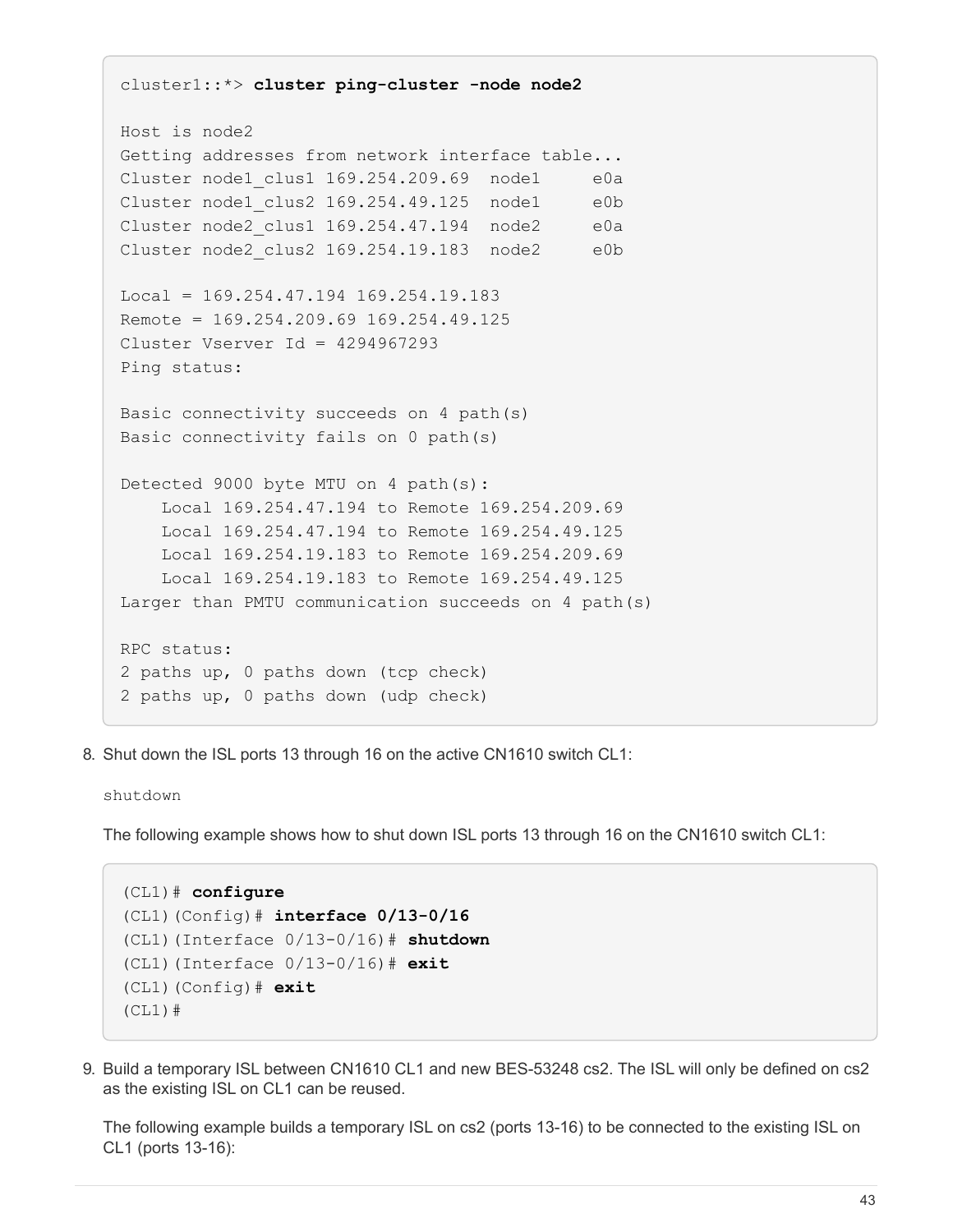```
(cs2)# configure
(cs2) (Config)# port-channel name 1/2 temp-isl-cn1610
(cs2) (Config)# interface 0/13-0/16
(cs2) (Interface 0/13-0/16)# no spanning-tree edgeport
(cs2) (Interface 0/13-0/16)# addport 1/2
(cs2) (Interface 0/13-0/16)# exit
(cs2) (Config)# interface lag 2
(cs2) (Interface lag 2)# mtu 9216
(cs2) (Interface lag 2)# port-channel load-balance 7
(cs2) (Config)# exit
(cs2)# show port-channel 1/2
Local Interface.................................. 1/2
Channel Name................................... temp-isl-cn1610
Link State..................................... Down
Admin Mode..................................... Enabled
Type........................................... Static
Port-channel Min-links.............................. 1
Load Balance Option............................ 7
(Enhanced hashing mode)
Mbr Device/ Port Port
Ports Timeout Speed Active
------- -------------- --------- -------
0/13 actor/long 10G Full False
        partner/long
0/14 actor/long 10G Full False
         partner/long
0/15 actor/long 10G Full False
         partner/long
0/16 actor/long 10G Full False
         partner/long
```
10. On all nodes, remove the cables that are attached to the CN1610 switch CL2.

You must then reconnect the disconnected ports on all nodes to the new BES-53248 switch cs2. Refer to the *[NetApp Hardware Universe](https://hwu.netapp.com/Home/Index)* for approved cabling options.

11. Remove four ISL cables from ports 13 to 16 on the CN1610 switch CL2.

You must attach appropriate approved cabling connecting port 0/13 to 0/16 on the new BES-53248 switch cs2, to ports 13 to 16 on the existing CN1610 switch CL1.

12. Bring up ISLs 13 through 16 on the active CN1610 switch CL1.

The following example illustrates the process of bringing up ISL ports 13 through 16 on CL1: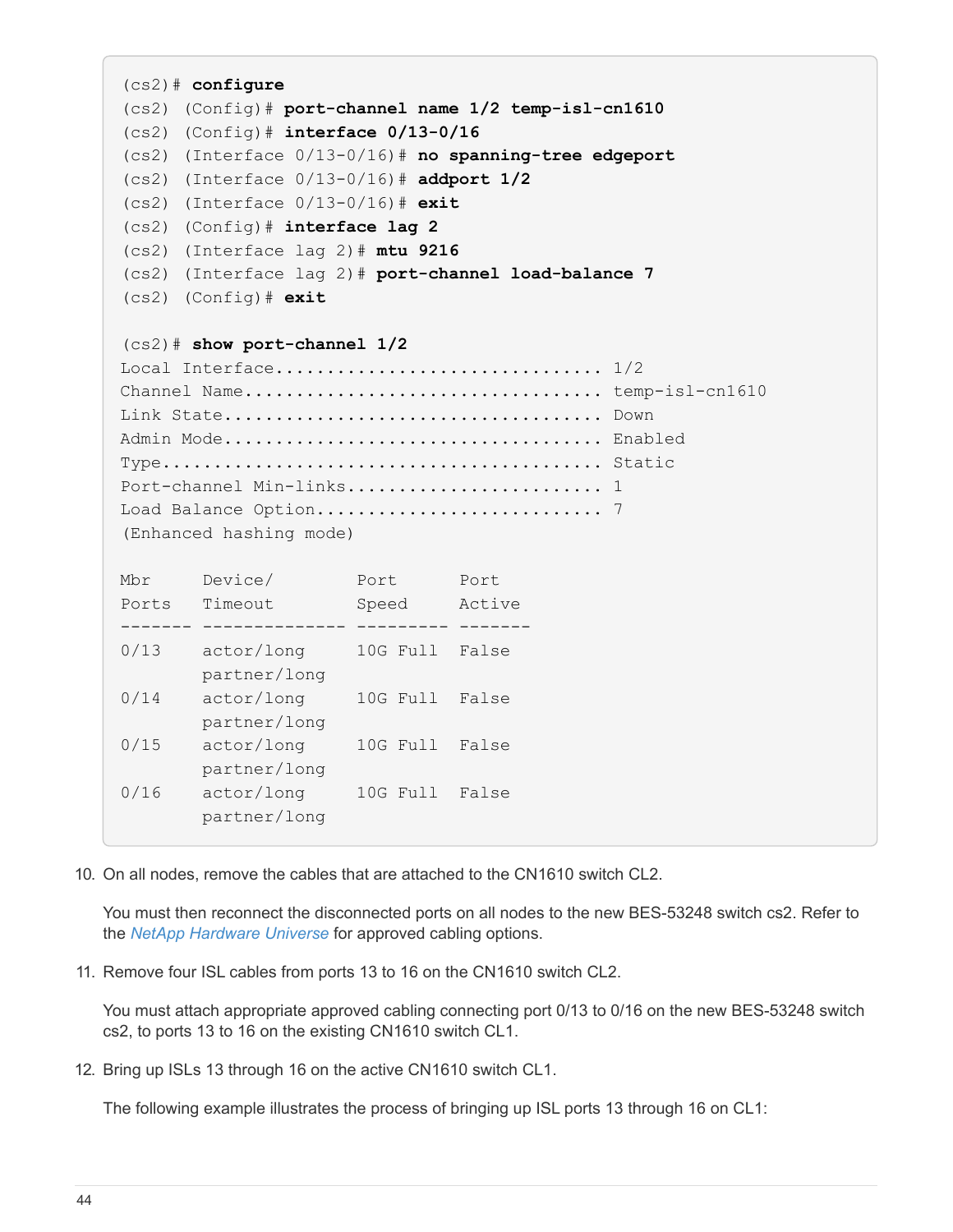```
(CL1)# configure
(CL1)(Config)# interface 0/13-0/16
(CL1)(Interface 0/13-0/16,3/1)# no shutdown
(CL1)(Interface 0/13-0/16,3/1)# exit
(CL1)(Config)# exit
(CL1)#
```
13. Verify that the ISLs are **up** on the CN1610 switch CL1:

show port-channel

The Link State should be Up, Type should be Static, and Port Active should be True for ports  $0/13$  to  $0/16$ 

```
(CL2)# show port-channel 3/1
Local Interface................................ 3/1
Channel Name................................... ISL-LAG
Link State..................................... Up
Admin Mode..................................... Enabled
Type........................................... Static
Load Balance Option............................ 7
(Enhanced hashing mode)
Mbr Device/ Port Port
Ports Timeout Speed Active
-------- -------------- ----------- --------
0/13 actor/long 10 Gb Full True
         partner/long
0/14 actor/long 10 Gb Full True
         partner/long
0/15 actor/long 10 Gb Full True
          partner/long
0/16 actor/long 10 Gb Full True
          partner/long
```
14. Verify that the ISL ports are up on the BES-53248 switch:

show port-channel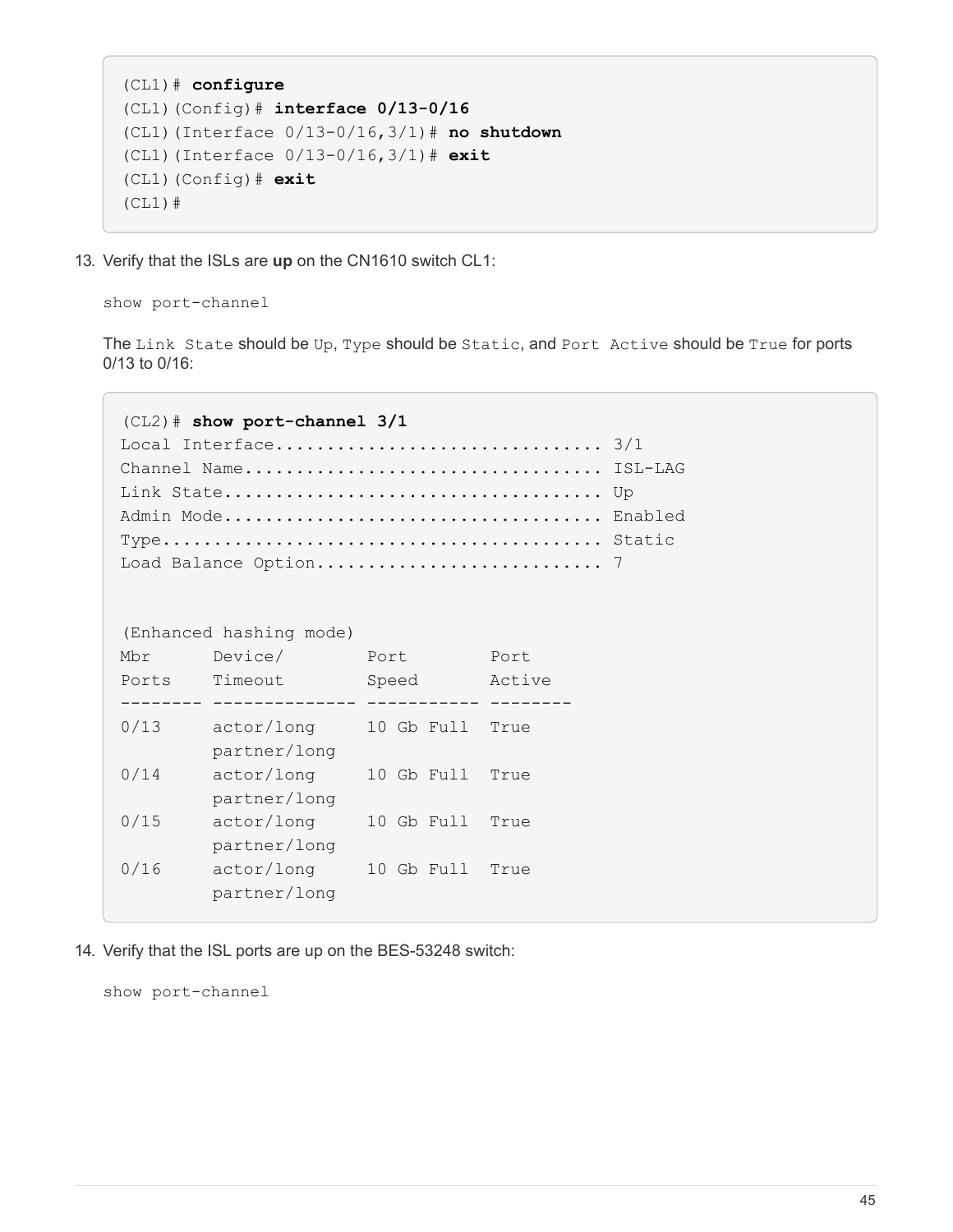Local Interface.................................. 1/2 Channel Name................................... temp-isl-cn1610 Link State..................................... Up Admin Mode..................................... Enabled Type........................................... Static Port-channel Min-links............................ 1 Load Balance Option............................ 7 (Src/Dest MAC, VLAN, EType, incoming port) Mbr Device/ Port Port Ports Timeout Speed Active ------- ------------- --------- ------- 0/13 actor/long 10G Full True partner/long 0/14 actor/long 10G Full True partner/long 0/15 actor/long 10G Full True partner/long 0/16 actor/long 10G Full True partner/long

15. Verify that all of the cluster interconnect ports are reverted to their home ports:

network interface show -vserver Cluster

(cs2)# **show port-channel 1/2**

| cluster1::*> network interface show -vserver Cluster |                   |        |                         |         |                  |  |
|------------------------------------------------------|-------------------|--------|-------------------------|---------|------------------|--|
|                                                      | Logical           | Status | Network                 | Current |                  |  |
| Current Is                                           |                   |        |                         |         |                  |  |
| Vserver Interface                                    |                   |        | Admin/Oper Address/Mask | Node    |                  |  |
| Port Home                                            |                   |        |                         |         |                  |  |
|                                                      |                   |        |                         |         |                  |  |
|                                                      |                   |        |                         |         |                  |  |
| Cluster                                              |                   |        |                         |         |                  |  |
|                                                      | node1 clus1 up/up |        | 169.254.209.69/16       | node1   | e0a              |  |
| true                                                 |                   |        |                         |         |                  |  |
|                                                      | node1 clus2       | up/up  | 169.254.49.125/16       | node1   | e <sub>0</sub> b |  |
| true                                                 |                   |        |                         |         |                  |  |
|                                                      | node2 clus1       | up/up  | 169.254.47.194/16       | node2   | e0a              |  |
| true                                                 |                   |        |                         |         | e <sub>0</sub> b |  |
|                                                      | node2 clus2       | up/up  | 169.254.19.183/16       | node2   |                  |  |
| true                                                 |                   |        |                         |         |                  |  |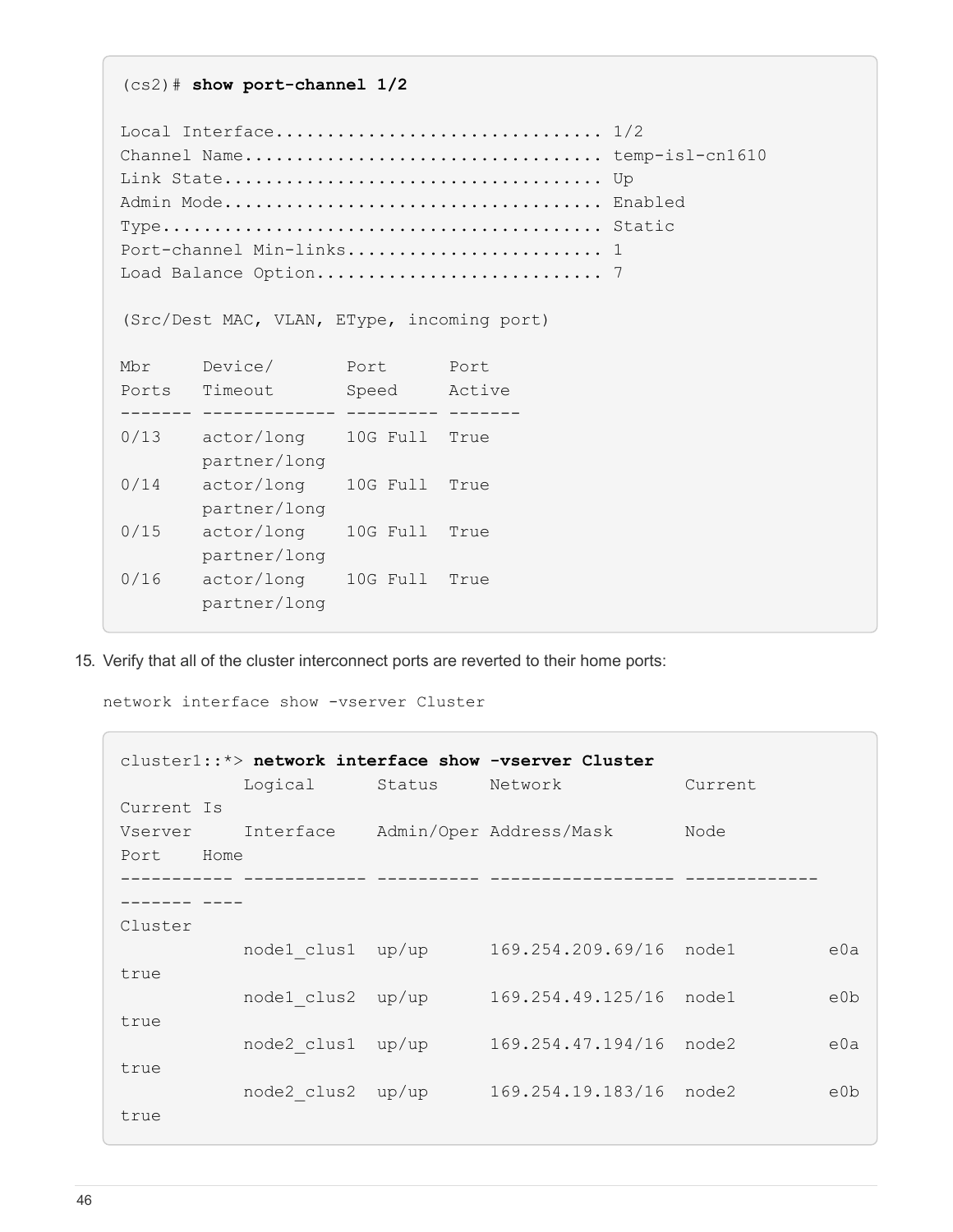16. Verify that all of the cluster ports are connected:

network port show -ipspace Cluster

The following example shows the result of the previous command, verifying that all of the cluster interconnects are up:

|                      | cluster1::*> network port show -ipspace Cluster          |         |  |    |  |                            |  |  |
|----------------------|----------------------------------------------------------|---------|--|----|--|----------------------------|--|--|
| Node: node1          |                                                          |         |  |    |  |                            |  |  |
| Ignore               |                                                          |         |  |    |  | Speed (Mbps) Health        |  |  |
| Health<br>Status     | Port IPspace Broadcast Domain Link MTU Admin/Oper Status |         |  |    |  |                            |  |  |
|                      |                                                          |         |  |    |  |                            |  |  |
| false                | e0a Cluster Cluster                                      |         |  |    |  | up 9000 auto/10000 healthy |  |  |
| false                | e0b Cluster Cluster                                      |         |  | up |  | 9000 auto/10000 healthy    |  |  |
| Node: node2          |                                                          |         |  |    |  |                            |  |  |
| Ignore               |                                                          |         |  |    |  | Speed (Mbps) Health        |  |  |
| Health<br>Status     | Port IPspace Broadcast Domain Link MTU Admin/Oper Status |         |  |    |  |                            |  |  |
|                      |                                                          |         |  |    |  |                            |  |  |
| false                | e0a Cluster Cluster                                      |         |  |    |  | up 9000 auto/10000 healthy |  |  |
| e0b Cluster<br>false |                                                          | Cluster |  | up |  | 9000 auto/10000 healthy    |  |  |

17. Ping the remote cluster interfaces:

cluster ping-cluster -node *node-name*

The following example shows how to ping the remote cluster interfaces: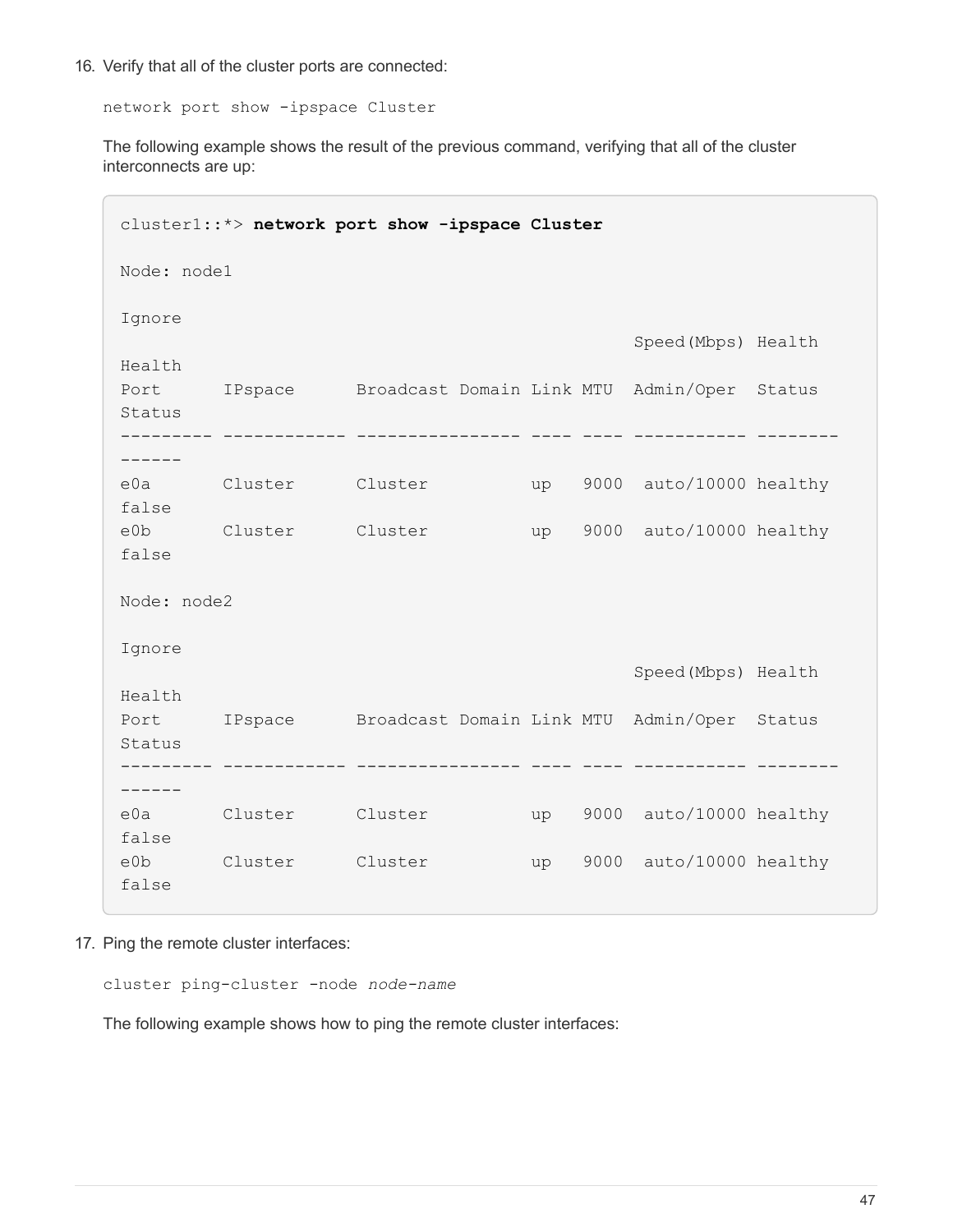```
cluster1::*> cluster ping-cluster -node node2
Host is node2
Getting addresses from network interface table...
Cluster node1 clus1 169.254.209.69 node1 e0a
Cluster node1 clus2 169.254.49.125 node1 e0b
Cluster node2 clus1 169.254.47.194 node2 e0a
Cluster node2_clus2 169.254.19.183 node2 eob
Local = 169.254.47.194 169.254.19.183Remote = 169.254.209.69 169.254.49.125
Cluster Vserver Id = 4294967293
Ping status:
....
Basic connectivity succeeds on 4 path(s)
Basic connectivity fails on 0 path(s)
................
Detected 9000 byte MTU on 4 path(s):
      Local 169.254.47.194 to Remote 169.254.209.69
      Local 169.254.47.194 to Remote 169.254.49.125
      Local 169.254.19.183 to Remote 169.254.209.69
      Local 169.254.19.183 to Remote 169.254.49.125
Larger than PMTU communication succeeds on 4 path(s)
RPC status:
2 paths up, 0 paths down (tcp check)
2 paths up, 0 paths down (udp check)
```
18. On all nodes, remove the cables that are attached to the CN1610 switch CL1.

You must then reconnect the disconnected ports on all nodes to the new BES-53248 switch cs1. Refer to the *[NetApp Hardware Universe](https://hwu.netapp.com/Home/Index)* for approved cabling options.

- 19. Remove four ISL cables from ports 13 to 16 on BES-53248 switch cs2.
- 20. Remove the temporary port-channel 2 on cs2.

The following example removes port-channel 2 and copies the running-configuration file to the startupconfiguration file: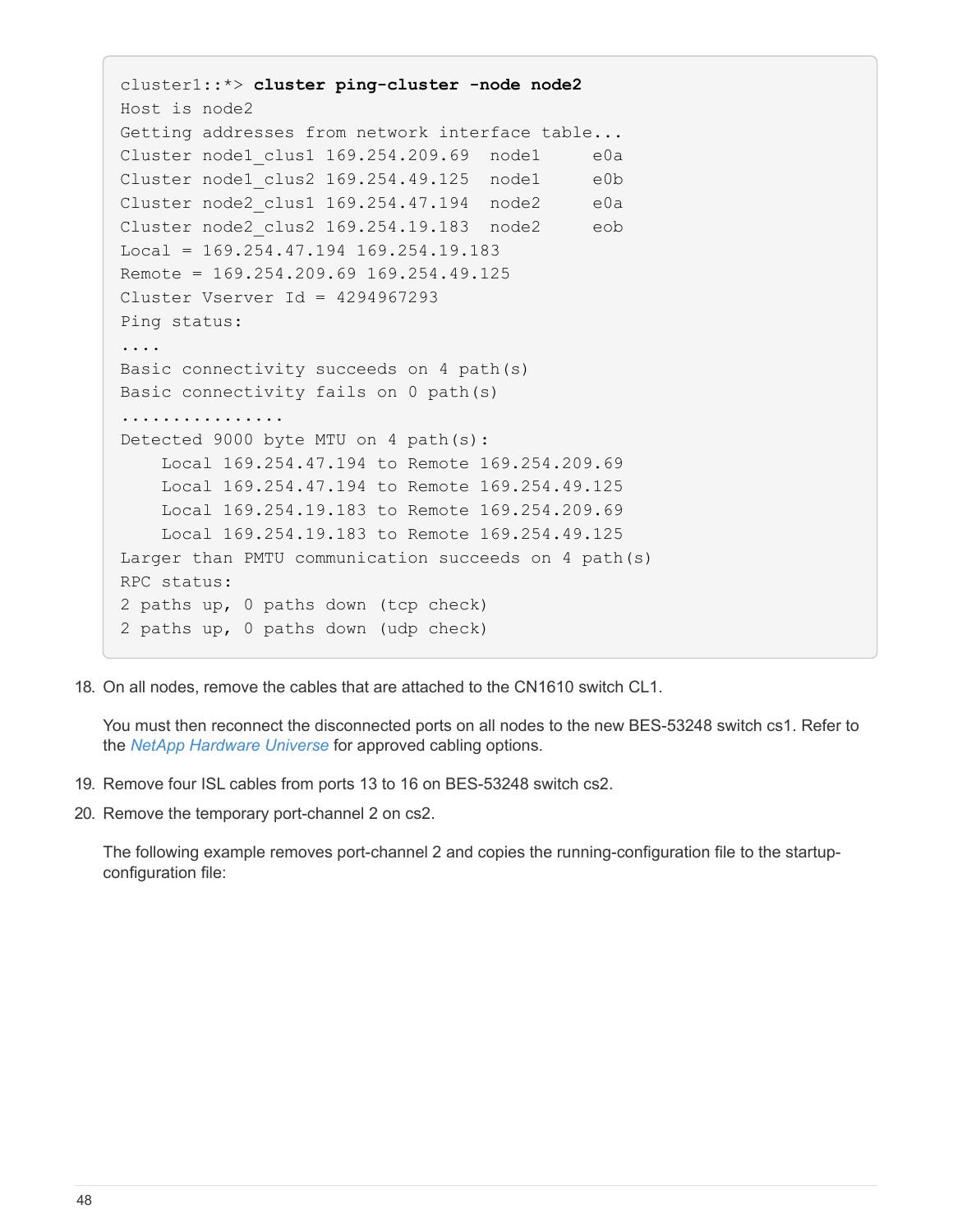```
(cs2)# configure
(cs2) (Config)# deleteport 1/2 all
(cs2) (Config)# interface 0/13-0/16
(cs2) (Interface 0/13-0/16)# spanning-tree edgeport
(cs2) (Interface 0/13-0/16)# exit
(cs2) (Config)# exit
(cs2)# write memory
This operation may take a few minutes.
Management interfaces will not be available during this time.
Are you sure you want to save? (y/n) y
Config file 'startup-config' created successfully .
```
21. Verify the status of the cluster node port:

```
network port show -ipspace Cluster
```
The following example verifies that all of the cluster interconnect ports on node1 and node2 are up: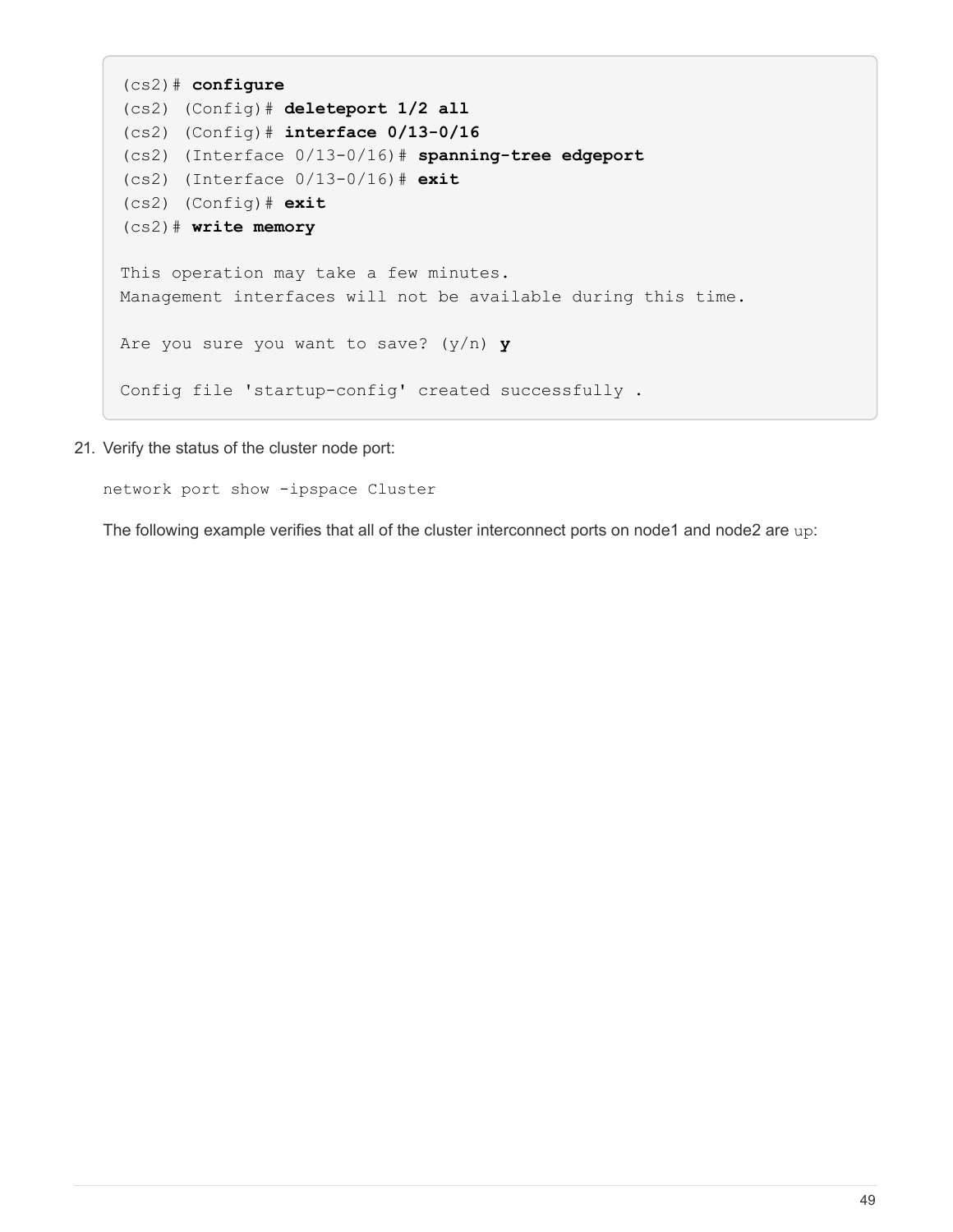cluster1::\*> **network port show -ipspace Cluster** Node: node1 Ignore Speed(Mbps) Health Health Port IPspace Broadcast Domain Link MTU Admin/Oper Status Status --------- ------------ ---------------- ---- ---- ----------- -------- ----- e0a Cluster Cluster up 9000 auto/10000 healthy false e0b Cluster Cluster up 9000 auto/10000 healthy false Node: node2 Ignore Speed(Mbps) Health Health Port IPspace Broadcast Domain Link MTU Admin/Oper Status Status --------- ------------ ---------------- ---- ---- ----------- -------- ----- e0a Cluster Cluster up 9000 auto/10000 healthy false e0b Cluster Cluster up 9000 auto/10000 healthy false

22. Verify that the interface is now home:

network interface show -vserver Cluster

The following example shows the status of cluster interconnect interfaces are up and Is home for node1 and node2: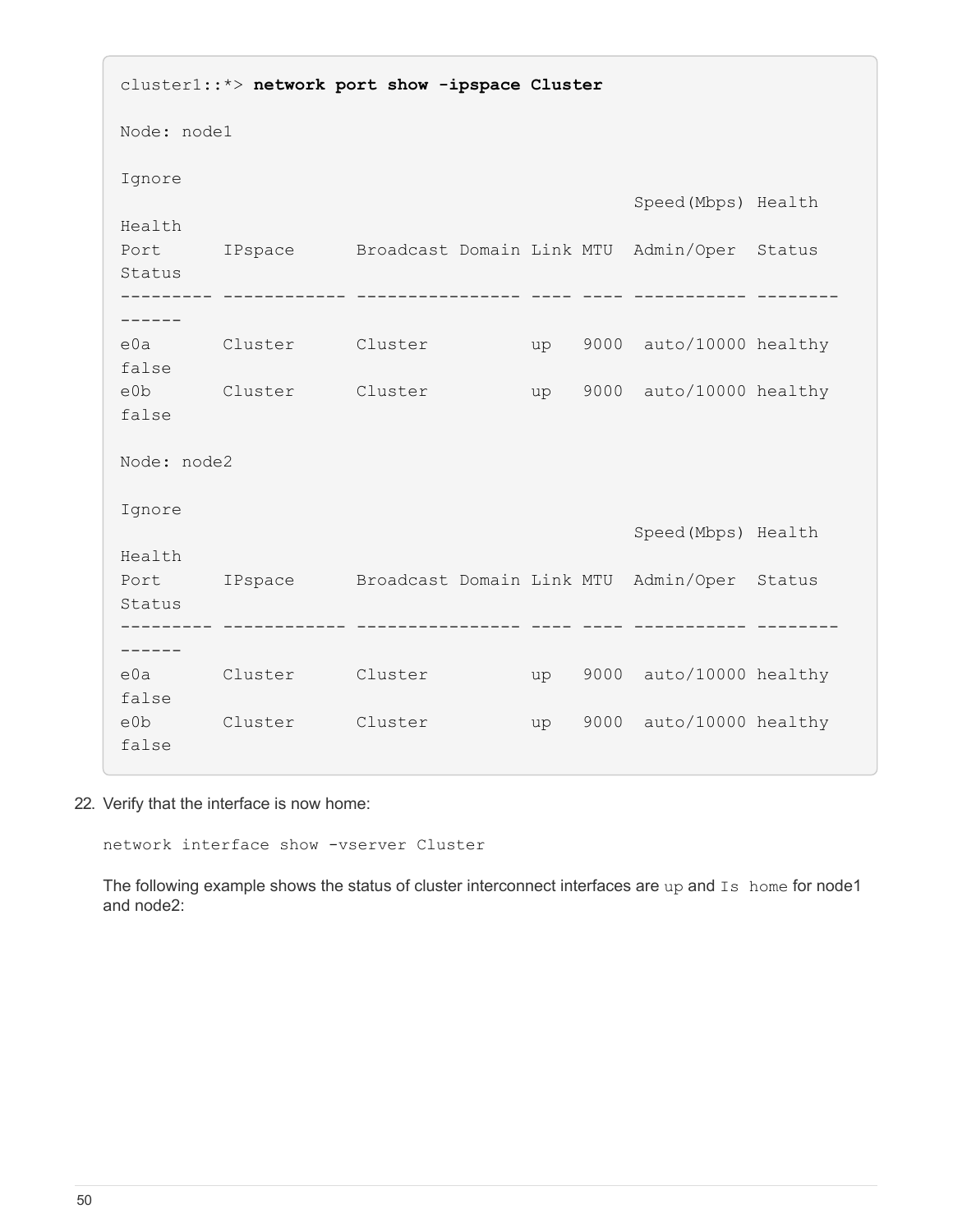|         |             |        | cluster1::*> network interface show -vserver Cluster |         |         |
|---------|-------------|--------|------------------------------------------------------|---------|---------|
|         | Logical     | Status | Network                                              | Current | Current |
| Is      |             |        |                                                      |         |         |
| Vserver | Interface   |        | Admin/Oper Address/Mask                              | Node    | Port    |
| Home    |             |        |                                                      |         |         |
|         |             |        |                                                      |         |         |
|         |             |        |                                                      |         |         |
| Cluster |             |        |                                                      |         |         |
|         | node1 clus1 | up/up  | 169.254.209.69/16                                    | node1   | e0a     |
| true    |             |        |                                                      | node1   |         |
| true    | node1 clus2 | up/up  | 169.254.49.125/16                                    |         | e0b     |
|         | node2 clus1 | up/up  | 169.254.47.194/16                                    | node2   | e0a     |
| true    |             |        |                                                      |         |         |
|         | node2 clus2 | up/up  | 169.254.19.183/16                                    | node2   | e0b     |
| true    |             |        |                                                      |         |         |
|         |             |        |                                                      |         |         |

23. Ping the remote cluster interfaces and then perform a remote procedure call server check:

cluster ping-cluster -node *node-name*

The following example shows how to ping the remote cluster interfaces: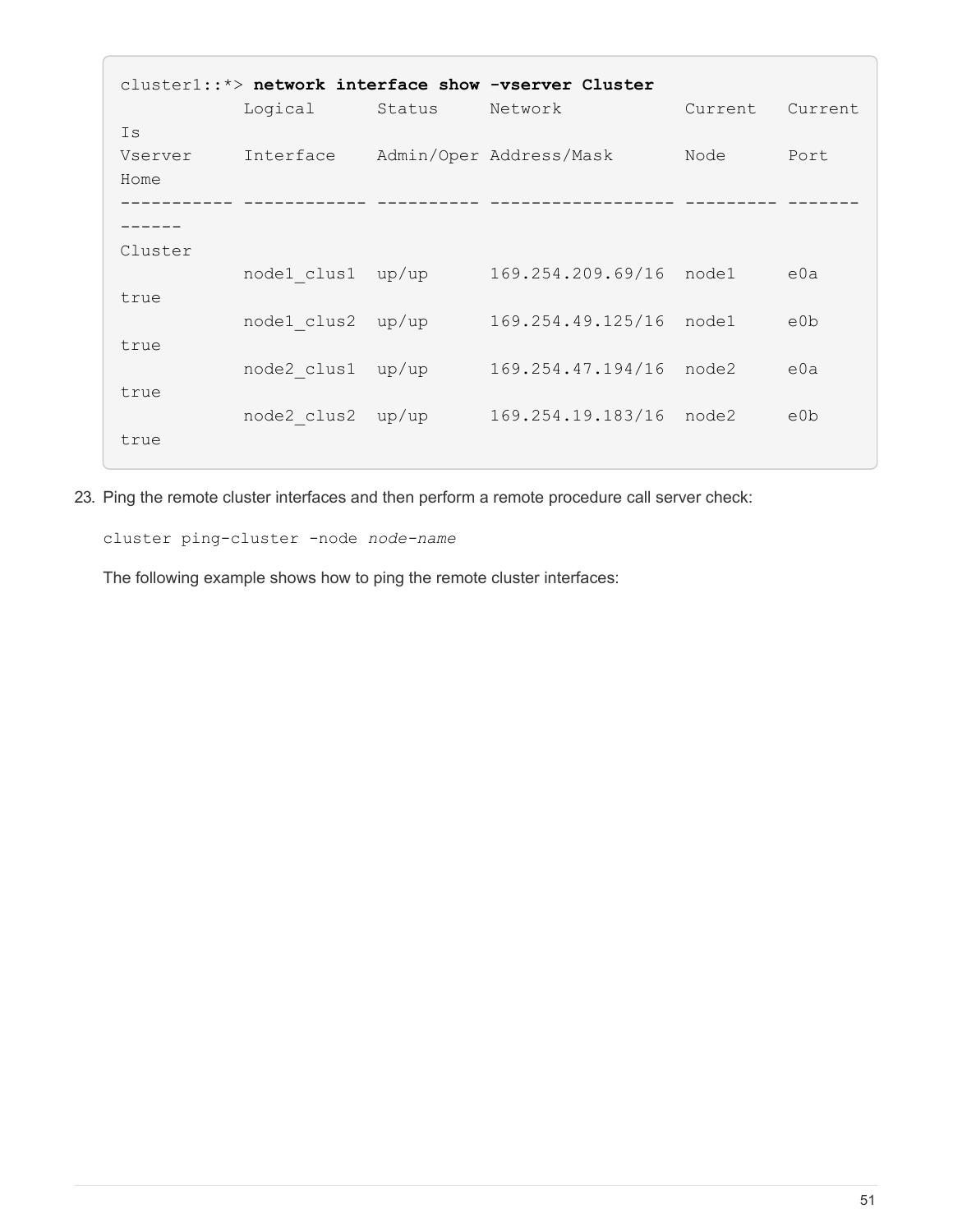```
cluster1::*> cluster ping-cluster -node node2
Host is node2
Getting addresses from network interface table...
Cluster node1 clus1 169.254.209.69 node1 e0a
Cluster node1 clus2 169.254.49.125 node1 e0b
Cluster node2 clus1 169.254.47.194 node2 e0a
Cluster node2 clus2 169.254.19.183 node2 e0b
Local = 169.254.47.194 169.254.19.183Remote = 169.254.209.69 169.254.49.125
Cluster Vserver Id = 4294967293
Ping status:
Basic connectivity succeeds on 4 path(s)
Basic connectivity fails on 0 path(s)
................
Detected 9000 byte MTU on 4 path(s):
     Local 169.254.47.194 to Remote 169.254.209.69
      Local 169.254.47.194 to Remote 169.254.49.125
      Local 169.254.19.183 to Remote 169.254.209.69
      Local 169.254.19.183 to Remote 169.254.49.125
Larger than PMTU communication succeeds on 4 path(s)
RPC status:
2 paths up, 0 paths down (tcp check)
2 paths up, 0 paths down (udp check)
```
24. Display the information about the devices in your configuration:

network device-discovery show -protocol cdp

The following examples show node1 and node2 have been migrated from CN1610 CL2 and CL1 to BES-53248 cs2 and cs1:

| Node/    | Local            | Discovered |                          | cluster1::*> network device-discovery show -protocol cdp |           |
|----------|------------------|------------|--------------------------|----------------------------------------------------------|-----------|
| Protocol | Port             |            | Device (LLDP: ChassisID) | Interface                                                | Platform  |
|          |                  |            |                          |                                                          |           |
|          |                  |            |                          |                                                          |           |
| node1    | /cdp             |            |                          |                                                          |           |
|          | e0a              | cs2        |                          | 0/1                                                      | BES-53248 |
|          | e <sub>0</sub> b | cs1        |                          | 0/1                                                      | BES-53248 |
| node2    | /cdp             |            |                          |                                                          |           |
|          | e0a              | cs2        |                          | 0/2                                                      | BES-53248 |
|          | e0b              | cs1        |                          | 0/2                                                      | BES-53248 |
|          |                  |            |                          |                                                          |           |

25. Remove the replaced CN1610 switches if they are not automatically removed: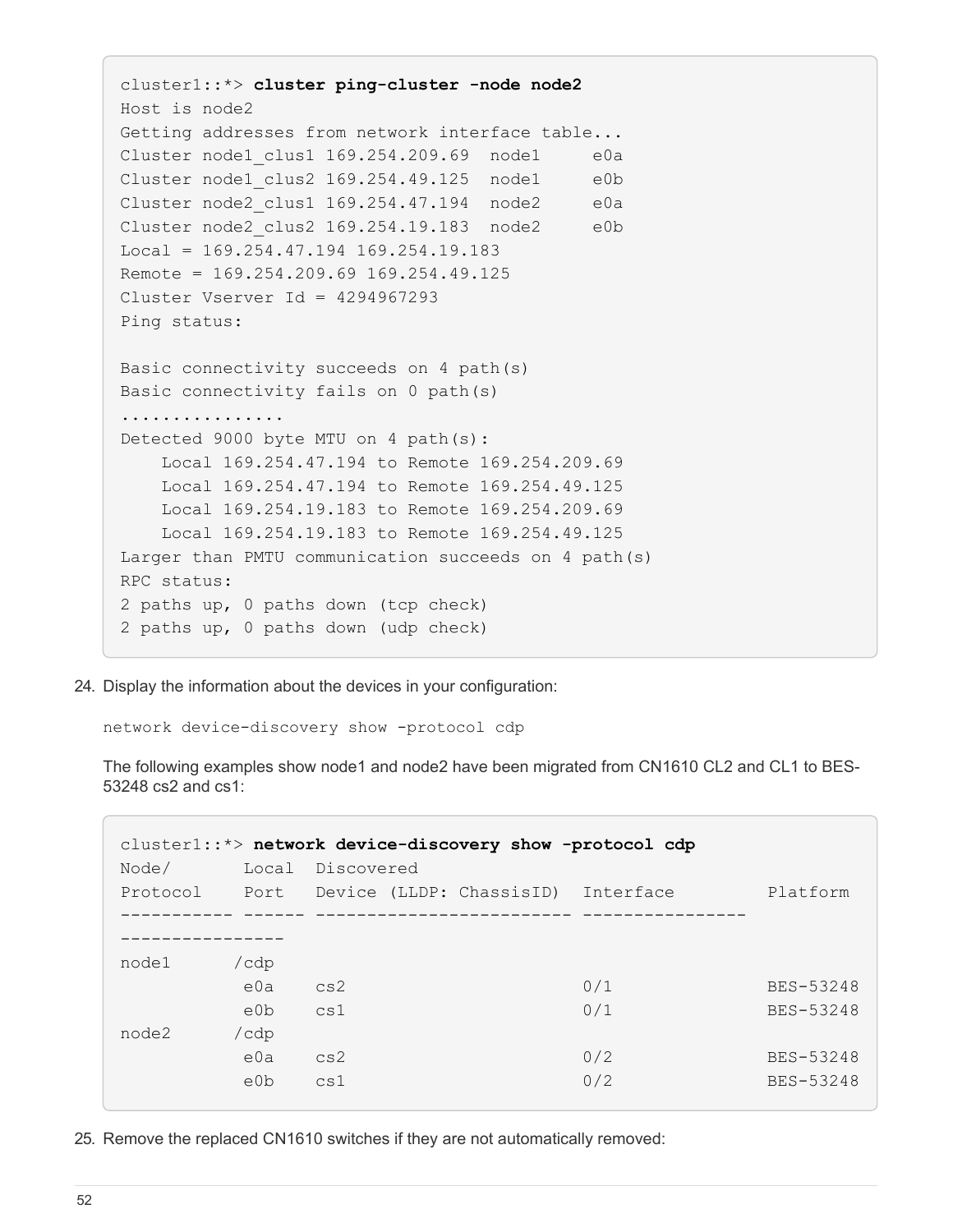system cluster-switch delete -device *device-name*

The following example shows how to remove the CN1610 switches:

cluster::\*> **system cluster-switch delete –device CL2** cluster::\*> **system cluster-switch delete –device CL1**

26. If you suppressed automatic case creation, re-enable it by invoking an AutoSupport message:

```
system node autosupport invoke -node * -type all -message MAINT=END
```

```
cluster::*> system node autosupport invoke -node \ -type all -message
MAINT=END*
```
#### **After you finish**

See [Install the Cluster Switch Health Monitor \(CSHM\) configuration file](https://docs.netapp.com/us-en/ontap-systems-switches/switch-bes-53248/configure-health-monitor.html) and Configure the cluster switch log collection feature for the steps required to enable cluster health switch log collection used for collecting switchrelated log files.

## **Related information**

[Hardware Universe](https://hwu.netapp.com)

[Broadcom-supported BES-53248 switches setup and configuration](https://docs.netapp.com/us-en/ontap-systems-switches/switch-bes-53248/replace-requirements.html)

# **Migrate to a two-node switched cluster**

# **Migrate to a two-node switched cluster with Broadcom-supported BES-53248 cluster switches**

If you have a two-node switchless cluster, you can migrate, non-disruptively, to a twonode switched cluster that includes Broadcom-supported BES-53248 cluster switches. The documented process works for all cluster node ports using optical or Twinax ports but is not supported on this switch if nodes are using onboard 10GBASE-T RJ45 ports for the cluster network ports.

## **About this task**

Most systems require two dedicated cluster-network ports on each controller.

Ensure that the BES-53248 cluster switch is set up as described in [Broadcom-supported BES-53248 switches](https://docs.netapp.com/us-en/ontap-systems-switches/switch-bes-53248/replace-requirements.html) [setup and configuration](https://docs.netapp.com/us-en/ontap-systems-switches/switch-bes-53248/replace-requirements.html) before starting this migration process.



After your migration completes, you might need to install the required configuration file to support the Cluster Switch Health Monitor (CSHM) for BES-53248 cluster switches.

See [Installing the Cluster Switch Health Monitor \(CSHM\) configuration file](http://docs.netapp.com/platstor/topic/com.netapp.doc.hw-sw-ix8-setup/GUID-211616A4-C962-464A-A70E-5E057D7B13E1.html) in the *Switch Setup and Configuration Guide for Broadcom-supported BES-53248 switches* guide.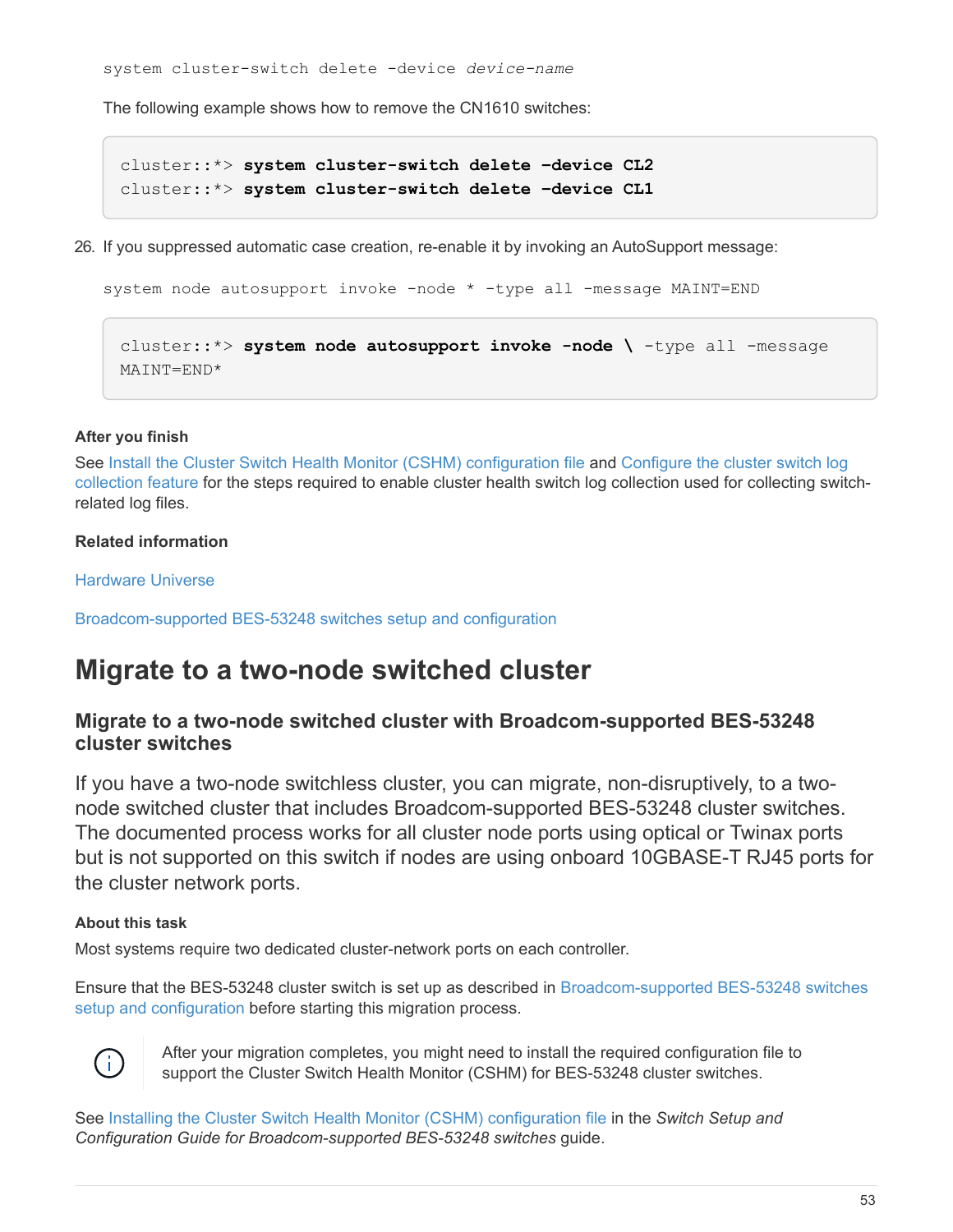Also, see See [Install the Cluster Switch Health Monitor \(CSHM\) configuration file](https://docs.netapp.com/us-en/ontap-systems-switches/switch-bes-53248/configure-health-monitor.html) and Configure the cluster switch log collection feature for the steps required to enable cluster health switch log collection used for collecting switch-related log files.

# **Migrate to a switched NetApp cluster environment using Broadcom-supported BES-53248 cluster switches**

If you have an existing two-node switchless cluster environment, you can migrate to a two-node switched cluster environment using Broadcom-supported BES-53248 cluster switches to enable you to scale beyond two nodes in the cluster.

## **What you'll need**

Two-node switchless configuration:

- The two-node switchless configuration must be properly set up and functioning.
- The nodes must be running ONTAP 9.5P8 and later. Support for 40/100 GbE cluster ports starts with EFOS firmware version 3.4.4.6 and later.
- All cluster ports must be in the up state.
- All cluster logical interfaces (LIFs) must be in the up state and on their home ports.

Broadcom-supported BES-53248 cluster switch configuration:

- The BES-53248 cluster switch must be fully functional on both switches.
- Both switches must have management network connectivity.
- There must be console access to the cluster switches.
- BES-53248 node-to-node switch and switch-to-switch connections must use Twinax or fiber cables.

The *[NetApp Hardware Universe](https://hwu.netapp.com/Home/Index)* contains information about ONTAP compatibility, supported EFOS firmware, and cabling to BES-53248 switches.

- Inter-Switch Link (ISL) cables must be connected to ports 0/55 and 0/56 on both BES-53248 switches.
- Initial customization of both the BES-53248 switches must be completed. So that the:
	- BES-53248 switches are running the latest version of software
	- BES-53248 switches have optional port licenses installed, if purchased
	- Reference Configuration Files (RCFs) have been applied to the switches

Any site customization, such as SMTP, SNMP, and SSH must be configured on the new switches.

## **About this task**

The examples in this procedure use the following cluster switch and node nomenclature:

- The names of the BES-53248 switches are cs1 and cs2.
- The names of the cluster SVMs are node1 and node2.
- The names of the LIFs are node1 clus1 and node1 clus2 on node 1, and node2 clus1 and node2\_clus2 on node 2 respectively.
- The cluster1::\*> prompt indicates the name of the cluster.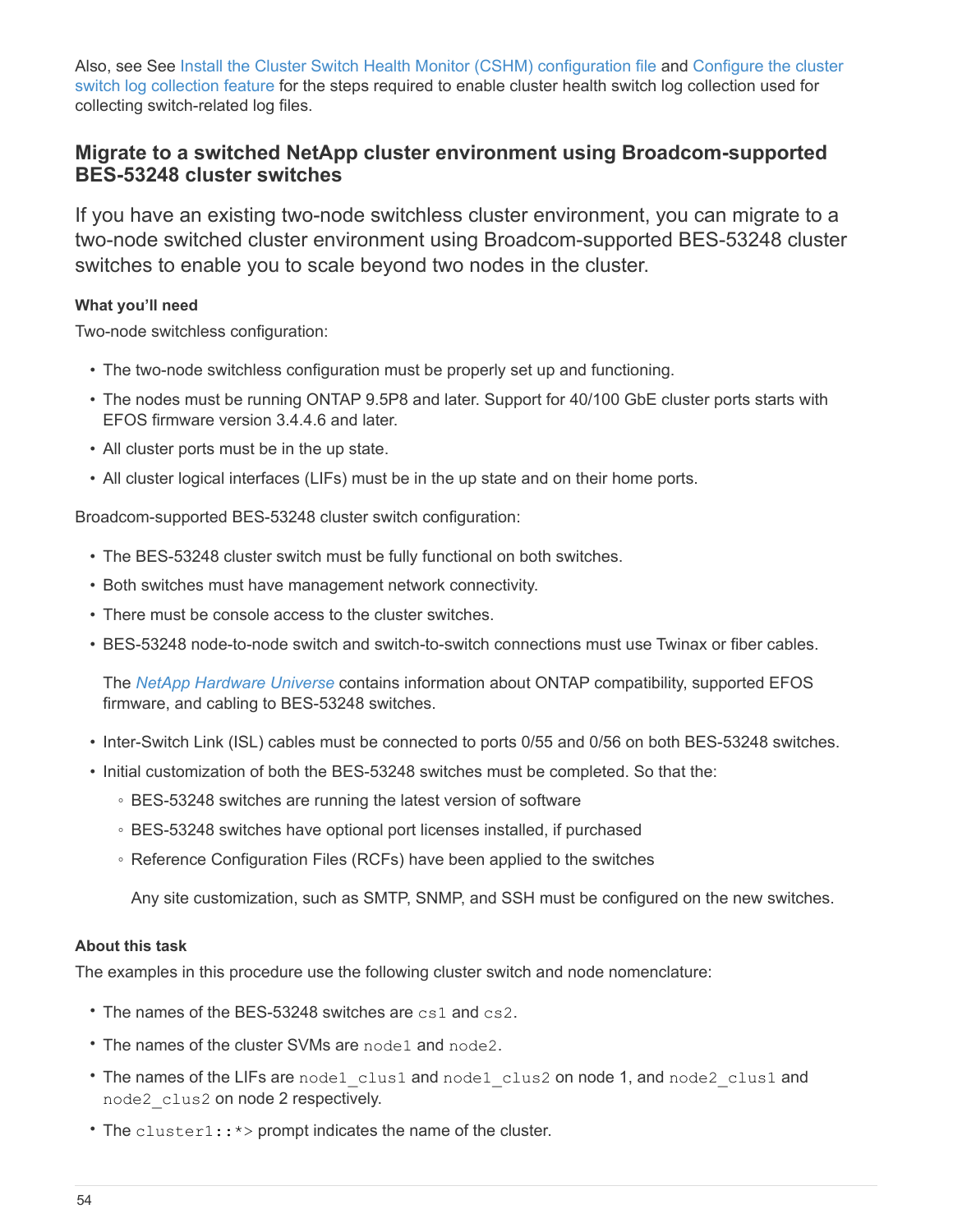• The cluster ports used in this procedure are e0a and e0b.

The *[NetApp Hardware Universe](https://hwu.netapp.com/Home/Index)* contains the latest information about the actual cluster ports for your platforms.

#### **Steps**

1. If AutoSupport is enabled on this cluster, suppress automatic case creation by invoking an AutoSupport message:

```
system node autosupport invoke -node * -type all -message MAINT=xh
```
where x is the duration of the maintenance window in hours.



The AutoSupport message notifies technical support of this maintenance task so that automatic case creation is suppressed during the maintenance window.

The following command suppresses automatic case creation for two hours:

```
cluster1::*> system node autosupport invoke -node \* -type all -message
MAINT=2h
```
2. Change the privilege level to advanced, entering **y** when prompted to continue:

```
set -privilege advanced
```
The advanced prompt  $(*)$  appears.

3. Disable all activated node-facing ports (not ISL ports) on both the new cluster switches cs1 **and** cs2.



You must not disable the ISL ports.

The following example shows that node-facing ports 1 through 16 are disabled on switch cs1:

```
(cs1)# configure
(cs1)(Config)# interface 0/1-0/16
(cs1)(Interface 0/1-0/16)# shutdown
(cs1)(Interface 0/1-0/16)# exit
(cs1)(Config)# exit
```
4. Verify that the ISL and the physical ports on the ISL between the two BES-53248 switches cs1 and cs2 are up:

```
show port-channel
```
The following example shows that the ISL ports are up on switch cs1: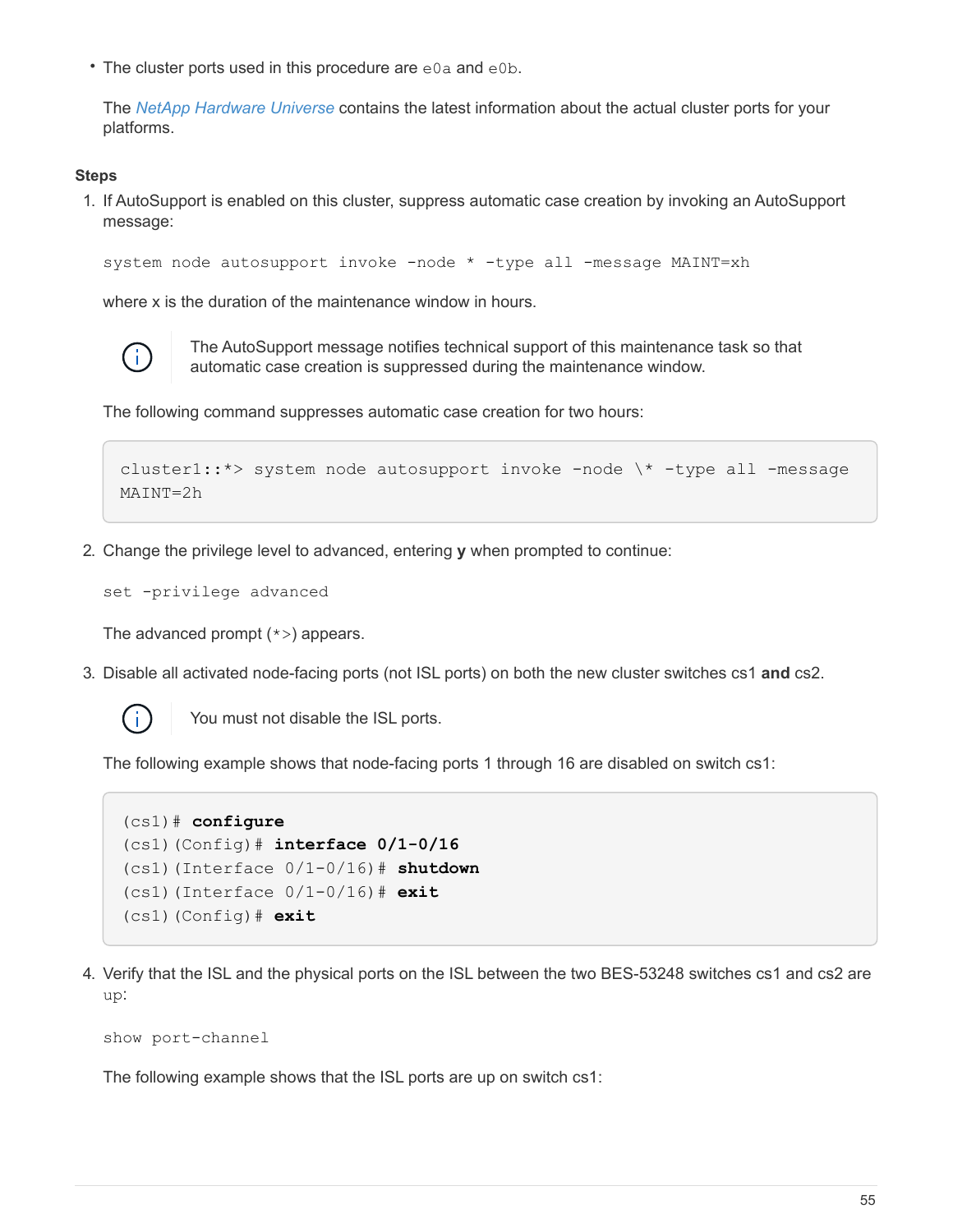(cs1)# **show port-channel 1/1** Local Interface................................ 1/1 Channel Name................................... Cluster-ISL Link State..................................... Up Admin Mode..................................... Enabled Type........................................... Dynamic Port channel Min-links............................. 1 Load Balance Option............................ 7 (Enhanced hashing mode) Mbr Device/ Port Port Ports Timeout Speed Active ------ ------------- --------- ------- 0/55 actor/long 100G Full True partner/long 0/56 actor/long 100G Full True partner/long  $(cs1)$  #

The following example shows that the ISL ports are up on switch cs2 :

```
(cs2)# show port-channel 1/1
Local Interface.................................. 1/1
Channel Name................................... Cluster-ISL
Link State..................................... Up
Admin Mode..................................... Enabled
Type........................................... Dynamic
Port channel Min-links............................. 1
Load Balance Option............................ 7
(Enhanced hashing mode)
Mbr Device/ Port Port
Ports Timeout Speed Active
------ ------------- --------- -------
0/55 actor/long 100G Full True
       partner/long
0/56 actor/long 100G Full True
        partner/long
```
5. Display the list of neighboring devices:

show isdp neighbors

This command provides information about the devices that are connected to the system.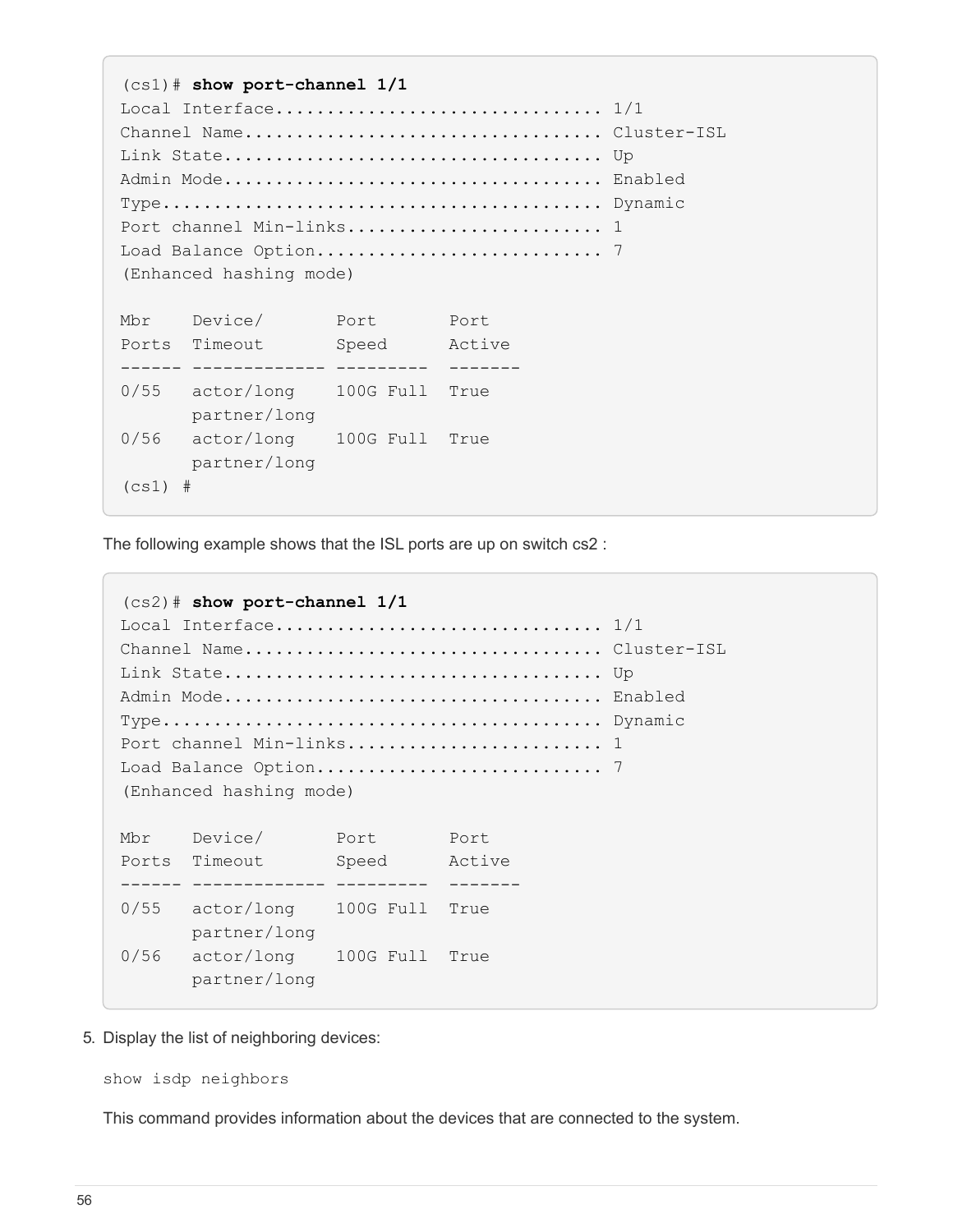The following example lists the neighboring devices on switch cs1:

```
(cs1)# show isdp neighbors
Capability Codes: R - Router, T - Trans Bridge, B - Source Route Bridge,
                S - Switch, H - Host, I - IGMP, r - Repeater
Device ID Intf Holdtime Capability Platform Port ID
-------------- -------- --------- ------------ ----------- ---------
cs2 0/55 176 R BES-53248 0/55
cs2 0/56 176 R BES-53248 0/56
```
The following example lists the neighboring devices on switch cs2:

```
(cs2)# show isdp neighbors
Capability Codes: R - Router, T - Trans Bridge, B - Source Route Bridge,
                S - Switch, H - Host, I - IGMP, r - Repeater
Device ID Intf Holdtime Capability Platform Port ID
-------------- -------- --------- ------------ ----------- ---------
cs2 0/55 176 R BES-53248 0/55
cs2 0/56 176 R BES-53248 0/56
```
6. Verify that all cluster ports are up:

network port show -ipspace Cluster

Each port should display up for Link and healthy for Health Status.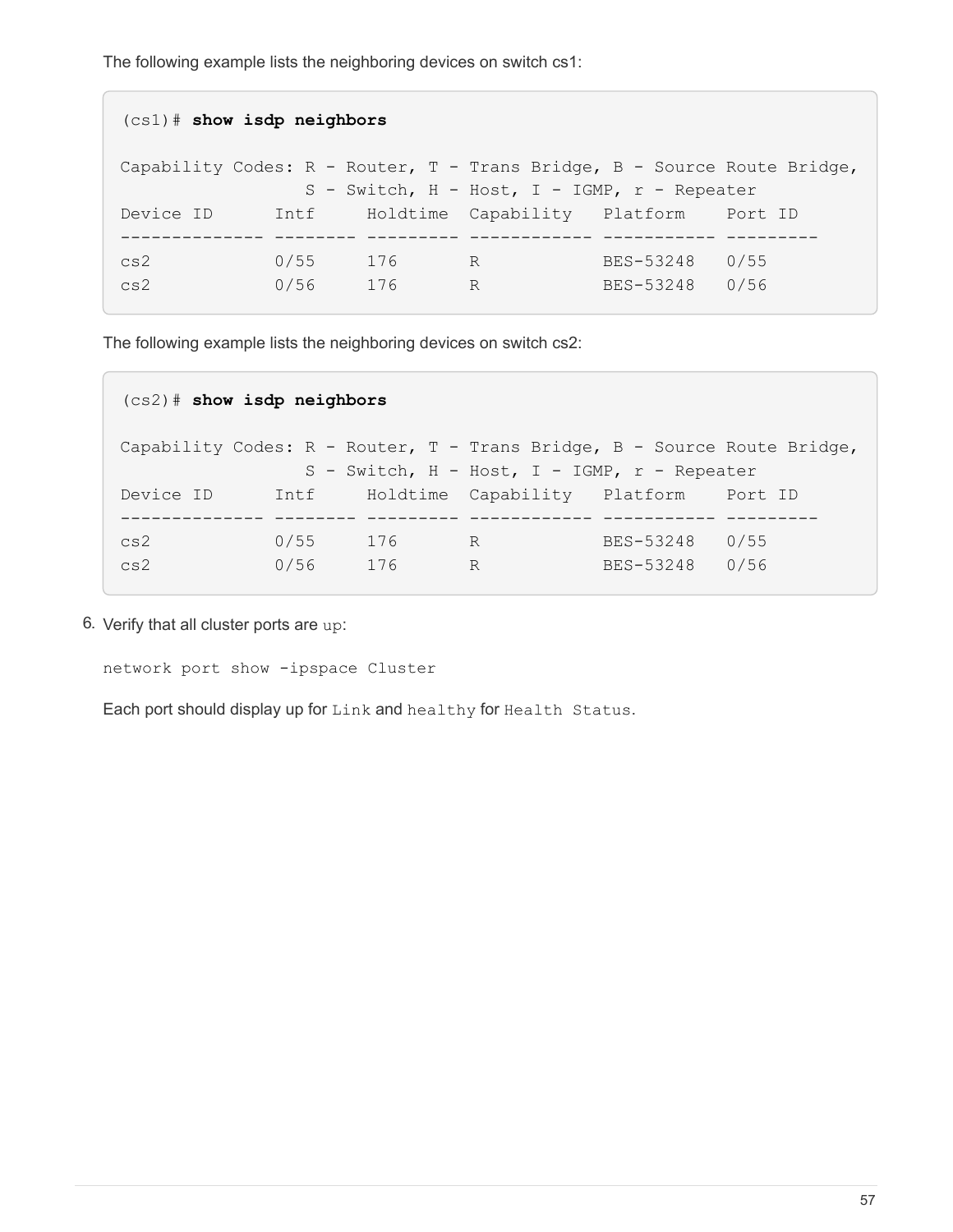```
cluster1::*> network port show -ipspace Cluster
Node: node1
                                            Speed(Mbps) Health
Port IPspace Broadcast Domain Link MTU Admin/Oper Status
--------- ------------ ---------------- ---- ---- ----------- --------
e0a Cluster Cluster up 9000 auto/10000 healthy
e0b Cluster Cluster up 9000 auto/10000 healthy
Node: node2
                                            Speed(Mbps) Health
Port IPspace Broadcast Domain Link MTU Admin/Oper Status
--------- ------------ ---------------- ---- ---- ----------- --------
e0a Cluster Cluster up 9000 auto/10000 healthy
e0b Cluster Cluster up 9000 auto/10000 healthy
```
7. Verify that all cluster LIFs are up and operational: network interface show -vserver Cluster Each cluster LIF should display true for Is Home and have a Status Admin/Oper of up/up

| cluster1::*> network interface show -vserver Cluster |                   |        |                                           |         |      |  |
|------------------------------------------------------|-------------------|--------|-------------------------------------------|---------|------|--|
|                                                      | Logical           | Status | Network                                   | Current |      |  |
| Current Is<br>Home                                   |                   |        | Vserver Interface Admin/Oper Address/Mask | Node    | Port |  |
|                                                      |                   |        |                                           |         |      |  |
| Cluster                                              |                   |        |                                           |         |      |  |
|                                                      | nodel clus1       | up/up  | 169.254.209.69/16                         | node1   | e0a  |  |
| true<br>true                                         | node1 clus2 up/up |        | 169.254.49.125/16                         | node1   | e0b  |  |
|                                                      | node2 clus1       | up/up  | 169.254.47.194/16                         | node2   | e0a  |  |
| true<br>true                                         | node2 clus2       | up/up  | 169.254.19.183/16                         | node2   | e0b  |  |

8. Verify that auto-revert is enabled on all cluster LIFs: network interface show -vserver Cluster -fields auto-revert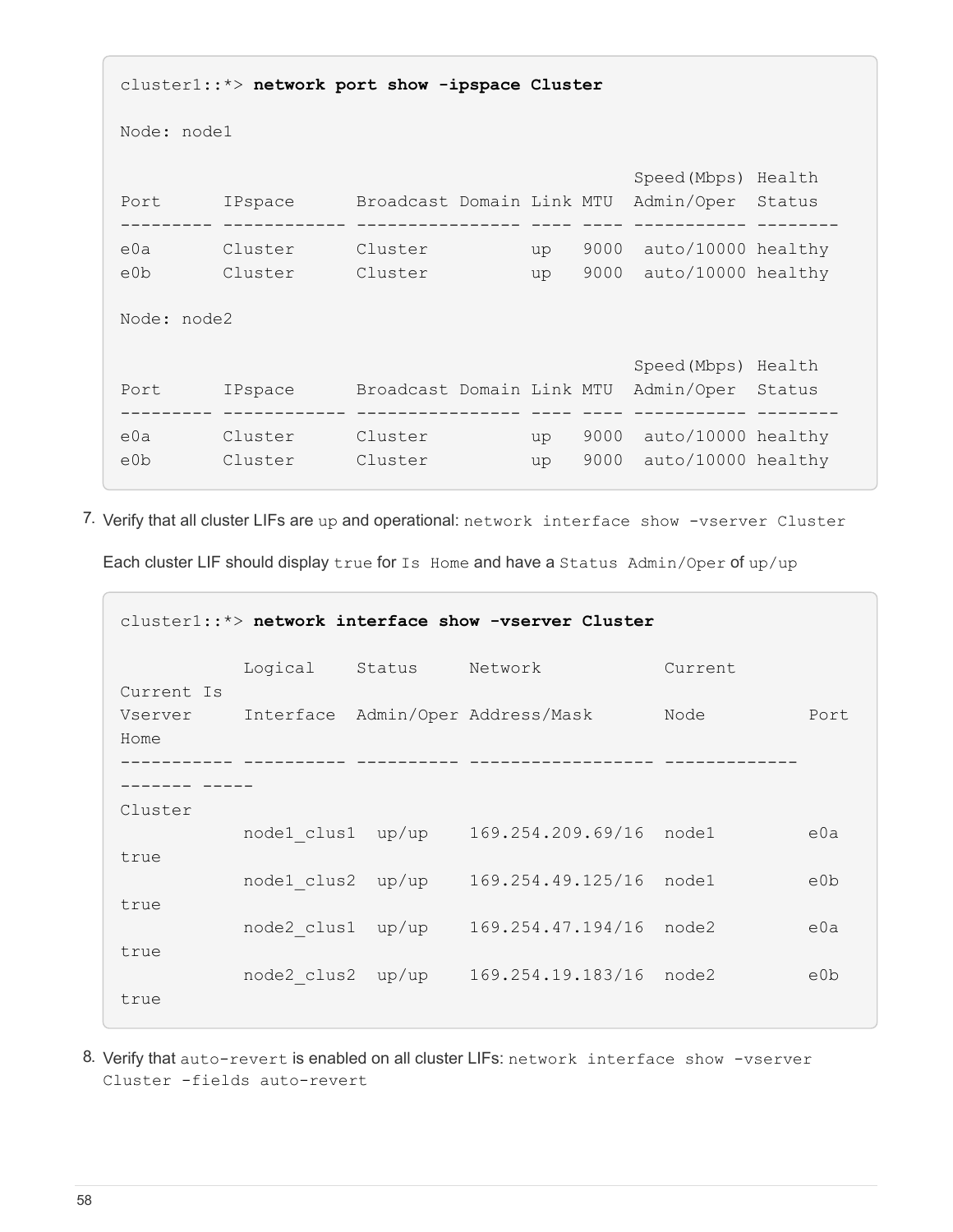```
cluster1::*> network interface show -vserver Cluster -fields auto-revert
            Logical
Vserver Interface Auto-revert
--------- ------------- ------------
Cluster
            node1_clus1 true
            node1_clus2 true
            node2_clus1 true
            node2_clus2 true
```
9. Disconnect the cable from cluster port e0a on node1, and then connect e0a to port 1 on cluster switch cs1, using the appropriate cabling supported by the BES-53248 switches.

The *[NetApp Hardware Universe](https://hwu.netapp.com/Home/Index)* contains more information about cabling.

- 10. Disconnect the cable from cluster port e0a on node2, and then connect e0a to port 2 on cluster switch cs1, using the appropriate cabling supported by the BES-53248 switches.
- 11. Enable all node-facing ports on cluster switch cs1.

The following example shows that ports 1 through 16 are enabled on switch cs1:

```
(cs1)# configure
(cs1)(Config)# interface 0/1-0/16
(cs1)(Interface 0/1-0/16)# no shutdown
(cs1)(Interface 0/1-0/16)# exit
(cs1)(Config)# exit
```
12. Verify that all cluster LIFs are up, operational, and display as true for Is Home:

network interface show -vserver Cluster

The following example shows that all of the LIFs are up on node1 and node2 and that Is Home results are true: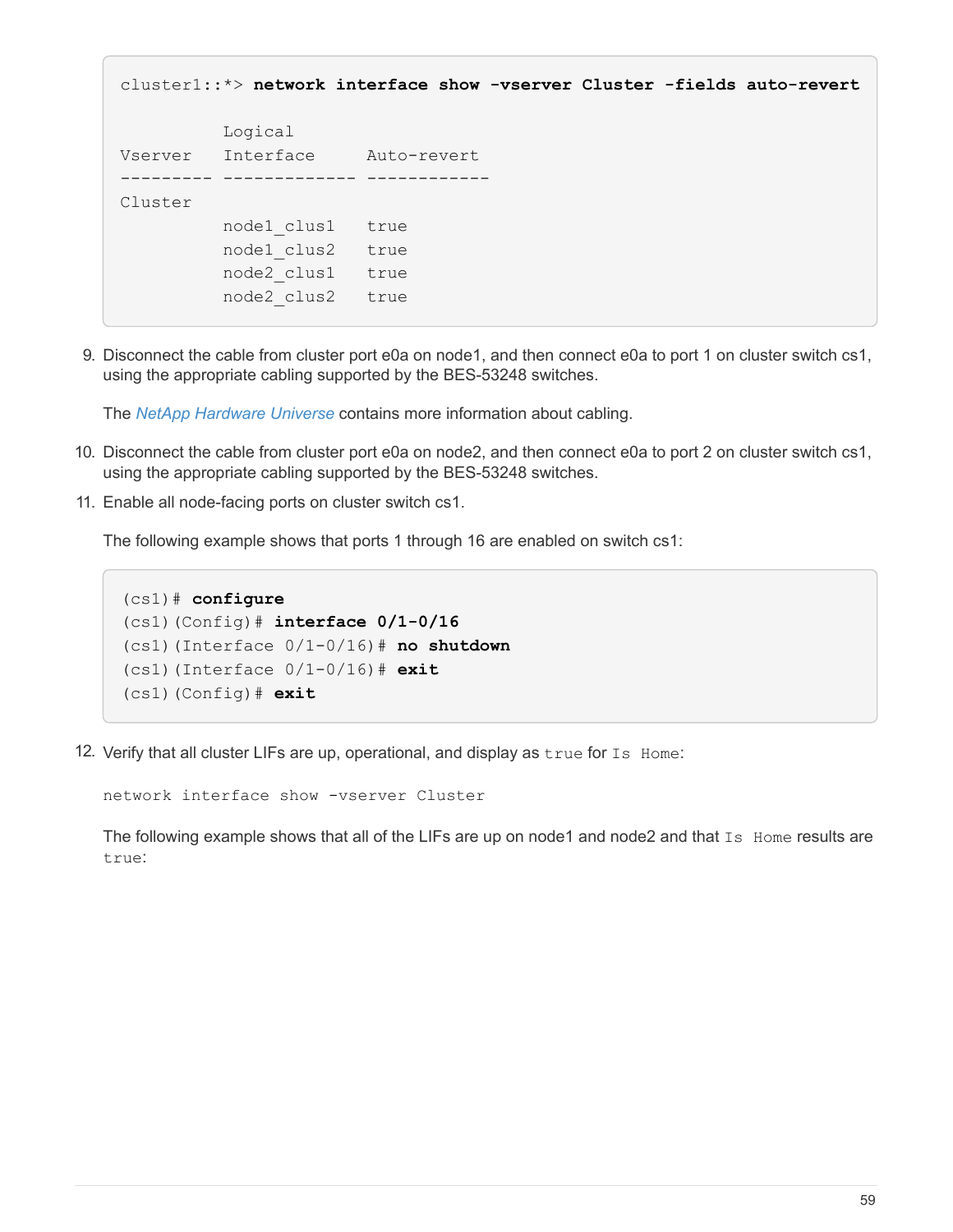| $cluster1::*>$ network interface show -vserver Cluster |                   |        |                         |         |         |  |  |
|--------------------------------------------------------|-------------------|--------|-------------------------|---------|---------|--|--|
| Is                                                     | Logical           | Status | Network                 | Current | Current |  |  |
| Vserver<br>Home                                        | Interface         |        | Admin/Oper Address/Mask | Node    | Port    |  |  |
|                                                        |                   |        |                         |         |         |  |  |
| Cluster                                                |                   |        |                         |         |         |  |  |
| true                                                   | nodel clus1 up/up |        | 169.254.209.69/16 node1 |         | e0a     |  |  |
| true                                                   | node1 clus2 up/up |        | 169.254.49.125/16       | node1   | e0b     |  |  |
|                                                        | node2 clus1 up/up |        | 169.254.47.194/16       | node2   | e0a     |  |  |
| true                                                   | node2 clus2 up/up |        | 169.254.19.183/16 node2 |         | e0b     |  |  |
| true                                                   |                   |        |                         |         |         |  |  |

13. Display information about the status of the nodes in the cluster:

cluster show

The following example displays information about the health and eligibility of the nodes in the cluster:

| cluster1: $\Rightarrow$ cluster show |              |                    |                |
|--------------------------------------|--------------|--------------------|----------------|
| Node                                 |              | Health Eligibility | Epsilon        |
| node1<br>node2                       | true<br>true | true<br>true       | false<br>false |

- 14. Disconnect the cable from cluster port e0b on node1, and then connect e0b to port 1 on cluster switch cs2, using the appropriate cabling supported by the BES-53248 switches.
- 15. Disconnect the cable from cluster port e0b on node2, and then connect e0b to port 2 on cluster switch cs2, using the appropriate cabling supported by the BES-53248 switches.
- 16. Enable all node-facing ports on cluster switch cs2.

The following example shows that ports 1 through 16 are enabled on switch cs2:

```
(cs2)# configure
(cs2)(Config)# interface 0/1-0/16
(cs2)(Interface 0/1-0/16)# no shutdown
(cs2)(Interface 0/1-0/16)# exit
(cs2)(Config)# exit
```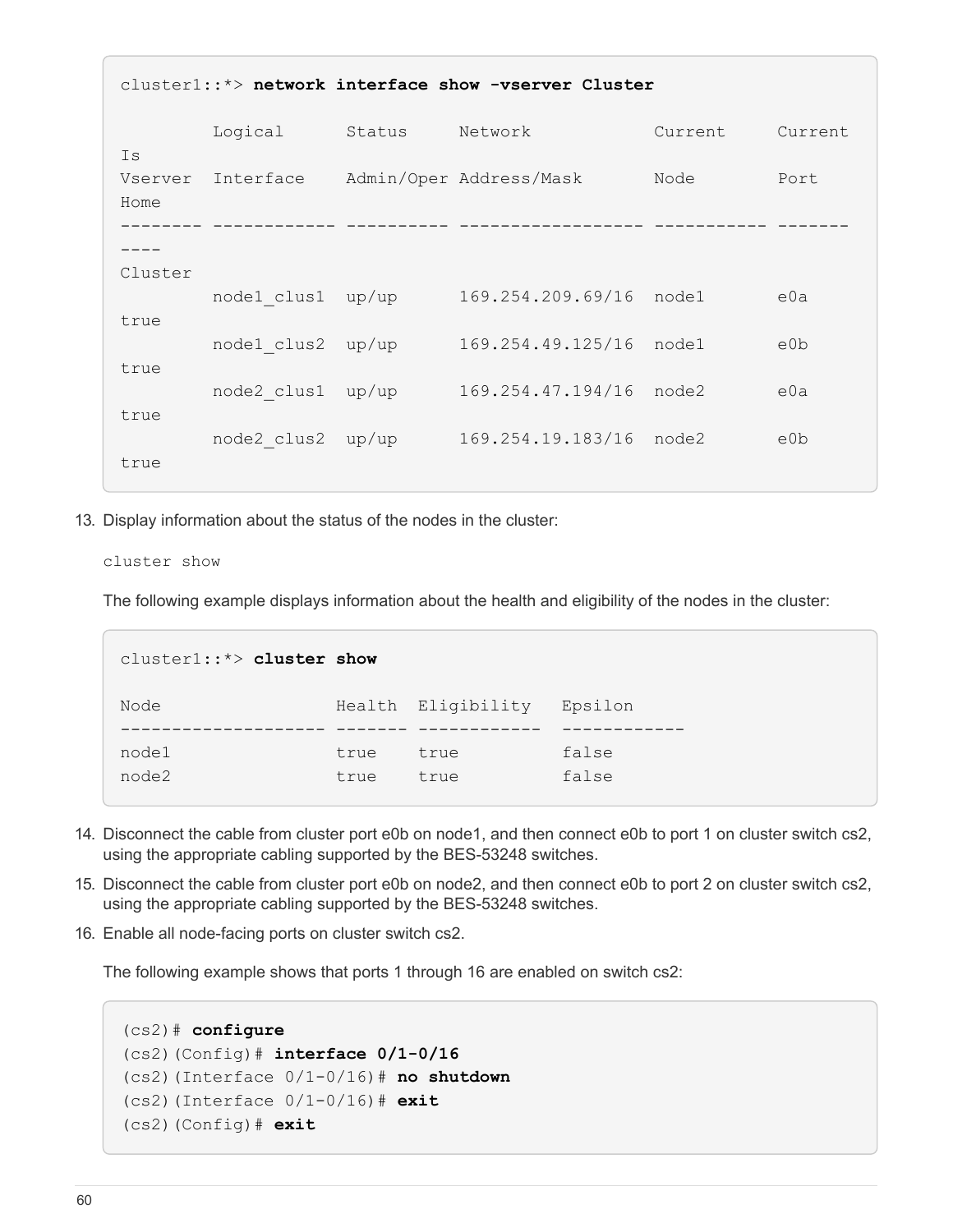17. Verify that all cluster ports are up:

network port show -ipspace Cluster

The following example shows that all of the cluster ports are up on node1 and node2:

| cluster1::*> network port show -ipspace Cluster |                                                          |  |  |    |      |                            |  |  |  |
|-------------------------------------------------|----------------------------------------------------------|--|--|----|------|----------------------------|--|--|--|
|                                                 | Node: node1                                              |  |  |    |      |                            |  |  |  |
| Ignore                                          |                                                          |  |  |    |      | Speed (Mbps) Health        |  |  |  |
| Health<br>Status                                | Port IPspace Broadcast Domain Link MTU Admin/Oper Status |  |  |    |      |                            |  |  |  |
| $- - - - -$<br>false                            | e0a Cluster Cluster                                      |  |  | up | 9000 | auto/10000 healthy         |  |  |  |
| false                                           | e0b Cluster Cluster                                      |  |  | up |      | 9000 auto/10000 healthy    |  |  |  |
| Node: node2                                     |                                                          |  |  |    |      |                            |  |  |  |
| Ignore<br>Health                                |                                                          |  |  |    |      | Speed (Mbps) Health        |  |  |  |
| Status                                          | Port IPspace Broadcast Domain Link MTU Admin/Oper Status |  |  |    |      |                            |  |  |  |
| false                                           | e0a Cluster Cluster                                      |  |  |    |      | up 9000 auto/10000 healthy |  |  |  |
| eOb<br>false                                    | Cluster Cluster                                          |  |  | up |      | 9000 auto/10000 healthy    |  |  |  |

18. Verify that all interfaces display true for Is Home:

network interface show -vserver Cluster



This might take several minutes to complete.

The following example shows that all LIFs are up on node1 and node2 and that Is Home results are true: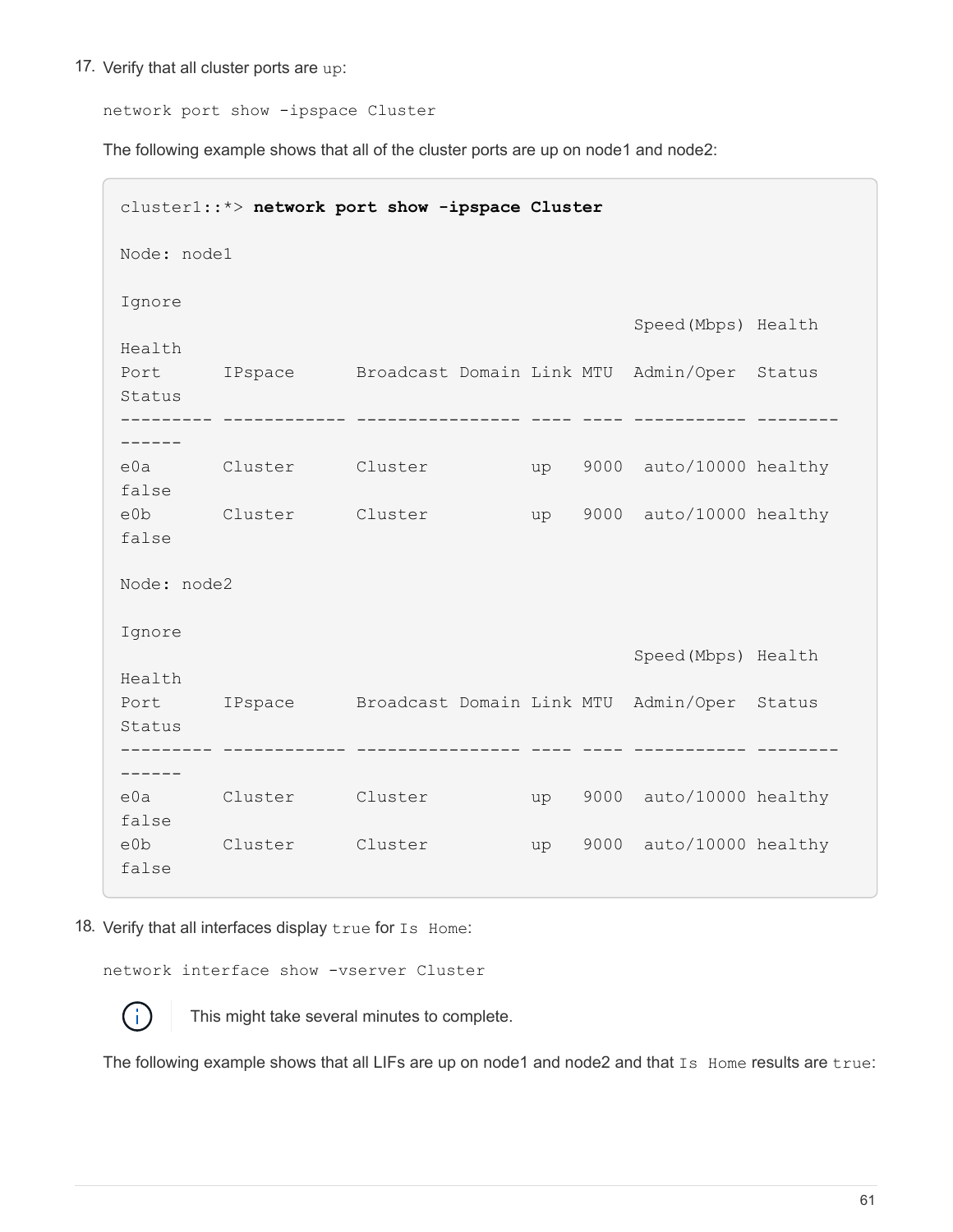| cluster1::*> network interface show -vserver Cluster |             |        |                         |         |                  |  |  |
|------------------------------------------------------|-------------|--------|-------------------------|---------|------------------|--|--|
| Is                                                   | Logical     | Status | Network                 | Current | Current          |  |  |
| Vserver<br>Home                                      | Interface   |        | Admin/Oper Address/Mask | Node    | Port             |  |  |
|                                                      |             |        |                         |         |                  |  |  |
| Cluster                                              |             |        |                         |         |                  |  |  |
|                                                      | nodel clus1 | up/up  | 169.254.209.69/16       | node1   | e0a              |  |  |
| true<br>true                                         | node1 clus2 | up/up  | 169.254.49.125/16       | node1   | e0b              |  |  |
| true                                                 | node2 clus1 | up/up  | 169.254.47.194/16       | node2   | e0a              |  |  |
| true                                                 | node2 clus2 | up/up  | 169.254.19.183/16       | node2   | e <sub>0</sub> b |  |  |
|                                                      |             |        |                         |         |                  |  |  |

19. Verify that both nodes each have one connection to each switch:

show isdp neighbors

The following example shows the appropriate results for both switches: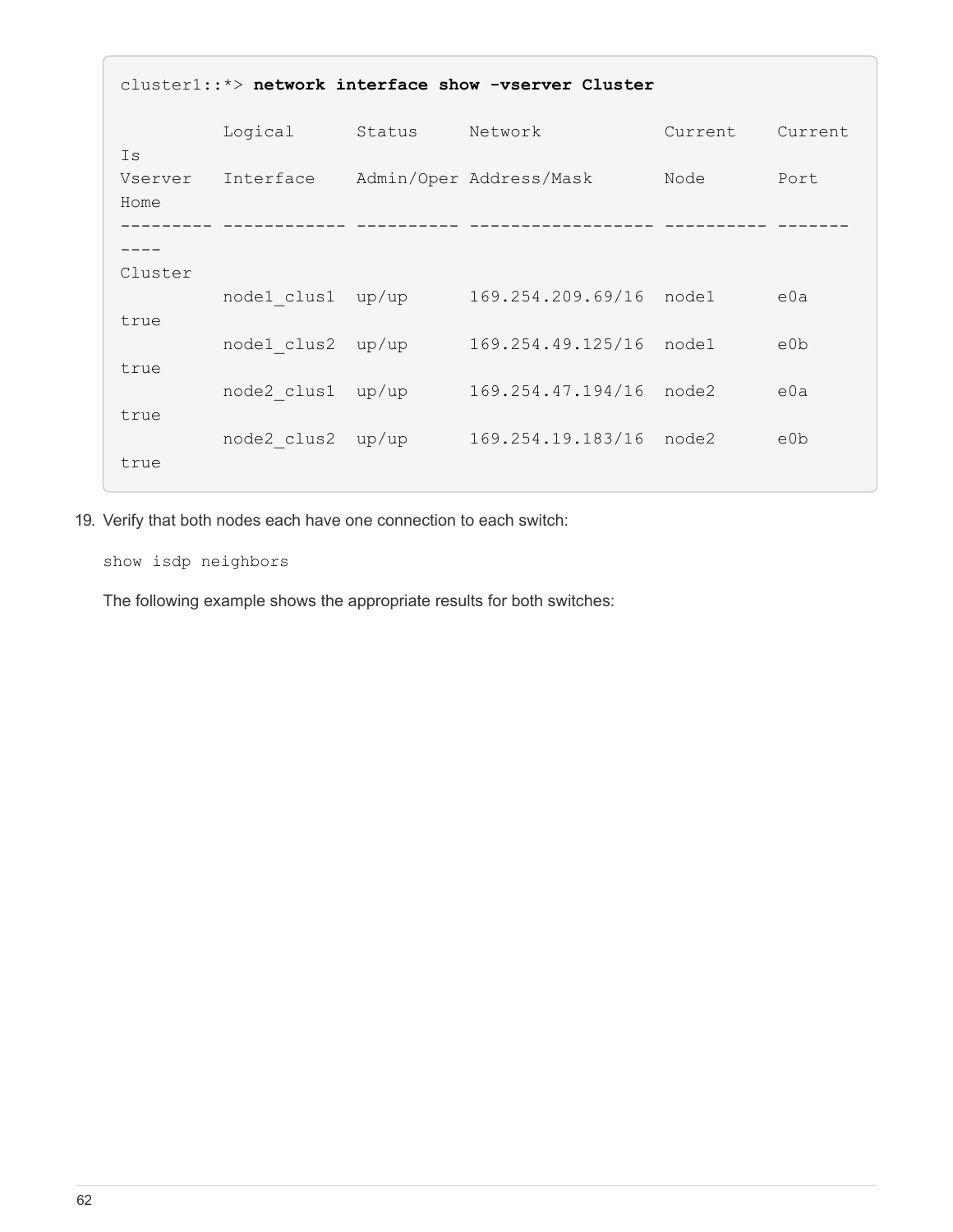(cs1)# **show isdp neighbors** Capability Codes: R - Router, T - Trans Bridge, B - Source Route Bridge, S - Switch, H - Host, I - IGMP, r - Repeater Device ID 1ntf 101dtime Capability Platform -- Port ID -------------- ------------ --------- ------------ ----------- --------- node1 0/1 175 H FAS2750 e0a node2 0/2 157 H FAS2750 e0a cs2 0/55 178 R BES-53248 0/55 cs2 0/56 178 R BES-53248 0/56 (cs2)# **show isdp neighbors** Capability Codes: R - Router, T - Trans Bridge, B - Source Route Bridge, S - Switch, H - Host, I - IGMP, r - Repeater Device ID Intf Holdtime Capability Platform Port ID -------------- ------------ --------- ------------ ----------- ----------- node1 0/1 137 H FAS2750 e0b node2 0/2 179 H FAS2750 e0b cs1 0/55 175 R BES-53248 0/55 cs1 0/56 175 R BES-53248 0/56

20. Display information about the discovered network devices in your cluster:

network device-discovery show -protocol cdp

| $cluster1::*$ network device-discovery show -protocol cdp |       |            |  |                               |           |           |  |  |
|-----------------------------------------------------------|-------|------------|--|-------------------------------|-----------|-----------|--|--|
| Node/                                                     | Local | Discovered |  |                               |           |           |  |  |
| Protocol                                                  |       |            |  | Port Device (LLDP: ChassisID) | Interface | Platform  |  |  |
|                                                           |       |            |  |                               |           |           |  |  |
|                                                           |       |            |  |                               |           |           |  |  |
| node2                                                     | /cdp  |            |  |                               |           |           |  |  |
|                                                           | e0a   | cs1        |  |                               | 0/2       | BES-53248 |  |  |
|                                                           | e0b   | cs2        |  |                               | 0/2       | BES-53248 |  |  |
| node1                                                     | /cdp  |            |  |                               |           |           |  |  |
|                                                           | e0a   | cs1        |  |                               | 0/1       | BES-53248 |  |  |
|                                                           | e0b   | cs2        |  |                               | 0/1       | BES-53248 |  |  |
|                                                           |       |            |  |                               |           |           |  |  |

21. Verify that the settings are disabled:

network options switchless-cluster show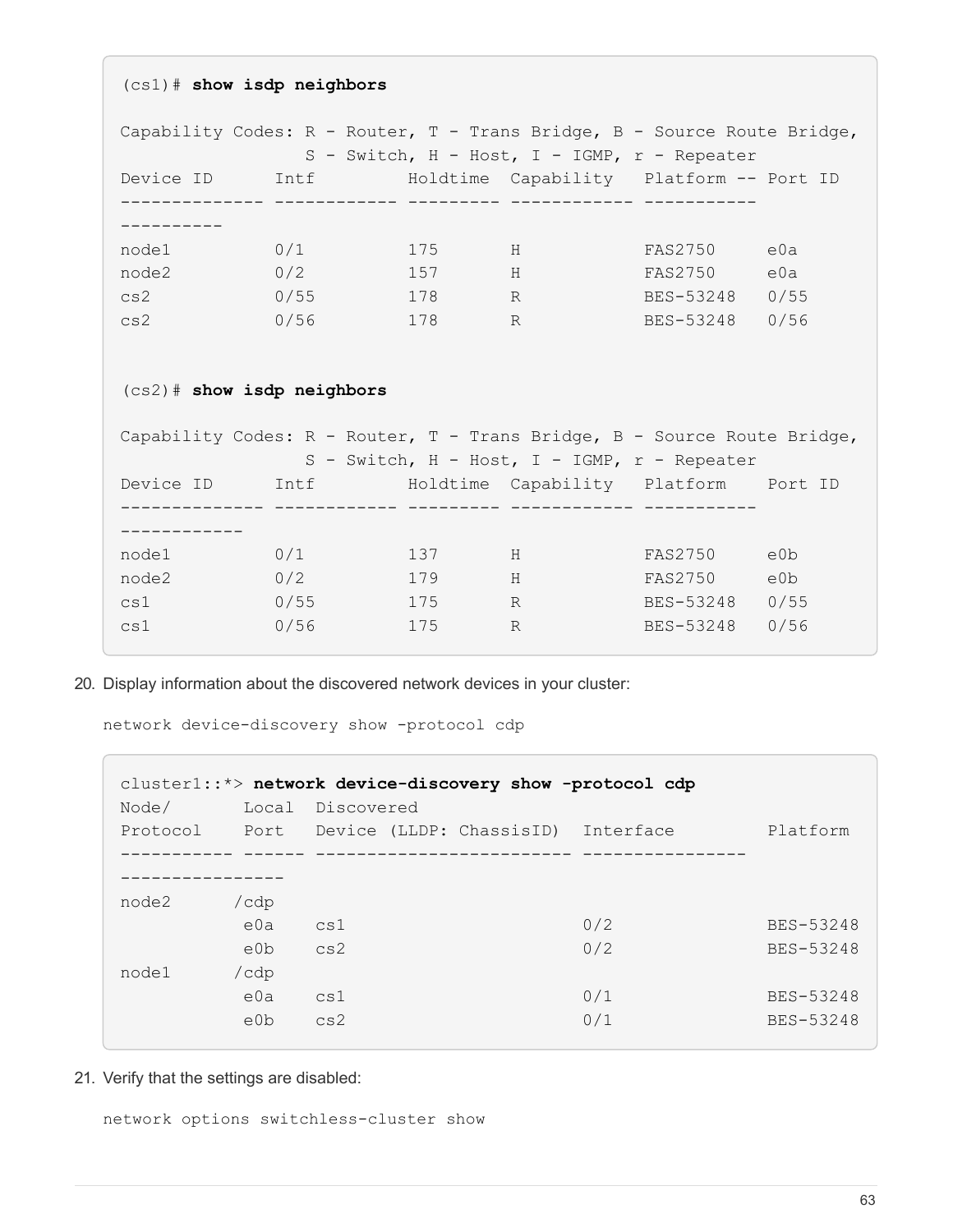

It might take several minutes for the command to complete. Wait for the '3 minute lifetime to expire' announcement.

The false output in the following example shows that the configuration settings are disabled:

cluster1::\*> **network options switchless-cluster show** Enable Switchless Cluster: false

22. Verify the status of the node members in the cluster:

#### cluster show

The following example shows information about the health and eligibility of the nodes in the cluster:

| $cluster1::*>cluster$ show |              |                    |                |
|----------------------------|--------------|--------------------|----------------|
| Node                       |              | Health Eligibility | Epsilon        |
| node1<br>node2             | true<br>true | true<br>true       | false<br>false |

23. Ensure that the cluster network has full connectivity using the command:

cluster ping-cluster -node *node-name*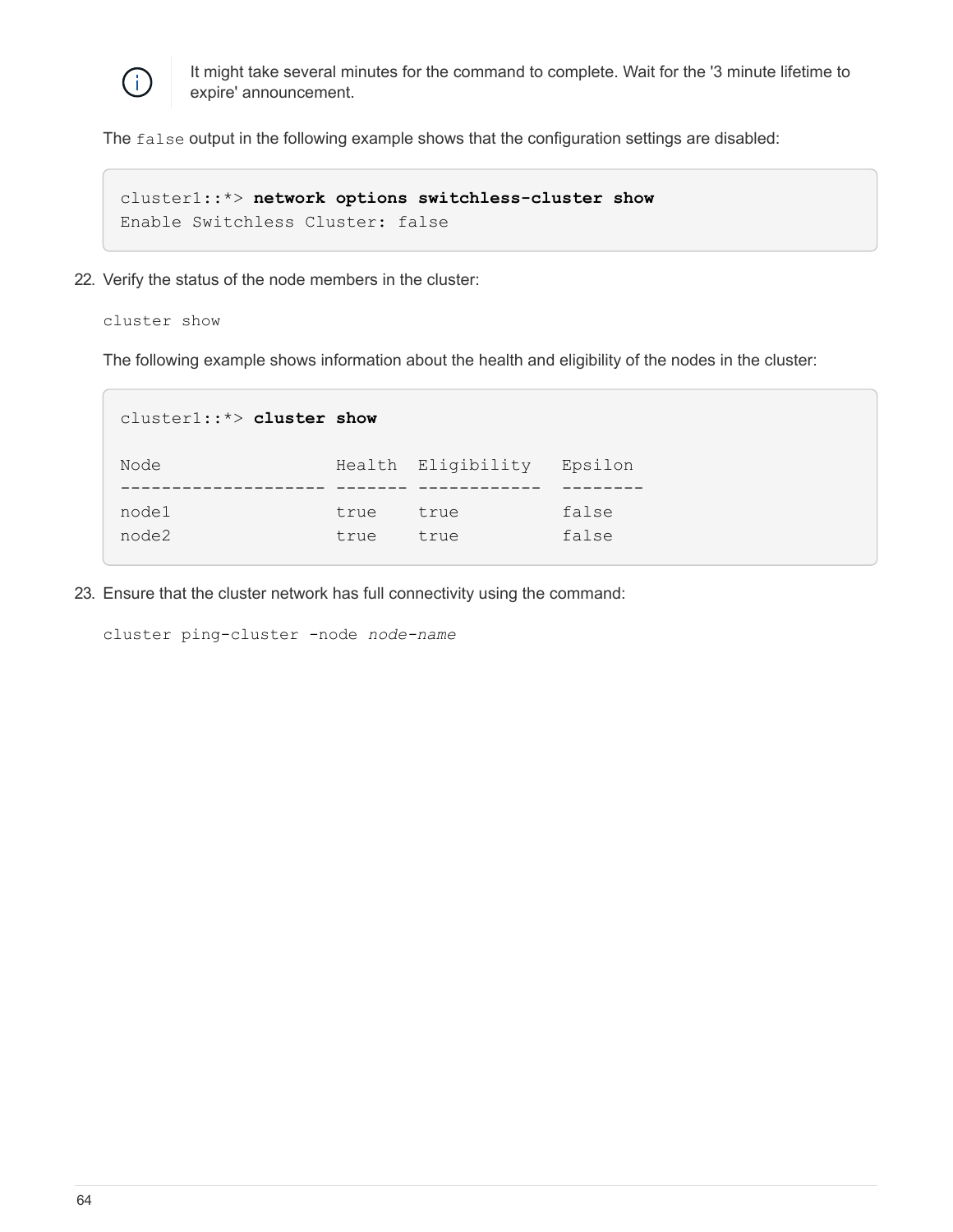```
cluster1::*> cluster ping-cluster -node local
Host is node2
Getting addresses from network interface table...
Cluster node1_clus1 192.168.168.26 node1 e0a
Cluster node1_clus2 192.168.168.27 node1 e0b
Cluster node2_clus1 192.168.168.28 node2 e0a
Cluster node2_clus2 192.168.168.29 node2 e0b
Local = 192.168.168.28 192.168.168.29
Remote = 192.168.168.26 192.168.168.27
Cluster Vserver Id = 4294967293
Ping status:
....
Basic connectivity succeeds on 4 path(s)
Basic connectivity fails on 0 path(s)
................
Detected 1500 byte MTU on 4 path(s):
      Local 192.168.168.28 to Remote 192.168.168.26
      Local 192.168.168.28 to Remote 192.168.168.27
      Local 192.168.168.29 to Remote 192.168.168.26
      Local 192.168.168.29 to Remote 192.168.168.27
Larger than PMTU communication succeeds on 4 path(s)
RPC status:
2 paths up, 0 paths down (tcp check)
2 paths up, 0 paths down (udp check)
```
24. Change the privilege level back to admin:

set -privilege admin

25. If you suppressed automatic case creation, reenable it by invoking an AutoSupport message:

```
system node autosupport invoke -node * -type all -message MAINT=END
```

```
cluster1::*> system node autosupport invoke -node \* -type all -message
MAINT=END
```
#### **After you finish**

See [Install the Cluster Switch Health Monitor \(CSHM\) configuration file](https://docs.netapp.com/us-en/ontap-systems-switches/switch-bes-53248/configure-health-monitor.html) and Configure the cluster switch log collection feature for the steps required to enable cluster health switch log collection used for collecting switchrelated log files.

#### **Related information**

[NetApp Hardware Universe](https://hwu.netapp.com/Home/Index)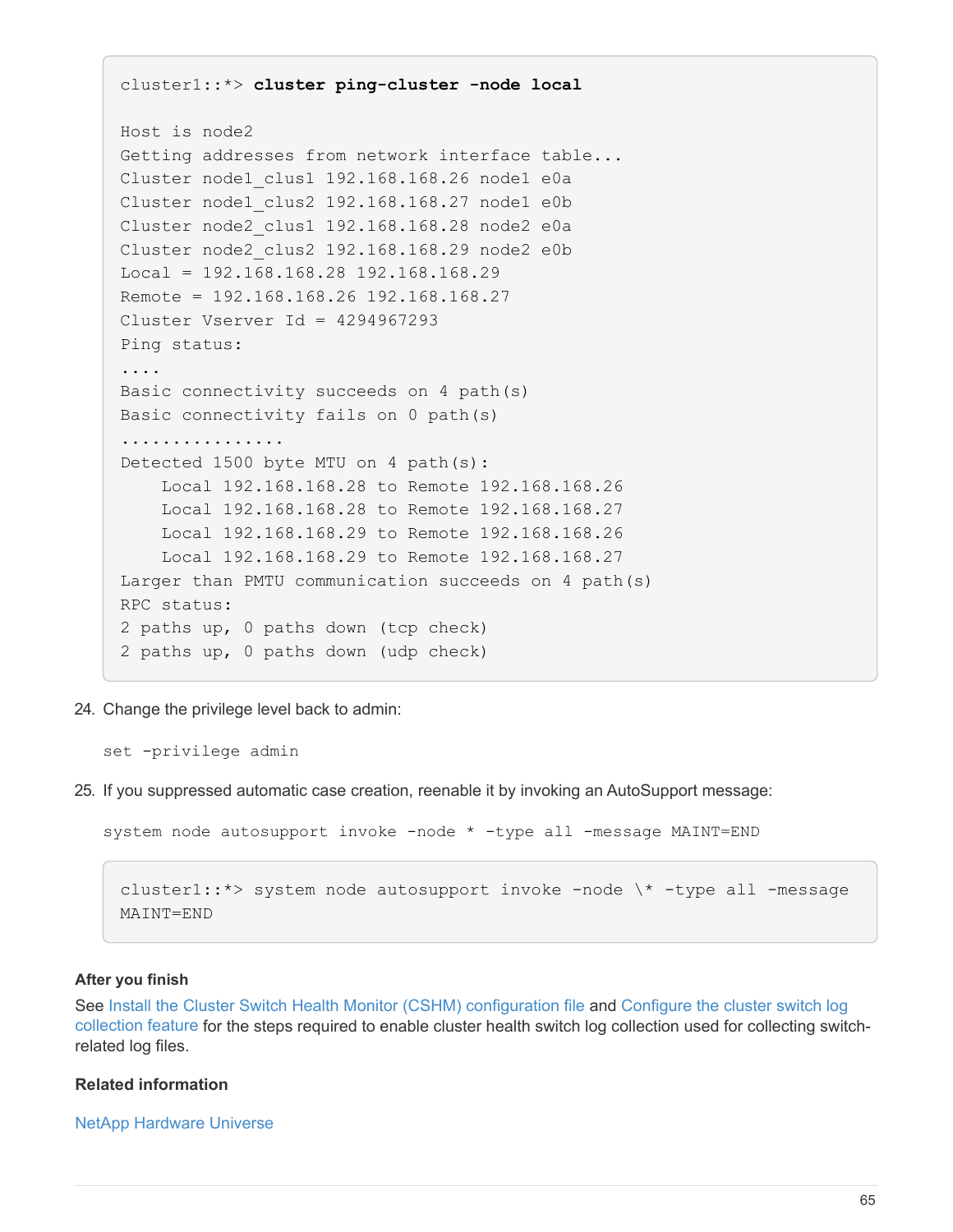[NetApp KB Article: How to suppress automatic case creation during scheduled maintenance windows](https://kb.netapp.com/Advice_and_Troubleshooting/Data_Storage_Software/ONTAP_OS/How_to_suppress_automatic_case_creation_during_scheduled_maintenance_windows)

# **Upgrade a switch in an NDO/NDU environment**

## **Upgrade a BES-53248 cluster switch in an NDO/NDU environment**

Upgrading BES-53248 cluster switches starts with preparing the controller for upgrade, installing the EFOS software, licenses, and reference configuration file (RCF). After the installation, you can restore the controller configuration in a nondisruptive upgrade (NDU) and nondisruptive operation (NDO) environment.

#### **Before you begin**

The following conditions must exist before you install the EFOS software, licenses, and the RCF file on an existing NetApp BES-53248 cluster switch:

- The cluster must be a fully functioning cluster (no error log messages or other issues).
- The cluster must not contain any defective cluster network interface cards (NICs).
- All connected ports on both cluster switches must be functional.
- All cluster ports must be up.
- All cluster LIFs must be administratively and operationally up and on their home ports.
- The ONTAP cluster ping-cluster -node node1 advanced privilege command must indicate that larger than PMTU communication is successful on all paths.
- There might be command dependencies between command syntax in the RCF and EFOS versions.

#### **About this task**

You must consult the switch compatibility table on the NetApp BES-53248 switches page for the supported EFOS, RCF, and ONTAP versions at: [NetApp BES-53248 switches.](http://mysupport.netapp.com/site)

This procedure applies to a functioning cluster and allows for NDU and NDO. The examples in this procedure use the following switch and node nomenclature:

- The NetApp switch names are cs1 and cs2.
- The example used in this procedure starts the upgrade on the second switch, *cs2.*
- The cluster LIF names are node1 clus1 and node1 clus2 for node1, and node2 clus1 and node2\_clus2 for node2 .
- The IPspace name is Cluster.
- The cluster1::> prompt indicates the name of the cluster.
- The cluster ports on each node are named e0a and e0b.

See the *[NetApp Hardware Universe](https://hwu.netapp.com/Home/Index)* for the actual cluster ports supported on your platform.

- The Inter-Switch Links (ISLs) supported for the NetApp cluster switches are ports 0/55 and 0/56.
- The node connections supported for the NetApp cluster switches are ports 0/1 through 0/16 with default licensing.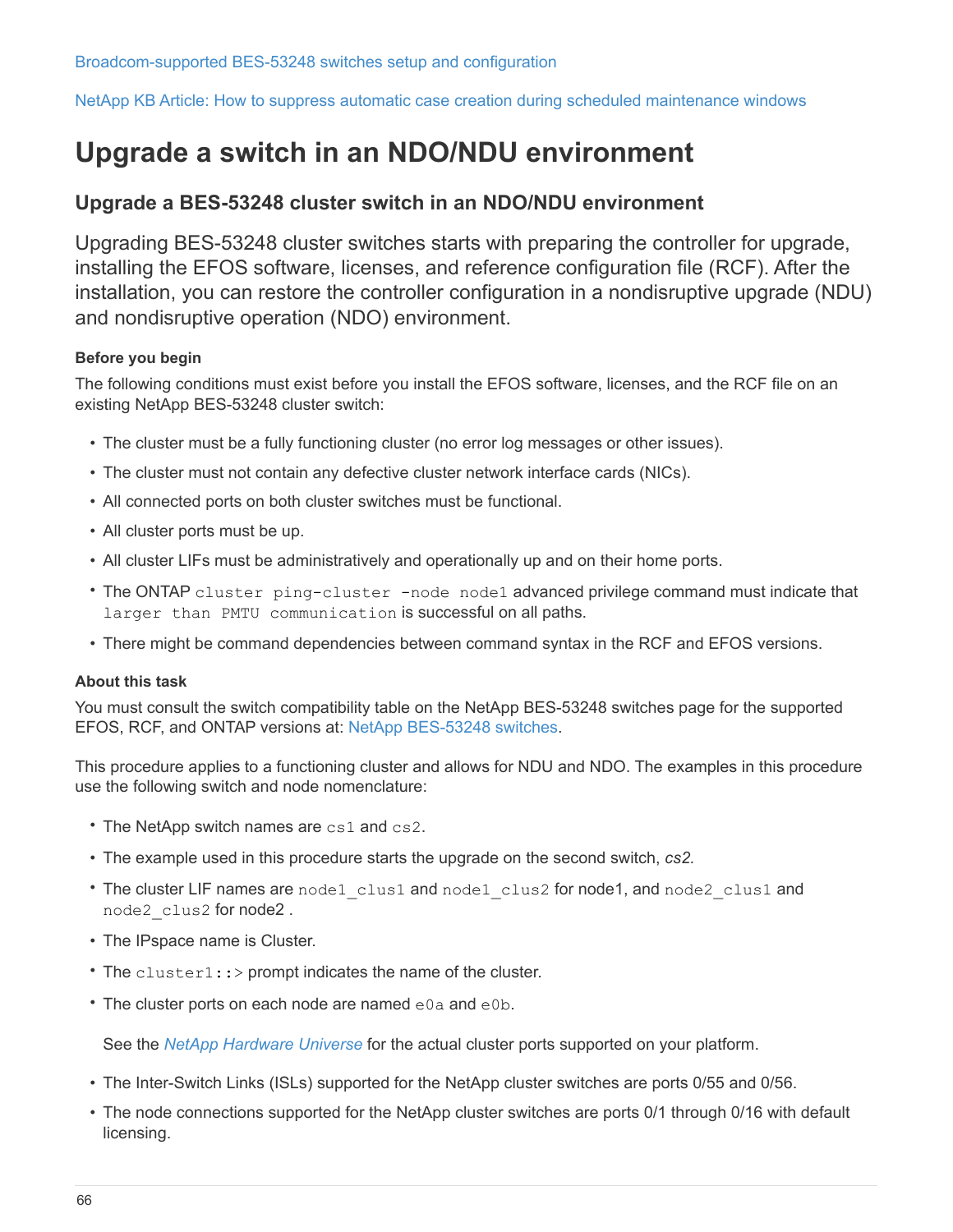- The examples in this procedure use two nodes, but you can have up to 24 nodes in a cluster.
- Repeat all procedures in this section to upgrade the EFOS software and RCF file on the other switch, **cs1**.

## **Prepare the controller for a cluster switch upgrade**

You can use this procedure to prepare the controller for a BES-53248 cluster switch upgrade.

## **Steps**

- 1. Connect the cluster switch to the management network.
- 2. Use the ping command to verify connectivity to the server hosting EFOS, licenses, and the RCF.

If this is an issue, use a nonrouted network and configure the service port using IP address 192.168.x or 172.19.x. You can reconfigure the service port to the production management IP address later.

This example verifies that the switch is connected to the server at IP address 172.19.2.1:

```
(cs2)# ping 172.19.2.1
Pinging 172.19.2.1 with 0 bytes of data:
Reply From 172.19.2.1: icmp seq = 0. time= 5910 usec.
```
3. Verify that the cluster ports are healthy and have a link using the command:

network port show -ipspace Cluster

The following example shows the type of output with all ports having a Link value of up and a Health Status of healthy: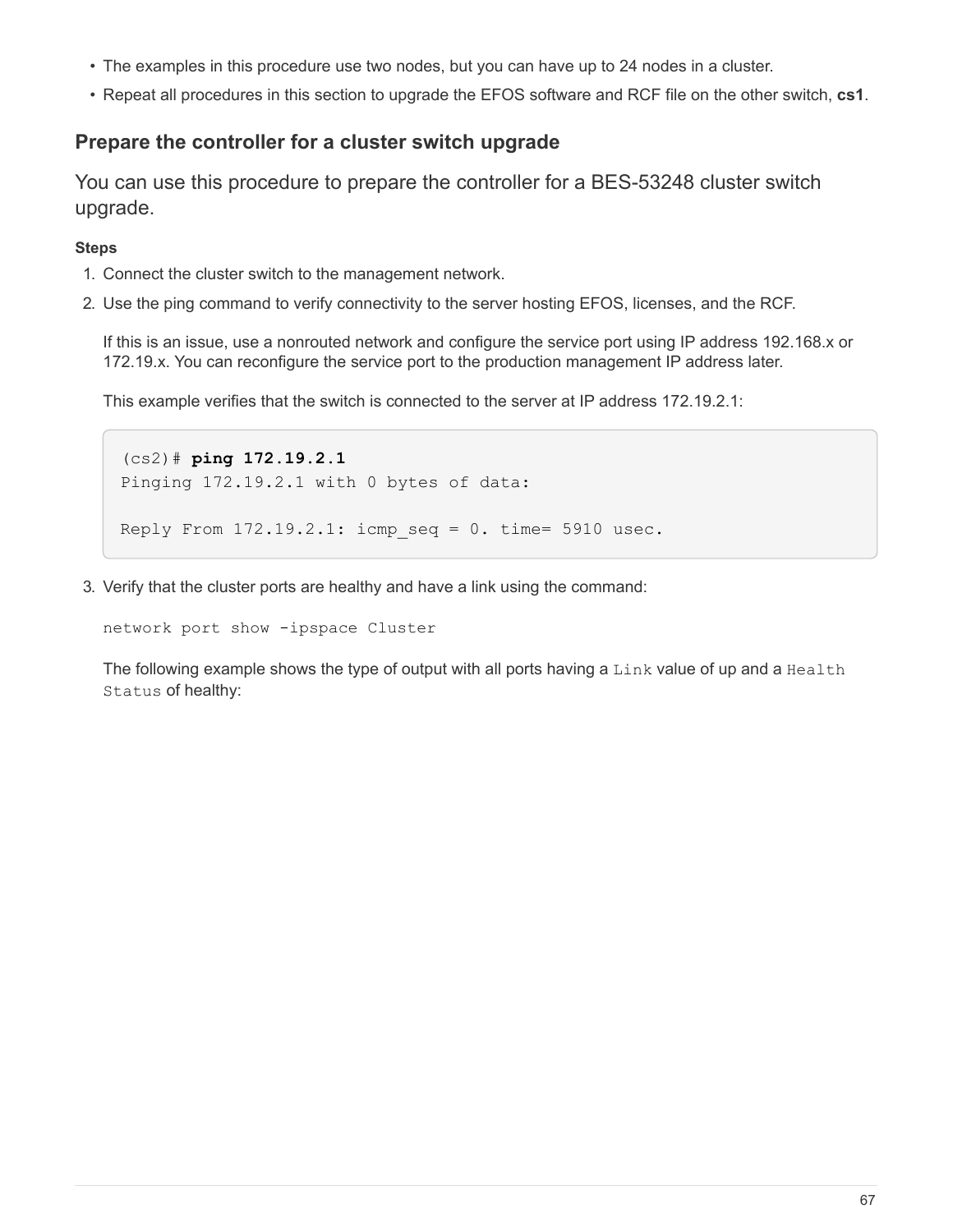cluster1::> **network port show -ipspace Cluster** Node: node1 Ignore Speed(Mbps) Health Health Port IPspace Broadcast Domain Link MTU Admin/Oper Status Status ------ ------------ ---------------- ---- ---- ----------- -------- ----- e0a Cluster Cluster up 9000 auto/10000 healthy false e0b Cluster Cluster up 9000 auto/10000 healthy false Node: node2 Ignore Speed(Mbps) Health Health Port IPspace Broadcast Domain Link MTU Admin/Oper Status Status ----- ------------ ---------------- ---- ---- ----------- -------- ----- e0a Cluster Cluster up 9000 auto/10000 healthy false e0b Cluster Cluster up 9000 auto/10000 healthy false

4. Verify that the cluster LIFs are administratively and operationally up and reside on their home ports, using the command:

network interface show -vserver Cluster

In this example, the -vserver parameter displays information about the LIFs that are associated with cluster ports. Status Admin/Oper must be up and Is Home must be true: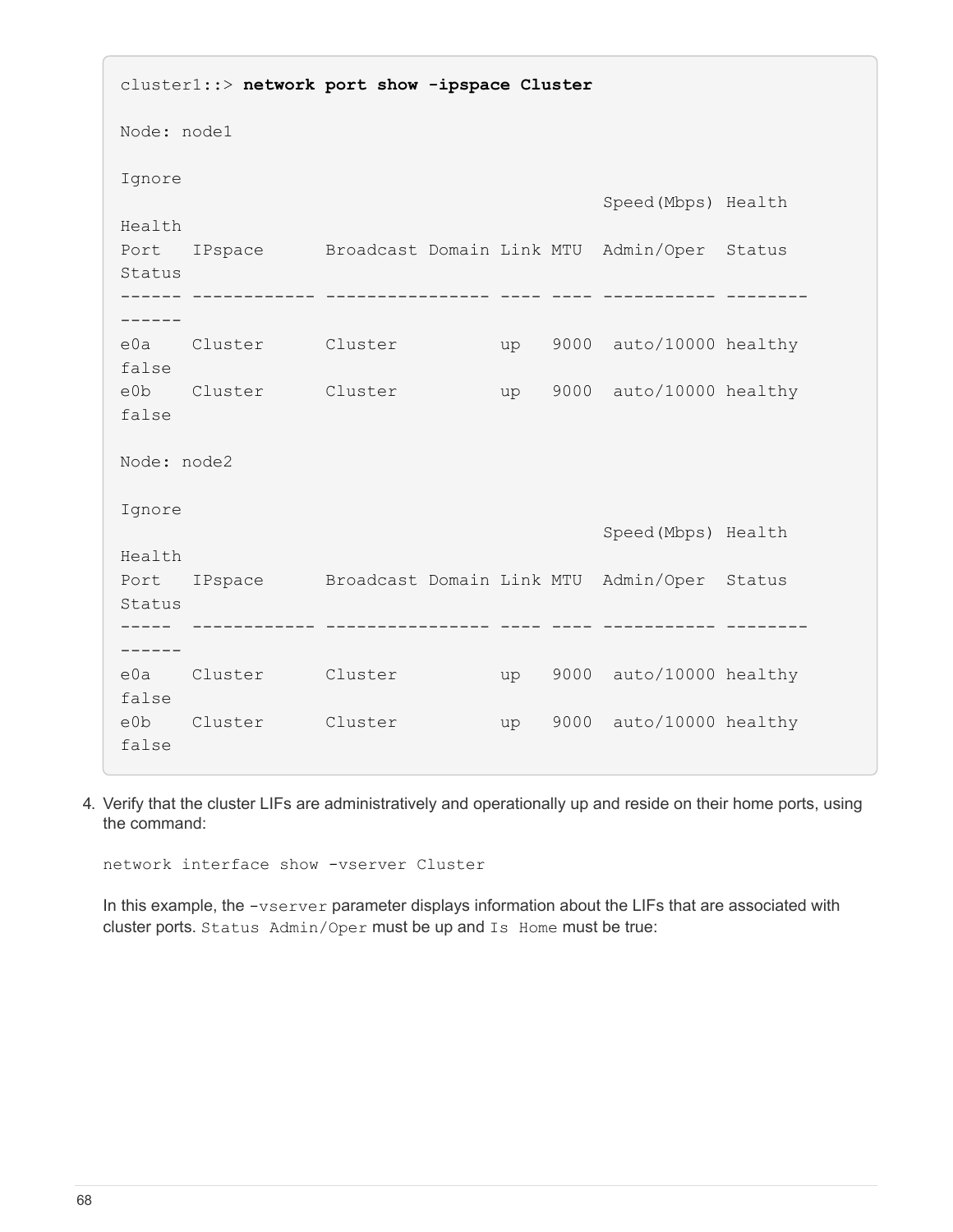| cluster1::> network interface show -vserver Cluster |             |        |                          |         |                  |  |  |
|-----------------------------------------------------|-------------|--------|--------------------------|---------|------------------|--|--|
| Current Is                                          | Logical     | Status | Network                  | Current |                  |  |  |
| Vserver<br>Home                                     | Interface   |        | Admin/Oper Address/Mask  | Node    | Port             |  |  |
|                                                     |             |        |                          |         |                  |  |  |
| Cluster                                             | node1 clus1 | up/up  | 169.254.217.125/16 node1 |         | e0a              |  |  |
| true                                                | node1 clus2 |        |                          |         |                  |  |  |
| true                                                |             | up/up  | 169.254.205.88/16        | node1   | e <sub>0</sub> b |  |  |
| true                                                | node2 clus1 | up/up  | 169.254.252.125/16 node2 |         | e0a              |  |  |
|                                                     | node2 clus2 | up/up  | 169.254.110.131/16 node2 |         | e0b              |  |  |
| true                                                |             |        |                          |         |                  |  |  |

# **Install the EFOS software**

You can use this procedure to install the EFOS software on the BES-53248 cluster switch. You can download the applicable Broadcom EFOS software for your cluster switches from the Broadcom Ethernet Switch Support site.

## **About this task**

## **Note the following:**

- When upgrading from EFOS 3.4.x.x to EFOS 3.7.x.x or later, the switch must be running EFOS 3.4.4.6 (or later 3.4.x.x release). If you are running a release prior to that, then upgrade the switch to EFOS 3.4.4.6 (or later 3.4.x.x release) first, then upgrade the switch to EFOS 3.7.x.x or later.
- The configuration for EFOS 3.4.x.x and 3.7.x.x or later are different. Changing the EFOS version from 3.4.x.x to 3.7.x.x or later, or vice versa, requires the switch to be reset to factory defaults and the RCF files for the corresponding EFOS version to be (re)applied. This procedure requires access through the serial console port.
- Beginning with EFOS version 3.7.x.x or later, a non-FIPS compliant and a FIPS compliant version is available. Different steps apply when moving to from a non-FIPS compliant to a FIPS compliant version or vice versa. Changing EFOS from a non-FIPS compliant to a FIPS compliant version or vice versa will reset the switch to factory defaults. This procedure requires access through the serial console port.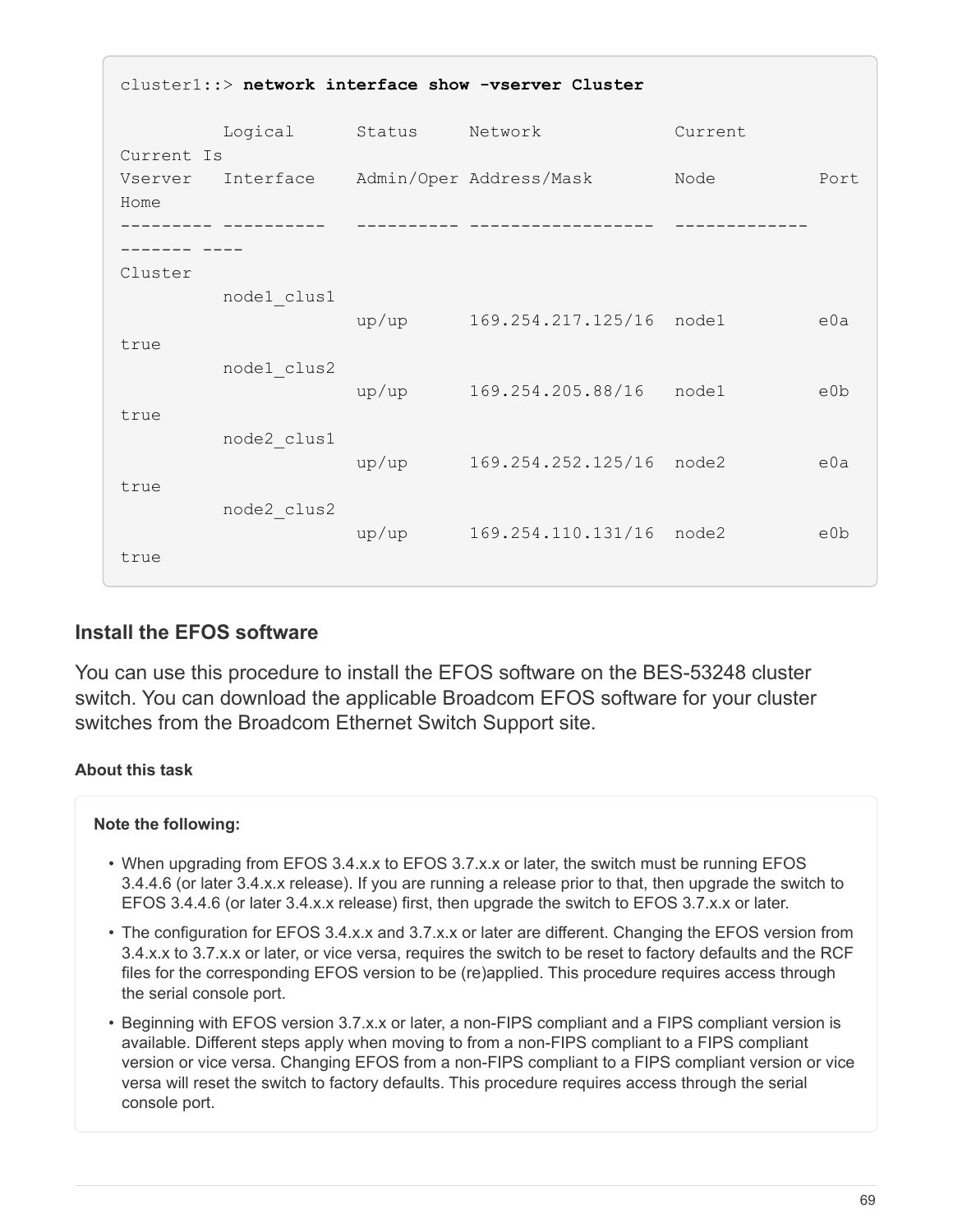| <b>Procedure</b>                                                      | <b>Current EFOS version</b>            | <b>New EFOS version</b>                | <b>High level steps</b>                                                                                                        |  |
|-----------------------------------------------------------------------|----------------------------------------|----------------------------------------|--------------------------------------------------------------------------------------------------------------------------------|--|
| Steps to upgrade EFOS<br>between two (non) FIPS<br>compliant versions | 3.4.x.x                                | 3.4.x.x                                | Install the new EFOS<br>image using method 1)<br>The configuration and<br>license information is<br>retained                   |  |
|                                                                       | 3.4.4.6 (or later 3.4.x.x)             | 3.7.x.x or later non-FIPS<br>compliant | Upgrade EFOS using<br>method 1. Reset the<br>switch to factory defaults<br>and apply the RCF file for<br>EFOS 3.7.x.x or later |  |
|                                                                       | 3.7.x.x or later non-FIPS<br>compliant | 3.4.4.6 (or later 3.4.x.x)             | Downgrade EFOS using<br>method 1. Reset the<br>switch to factory defaults<br>and apply the RCF file for<br><b>EFOS 3.4.x.x</b> |  |
|                                                                       |                                        | 3.7.x.x or later non-FIPS<br>compliant | Install the new EFOS<br>image using method 1.<br>The configuration and<br>license information is<br>retained                   |  |
|                                                                       | 3.7.x.x or later FIPS<br>compliant     | 3.7.x.x or later FIPS<br>compliant     | Install the new EFOS<br>image using method 1.<br>The configuration and<br>license information is<br>retained                   |  |
| Steps to upgrade to/from<br>a FIPS compliant EFOS<br>version          | Non-FIPS compliant                     | FIPS compliant                         | Installation of the EFOS<br>image using method 2.<br>The switch configuration<br>and license information<br>will be lost.      |  |
|                                                                       | FIPS compliant                         | Non-FIPS compliant                     |                                                                                                                                |  |



Note that after upgrading BES-53248 cluster switches from EFOS 3.3.x.x or 3.4.x.x to EFOS 3.7.0.4 or 3.8.0.2, Inter-Switch Links (ISLs) and port channels are marked in the **Down** state. See this [KB article](https://kb.netapp.com/Advice_and_Troubleshooting/Data_Storage_Systems/Fabric%2C_Interconnect_and_Management_Switches/BES-53248_Cluster_Switch_NDU_failed_upgrade_to_EFOS_3.7.0.4_and_later) for further details.

## **Steps**

- 1. Connect the BES-53248 cluster switch to the management network.
- 2. Use the ping command to verify connectivity to the server hosting EFOS, licenses, and the RCF file.

This example verifies that the switch is connected to the server at IP address 172.19.2.1: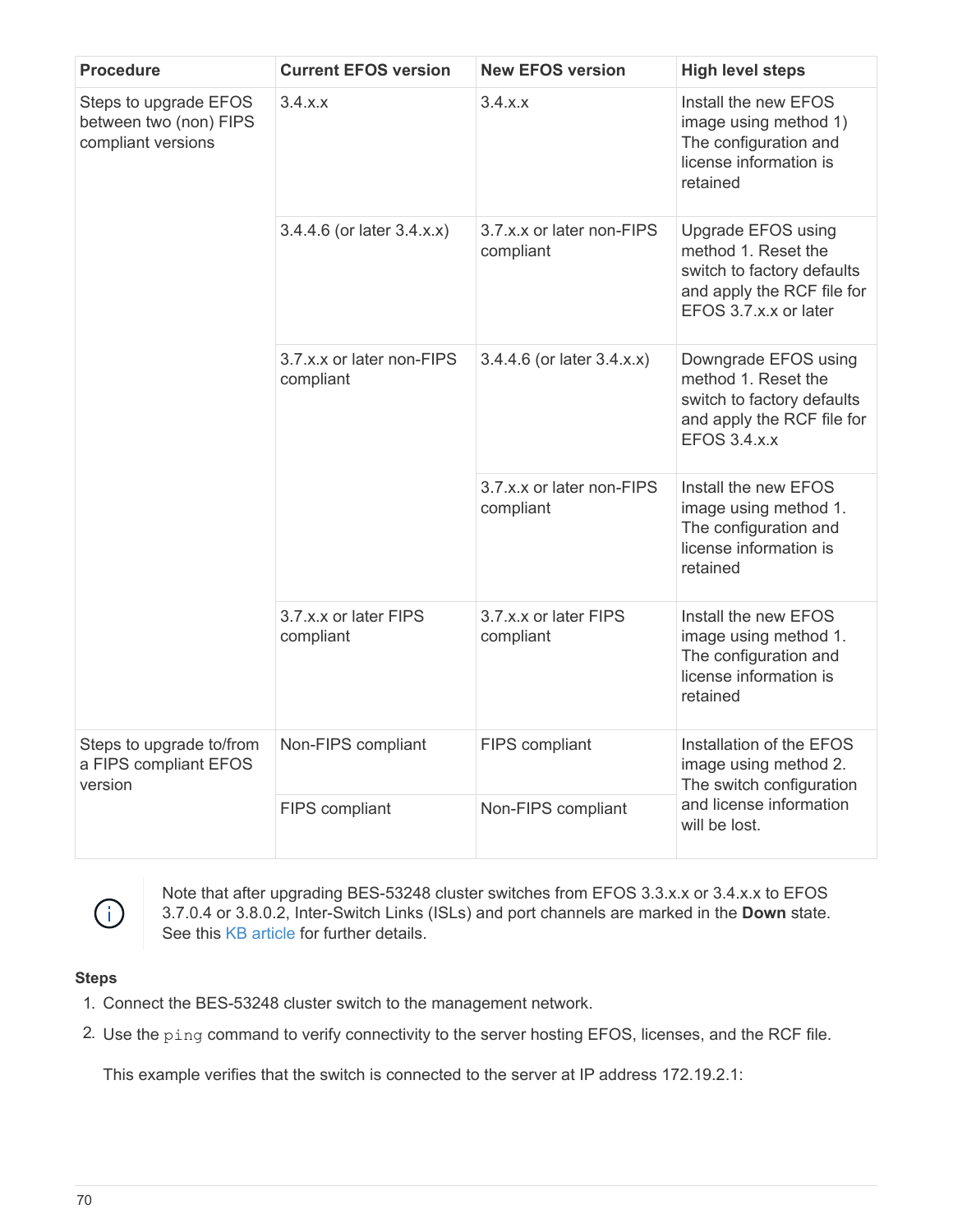```
(cs2)# ping 172.19.2.1
Pinging 172.19.2.1 with 0 bytes of data:
Reply From 172.19.2.1: icmp_seq = 0. time= 5910 usec.
```
3. Back up the current active image on cs2:

show bootvar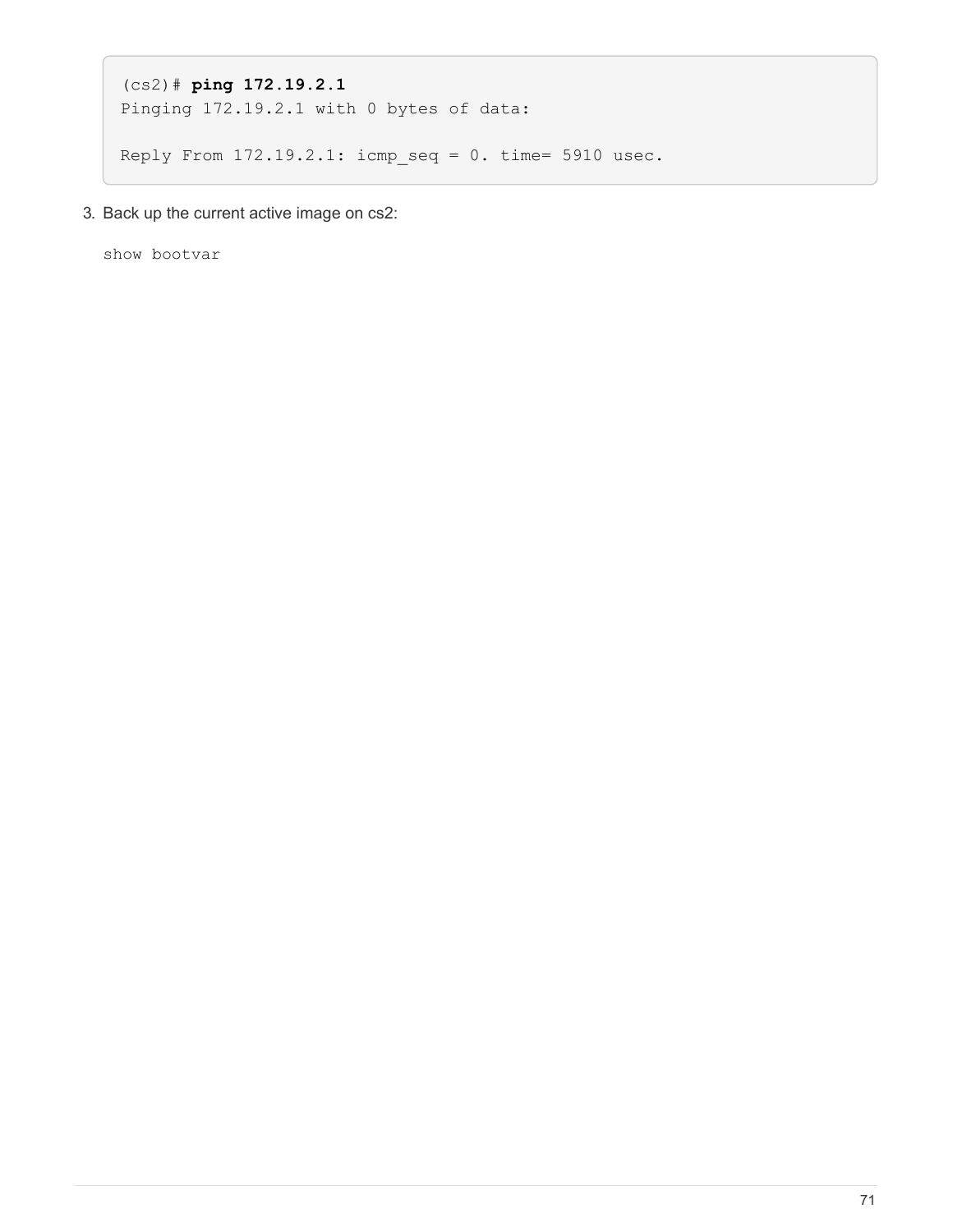```
(cs2) # show bootvar
  Image Descriptions
 active :
 backup :
  Images currently available on Flash
--------------------------------------------------------------------
 unit active backup current-active next-active
--------------------------------------------------------------------
   1 3.4.3.3    Q.10.22.1    3.4.3.3    3.4.3.3
(cs2) # copy active backup
Copying active to backup
Management access will be blocked for the duration of the operation
Copy operation successful
(cs2) # show bootvar
Image Descriptions
 active :
 backup :
 Images currently available on Flash
--------------------------------------------------------------------
 unit active backup current-active next-active
--------------------------------------------------------------------
     1 3.4.3.3 3.4.3.3 3.4.3.3 3.4.3.3
(cs2) #
```
4. Verify the running version of the EFOS software:

show version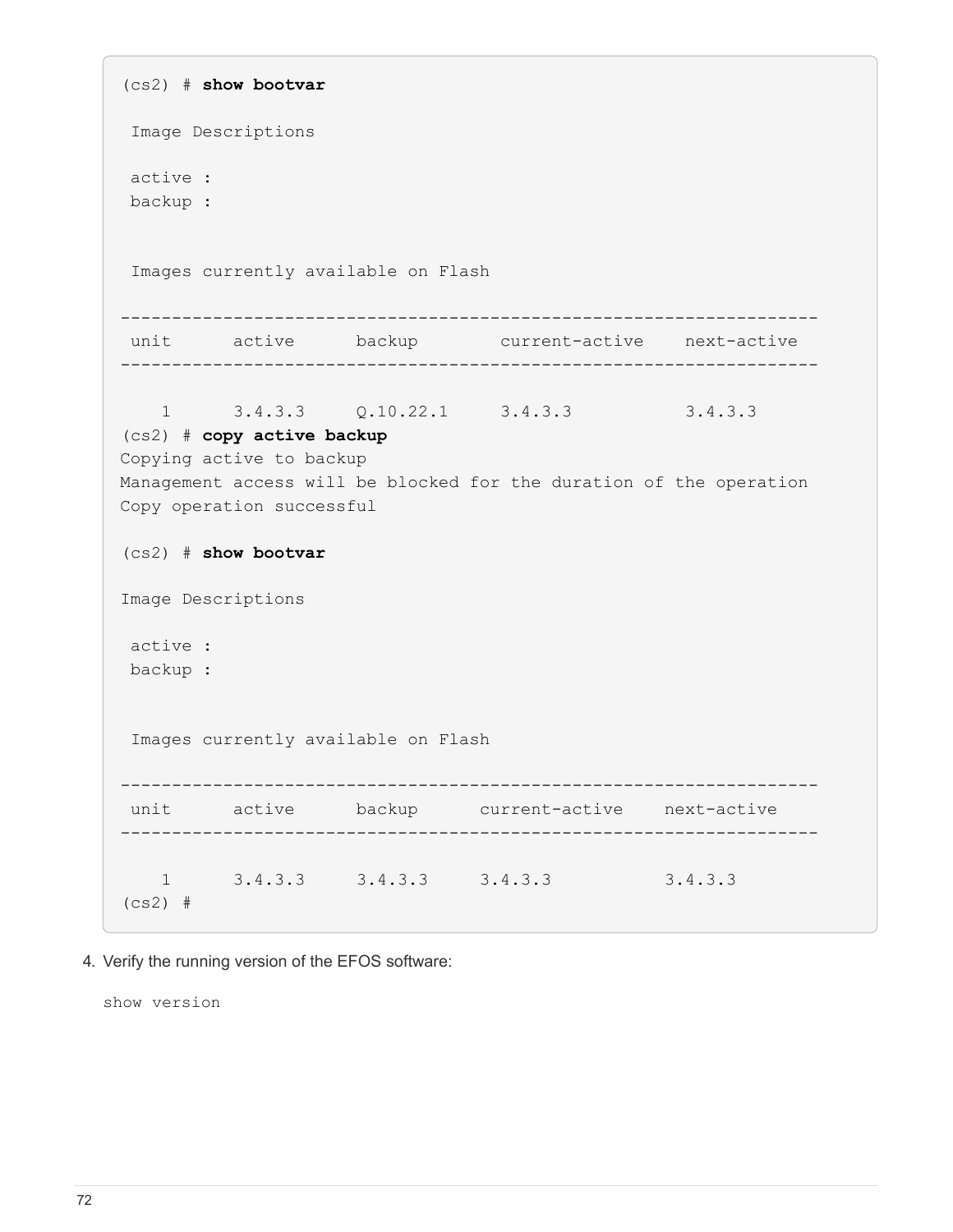(cs2) # **show version** Switch: 1 System Description............................. Quanta IX8-B 48x25GB SFP 8x100GB QSFP, 3.4.3.3, Linux 4.4.117-ceeeb99d, 2016.05.00.04 Machine Type................................... Quanta IX8-B 48x25GB SFP 8x100GB QSFP Machine Model.................................. IX8-B Serial Number.................................. QTFCU38260014 Maintenance Level............................... A Manufacturer................................... 0xbc00 Burned In MAC Address.......................... D8:C4:97:71:12:3D Software Version............................... 3.4.3.3 Operating System............................... Linux 4.4.117-ceeeb99d Network Processing Device......................... BCM56873 A0 CPLD Version................................... 0xff040c03 Additional Packages............................ BGP-4 ............................................... QOS ............................................... Multicast ............................................... IPv6 ............................................... Routing ............................................... Data Center ............................................... OpEN API ............................................... Prototype Open API

5. Download the image file to the switch.

Copying the image file to the active image means that when you reboot, that image establishes the running EFOS version. The previous image remains available as a backup.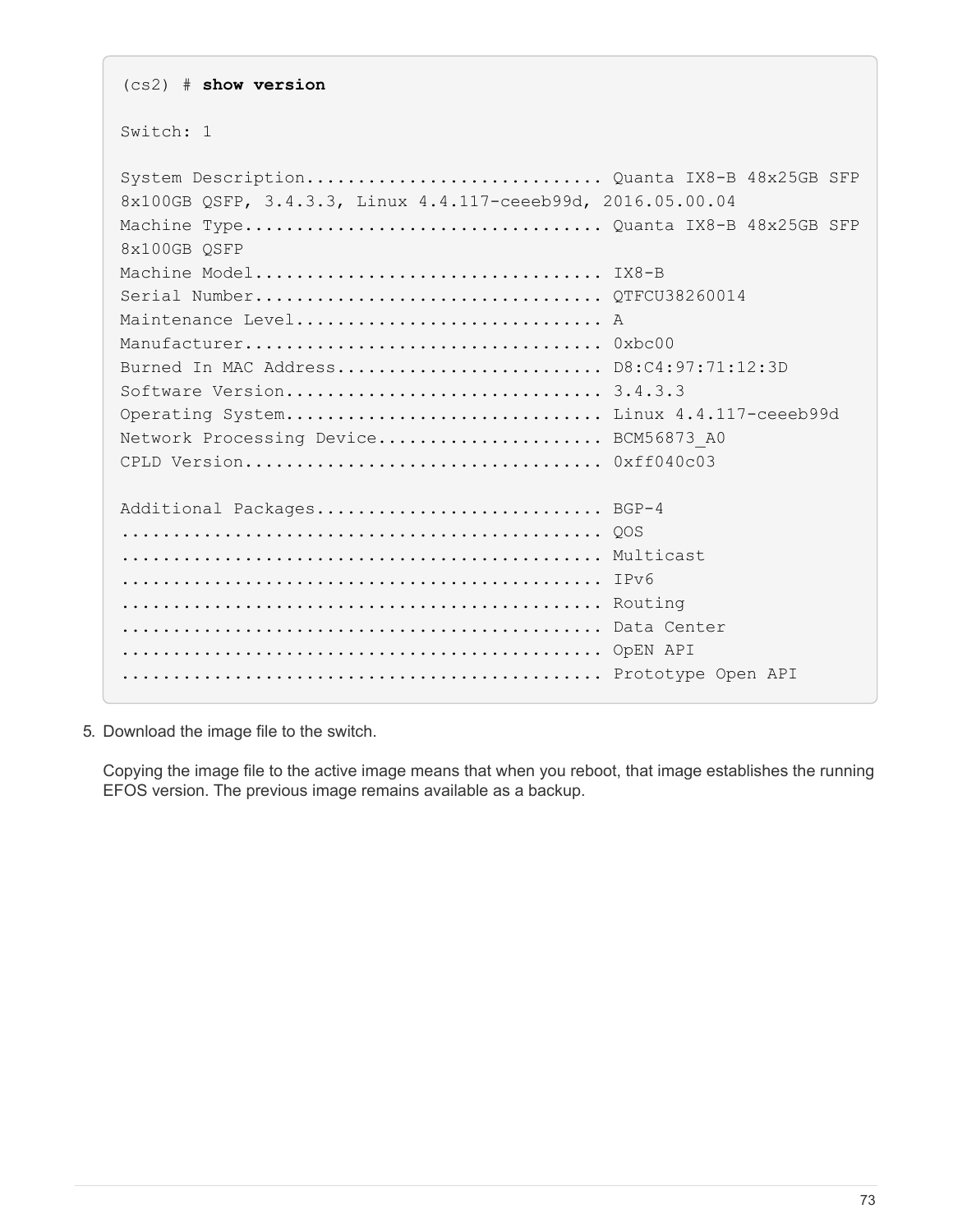```
(cs2)# *copy sftp://root@172.19.2.1//tmp/EFOS-3.4.4.6.stk active*
Remote Password:********
Mode........................................... SFTP
Set Server IP.................................. 172.19.2.1
Path........................................... //tmp/
Filename....................................... EFOS-3.4.4.6.stk
Data Type...................................... Code
Destination Filename............................. active
Management access will be blocked for the duration of the transfer
Are you sure you want to start? (y/n) * y *SFTP Code transfer starting...
File transfer operation completed successfully.
```
6. Display the boot images for the active and backup configuration:

show bootvar

```
(cs2) # show bootvar
Image Descriptions
 active :
 backup :
 Images currently available on Flash
--------------------------------------------------------------------
 unit active backup current-active next-active
--------------------------------------------------------------------
     1 3.4.3.3 3.4.3.3 3.4.3.3 3.4.4.6
```
7. Reboot the switch:

reload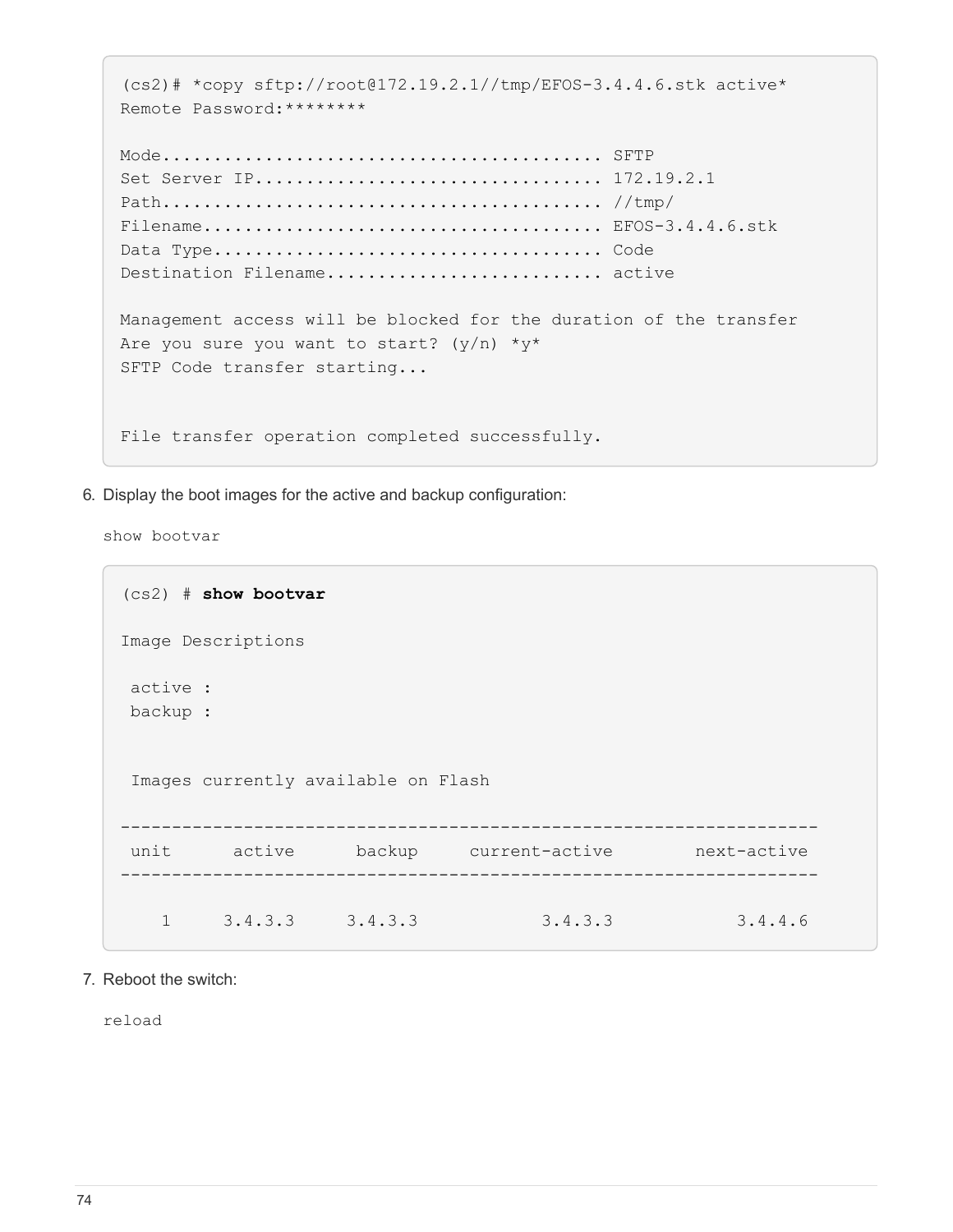```
(cs2) # reload
The system has unsaved changes.
Would you like to save them now? (y/n) y
Config file 'startup-config' created successfully .
Configuration Saved!
System will now restart!
```
8. Log in again and verify the new version of the EFOS software:

show version

```
(cs2) # show version
Switch: 1
System Description............................. x86 64-
quanta_common_rglbmc-r0, 3.4.4.6, Linux 4.4.211-28a6fe76, 2016.05.00.04
Machine Type................................... x86_64-
quanta_common_rglbmc-r0
Machine Model................................... BES-53248
Serial Number.................................. QTFCU38260023
Maintenance Level............................... A
Manufacturer................................... 0xbc00
Burned In MAC Address.......................... D8:C4:97:71:0F:40
Software Version............................... 3.4.4.6
Operating System............................... Linux 4.4.211-28a6fe76
Network Processing Device....................... BCM56873 A0
CPLD Version................................... 0xff040c03
Additional Packages............................ BGP-4
............................................... QOS
............................................... Multicast
............................................... IPv6
............................................... Routing
............................................... Data Center
............................................... OpEN API
............................................... Prototype Open API
```
### **Upgrade EFOS using the ONIE OS installation**

You can perform the following steps if one EFOS version is FIPS compliant and the other EFOS version is non-FIPS compliant. These steps can be used to install the non-FIPS or FIPS compliant EFOS 3.7.x.x image from ONIE if the switch fails to boot.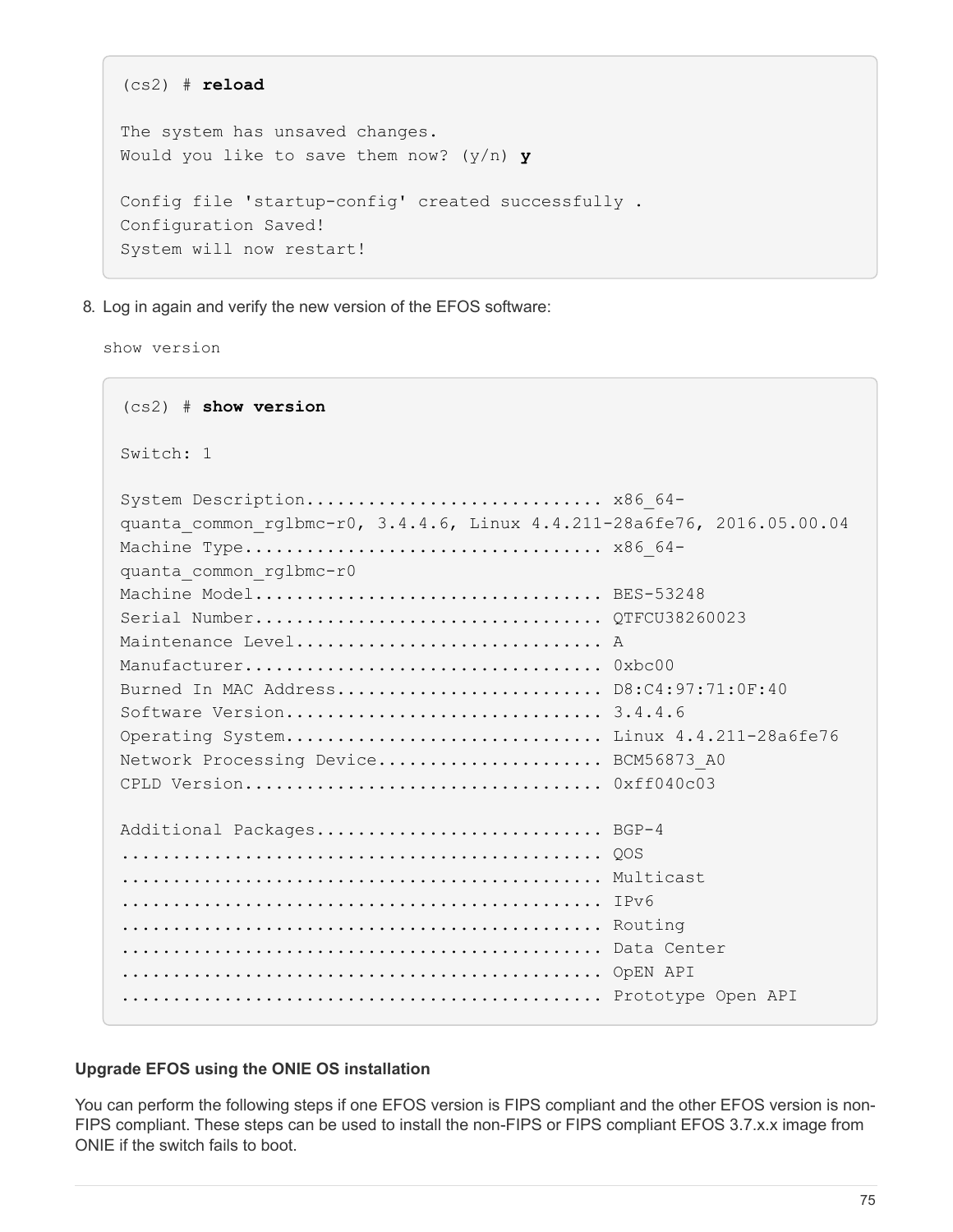

This functionality is only available for EFOS 3.7.x.x or later non-FIPS compliant.

### **Steps**

1. Boot the switch into ONIE installation mode.

During boot, select ONIE when the following screen appears:

+--------------------------------------------------------------------+  $|EFOS|$  $|\star\text{ONIE}|\$ | | | | | | | | | | | | | | | | | | | | +--------------------------------------------------------------------+

After selecting **ONIE"**, the switch will then load and present you with the following choices:

+--------------------------------------------------------------------+ |\*ONIE: Install OS | | ONIE: Rescue | | ONIE: Uninstall OS | | ONIE: Update ONIE | | ONIE: Embed ONIE | | DIAG: Diagnostic Mode | | DIAG: Burn-In Mode | | | | | | | | | | | +--------------------------------------------------------------------+

The switch now will boot into ONIE installation mode.

2. Stop the ONIE discovery and configure the Ethernet interface.

Once the following message appears press <Enter> to invoke the ONIE console: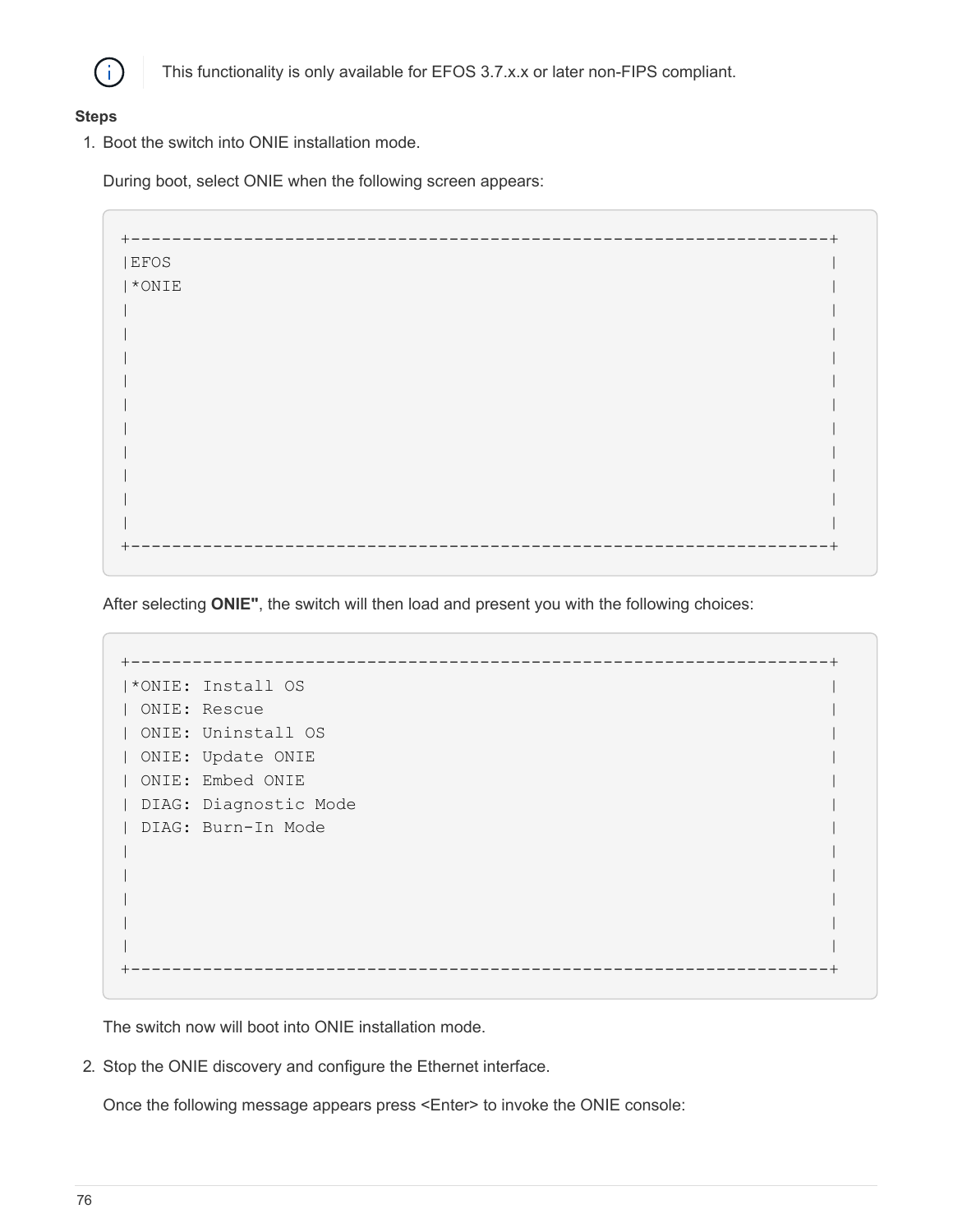```
Please press Enter to activate this console. Info: eth0: Checking
link... up.
  ONIE:/ #
```
The ONIE discovery will continue and messages will be printed to the console.

```
Stop the ONIE discovery
ONIE:/ # onie-discovery-stop
discover: installer mode detected.
Stopping: discover... done.
ONIE:/ #
```
( i )

3. Configure the Ethernet interface and add the route using ifconfig eth0 <ipAddress> netmask <netmask> up and route add default gw <gatewayAddress>

```
ONIE:/ # ifconfig eth0 10.10.10.10 netmask 255.255.255.0 up
ONIE:/ # route add default gw 10.10.10.1
```
4. Verify that the server hosting the ONIE installation file is reachable:

```
ONIE:/ # ping 50.50.50.50
PING 50.50.50.50 (50.50.50.50): 56 data bytes
64 bytes from 50.50.50.50: seq=0 ttl=255 time=0.429 ms
64 bytes from 50.50.50.50: seq=1 ttl=255 time=0.595 ms
64 bytes from 50.50.50.50: seq=2 ttl=255 time=0.369 ms
^{\wedge}C--- 50.50.50.50 ping statistics ---
3 packets transmitted, 3 packets received, 0% packet loss
round-trip min/avg/max = 0.369/0.464/0.595 msONIE:/ #
```
5. Install the new switch software: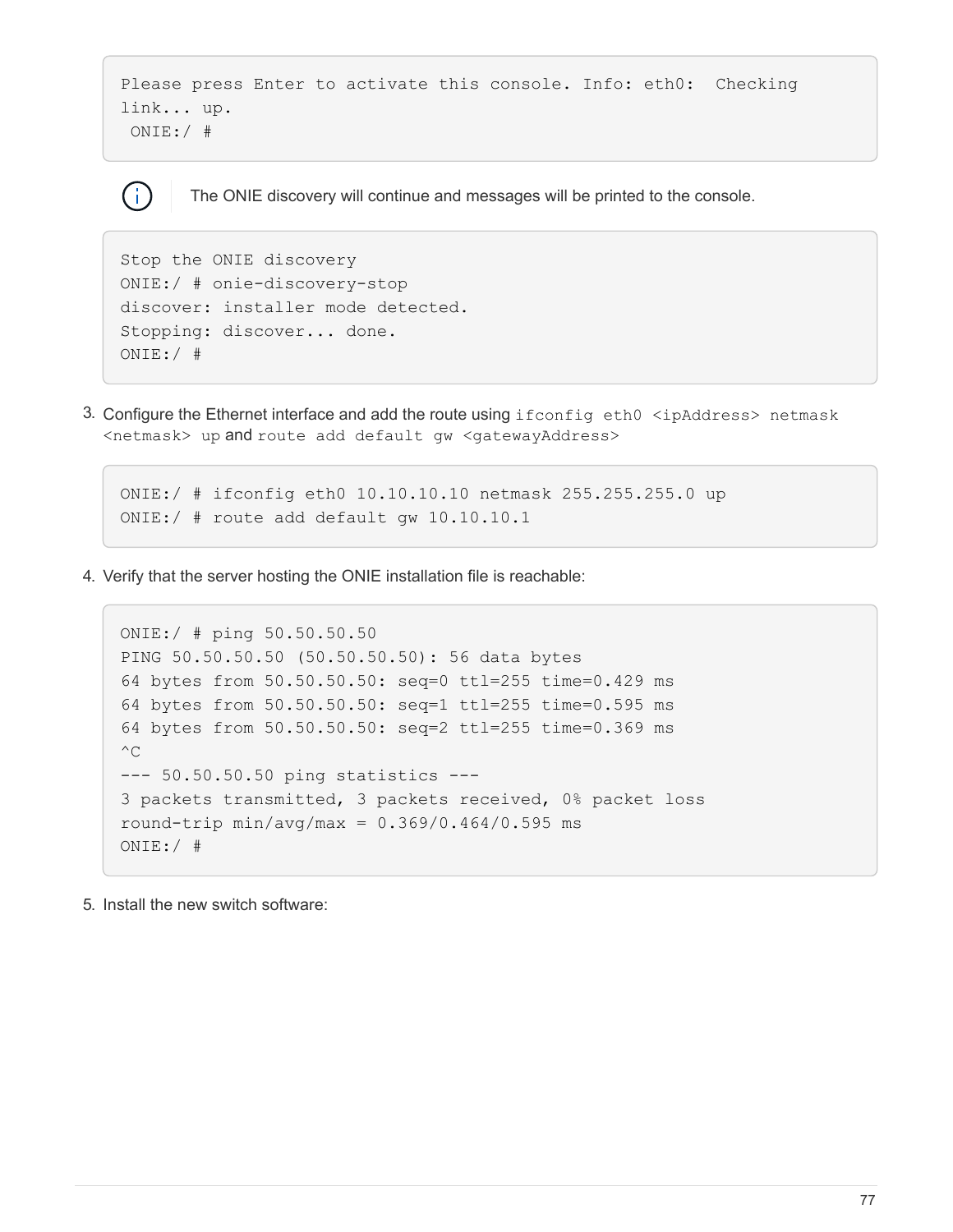```
ONIE:/ # onie-nos-install http:// 50.50.50.50/Software/onie-installer-
x86_64
discover: installer mode detected.
Stopping: discover... done.
Info: Fetching http:// 50.50.50.50/Software/onie-installer-3.7.0.4 ...
Connecting to 50.50.50.50 (50.50.50.50:80)
installer 100% |*******************************| 48841k
0:00:00 ETA
ONIE: Executing installer: http:// 50.50.50.50/Software/onie-installer-
3.7.0.4
Verifying image checksum ... OK.
Preparing image archive ... OK.
```
The software will install and then reboot the switch. Let the switch reboot normally into the new EFOS version.

6. Verify that the new switch software is installed: show bootvar

```
(cs2) # show bootvar
Image Descriptions
active :
backup :
Images currently available on Flash
---- ----------- -------- --------------- ------------
unit active backup current-active next-active
---- ----------- -------- --------------- ------------
1 3.7.0.4 3.7.0.4 3.7.0.4 3.7.0.4
(cs2) #
```
7. Complete the installation.

The switch will reboot with no configuration applied and reset to factory defaults.

#### **Related information**

[Broadcom Ethernet Switch Support](https://www.broadcom.com/support/bes-switch)

### **Install licenses for BES-53248 cluster switches**

The BES-53248 cluster switch base model is licensed for 16 10GbE or 25GbE ports and two 100GbE ports. New ports can be added by purchasing more licenses.

The following licenses are available for use on the BES-53248 cluster switch: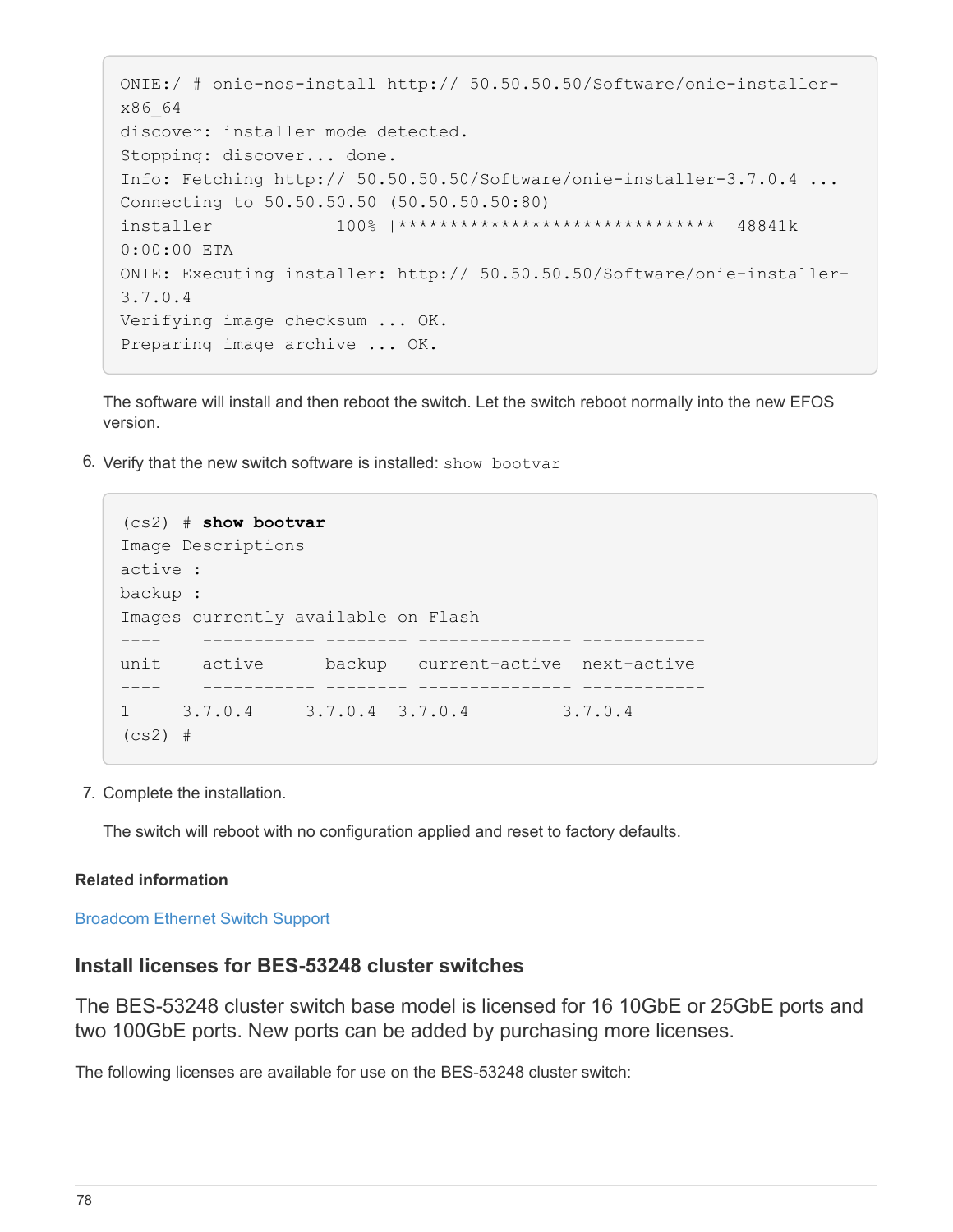| <b>License type</b>                                                     | License details                                    |
|-------------------------------------------------------------------------|----------------------------------------------------|
| Supported firmware version                                              | SW-BES-53248A1-G1-8P-LIC                           |
| Broadcom 8P 10-25,2P40-100<br>License Key, X190005/R                    | EFOS 3.4.3.3 and later                             |
| SW-BES-53248A1-G1-16P-LIC                                               | Broadcom 16P 10-25,4P40-100 License Key, X190005/R |
| EFOS 3.4.3.3 and later                                                  | SW-BES-53248A1-G1-24P-LIC                          |
| Broadcom 24P 10-25,6P40-100<br>License Key, X190005/R                   | EFOS 3.4.3.3 and later                             |
| SW-BES54248-40-100G-LIC                                                 | Broadcom 6Port 40G100G License Key, X190005/R      |
| EFOS 3.4.4.6 and later                                                  | SW-BES53248-8P-10G25G-LIC                          |
| Broadcom 8Port 10G25G License<br>Key, X190005/R                         | EFOS 3.4.4.6 and later                             |
| SW-BES53248-16P-1025G-LIC                                               | Broadcom 16Port 10G25G License Key, X190005/R      |
| EFOS 3.4.4.6 and later                                                  | SW-BES53248-24P-1025G-LIC                          |
| Broadcom 24Port 10G25G License EFOS 3.4.4.6 and later<br>Key, X190005/R |                                                    |

#### **Steps**

- 1. Connect the cluster switch to the management network.
- 2. Use the ping command to verify connectivity to the server hosting EFOS, licenses, and the RCF file.

This example verifies that the switch is connected to the server at IP address 172.19.2.1:

```
(cs2)# ping 172.19.2.1
Pinging 172.19.2.1 with 0 bytes of data:
Reply From 172.19.2.1: icmp seq = 0. time= 5910 usec.
```
3. Check the current license usage on switch cs2:

show license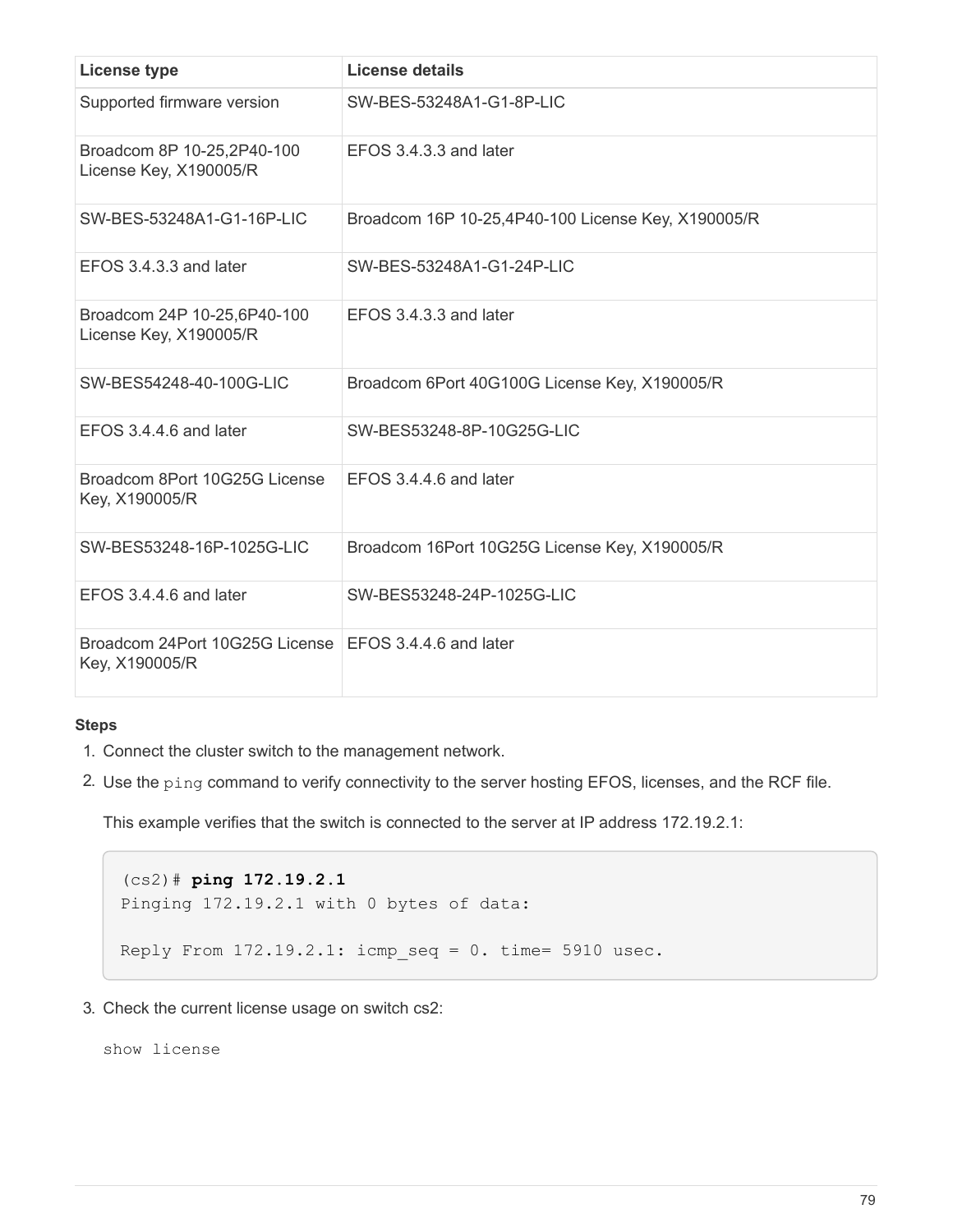```
(cs2)# show license
Reboot needed.................................. No
Number of active licenses...................... 0
License Index License Type Status
-------------- ---------------- -----------
No license file found.
```
4. Install the license file. The following example uses SFTP to copy a license file to a key index 1.

Repeat this step to load more licenses and to use different key index numbers.

```
(cs2)# copy sftp://root@172.19.2.1/var/lib/tftpboot/license.dat
nvram:license-key 1
Remote Password:**
Mode........................................... SFTP
Set Server IP.................................. 172.19.2.1
Path........................................... /var/lib/tftpboot/
Filename....................................... license.dat
Data Type...................................... license
Management access will be blocked for the duration of the transfer
Are you sure you want to start? (y/n) y
File transfer in progress. Management access will be blocked for the
duration of the transfer. Please wait...
License Key transfer operation completed successfully. System reboot is
required.
```
5. Display all current license information and note the license status before switch cs2 is rebooted:

show license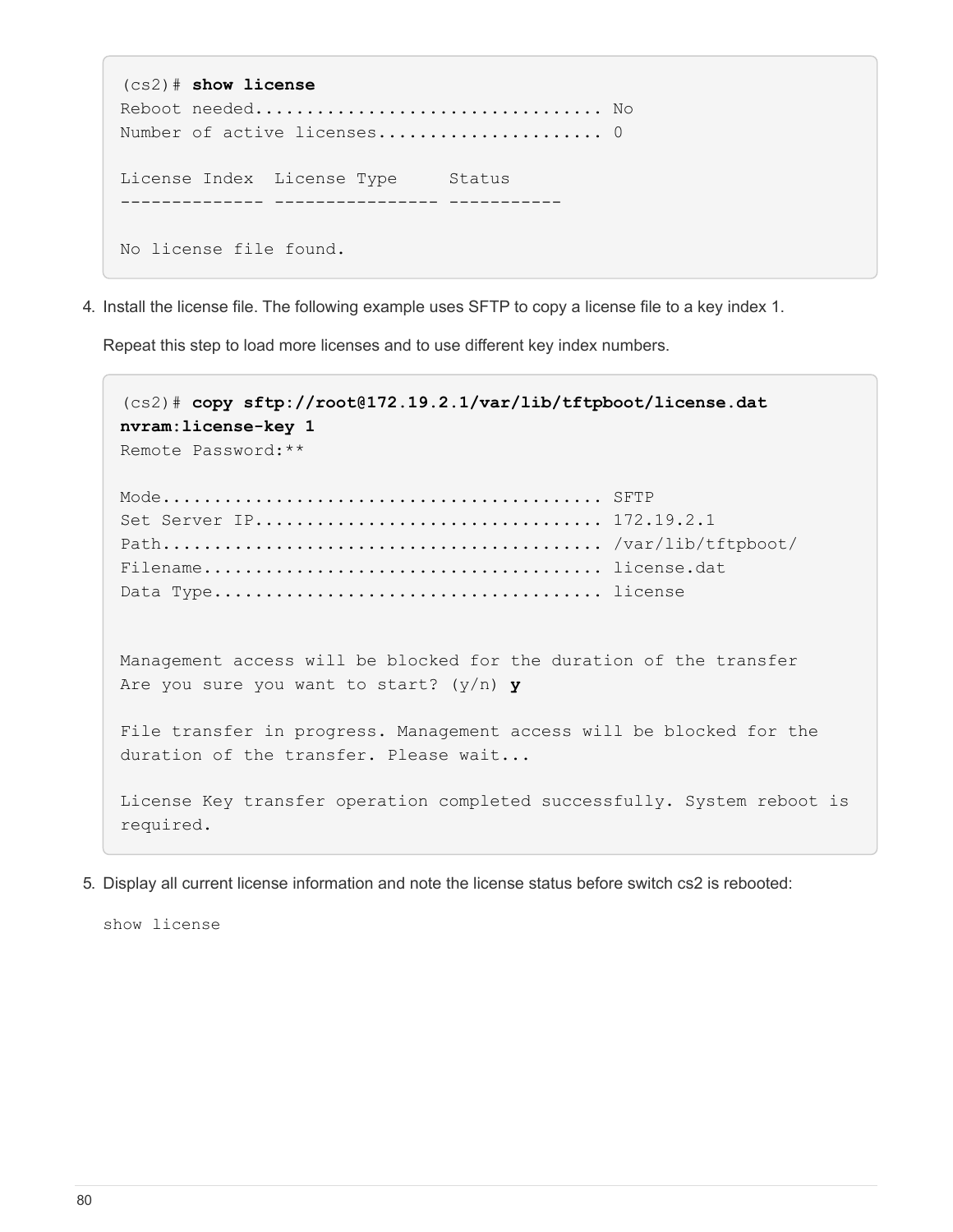```
(cs2)# show license
Reboot needed.................................. Yes
Number of active licenses...................... 0
License Index License Type Status
-------------- ----------------- -------------------------------
1 Port Port License valid but not applied
```
6. Display all licensed ports:

show port all | exclude Detach

The ports from the additional license files are not displayed until after the switch is rebooted.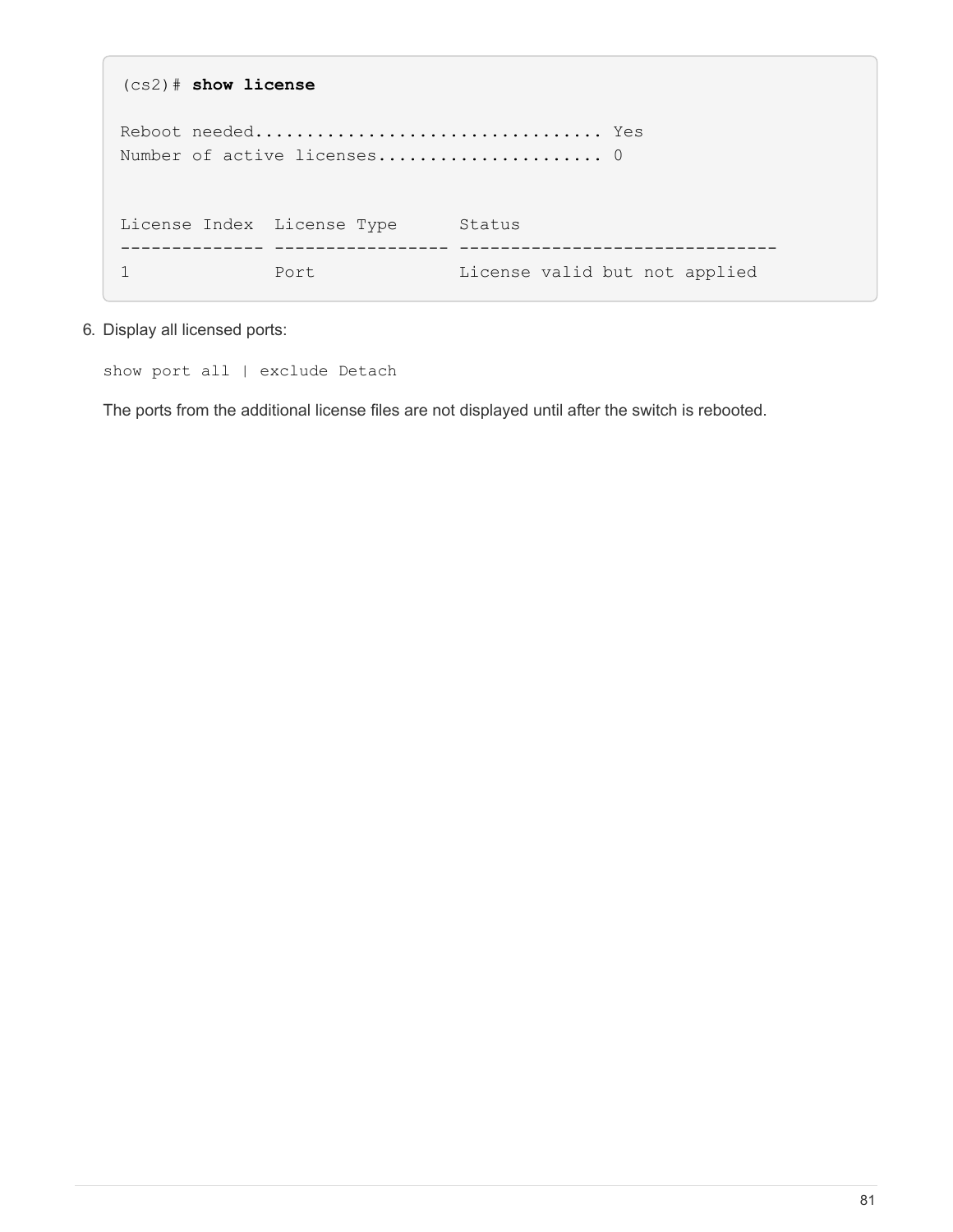| $(cs2)$ # show port all \  exclude Detach |      |         |                        |        |      |             |        |
|-------------------------------------------|------|---------|------------------------|--------|------|-------------|--------|
|                                           |      | Admin   | Physical Physical Link |        |      | Link        | LACP   |
| Actor<br>Intf<br>Timeout<br>----------    | Type | Mode    | Mode                   | Status |      | Status Trap | Mode   |
| --------                                  |      |         |                        |        |      |             |        |
| 0/1                                       |      | Disable | Auto                   |        | Down | Enable      | Enable |
| long                                      |      |         |                        |        |      |             |        |
| 0/2                                       |      | Disable | Auto                   |        | Down | Enable      | Enable |
| long                                      |      |         |                        |        |      |             |        |
| 0/3                                       |      | Disable | Auto                   |        | Down | Enable      | Enable |
| long<br>0/4                               |      | Disable | Auto                   |        | Down | Enable      | Enable |
| long                                      |      |         |                        |        |      |             |        |
| 0/5                                       |      | Disable | Auto                   |        | Down | Enable      | Enable |
| long                                      |      |         |                        |        |      |             |        |
| 0/6                                       |      | Disable | Auto                   |        | Down | Enable      | Enable |
| long                                      |      |         |                        |        |      |             |        |
| 0/7                                       |      | Disable | Auto                   |        | Down | Enable      | Enable |
| long<br>0/8                               |      | Disable | Auto                   |        | Down | Enable      | Enable |
| long                                      |      |         |                        |        |      |             |        |
| 0/9                                       |      | Disable | Auto                   |        | Down | Enable      | Enable |
| long                                      |      |         |                        |        |      |             |        |
| 0/10                                      |      | Disable | Auto                   |        | Down | Enable      | Enable |
| long                                      |      |         |                        |        |      |             |        |
| 0/11                                      |      | Disable | Auto                   |        | Down | Enable      | Enable |
| long<br>0/12                              |      | Disable | Auto                   |        | Down | Enable      | Enable |
| long                                      |      |         |                        |        |      |             |        |
| 0/13                                      |      | Disable | Auto                   |        | Down | Enable      | Enable |
| long                                      |      |         |                        |        |      |             |        |
| 0/14                                      |      | Disable | Auto                   |        | Down | Enable      | Enable |
| long                                      |      |         |                        |        |      |             |        |
| 0/15<br>long                              |      | Disable | Auto                   |        | Down | Enable      | Enable |
| 0/16                                      |      | Disable | Auto                   |        | Down | Enable      | Enable |
| long                                      |      |         |                        |        |      |             |        |
| 0/55                                      |      | Disable | Auto                   |        | Down | Enable      | Enable |
| long                                      |      |         |                        |        |      |             |        |
| 0/56                                      |      | Disable | Auto                   |        | Down | Enable      | Enable |
| long                                      |      |         |                        |        |      |             |        |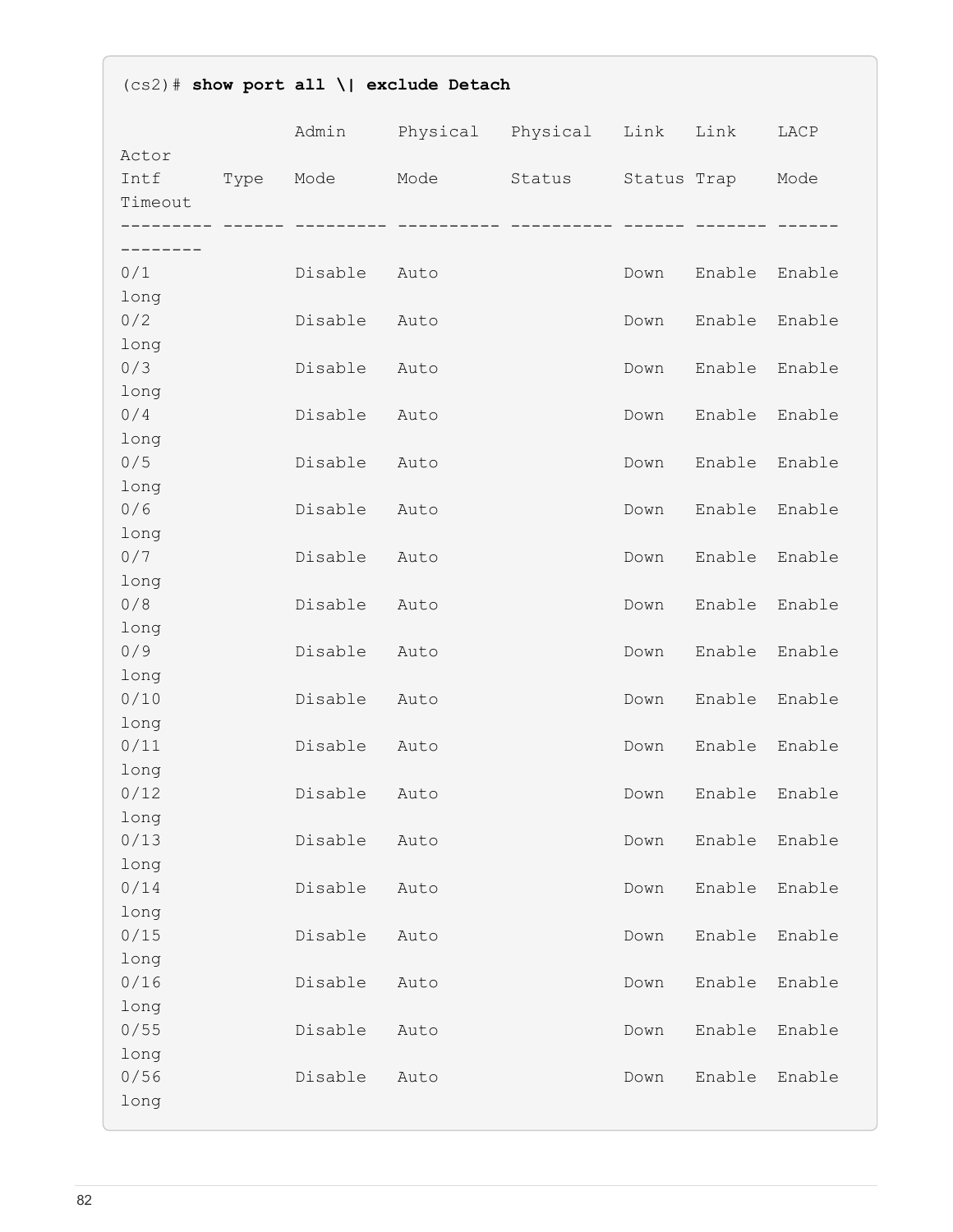7. Reboot the switch:

reload

```
(cs2)# reload
The system has unsaved changes.
Would you like to save them now? (y/n) y
Config file 'startup-config' created successfully .
Configuration Saved!
Are you sure you would like to reset the system? (y/n) y
```
8. Check that the new license is active and note that the license has been applied:

show license

| $(cs2)$ # show license     |                                      |                 |  |  |  |  |  |  |
|----------------------------|--------------------------------------|-----------------|--|--|--|--|--|--|
|                            |                                      |                 |  |  |  |  |  |  |
|                            |                                      |                 |  |  |  |  |  |  |
|                            | Number of installed licenses 1       |                 |  |  |  |  |  |  |
|                            | Total Downlink Ports enabled 16      |                 |  |  |  |  |  |  |
|                            | Total Uplink Ports enabled 8         |                 |  |  |  |  |  |  |
|                            |                                      |                 |  |  |  |  |  |  |
| License Index License Type |                                      | Status          |  |  |  |  |  |  |
|                            | ---------- ------------------------- |                 |  |  |  |  |  |  |
|                            |                                      |                 |  |  |  |  |  |  |
|                            | Port                                 | License applied |  |  |  |  |  |  |

9. Check that all new ports are available:

show port all | exclude Detach

| $(cs2)$ # show port all \  exclude Detach |      |         |          |          |             |        |        |
|-------------------------------------------|------|---------|----------|----------|-------------|--------|--------|
|                                           |      | Admin   | Physical | Physical | Link        | Link   | LACP   |
| Actor<br>Intf                             | Type | Mode    | Mode     | Status   | Status Trap |        | Mode   |
| Timeout                                   |      |         |          |          |             |        |        |
| ------<br>0/1                             |      | Disable | Auto     |          | Down        | Enable | Enable |
| long<br>0/2                               |      | Disable | Auto     |          | Down        | Enable | Enable |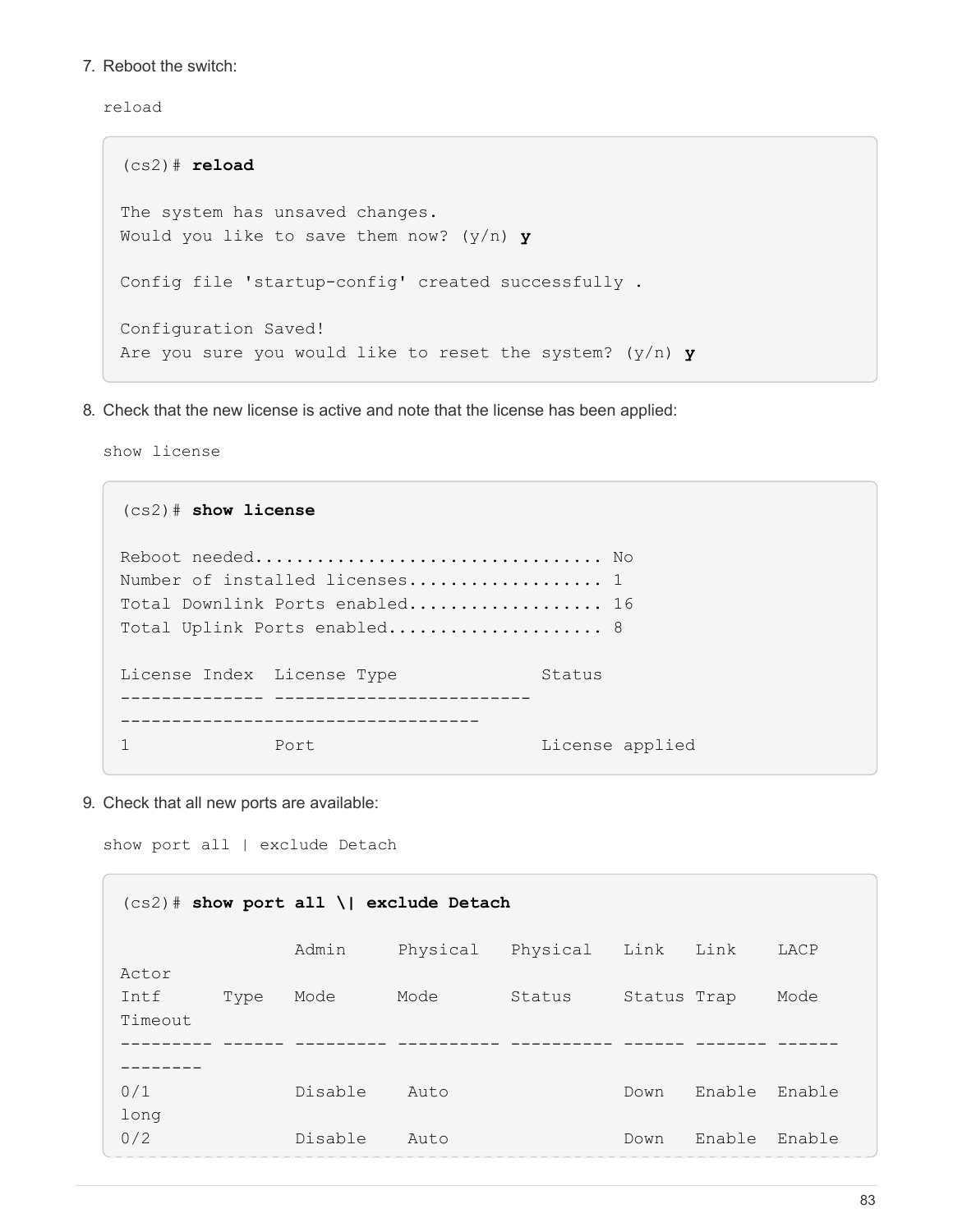| long |         |           |      |        |        |
|------|---------|-----------|------|--------|--------|
| 0/3  | Disable | Auto      | Down | Enable | Enable |
| long |         |           |      |        |        |
| 0/4  | Disable | Auto      | Down | Enable | Enable |
| long |         |           |      |        |        |
| 0/5  | Disable | Auto      | Down | Enable | Enable |
| long |         |           |      |        |        |
| 0/6  | Disable | Auto      | Down | Enable | Enable |
| long |         |           |      |        |        |
| 0/7  | Disable | Auto      | Down | Enable | Enable |
| long |         |           |      |        |        |
| 0/8  | Disable | Auto      | Down | Enable | Enable |
| long |         |           |      |        |        |
| 0/9  | Disable | Auto      | Down | Enable | Enable |
| long |         |           |      |        |        |
| 0/10 | Disable | Auto      | Down | Enable | Enable |
| long |         |           |      |        |        |
| 0/11 | Disable | Auto      | Down | Enable | Enable |
| long |         |           |      |        |        |
| 0/12 | Disable | Auto      | Down | Enable | Enable |
| long |         |           |      |        |        |
| 0/13 | Disable | Auto      | Down | Enable | Enable |
| long |         |           |      |        |        |
| 0/14 | Disable | Auto      | Down | Enable | Enable |
| long |         |           |      |        |        |
| 0/15 | Disable | Auto      | Down | Enable | Enable |
| long |         |           |      |        |        |
| 0/16 | Disable | Auto      | Down | Enable | Enable |
| long |         |           |      |        |        |
| 0/49 | Disable | 100G Full | Down | Enable | Enable |
| long |         |           |      |        |        |
| 0/50 | Disable | 100G Full | Down | Enable | Enable |
| long |         |           |      |        |        |
| 0/51 | Disable | 100G Full | Down | Enable | Enable |
| long |         |           |      |        |        |
| 0/52 | Disable | 100G Full | Down | Enable | Enable |
| long |         |           |      |        |        |
| 0/53 | Disable | 100G Full | Down | Enable | Enable |
| long |         |           |      |        |        |
| 0/54 | Disable | 100G Full | Down | Enable | Enable |
| long |         |           |      |        |        |
| 0/55 | Disable | 100G Full | Down | Enable | Enable |
| long |         |           |      |        |        |
| 0/56 | Disable | 100G Full | Down | Enable | Enable |
| long |         |           |      |        |        |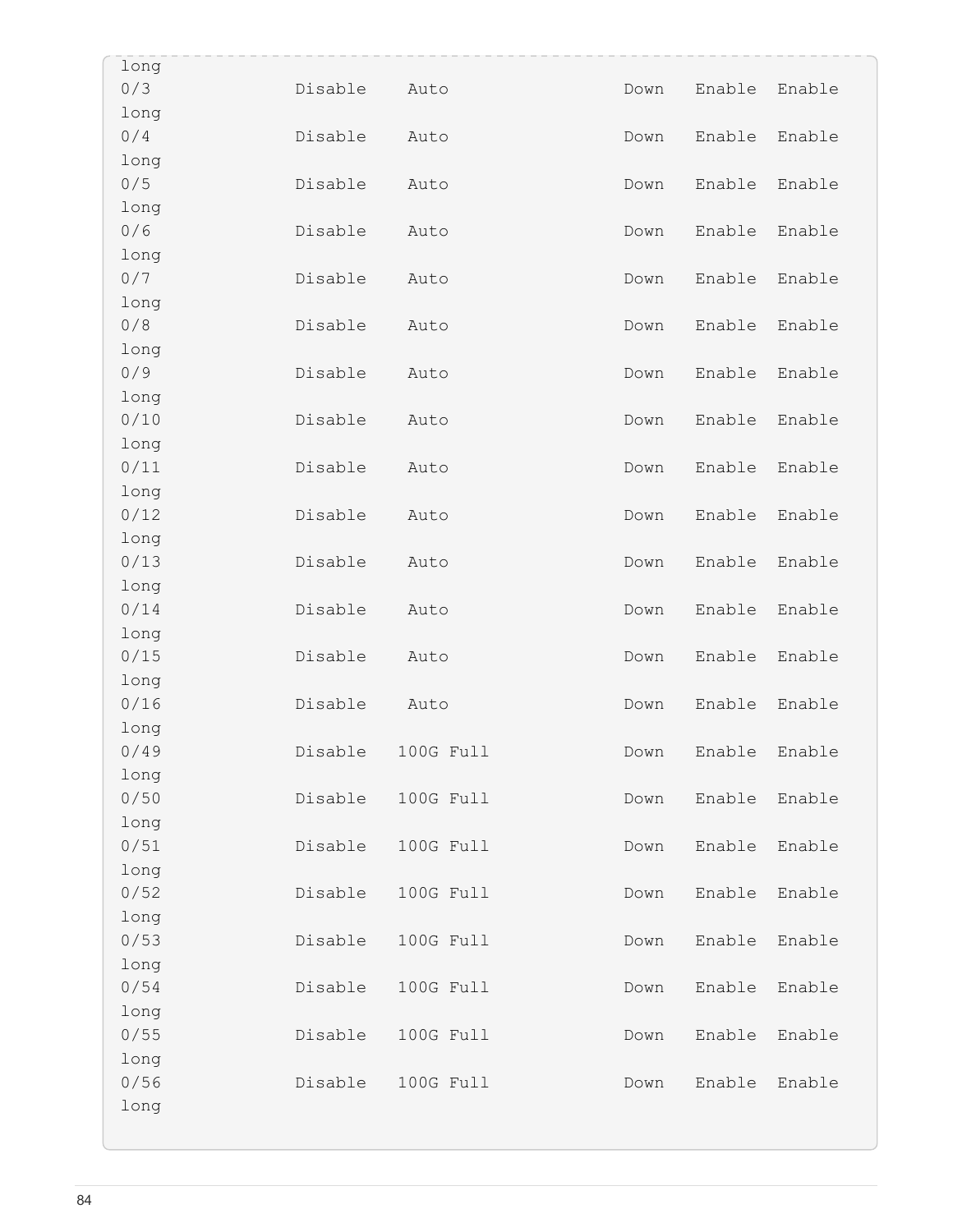

When installing additional licenses, you must configure the new interfaces manually. Reapplying an RCF to an existing working production switch is not advisable.

### **Restrictions and limitations**

Where problems arise when installing a license, the following debug commands should be run before running the copy command again to install the license.

Debug commands to use are: debug transfer and debug license

(cs2)# **debug transfer** Debug transfer output is enabled. (cs2)# **debug license** Enabled capability licensing debugging.

When you run the copy command with the debug transfer and debug license options enabled, the following log output is returned: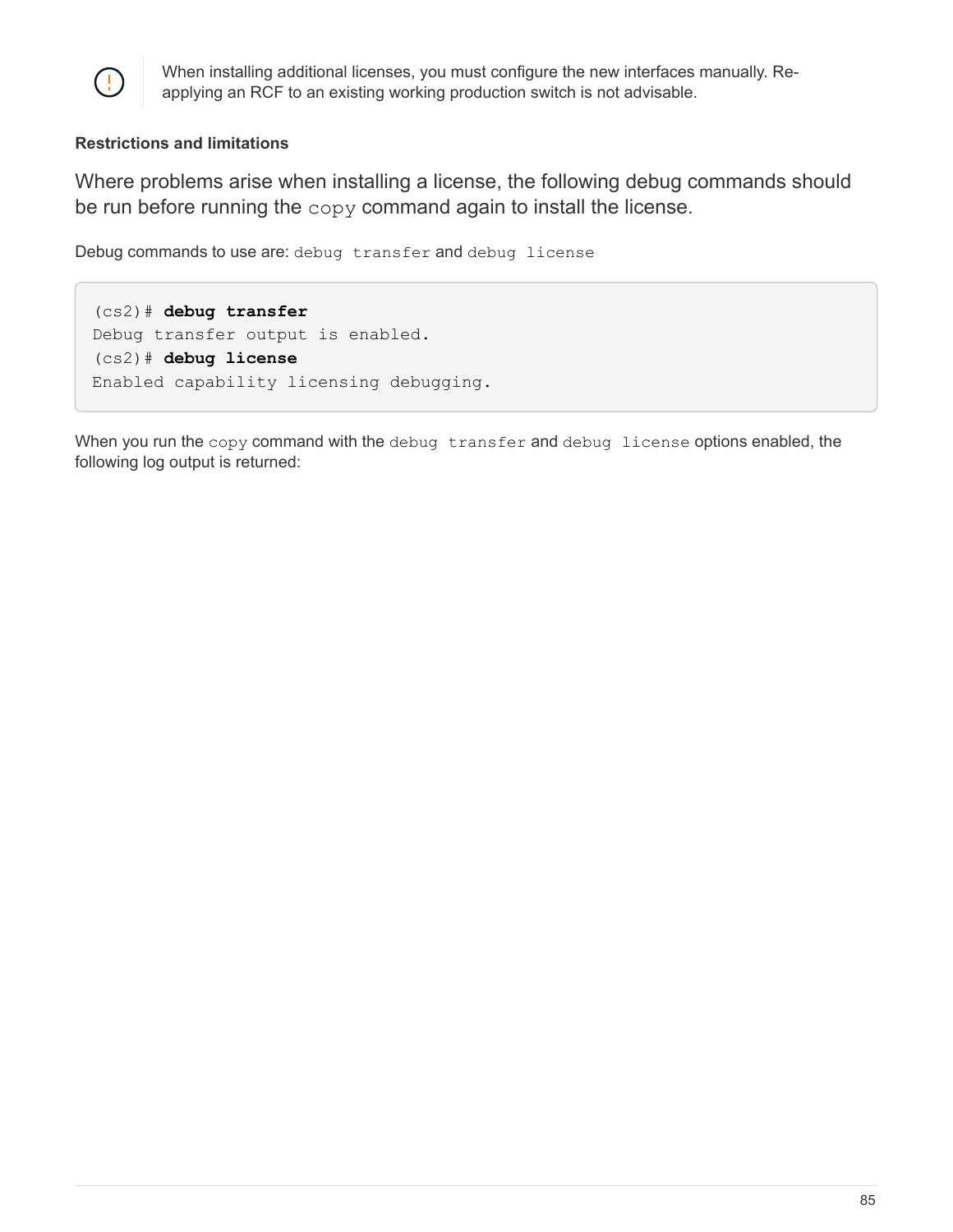```
transfer.c(3083):Transfer process key or certificate file type = 43
transfer.c(3229):Transfer process key/certificate cmd = cp
/mnt/download//license.dat.1 /mnt/fastpath/ >/dev/null 2>&1CAPABILITY
LICENSING :
Fri Sep 11 13:41:32 2020: License file with index 1 added.
CAPABILITY LICENSING : Fri Sep 11 13:41:32 2020: Validating hash value
29de5e9a8af3e510f1f16764a13e8273922d3537d3f13c9c3d445c72a180a2e6.
CAPABILITY LICENSING : Fri Sep 11 13:41:32 2020: Parsing JSON buffer {
    "license": {
      "header": {
        "version": "1.0",
        "license-key": "964B-2D37-4E52-BA14",
        "serial-number": "QTFCU38290012",
        "model": "BES-53248"
    },
    "description": "",
    "ports": "0+6"
    }
}.
CAPABILITY LICENSING : Fri Sep 11 13:41:32 2020: License data does not
contain 'features' field.
CAPABILITY LICENSING : Fri Sep 11 13:41:32 2020: Serial number
QTFCU38290012 matched.
CAPABILITY LICENSING : Fri Sep 11 13:41:32 2020: Model BES-53248 matched.
CAPABILITY LICENSING : Fri Sep 11 13:41:32 2020: Feature not found in
license file with index = 1.
CAPABILITY LICENSING : Fri Sep 11 13:41:32 2020: Applying license file 1.
```
Check for the following in the debug output:

- Check that the Serial number matches: Serial number QTFCU38290012 matched.
- Check that the switch Model matches: Model BES-53248 matched.
- Check that the specified license index was not used previously. Where a license index is already used, the following error is returned: License file /mnt/download//license.dat.1 already exists.
- A port license is not a feature license. Therefore, the following statement is expected: Feature not found in license file with index = 1.

Use the copy command to backup port licenses to the server:

```
(cs2)# copy nvram:license-key 1
scp://<UserName>@<IP_address>/saved_license_1.dat
```
See [Installing licenses for BES-53248 cluster switches](https://docs.netapp.com/us-en/ontap-systems-switches/switch-bes-53248/configure-licenses.html) for details of the firmware versions supported for available licenses.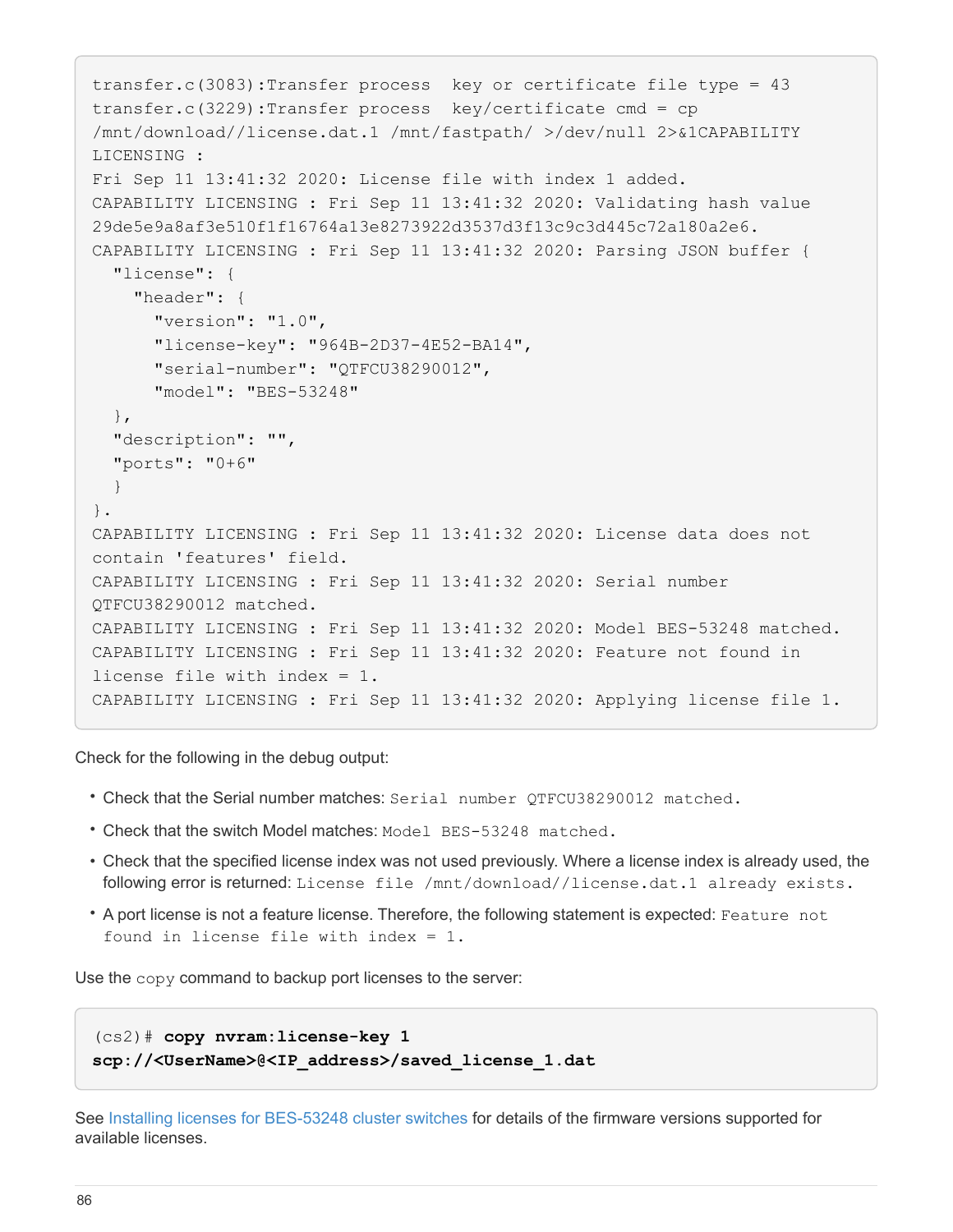

If you need to downgrade the switch software from version 3.4.4.6, the licenses are removed. This is expected behavior.

You must install an appropriate older license before reverting to an older version of the software.

### **Edit the Reference Configuration File (RCF)**

In order to activate newly licensed ports, you need to edit the latest version of the RCF and uncomment the applicable port details. The default license activates ports 0/1 to 0/16 and 0/55 to 0/56 while the newly licensed ports will be between ports 0/17 to 0/54 depending on the type and number of licenses available.



.

If you try to edit a previously installed RCF, the process might fail because there is an existing configuration for other areas in the RCF, see [Edit a previously installed RCF file](#page-90-0).

For details of the available license types for use on the BES-53248 cluster switch, see [Installing licenses for](https://docs.netapp.com/us-en/ontap-systems-switches/switch-bes-53248/configure-licenses.html) [BES-53248 cluster switches.](https://docs.netapp.com/us-en/ontap-systems-switches/switch-bes-53248/configure-licenses.html)

For example to activate the SW-BES54248-40-100G-LIC license, you must uncomment the following section in the RCF:

```
.
!
! 2-port or 6-port 40/100GbE node port license block
!
interface 0/49
no shutdown
description "40/100GbE Node Port"
!speed 100G full-duplex
speed 40G full-duplex
service-policy in WRED_100G
spanning-tree edgeport
mtu 9216
switchport mode trunk
datacenter-bridging
priority-flow-control mode on
priority-flow-control priority 5 no-drop
exitexit
!
interface 0/50
no shutdown
description "40/100GbE Node Port"
!speed 100G full-duplex
speed 40G full-duplex
service-policy in WRED_100G
```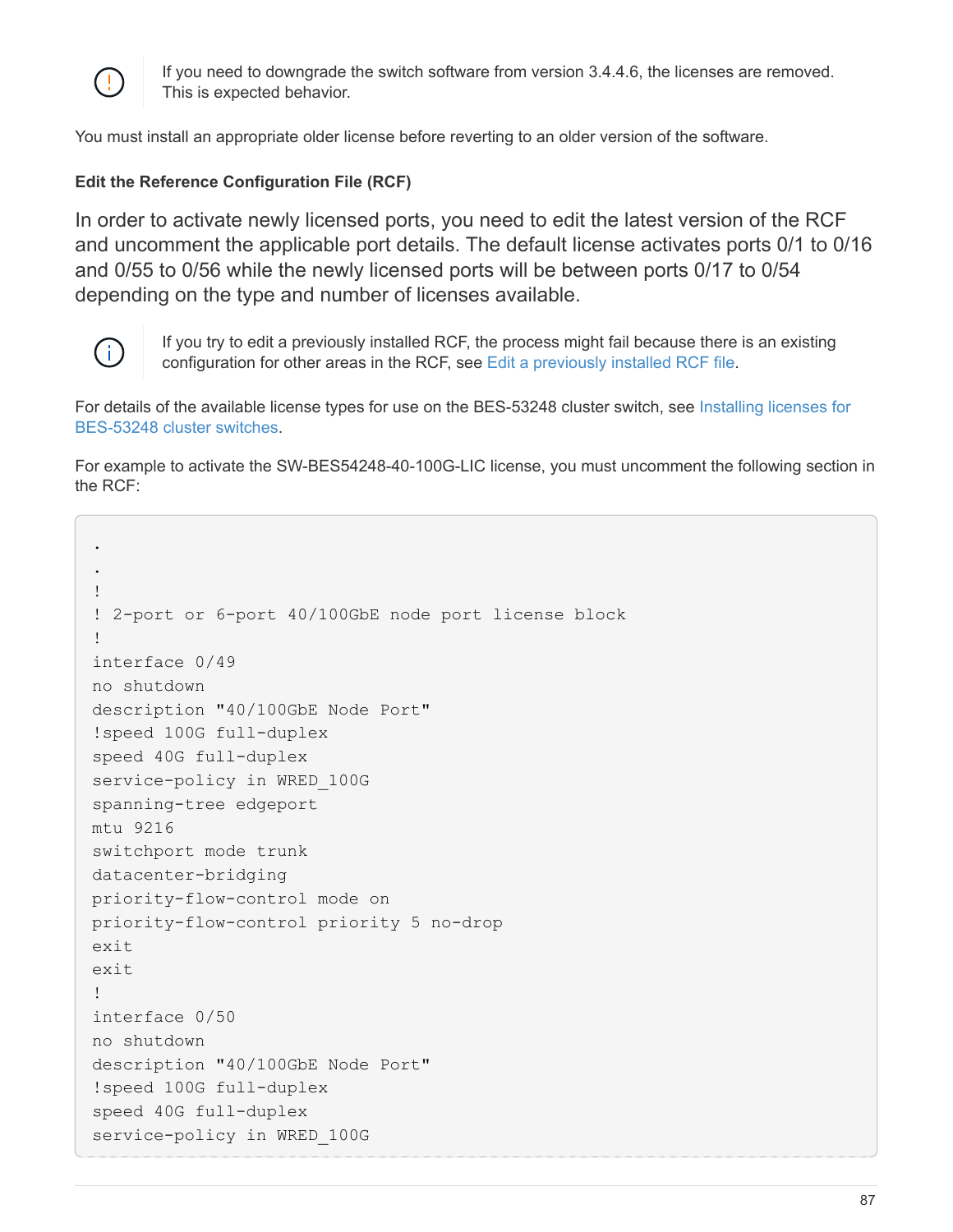```
spanning-tree edgeport
mtu 9216
switchport mode trunk
datacenter-bridging
priority-flow-control mode on
priority-flow-control priority 5 no-drop
exit
exit
!
interface 0/51
no shutdown
description "40/100GbE Node Port"
speed 100G full-duplex
!speed 40G full-duplex
service-policy in WRED_100G
spanning-tree edgeport
mtu 9216
switchport mode trunk
datacenter-bridging
priority-flow-control mode on
priority-flow-control priority 5 no-drop
exit
exit
!
interface 0/52
no shutdown
description "40/100GbE Node Port"
speed 100G full-duplex
!speed 40G full-duplex
service-policy in WRED_100G
spanning-tree edgeport
mtu 9216
switchport mode trunk
datacenter-bridging
priority-flow-control mode on
priority-flow-control priority 5 no-drop
exit
exit
!
interface 0/53
no shutdown
description "40/100GbE Node Port"
speed 100G full-duplex
!speed 40G full-duplex
service-policy in WRED_100G
spanning-tree edgeport
```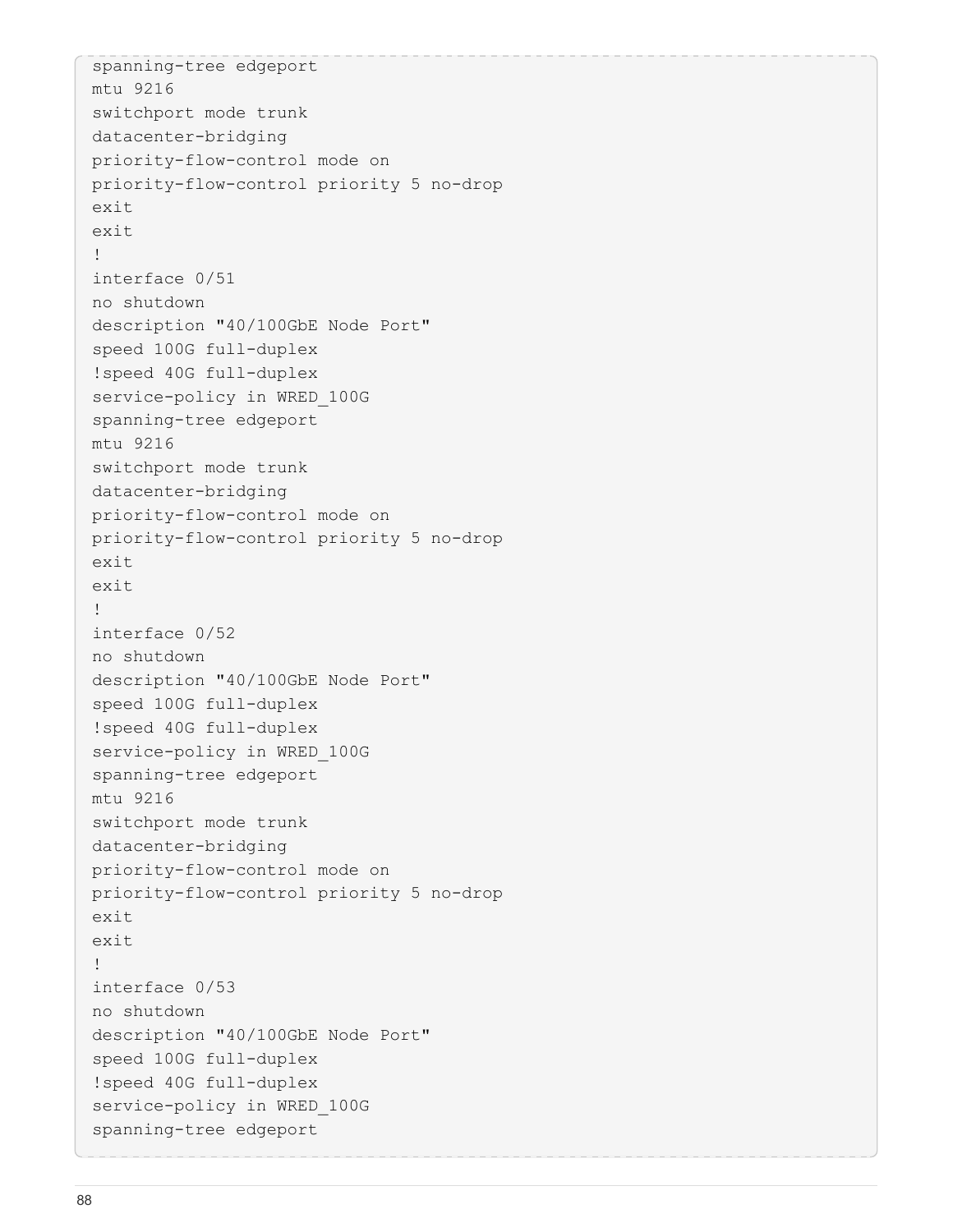```
mtu 9216
switchport mode trunk
datacenter-bridging
priority-flow-control mode on
priority-flow-control priority 5 no-drop
exit
exit
!
interface 0/54
no shutdown
description "40/100GbE Node Port"
speed 100G full-duplex
!speed 40G full-duplex
service-policy in WRED_100G
spanning-tree edgeport
mtu 9216
switchport mode trunk
datacenter-bridging
priority-flow-control mode on
priority-flow-control priority 5 no-drop
exit
exit
!
.
.
```


For high-speed ports between 0/49 to 0/54 inclusive, uncomment each port but only uncomment one **speed** line in the RCF for each of these ports, either:

- speed 100G full-duplex
- speed 40G full-duplex

as shown in the example.

For low-speed ports between 0/17 to 0/48 inclusive, uncomment the entire 8-port section when an appropriate license has been activated.

#### <span id="page-90-0"></span>**Edit a previously installed RCF file**

After you edit a previously installed RCF file and run the script apply command, you might get the following error message:

```
(CS1)# script apply BES-53248_RCF_v1.6-Cluster-HA.scr
Are you sure you want to apply the configuration script? (y/n) y
```
After you select **y**, you get the following error message: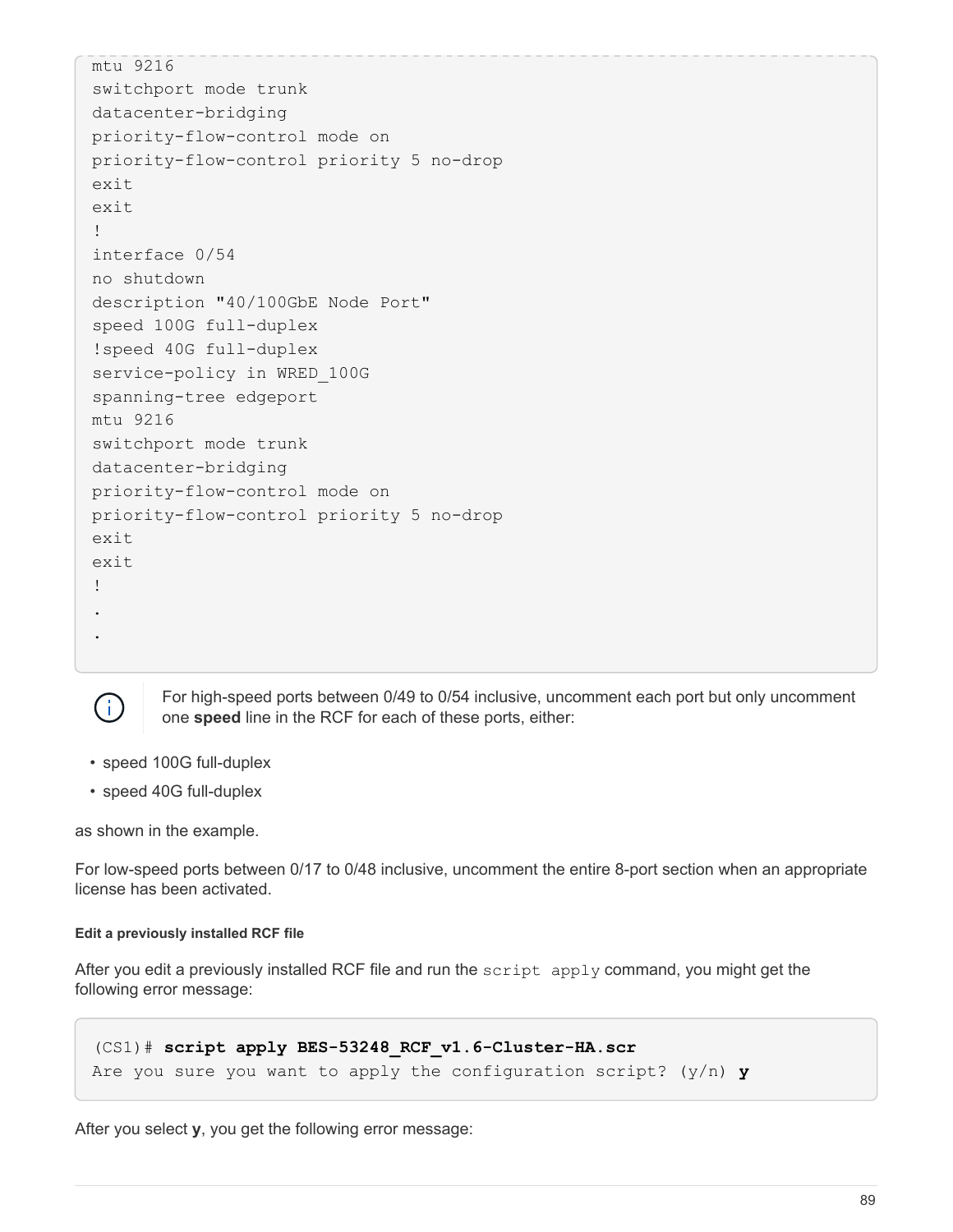```
config
  ...
 match cos 5
 Unrecognized command : match cos 5
 Error! in configuration script file at line number 40.
 CLI Command :: match cos 5.
 Aborting script.
```
To avoid or resolve this issue, you can choose one of the following options:

- To avoid the error, you can use following procedure:
	- 1. Create a second RCF containing only the new port configuration.
	- 2. Copy the second RCF to the switch.
	- 3. Apply the script to the switch using the command: script apply.
- To resolve the error, see the Knowledge Base article: Error! in configuration script file at line number XX when applying a new RCF

# **Install the Reference Configuration File (RCF)**

You can install the RCF after setting up the BES-53248 cluster switch for the first time and after the new license or licenses have been applied. If you are upgrading an RCF from an older version, you must reset the Broadcom switch settings and perform basic configuration to re-apply the RCF. You must perform this operation every time you want to upgrade or change an RCF. See the following [KB article](https://kb.netapp.com/Advice_and_Troubleshooting/Data_Storage_Systems/Fabric%2C_Interconnect_and_Management_Switches/Error!_in_configuration_script_file_at_line_number_XX_when_applying_a_new_RCF) for details.

### **Reset the Broadcom IP switch to factory defaults**

Before installing a new switch software version and RCFs, you must erase the Broadcom switch settings and perform basic configuration.

#### **About this task**

- You must repeat these steps on each of the cluster switches.
- You must be connected to the switch using the serial console.
- This task resets the configuration of the management network.

#### **Steps**

1. Change to the elevated command prompt  $(\#)$ : enable

```
(cs2)> enable
(cs2)#
```
- 2. Erase the startup configuration and remove the banner
	- a. Erase the startup configuration: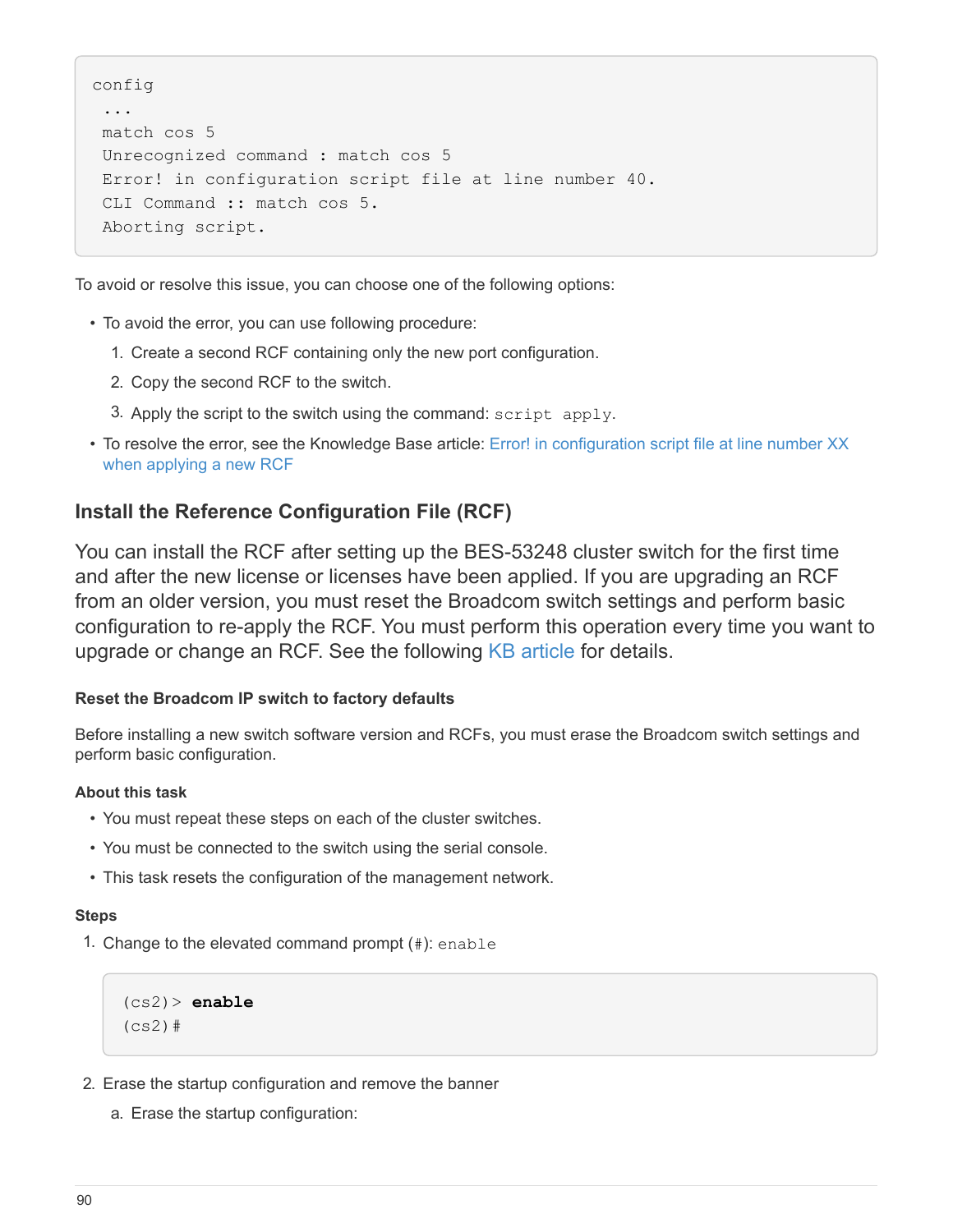```
(cs2)# erase startup-config
Are you sure you want to clear the configuration? (y/n) y
(cs2)#
```
This command does not erase the banner.

b. Remove the banner:

**no set clibanner**

```
(cs2)# configure
(cs2)(Config)# no set clibanner
(cs2) (Config) #
```
3. Reboot the switch: **(cs2) #reload**

Are you sure you would like to reset the system? (y/n) **y**



If the system asks whether to save the unsaved or changed configuration before reloading the switch, select **No**.

4. Wait for the switch to reload, and then log in to the switch.

The default user is "admin", and no password is set. A prompt similar to the following is displayed:

(Routing)>

5. Change to the elevated command prompt:

enable

```
Routing)> enable
(Routing)#
```
6. Set the service port protocol to none:

```
serviceport protocol none
```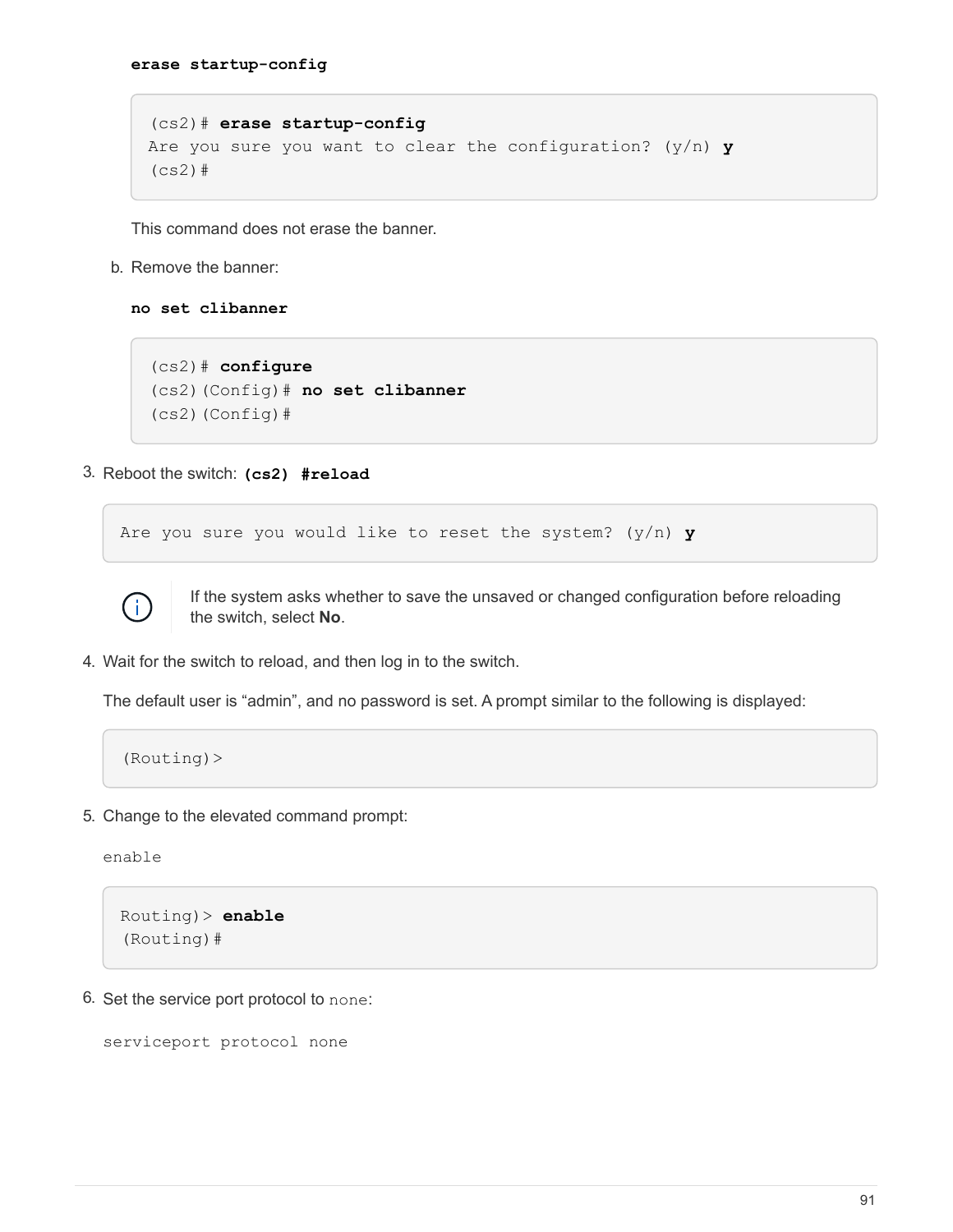```
(Routing)# serviceport protocol none
Changing protocol mode will reset ip configuration.
Are you sure you want to continue? (y/n) y
(Routing) #
```
7. Assign the IP address to the service port:

serviceport ip *ip-address netmask gateway*

The following example shows a service port assigned IP address "10.10.10.10" with subnet "255.255.255.0" and gateway "10.10.10.1":

(Routing)# **serviceport ip 10.10.10.10 255.255.255.0 10.10.10.1**

8. Verify that the service port is correctly configured:

```
show serviceport
```
The following example shows that the port is up and the correct addresses have been assigned:

```
(Routing)# show serviceport
Interface Status.................................. Up
IP Address..................................... 10.10.10.10
Subnet Mask.................................... 255.255.255.0
Default Gateway................................ 10.10.10.1
IPv6 Administrative Mode....................... Enabled
IPv6 Prefix is ................................
fe80::dac4:97ff:fe56:87d7/64
IPv6 Default Router................................. fe80::222:bdff:fef8:19ff
Configured IPv4 Protocol....................... None
Configured IPv6 Protocol........................ None
IPv6 AutoConfig Mode........................... Disabled
Burned In MAC Address.......................... D8:C4:97:56:87:D7
(Routing) #
```
9. If desired, configure the SSH server.



The RCF file disables the Telnet protocol. If you do not configure the SSH server, you can only access the bridge using the serial port connection.

a. Generate RSA keys.

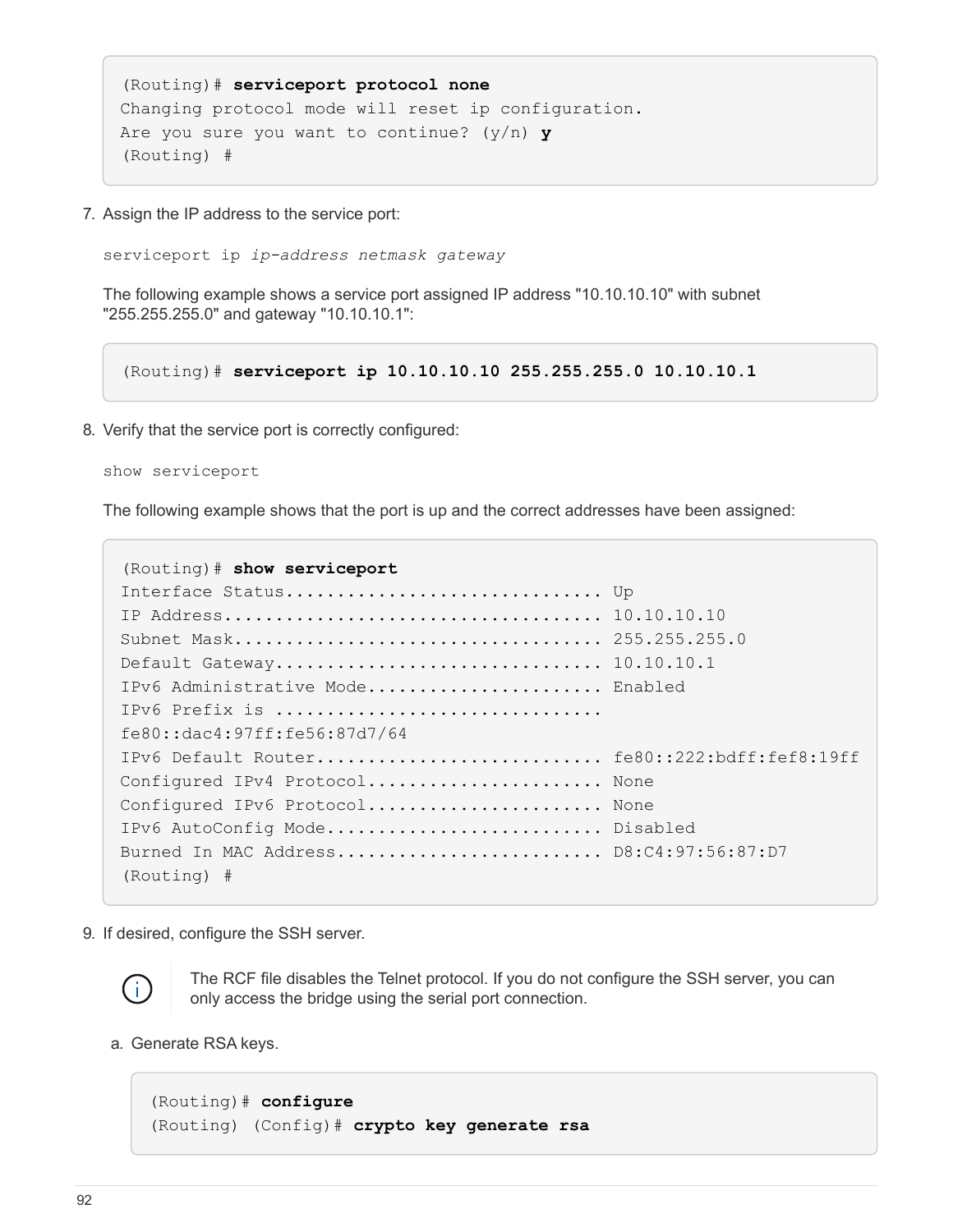b. Generate DSA keys (optional)

```
(Routing)# configure
(Routing) (Config)# crypto key generate dsa
```
c. If you are using the FIPS compliant version of EFOS, generate the ECDSA keys. The following example creates the keys with a length of 256. Valid values are 256, 384 or 521.

```
(Routing)# configure
(Routing) (Config)# crypto key generate ecdsa 256
```
d. Enable the SSH server.

If necessary, exit the configuration context.

```
(Routing) (Config)# end
(Routing)# ip ssh server enable
```


If keys already exist, then you might be asked to overwrite them.

10. If desired, configure the domain and name server:

```
configure
```
The following example shows the ip domain and ip name server commands:

```
(Routing)# configure
(Routing) (Config)# ip domain name lab.netapp.com
(Routing) (Config)# ip name server 10.99.99.1 10.99.99.2
(Routing) (Config)# exit
```
11. If desired, configure the time zone and time synchronization (SNTP).

The following example shows the sntp commands, specifying the IP address of the SNTP server and the relative time zone.

```
(Routing)# configure
(Routing) (Config)# sntp client mode unicast
(Routing) (Config)# sntp server 10.99.99.5
(Routing) (Config)# clock timezone -7
(Routing) (Config)# exit
```
12. Configure the switch name: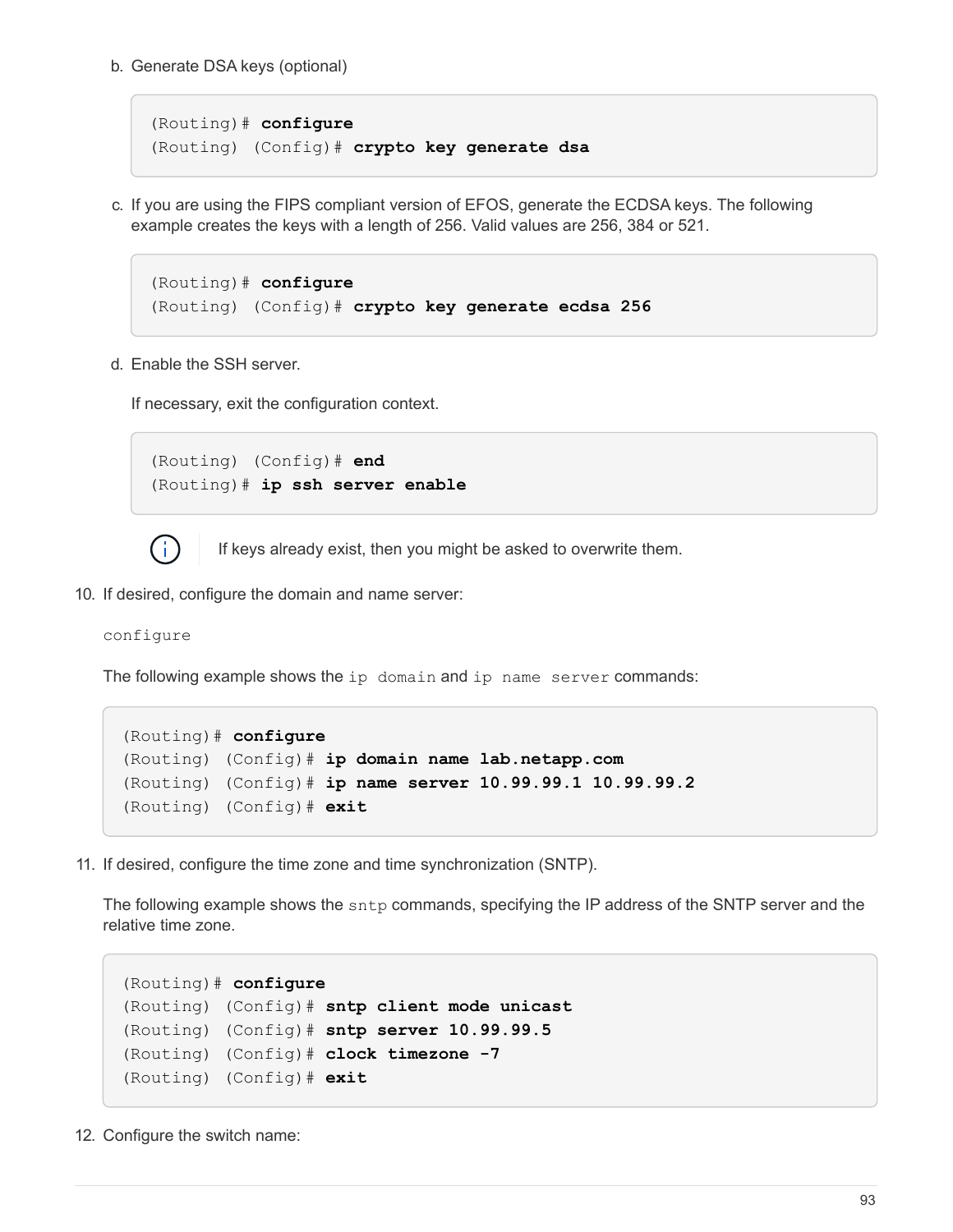hostname cs2

The switch prompt will display the new name:

(Routing)# **hostname cs2**

13. Save the configuration:

write memory

You receive prompts and output similar to the following example:

```
(cs2)# write memory
This operation may take a few minutes.
Management interfaces will not be available during this time.
Are you sure you want to save? (y/n) y
Config file 'startup-config' created successfully.
Configuration Saved!
```
### **Install the Reference Configuration File (RCF)**

#### **Steps**

- 1. Connect the cluster switch to the management network.
- 2. Use the ping command to verify connectivity to the server hosting EFOS, licenses, and the RCF.

If connectivity is an issue, use a nonrouted network and configure the service port using IP address 192.168.x or 172.19.x. You can reconfigure the service port to the production management IP address later.

This example verifies that the switch is connected to the server at IP address 172.19.2.1:

```
(cs2)# ping 172.19.2.1
Pinging 172.19.2.1 with 0 bytes of data:
Reply From 172.19.2.1: icmp seq = 0. time= 5910 usec.
```
3. Install the RCF on the BES-53248 cluster switch using the copy command.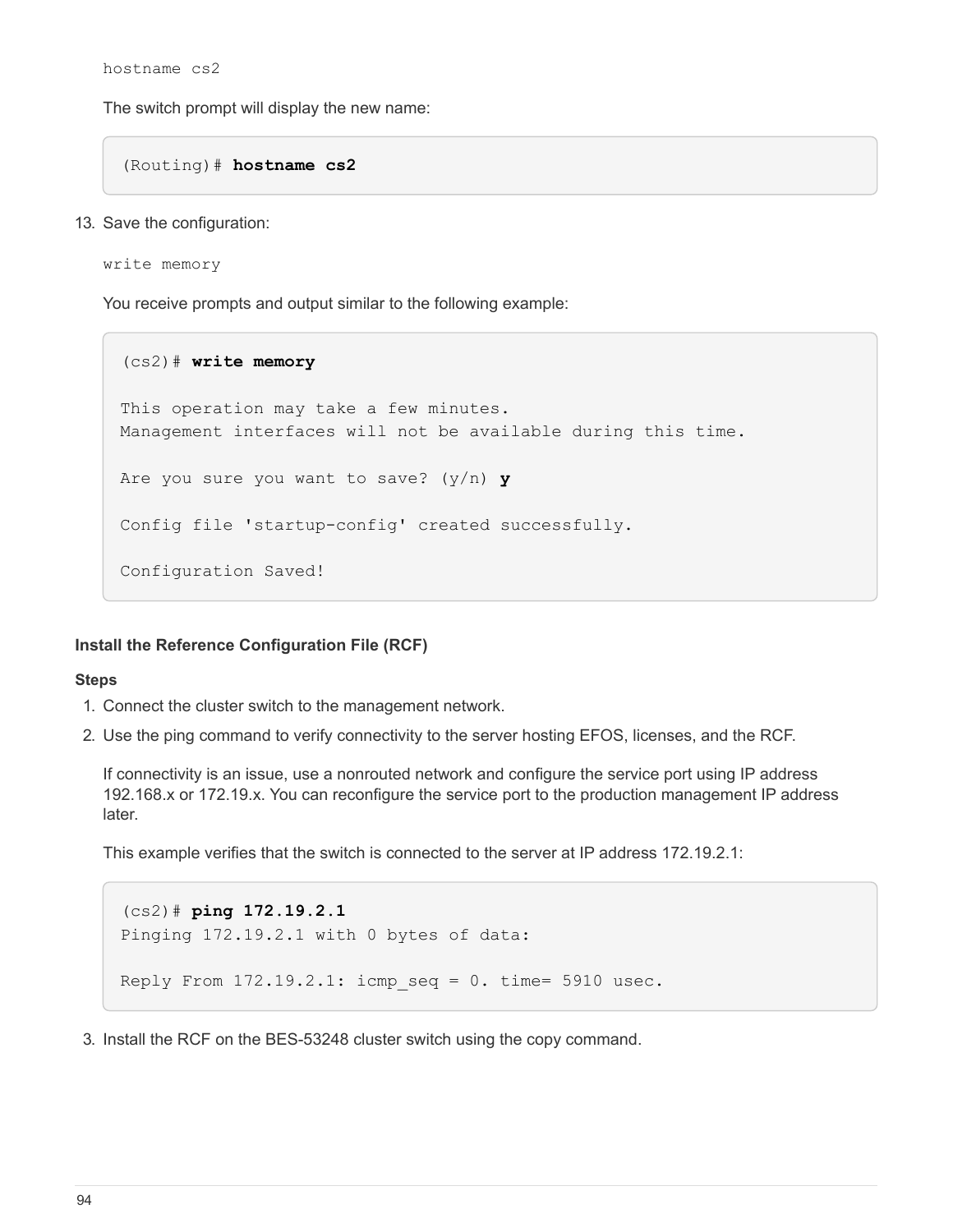(cs2)# **copy sftp://172.19.2.1/tmp/BES-53248\_RCF\_v1.6-Cluster-HA.txt nvram:script BES-53248\_RCF\_v1.6-Cluster-HA.scr** Remote Password:\*\* Mode........................................... SFTP Set Server IP.................................. 172.19.2.1 Path........................................... //tmp/  $File name \ldots \ldots \ldots \ldots \ldots \ldots \ldots \ldots \ldots \ldots \ldots \ldots \ldots$ . BES-53248 RCF v1.6-Cluster-HA.txt Data Type...................................... Config Script Destination Filename........................... BES-53248 RCF v1.6-Cluster-HA.scr Management access will be blocked for the duration of the transfer Are you sure you want to start? (y/n) **y** SFTP Code transfer starting... File transfer operation completed successfully.



Depending on your environment, you might need to use a double slash in the copy command, for example: copy sftp://172.19.2.1//tmp/BES-53248 RCF\_v1.6-Cluster-HA.txt nvram:script BES-53248\_RCF\_v1.6-Cluster-HA.scr.



The .scr extension must be set as part of the file name before invoking the script. This extension is the extension for the EFOS operating system. The switch validates the script automatically when it is downloaded to the switch, and the output goes to the console. Also, you can change the name of the .scr to fit your console screen for easier readability, for example: copy sftp://172.19.2.1/tmp/BES-53248\_RCF\_v1.6-Cluster-HA.txt nvram:script RCF\_v1.6-Cluster-HA.scr.



The file name must not include the symbols  $\setminus$  : \*?" <> | and the maximum length allowed is 32 chars.

4. Verify that the script was downloaded and saved to the file name you gave it:

script list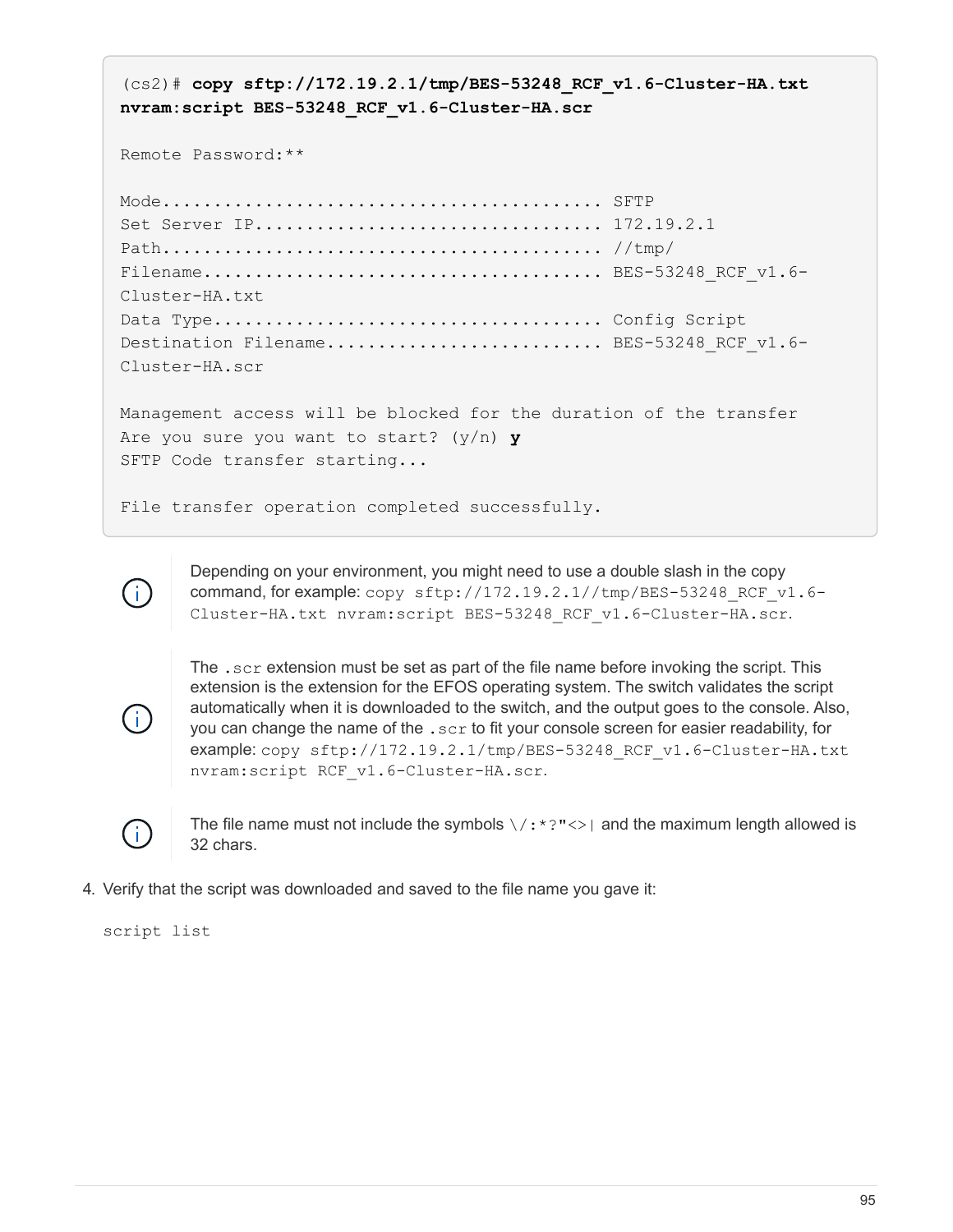```
(cs2)# script list
Configuration Script Name Size(Bytes) Date of
Modification
----------------------------------------- -----------
--------------------
BES-53248 RCF v1.6-Cluster-HA.scr 2241 2020 09 30
05:41:00
1 configuration script(s) found.
```
5. Apply the script to the switch.

script apply

```
(cs2)# script apply BES-53248_RCF_v1.6-Cluster-HA.scr
Are you sure you want to apply the configuration script? (y/n) y
The system has unsaved changes.
Would you like to save them now? (y/n) y
Config file 'startup-config' created successfully.
Configuration Saved!
Configuration script 'BES-53248 RCF v1.6-Cluster-HA.scr' applied.
```
6. Verify the ports for an additional license after the RCF is applied:

show port all | exclude Detach

| $(cs2)$ # show port all \  exclude Detach |        |          |          |             |        |        |  |
|-------------------------------------------|--------|----------|----------|-------------|--------|--------|--|
| Actor                                     | Admin  | Physical | Physical | Link        | Link   | LACP   |  |
| Type<br>Intf<br>Timeout                   | Mode   | Mode     | Status   | Status Trap |        | Mode   |  |
|                                           |        |          |          |             |        |        |  |
| 0/1<br>long                               | Enable | Auto     |          | Down        | Enable | Enable |  |
| 0/2<br>long                               | Enable | Auto     |          | Down        | Enable | Enable |  |
| 0/3<br>long                               | Enable | Auto     |          | Down        | Enable | Enable |  |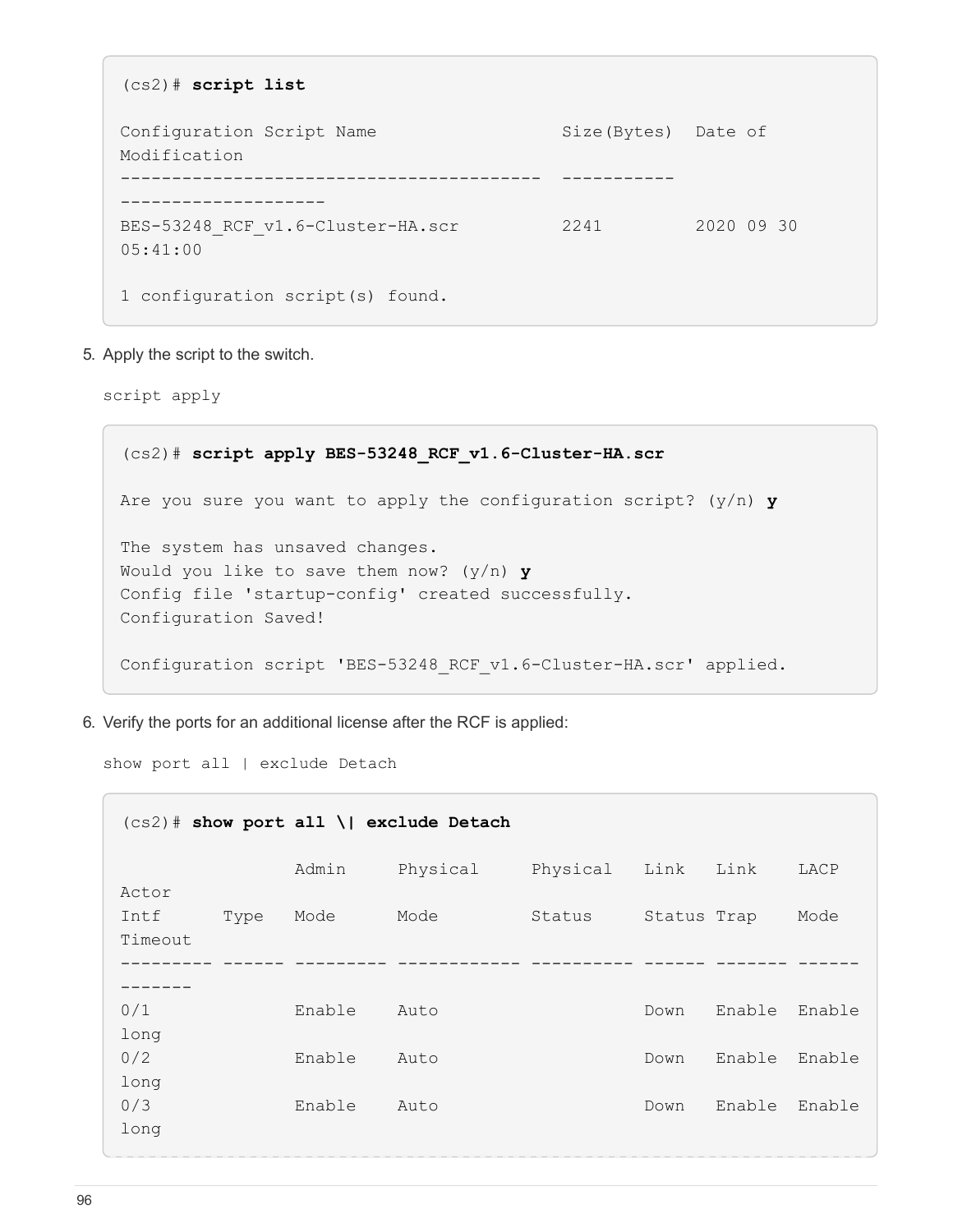| 0/4          | Enable | Auto      | Down | Enable | Enable |
|--------------|--------|-----------|------|--------|--------|
| long<br>0/5  | Enable | Auto      | Down | Enable | Enable |
| long         |        |           |      |        |        |
| 0/6          | Enable | Auto      | Down | Enable | Enable |
| long         |        |           |      |        |        |
| 0/7          | Enable | Auto      | Down | Enable | Enable |
| long         |        |           |      |        |        |
| 0/8          | Enable | Auto      | Down | Enable | Enable |
| long         |        |           |      |        |        |
| 0/9          | Enable | Auto      | Down | Enable | Enable |
| long         |        |           |      |        |        |
| 0/10         | Enable | Auto      | Down | Enable | Enable |
| long<br>0/11 | Enable | Auto      | Down | Enable | Enable |
| long         |        |           |      |        |        |
| 0/12         | Enable | Auto      | Down | Enable | Enable |
| long         |        |           |      |        |        |
| 0/13         | Enable | Auto      | Down | Enable | Enable |
| long         |        |           |      |        |        |
| 0/14         | Enable | Auto      | Down | Enable | Enable |
| long         |        |           |      |        |        |
| 0/15         | Enable | Auto      | Down | Enable | Enable |
| long         |        |           |      |        |        |
| 0/16         | Enable | Auto      | Down | Enable | Enable |
| long         |        |           |      |        |        |
| 0/49         | Enable | 40G Full  | Down | Enable | Enable |
| long         |        |           |      |        |        |
| 0/50         | Enable | 40G Full  | Down | Enable | Enable |
| long<br>0/51 | Enable | 100G Full | Down | Enable | Enable |
| long         |        |           |      |        |        |
| 0/52         | Enable | 100G Full | Down | Enable | Enable |
| long         |        |           |      |        |        |
| 0/53         | Enable | 100G Full | Down | Enable | Enable |
| long         |        |           |      |        |        |
| 0/54         | Enable | 100G Full | Down | Enable | Enable |
| long         |        |           |      |        |        |
| 0/55         | Enable | 100G Full | Down | Enable | Enable |
| long         |        |           |      |        |        |
| 0/56         | Enable | 100G Full | Down | Enable | Enable |
| long         |        |           |      |        |        |

7. Verify on the switch that your changes have been made:

show running-config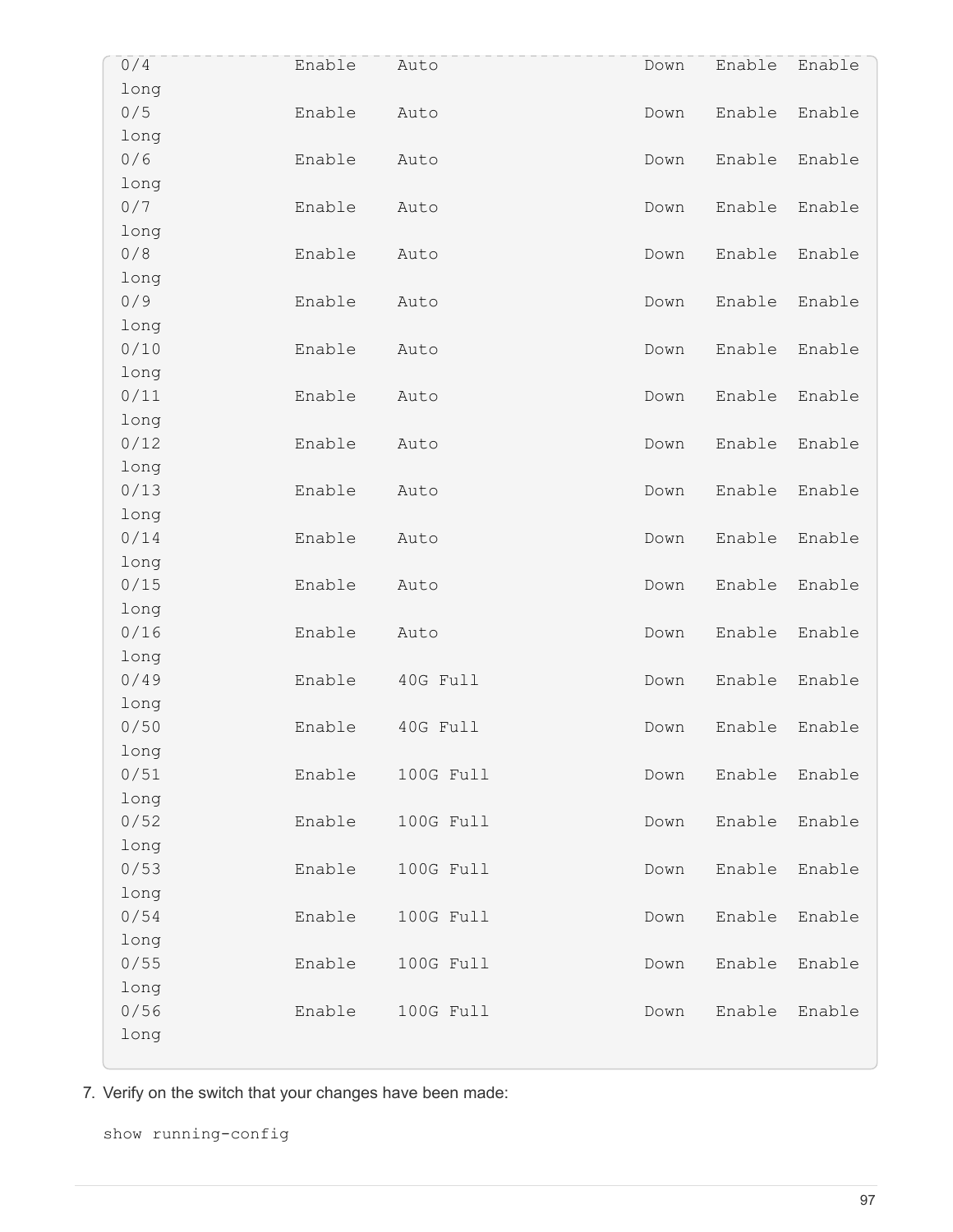(cs2)# **show running-config**

8. Save the running configuration so that it becomes the startup configuration when you reboot the switch:

write memory

(cs2)# **write memory** This operation may take a few minutes. Management interfaces will not be available during this time. Are you sure you want to save? (y/n) **y** Config file 'startup-config' created successfully. Configuration Saved!

9. Reboot the switch and verify that the running configuration is correct:

reload

```
(cs2)# reload
Are you sure you would like to reset the system? (y/n) y
System will now restart!
```


Once the RCF is installed on the first switch, repeat these steps to install the RCF on the second cluster switch.

See this [KB](https://kb.netapp.com/Advice_and_Troubleshooting/Data_Protection_and_Security/MetroCluster/BES-53248_communication_issue_after_firmware%2F%2FRCF_upgrade) for further information when installing an RCF for MetroCluster.

# **Install the Cluster Switch Health Monitor (CSHM) configuration file**

You can use this procedure to install the applicable configuration file for cluster switch health monitoring of BES-53248 cluster switches. In ONTAP releases 9.5P7 and earlier and 9.6P2 and earlier, you must download the cluster switch health monitor configuration file separately. In ONTAP releases 9.5P8 and later, 9.6P3 and later, and 9.7 and later, the cluster switch health monitor configuration file is bundled with ONTAP.

### **What you'll need**

Before you setup the switch health monitor for BES-53248 cluster switches, you must ensure that the ONTAP cluster is up and running.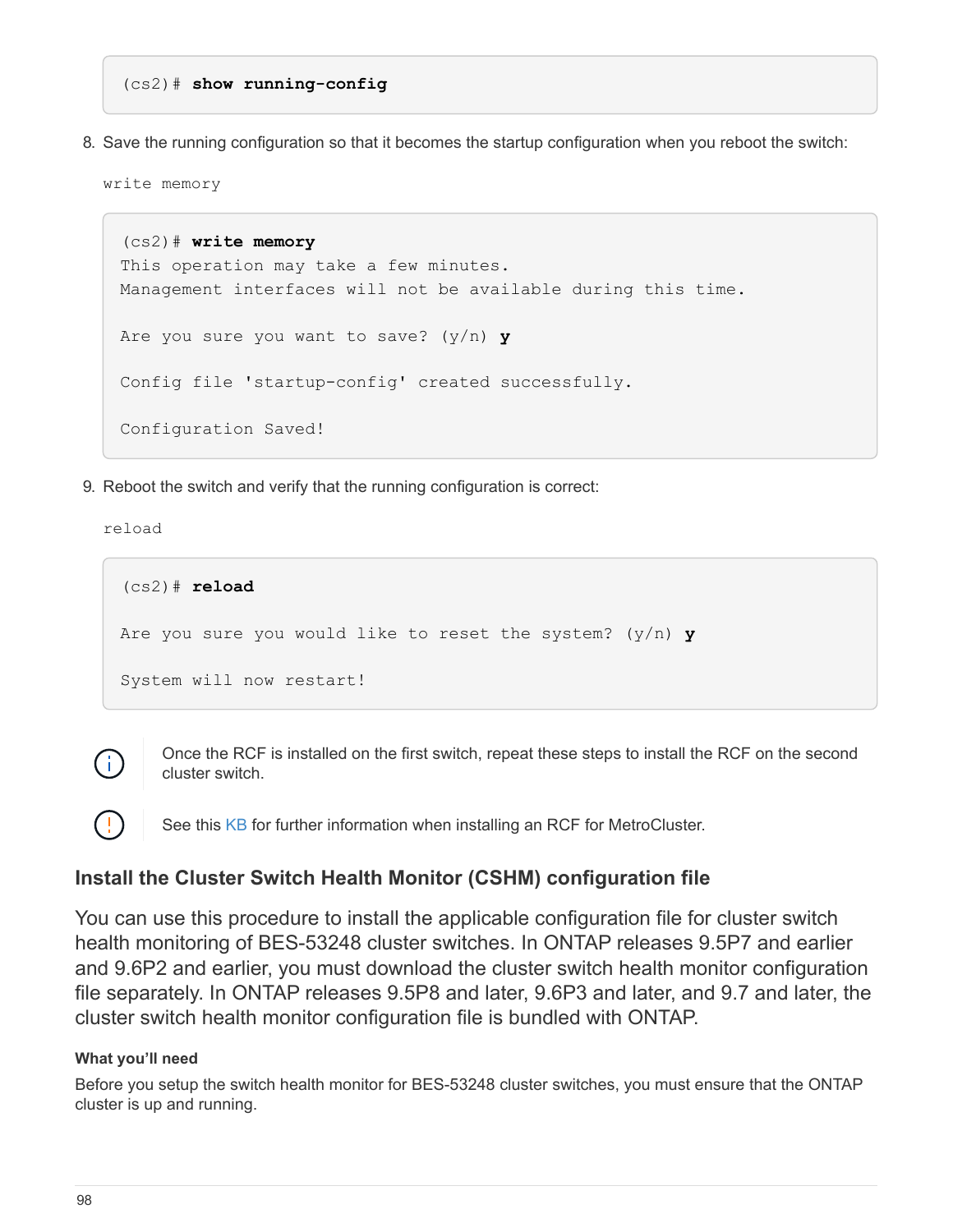

It is advisable to enable SSH in order to use all features available in CSHM.

#### **Steps**

- 1. Download the cluster switch health monitor configuration zip file based on the corresponding ONTAP release version. This file is available from the page: [NetApp Software download](https://mysupport.netapp.com/NOW/cgi-bin/software/)
	- a. On the Software download page, select **Switch Health Monitor Configuration Files**
	- b. Select Platform = **ONTAP** and click **Go!**
	- c. On the Switch Health Monitor Configuration Files for ONTAP page, click **View & Download**
	- d. On the Switch Health Monitor Configuration Files for ONTAP Description page, click **Download** for the applicable cluster switch model, for example: **Broadcom-supported BES-53248**
	- e. On the End User License Agreement page, click **Accept**
	- f. On the Switch Health Monitor Configuration Files for ONTAP Download page, select the applicable configuration file, for example, **Broadcom\_BES-53248.zip**
- 2. Upload the applicable zip file to your internal web server where the IP address is X.X.X.X.

For an internal web server IP address of 192.168.2.20 and assuming a /usr/download directory exists, you can upload your zip file to your web server using scp:

```
% scp Broadcom_BES-53248.zip
admin@192.168.2.20:/usr/download/Broadcom_BES-53248.zip
```
3. Access the advanced mode setting from one of the ONTAP systems in the cluster, using the command set -privilege advanced:

cluster1::> **set -privilege advanced**

4. Run the switch health monitor configure command system cluster-switch configure-healthmonitor -node \* -package-url http://server/file-location:

```
cluster1::> system cluster-switch configure-health-monitor -node *
-package-url
http://192.168.2.20/usr/download/Broadcom_BES-53248.zip
```
- 5. Verify that the command output contains the text string "downloaded package processed successfully". If an error occurs, contact NetApp support.
- 6. Run the command system cluster-switch show on the ONTAP system and ensure that the cluster switches are discovered with the monitored field set to "True".

```
cluster1::> system cluster-switch show
```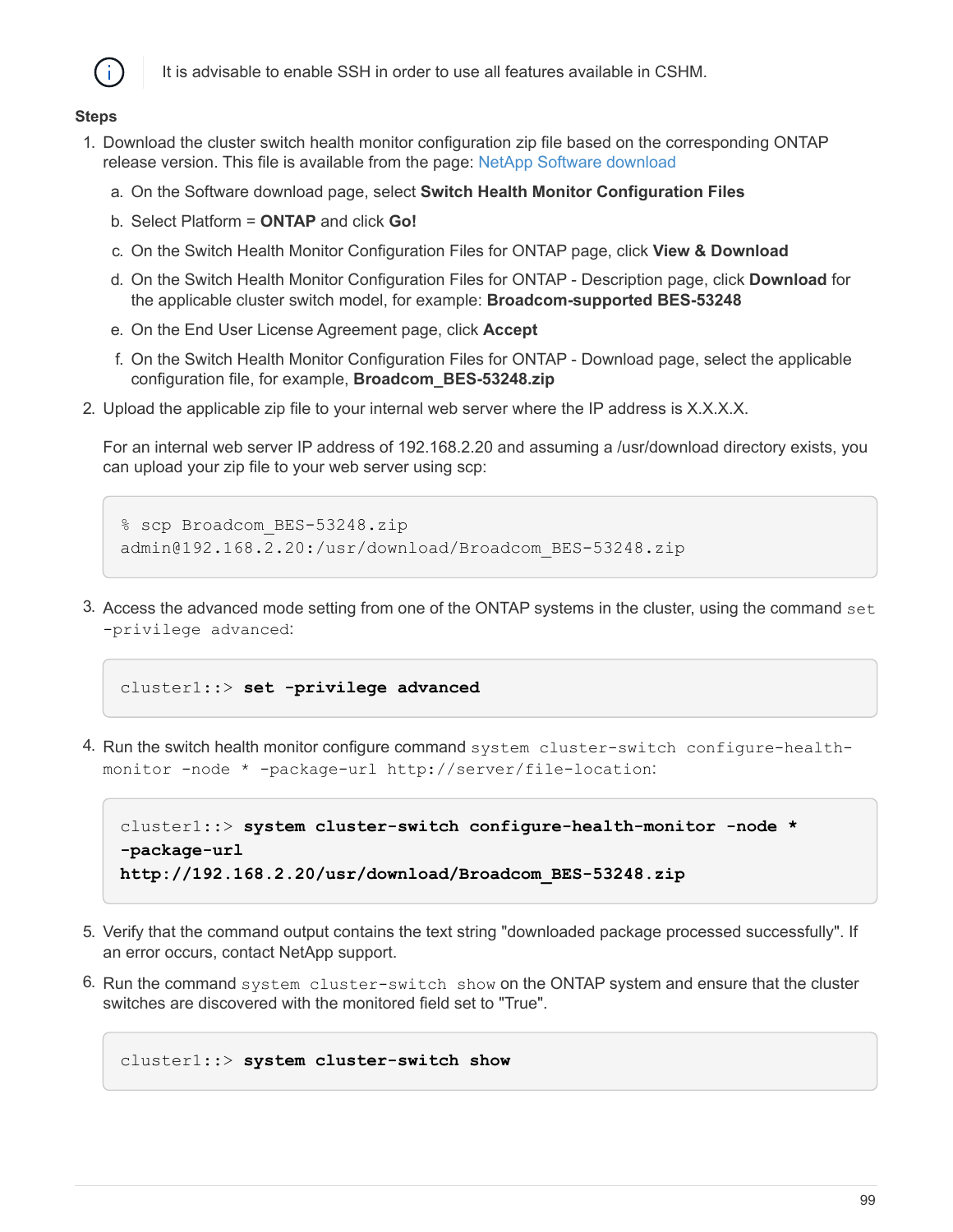

## **Configure the cluster switch log collection feature**

The cluster switch health monitor log collection feature is used to collect switch-related log files in ONTAP. You must make sure that you have set up your environment using the BES-53248 cluster switch CLI as detailed here.

### **Steps**

1. Generate the SSH keys:

**crypto key generate**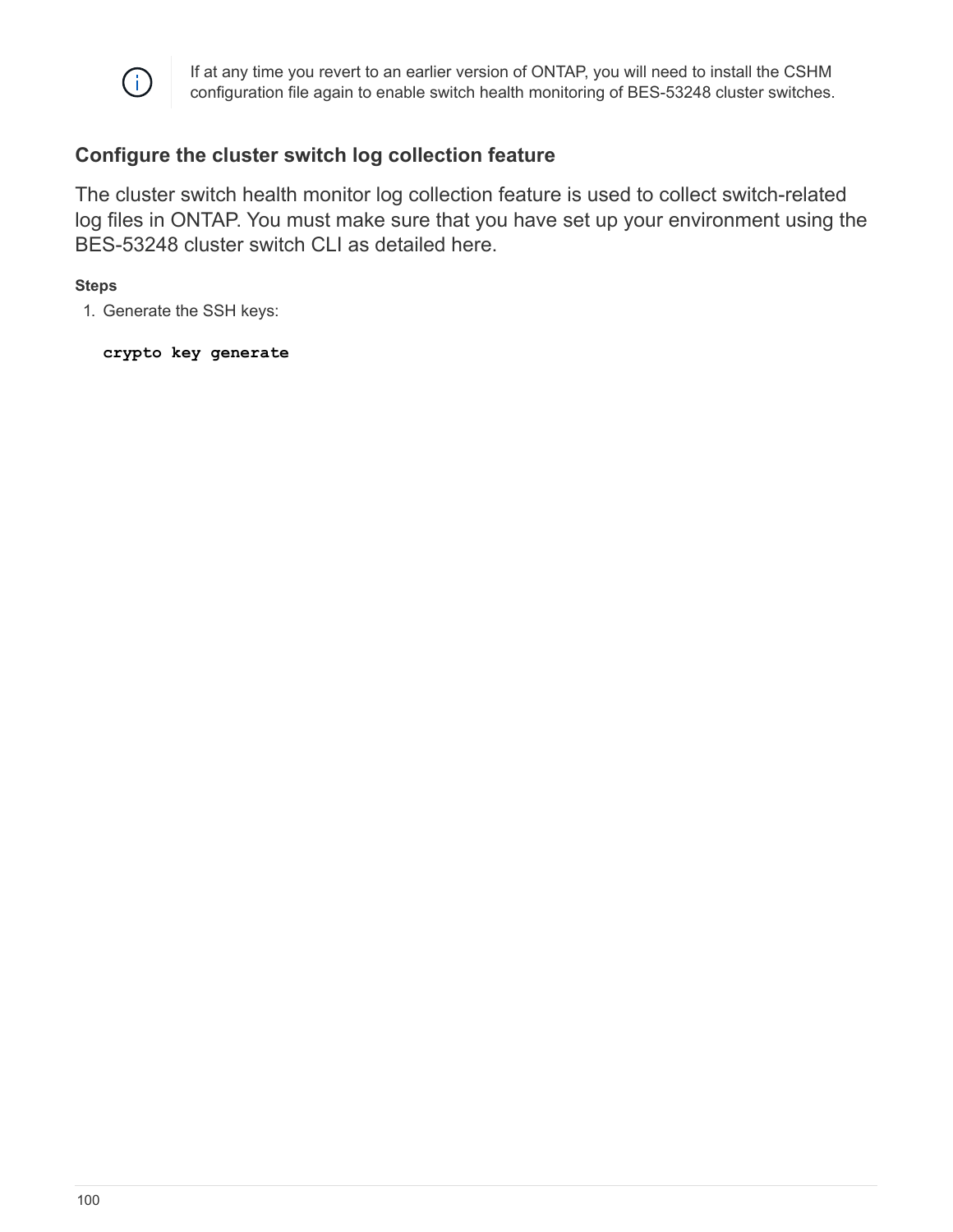(switch)# **show ip ssh** SSH Configuration

Administrative Mode: ............................... Disabled SSH Port: ..................................... 22 Protocol Level: ............................... Version 2 SSH Sessions Currently Active: ................... 0 Max SSH Sessions Allowed: ........................... 5 SSH Timeout (mins): ........................... 5 Keys Present: ................................. DSA(1024) RSA(1024) ECDSA(521) Key Generation In Progress: ................... None SCP server Administrative Mode: ................ Disabled (switch)# **config** (switch) (Config)# **crypto key generate rsa** Do you want to overwrite the existing RSA keys? (y/n): **y** (switch) (Config)# **crypto key generate dsa** Do you want to overwrite the existing DSA keys? (y/n): **y** (switch) (Config)# **crypto key generate ecdsa 521** Do you want to overwrite the existing ECDSA keys? (y/n): **y** (switch) (Config)# **aaa authorization commands "noCmdAuthList" none** (switch) (Config)# **exit** (switch)# **ip ssh server enable** (switch)# **ip ssh pubkey-auth** (switch)# **ip scp server enable** (switch)# **write memory** This operation may take a few minutes. Management interfaces will not be available during this time. Are you sure you want to save? (y/n) **y** Config file 'startup-config' created successfully. Configuration Saved!

2. Verify that SSH is enabled: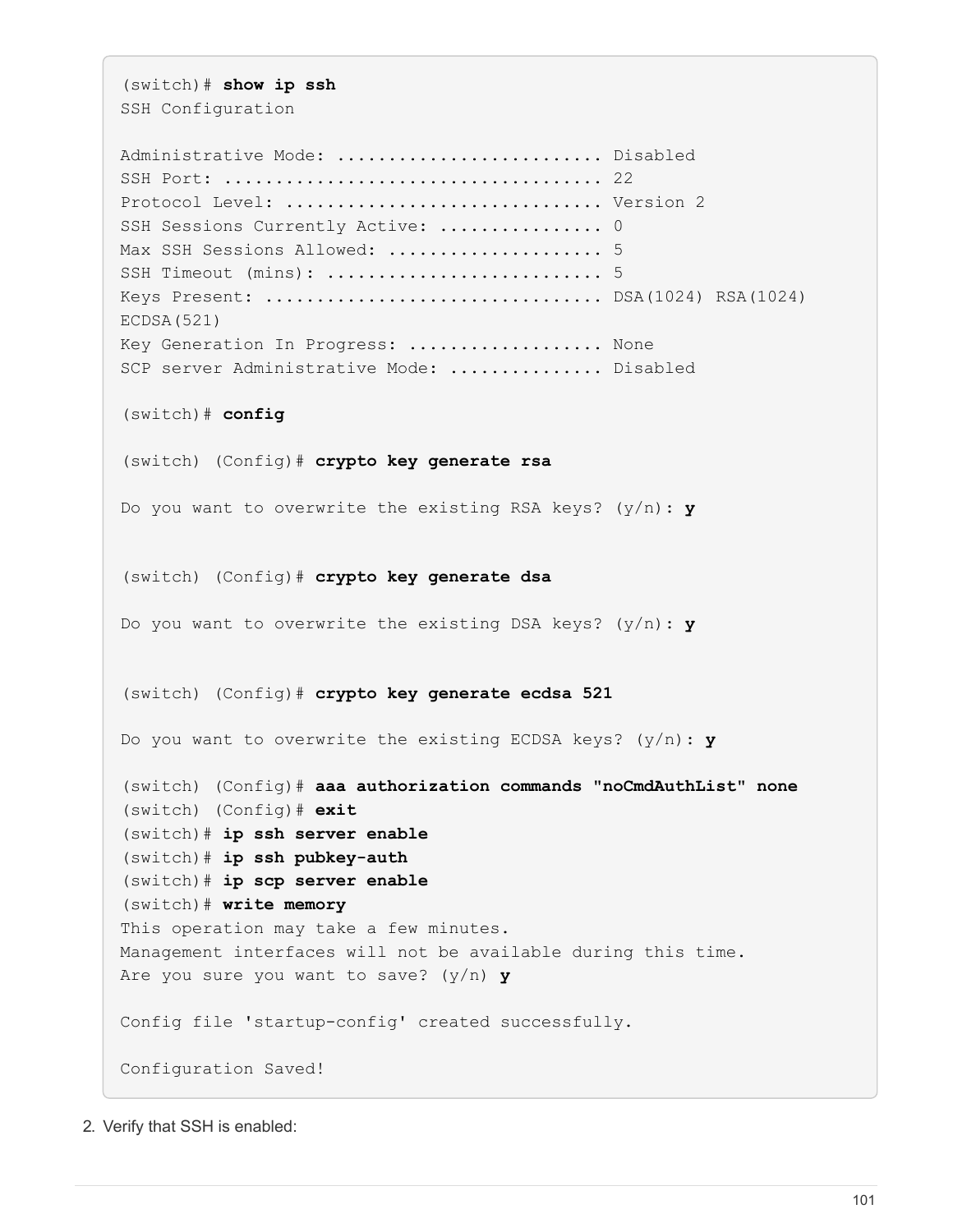```
(switch)# show ip ssh
SSH Configuration
Administrative Mode: .......................... Enabled
SSH Port: ..................................... 22
Protocol Level: ............................... Version 2
SSH Sessions Currently Active: ................... 0
Max SSH Sessions Allowed: ........................... 5
SSH Timeout (mins): ........................... 5
Keys Present: ................................. DSA(1024) RSA(1024)
ECDSA(521)
Key Generation In Progress: ................... None
SCP server Administrative Mode: ............... Disabled
```
3. For ONTAP 9.8 and later, enable the cluster switch health monitor log collection feature for collecting switch-related log files, using the commands:

system switch ethernet log setup-password and system switch ethernet log enablecollection

Enter: system switch ethernet log setup-password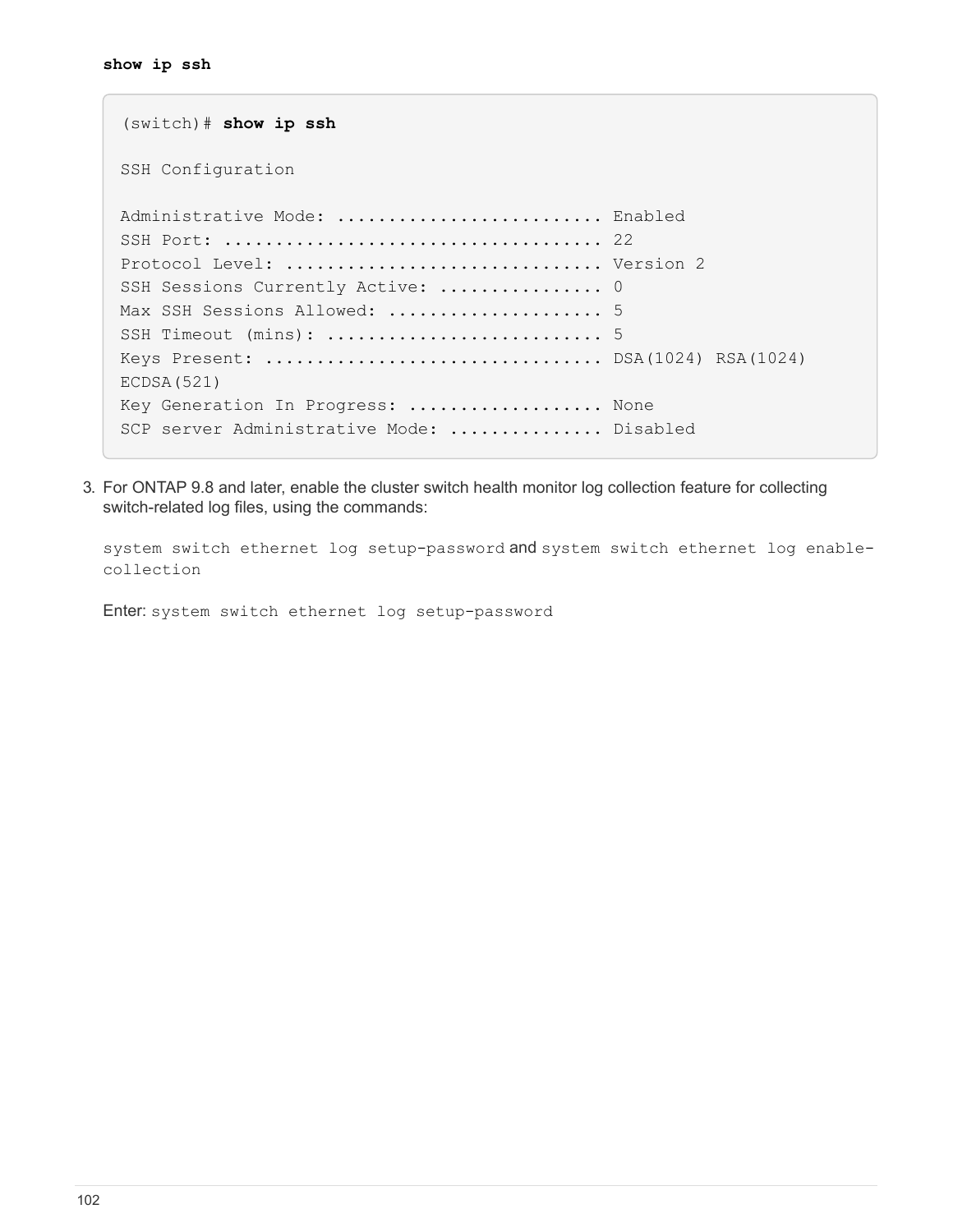```
cluster1::*> system switch ethernet log setup-password
Enter the switch name: <return>
The switch name entered is not recognized.
Choose from the following list:
cs1
cs2
cluster1::*> system switch ethernet log setup-password
Enter the switch name: cs1
RSA key fingerprint is e5:8b:c6:dc:e2:18:18:09:36:63:d9:63:dd:03:d9:cc
Do you want to continue? {y|n}::[n] y
Enter the password: < enter switch password>
Enter the password again: <enter switch password>
cluster1::*> system switch ethernet log setup-password
Enter the switch name: cs2
RSA key fingerprint is 57:49:86:a1:b9:80:6a:61:9a:86:8e:3c:e3:b7:1f:b1
Do you want to continue? {y|n}:: [n] y
Enter the password: < enter switch password>
Enter the password again: <enter switch password>
```
Followed by: system switch ethernet log enable-collection

```
cluster1::*> system switch ethernet log enable-collection
Do you want to enable cluster log collection for all nodes in the
cluster?
{y|n}: [n] y
Enabling cluster switch log collection.
cluster1::*>
```
4. For ONTAP 9.5P15, 9.6P11, 9.7P8 and later patch releases, enable the cluster switch health monitor log collection feature for collecting switch-related log files, using the commands:

system cluster-switch log setup-password and system cluster-switch log enablecollection

Enter: system cluster-switch log setup-password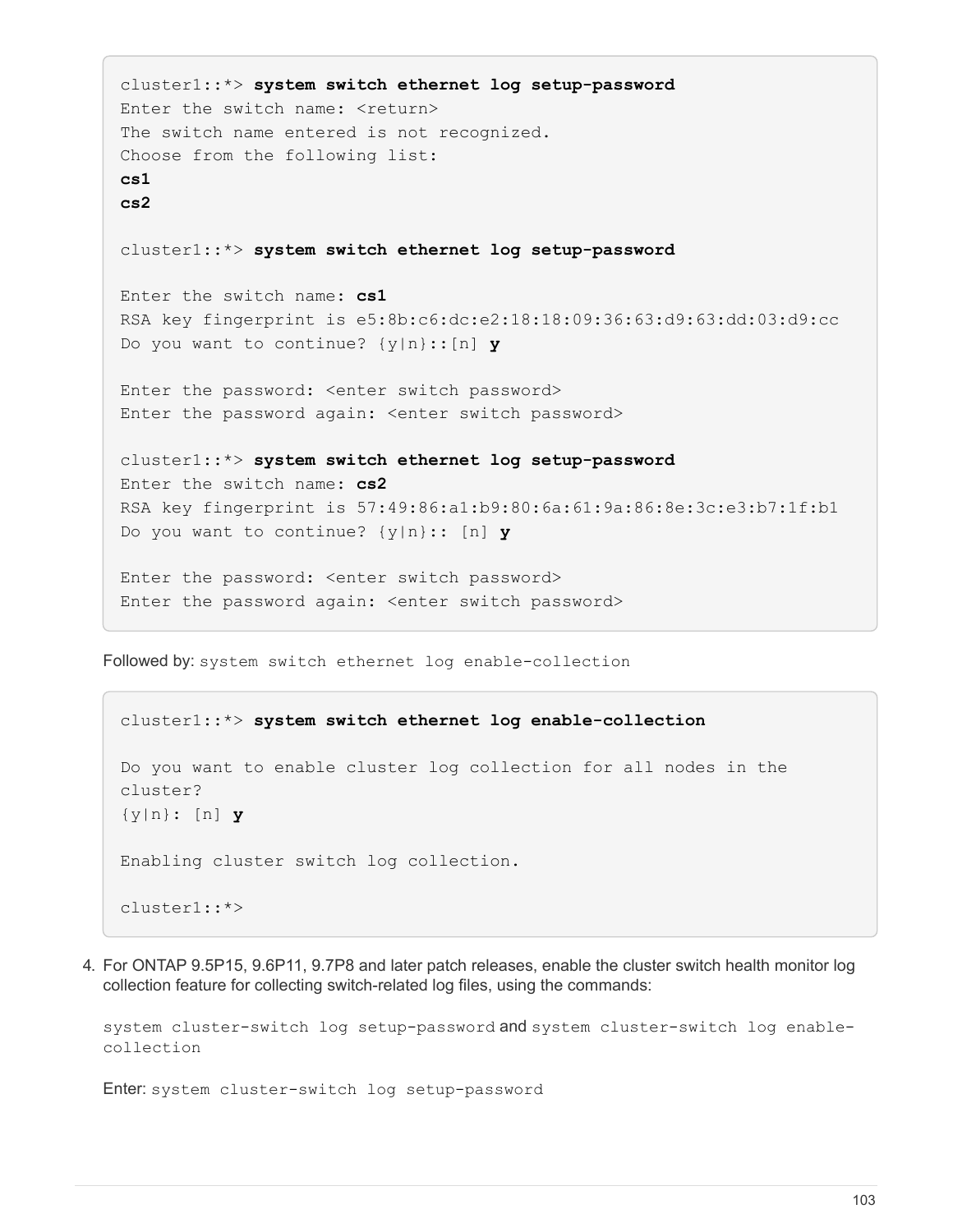```
cluster1::*> system cluster-switch log setup-password
Enter the switch name: <return>
The switch name entered is not recognized.
Choose from the following list:
cs1
cs2
cluster1::*> system cluster-switch log setup-password
Enter the switch name: cs1
RSA key fingerprint is e5:8b:c6:dc:e2:18:18:09:36:63:d9:63:dd:03:d9:cc
Do you want to continue? {y|n}::[n] y
Enter the password: < enter switch password>
Enter the password again: <enter switch password>
cluster1::*> system cluster-switch log setup-password
Enter the switch name: cs2
RSA key fingerprint is 57:49:86:a1:b9:80:6a:61:9a:86:8e:3c:e3:b7:1f:b1
Do you want to continue? {y|n}:: [n] y
Enter the password: < enter switch password>
Enter the password again: <enter switch password>
```
Followed by: system cluster-switch log enable-collection

### cluster1::\*> **system cluster-switch log enable-collection**

Do you want to enable cluster log collection for all nodes in the cluster? {y|n}: [n] **y**

Enabling cluster switch log collection.



The log collect command is not available at this time. See [Bug 1225042](https://mysupport.netapp.com/site/bugs-online/product/ONTAP/BURT/1225042) for further details.



If any of these commands return an error, contact NetApp support.

### **Verify the configuration after a BES-53248 cluster switch upgrade**

You can use the commands provided here to verify that all is operational after a BES-53248 cluster switch upgrade.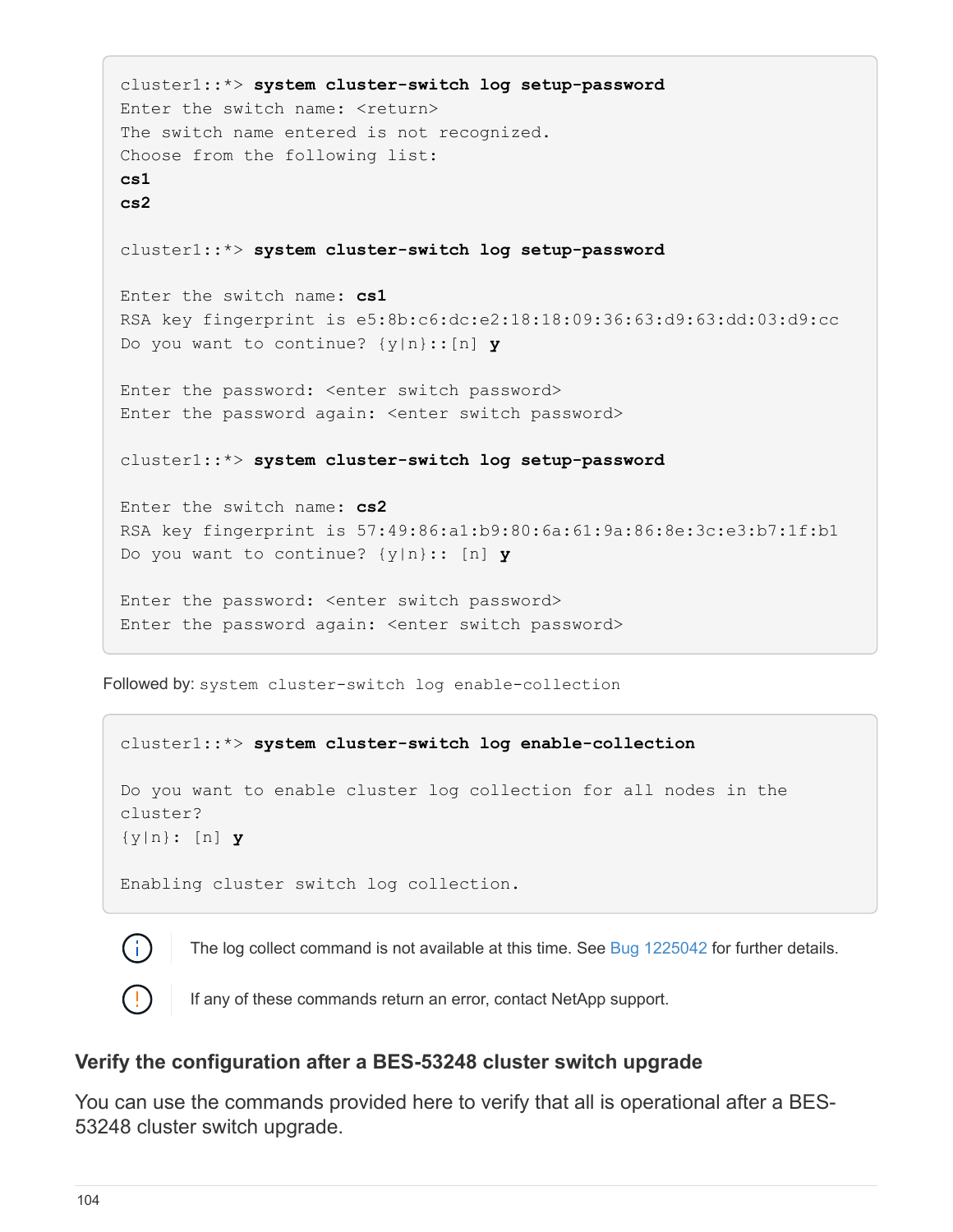#### **Steps**

1. Display information about the network ports on the cluster using the command:

network port show -ipspace Cluster

Link must have the value up and Health Status must be healthy.

The following example shows the output from the command:

```
cluster1::> network port show -ipspace Cluster
Node: node1
Ignore
                                           Speed(Mbps) Health
Health
Port IPspace Broadcast Domain Link MTU Admin/Oper Status
Status
------ ------------ ---------------- ---- ---- ----------- --------
------
e0a Cluster Cluster up 9000 auto/10000 healthy
false
e0b Cluster Cluster up 9000 auto/10000 healthy
false
Node: node2
Ignore
                                           Speed(Mbps) Health
Health
Port IPspace Broadcast Domain Link MTU Admin/Oper Status
Status
----- ------------ ---------------- ---- ---- ----------- --------
------
e0a Cluster Cluster up 9000 auto/10000 healthy
false
e0b Cluster Cluster up 9000 auto/10000 healthy
false
```
2. Verify that for each LIF Is Home is true and Status Admin/Oper is up on both nodes using the command:

network interface show -vserver Cluster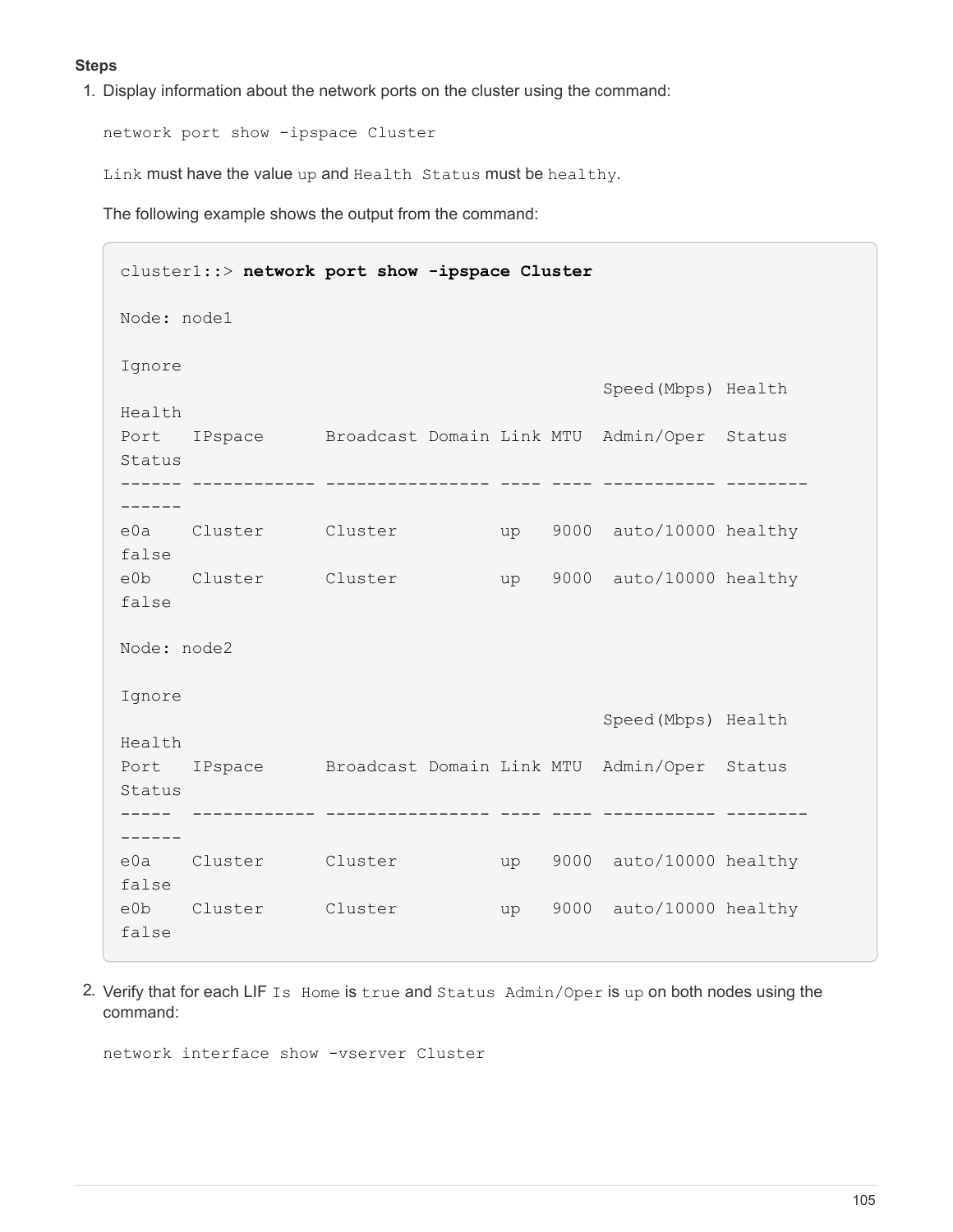| cluster1::> network interface show -vserver Cluster |                   |       |                                            |         |      |  |
|-----------------------------------------------------|-------------------|-------|--------------------------------------------|---------|------|--|
|                                                     | Logical Status    |       | Network                                    | Current |      |  |
| Current Is<br>Vserver<br>Home                       |                   |       | Interface Admin/Oper Address/Mask          | Node    | Port |  |
|                                                     |                   |       |                                            |         |      |  |
| Cluster                                             |                   |       |                                            |         |      |  |
|                                                     |                   |       | node1 clus1 up/up 169.254.217.125/16 node1 |         | e0a  |  |
| true                                                | node1 clus2       | up/up | 169.254.205.88/16 node1                    |         | e0b  |  |
| true                                                | node2 clus1       | up/up | 169.254.252.125/16 node2                   |         | e0a  |  |
| true                                                | node2 clus2 up/up |       | 169.254.110.131/16 node2                   |         | e0b  |  |
| true                                                |                   |       |                                            |         |      |  |

3. Verify that the Health Status of each node is true using the command: cluster show

| $cluster1::>cluster$ show |              |                    |                |  |  |  |  |
|---------------------------|--------------|--------------------|----------------|--|--|--|--|
| Node                      |              | Health Eligibility | Epsilon        |  |  |  |  |
| node1<br>node2            | true<br>true | true<br>true       | false<br>false |  |  |  |  |

# **Replace a Broadcom-supported BES-53248 cluster switch**

Replacing a defective Broadcom-supported BES-53248 cluster switch in a cluster network is a nondisruptive procedure (NDU).

### **Before you begin**

The following conditions must exist before performing the switch replacement in the current environment and on the replacement switch.

- Existing cluster and network infrastructure:
	- The existing cluster must be verified as completely functional, with at least one fully connected cluster switch.
	- All cluster ports must be up.
	- All cluster logical interfaces (LIFs) must be administratively and operationally up and on their home ports.
	- The ONTAP cluster ping-cluster -node node1 command must indicate that basic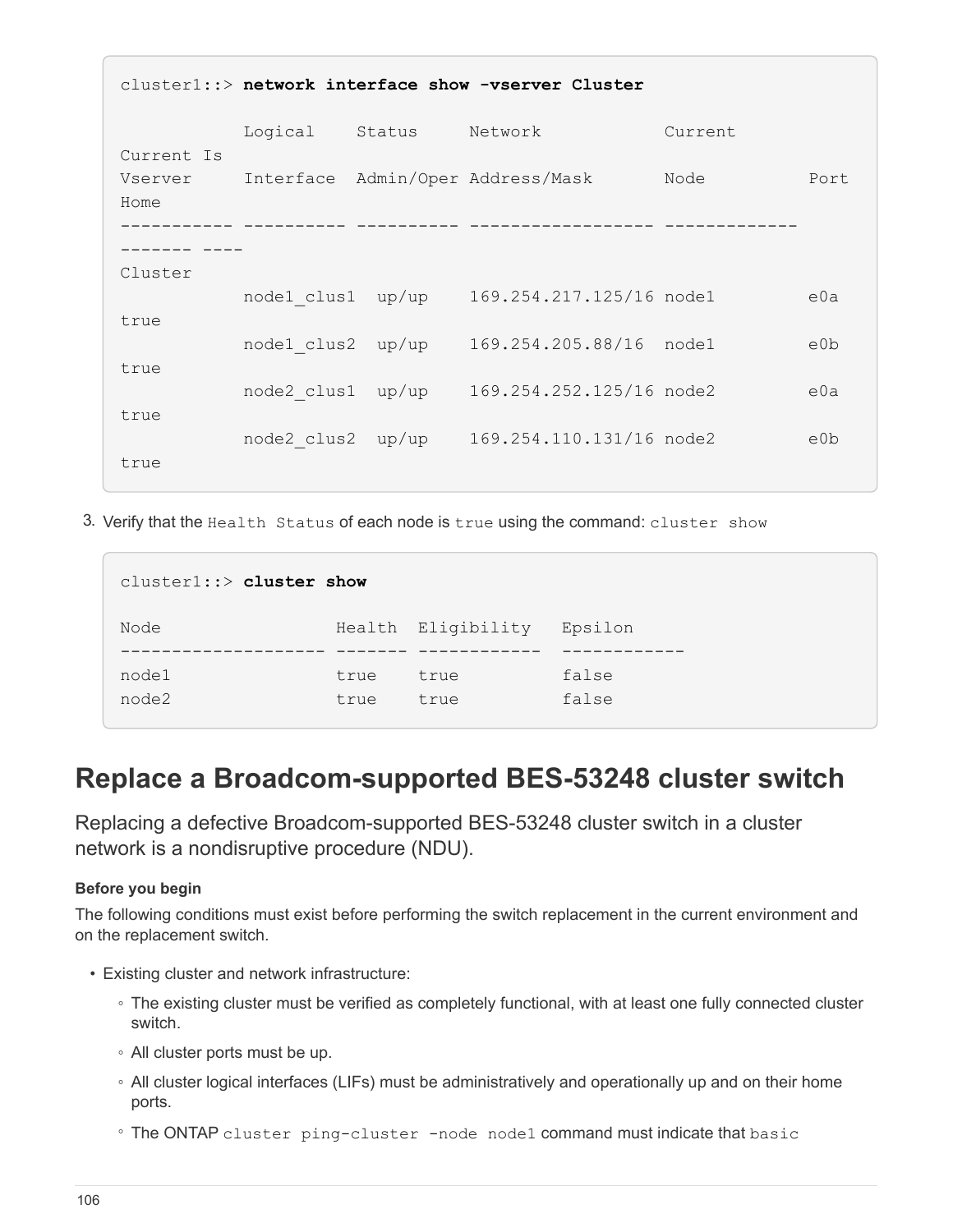connectivity and larger than PMTU communication are successful on all paths.

- BES-53248 replacement cluster switch:
	- Management network connectivity on the replacement switch must be functional.
	- Console access to the replacement switch must be in place.
	- The node connections are ports 0/1 through 0/16 with default licensing.
	- All Inter-Switch Link (ISL) ports must be disabled on ports 0/55 and 0/56.
	- The desired reference configuration file (RCF) and EFOS operating system switch image must be loaded onto the switch.
	- Initial customization of the switch must be complete, as detailed in [Configuring a new Broadcom](https://docs.netapp.com/us-en/ontap-systems-switches/switch-bes-53248/configure-new-switch.html)[supported BES-53248 switch.](https://docs.netapp.com/us-en/ontap-systems-switches/switch-bes-53248/configure-new-switch.html)

Any previous site customizations, such as STP, SNMP, and SSH, should be copied to the new switch.

#### **About this task**

The examples in this procedure use the following switch and node nomenclature:

- The names of the existing BES-53248 switches are cs1 and cs2.
- The name of the new BES-53248 switch is newcs2.
- The node names are node1 and node2.
- The cluster ports on each node are named e0a and e0b.
- The cluster LIF names are node1 clus1 and node1 clus2 for node1, and node2 clus1 and node2\_clus2 for node2.
- The prompt for changes to all cluster nodes is cluster1::>



The following procedure is based on the following cluster network topology:

```
cluster1::> network port show -ipspace Cluster
Node: node1
Ignore
                                              Speed(Mbps) Health
Health
Port IPspace Broadcast Domain Link MTU Admin/Oper Status
Status
--------- ------------ ---------------- ---- ---- ----------- --------
------
e0a Cluster Cluster up 9000 auto/10000 healthy
false
e0b Cluster Cluster up 9000 auto/10000 healthy
false
```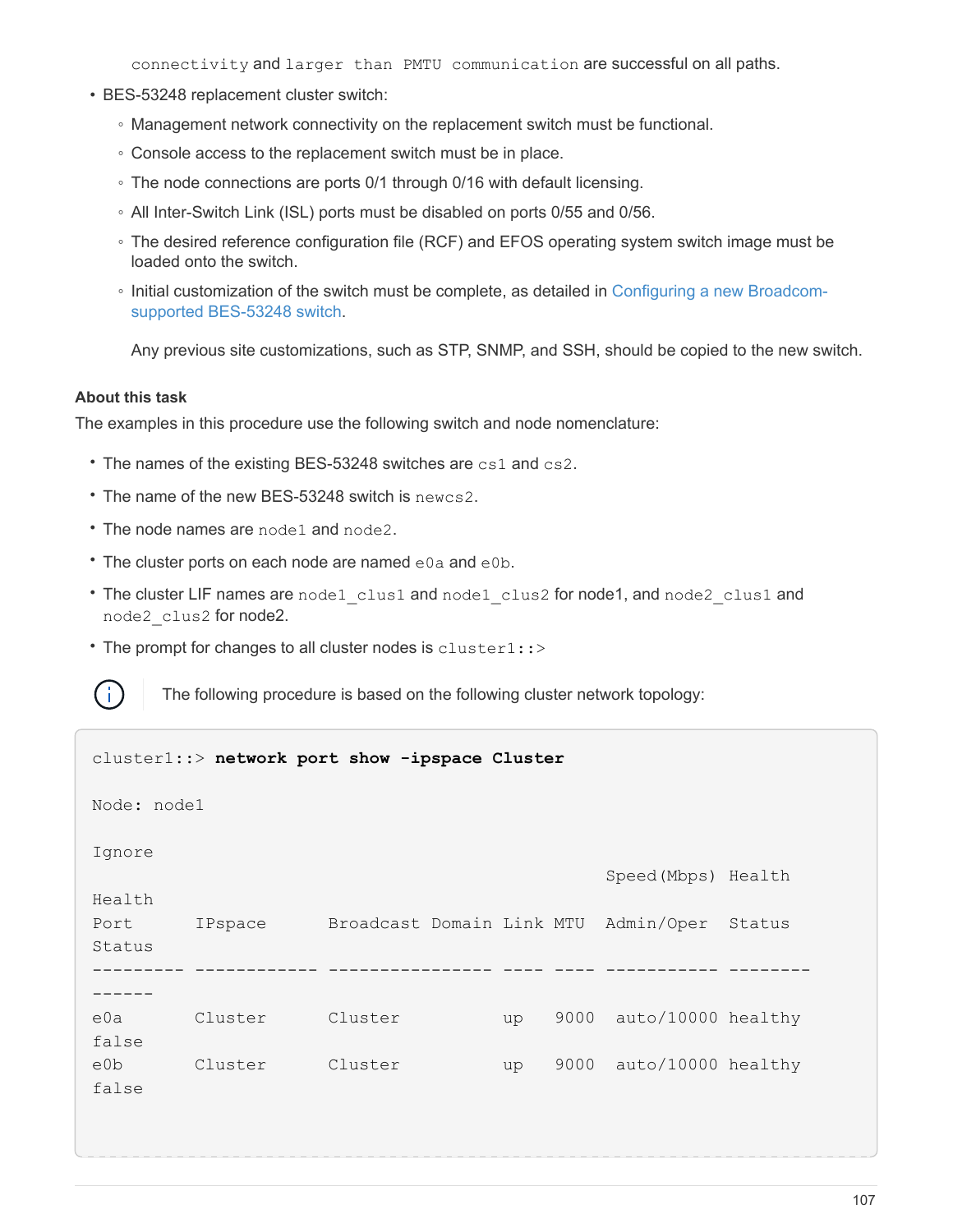| Node: node2 |                                                           |                                           |         |    |            |                                                     |                        |
|-------------|-----------------------------------------------------------|-------------------------------------------|---------|----|------------|-----------------------------------------------------|------------------------|
| Ignore      |                                                           |                                           |         |    |            | Speed (Mbps) Health                                 |                        |
| Health      |                                                           |                                           |         |    |            |                                                     |                        |
| Port        |                                                           |                                           |         |    |            | IPspace Broadcast Domain Link MTU Admin/Oper Status |                        |
| Status      |                                                           |                                           |         |    |            |                                                     |                        |
|             |                                                           |                                           |         |    |            |                                                     |                        |
| e0a Cluster |                                                           | Cluster                                   |         | up |            | 9000 auto/10000 healthy                             |                        |
| false       |                                                           |                                           |         |    |            |                                                     |                        |
| e0b         | Cluster Cluster                                           |                                           |         | up |            | 9000 auto/10000 healthy                             |                        |
| false       |                                                           |                                           |         |    |            |                                                     |                        |
|             |                                                           |                                           |         |    |            |                                                     |                        |
|             | cluster1::> network interface show -vserver Cluster       |                                           |         |    |            |                                                     |                        |
|             | Logical                                                   | Status                                    | Network |    |            | Current                                             | Current                |
| Is          |                                                           |                                           |         |    |            |                                                     |                        |
|             | Vserver Interface Admin/Oper Address/Mask Mode            |                                           |         |    |            |                                                     | Port                   |
| Home        |                                                           |                                           |         |    |            |                                                     |                        |
|             |                                                           |                                           |         |    |            |                                                     |                        |
|             |                                                           |                                           |         |    |            |                                                     |                        |
| Cluster     |                                                           | node1 clus1 up/up                         |         |    |            | 169.254.209.69/16 node1                             | e0a                    |
| true        |                                                           |                                           |         |    |            |                                                     |                        |
|             |                                                           | node1 clus2 up/up                         |         |    |            | 169.254.49.125/16 node1                             | e0b                    |
| true        |                                                           |                                           |         |    |            |                                                     |                        |
|             |                                                           | node2 clus1 up/up                         |         |    |            | 169.254.47.194/16 node2                             | e0a                    |
| true        |                                                           |                                           |         |    |            |                                                     |                        |
|             |                                                           | node2_clus2 up/up 169.254.19.183/16 node2 |         |    |            |                                                     | e0b                    |
| true        |                                                           |                                           |         |    |            |                                                     |                        |
|             |                                                           |                                           |         |    |            |                                                     |                        |
|             | cluster1::> network device-discovery show -protocol cdp   |                                           |         |    |            |                                                     |                        |
|             | Node/ Local Discovered                                    |                                           |         |    |            |                                                     |                        |
|             | Protocol Port Device (LLDP: ChassisID) Interface Platform |                                           |         |    |            |                                                     |                        |
|             | ------- ------ ---                                        |                                           |         |    |            |                                                     |                        |
|             |                                                           |                                           |         |    |            |                                                     |                        |
| node2 / cdp |                                                           |                                           |         |    |            |                                                     |                        |
|             | eOa<br>cs1                                                |                                           |         |    | 0/2        |                                                     | BES-53248              |
|             | e0b<br>cs2                                                |                                           |         |    | 0/2        |                                                     | BES-53248              |
| node1       | /cdp                                                      |                                           |         |    |            |                                                     |                        |
|             | e0a<br>cs1<br>e0b<br>cs2                                  |                                           |         |    | 0/1<br>0/1 |                                                     | BES-53248<br>BES-53248 |
|             |                                                           |                                           |         |    |            |                                                     |                        |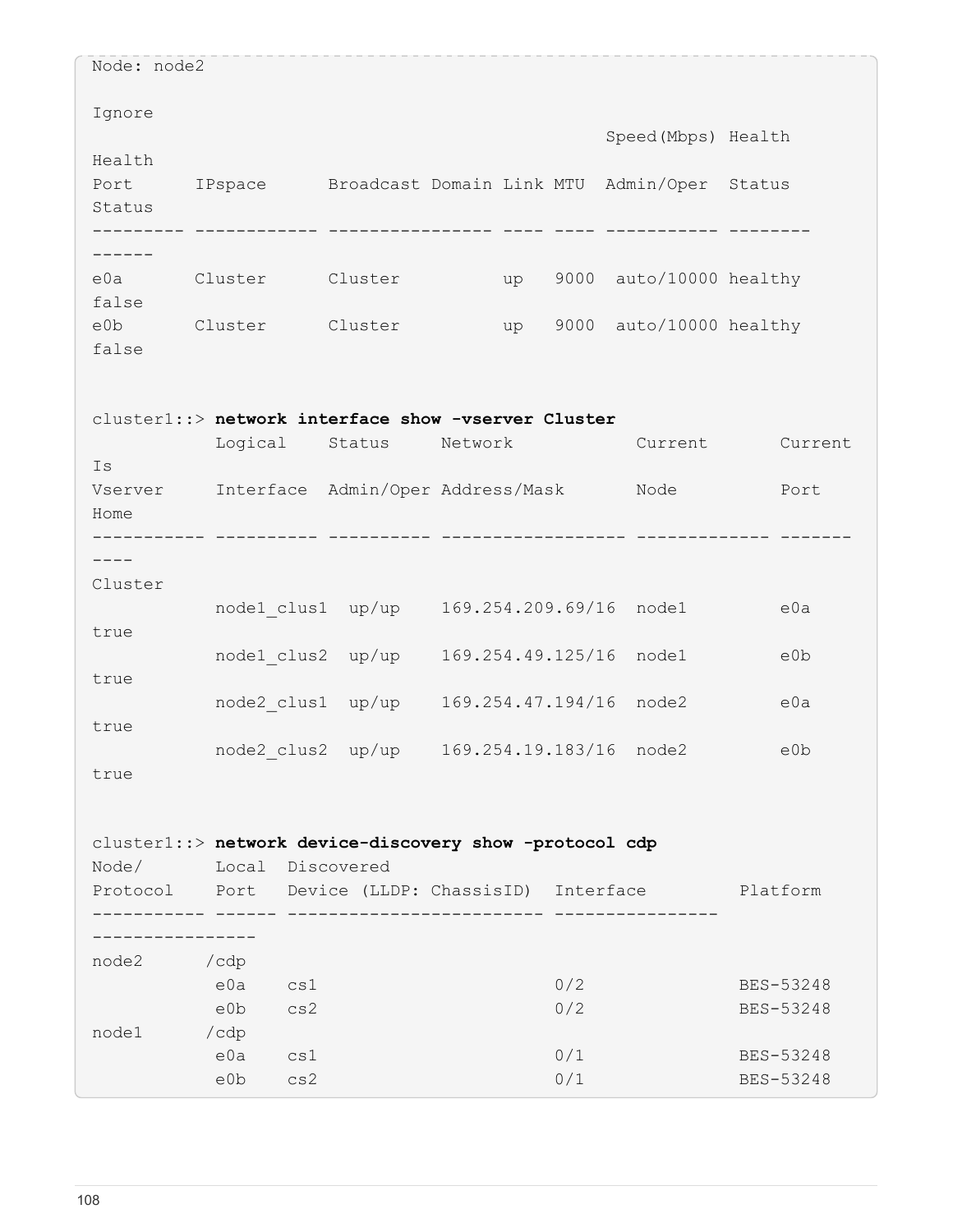| $(cs1)$ # show isdp neighbors                                                                                                                          |                                              |     |                  |                                                                          |  |  |  |  |
|--------------------------------------------------------------------------------------------------------------------------------------------------------|----------------------------------------------|-----|------------------|--------------------------------------------------------------------------|--|--|--|--|
|                                                                                                                                                        | S - Switch, H - Host, I - IGMP, r - Repeater |     |                  | Capability Codes: R - Router, T - Trans Bridge, B - Source Route Bridge, |  |  |  |  |
| Device ID                                                                                                                                              | Intf                                         |     |                  | Holdtime Capability Platform                                             |  |  |  |  |
| Port ID                                                                                                                                                |                                              |     |                  |                                                                          |  |  |  |  |
| . _ _ _ _ _ _ _ _                                                                                                                                      |                                              |     |                  |                                                                          |  |  |  |  |
| node1<br>e0a                                                                                                                                           | 0/1                                          | 175 | H                | <b>FAS2750</b>                                                           |  |  |  |  |
| node2<br>e0a                                                                                                                                           | 0/2                                          | 152 | H                | FAS2750                                                                  |  |  |  |  |
| cs2<br>0/55                                                                                                                                            | 0/55                                         | 179 | R                | BES-53248                                                                |  |  |  |  |
| cs2<br>0/56                                                                                                                                            | 0/56                                         | 179 | $R_{\rm}$        | BES-53248                                                                |  |  |  |  |
| (cs2)# show isdp neighbors<br>Capability Codes: R - Router, T - Trans Bridge, B - Source Route Bridge,<br>S - Switch, H - Host, I - IGMP, r - Repeater |                                              |     |                  |                                                                          |  |  |  |  |
| Device ID<br>Port ID                                                                                                                                   | Intf                                         |     |                  | Holdtime Capability Platform                                             |  |  |  |  |
| . - - - - - - - -                                                                                                                                      |                                              |     |                  |                                                                          |  |  |  |  |
| node1<br>e0b                                                                                                                                           | 0/1                                          | 129 | H                | <b>FAS2750</b>                                                           |  |  |  |  |
| node2<br>e0b                                                                                                                                           | 0/2                                          | 165 | $\rm H$          | <b>FAS2750</b>                                                           |  |  |  |  |
| cs1<br>0/55                                                                                                                                            | 0/55                                         | 179 | $\, {\mathbb R}$ | BES-53248                                                                |  |  |  |  |
| cs1<br>0/56                                                                                                                                            | 0/56                                         | 179 | $\, {\mathbb R}$ | BES-53248                                                                |  |  |  |  |

#### **Steps**

1. Install the appropriate RCF and image on the switch, newcs2, and make any necessary site preparations.

If necessary, verify, download, and install the appropriate versions of the RCF and EFOS software for the new switch. If you have verified that the new switch is correctly set up and does not need updates to the RCF and EFOS software, continue to step 2.

a. You can download the applicable Broadcom EFOS software for your cluster switches from the [Broadcom Ethernet Switch Support](https://www.broadcom.com/support/bes-switch) site. Follow the steps on the Download page to download the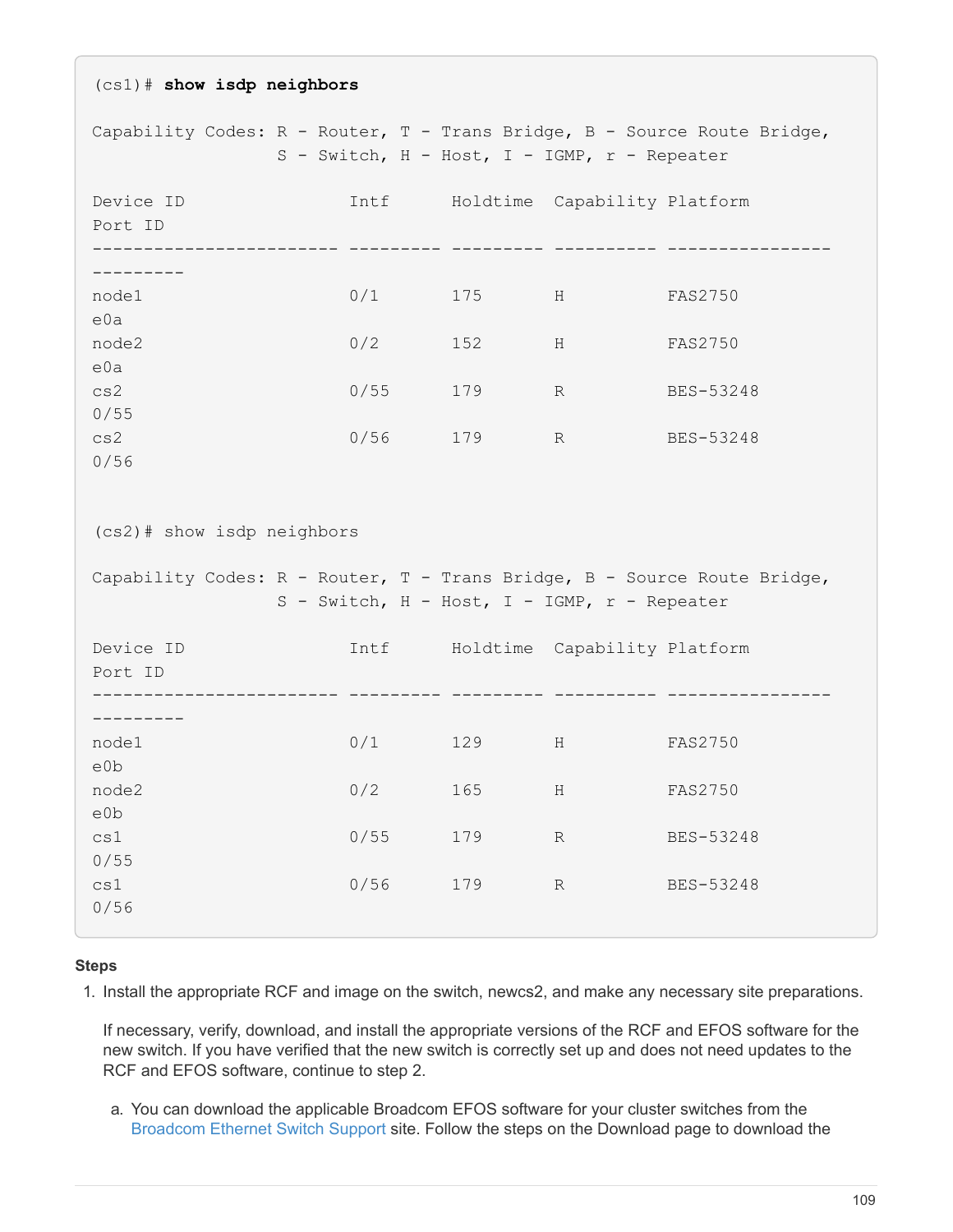EFOS file for the version of ONTAP software you are installing.

- b. The appropriate RCF is available from the [Broadcom Cluster Switches](https://mysupport.netapp.com/site/products/all/details/broadcom-cluster-switches/downloads-tab) page. Follow the steps on the Download page to download the correct RCF for the version of ONTAP software you are installing.
- 2. On the new switch, log in as admin and shut down all of the ports that will be connected to the node cluster interfaces (ports 1 to 16).



If you purchased additional licenses for additional ports, shut down these ports too.

If the switch that you are replacing is not functional and is powered down, the LIFs on the cluster nodes should have already failed over to the other cluster port for each node.



No password is required to enter enable mode.

```
User: admin
Password:
(newcs2)> enable
(newcs2)# config
(newcs2)(config)# interface 0/1-0/16
(newcs2)(interface 0/1-0/16)# shutdown
(newcs2)(interface 0/1-0/16)# exit
(newcs2)(config)# exit
(newcs2)#
```
3. Verify that all cluster LIFs have auto-revert enabled:

network interface show -vserver Cluster -fields auto-revert

```
cluster1::> network interface show -vserver Cluster -fields auto-revert
Logical
Vserver Interface Auto-revert
--------- ------------ ------------
Cluster node1 clus1 true
Cluster node1 clus2 true
Cluster node2_clus1 true
Cluster node2_clus2 true
```
4. Shut down the ISL ports 0/55 and 0/56 on the BES-53248 switch cs1:

```
(cs1)# config
(cs1)(config)# interface 0/55-0/56
(cs1)(interface 0/55-0/56)# shutdown
```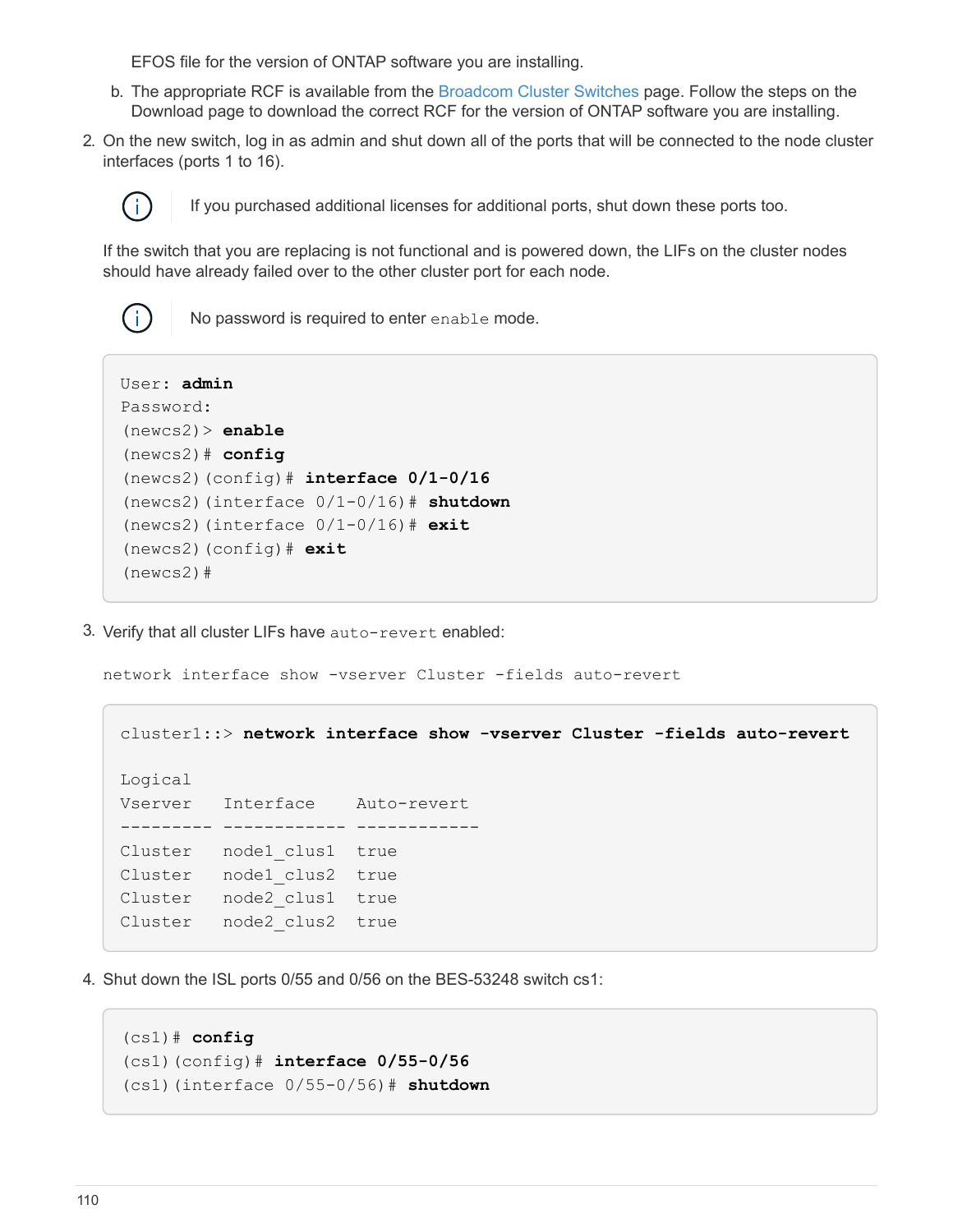- 5. Remove all cables from the BES-53248 cs2 switch, and then connect them to the same ports on the BES-53248 newcs2 switch.
- 6. Bring up the ISLs ports 0/55 and 0/56 between the cs1 and newcs2 switches, and then verify the port channel operation status.

The Link State for port-channel 1/1 should be up and all member ports should be True under the Port Active heading.

This example enables ISL ports 0/55 and 0/56 and displays the Link State for port-channel 1/1 on switch cs1:

```
(cs1)# config
(cs1)(config)# interface 0/55-0/56
(cs1)(interface 0/55-0/56)# no shutdown
(cs1)(interface 0/55-0/56)# exit
(cs1)# show port-channel 1/1
Local Interface.................................. 1/1
Channel Name................................... Cluster-ISL
Link State..................................... Up
Admin Mode..................................... Enabled
Type........................................... Dynamic
Port-channel Min-links.............................. 1
Load Balance Option............................ 7
(Enhanced hashing mode)
Mbr Device/ Port Port
Ports Timeout Speed Active
------ ------------- ---------- -------
0/55 actor/long 100G Full True
         partner/long
0/56 actor/long 100G Full True
         partner/long
```
7. On the new switch newcs2, re-enable all of the ports that are connected to the node cluster interfaces (ports 1 to 16).



If you purchased additional licenses for additional ports, shut down these ports too.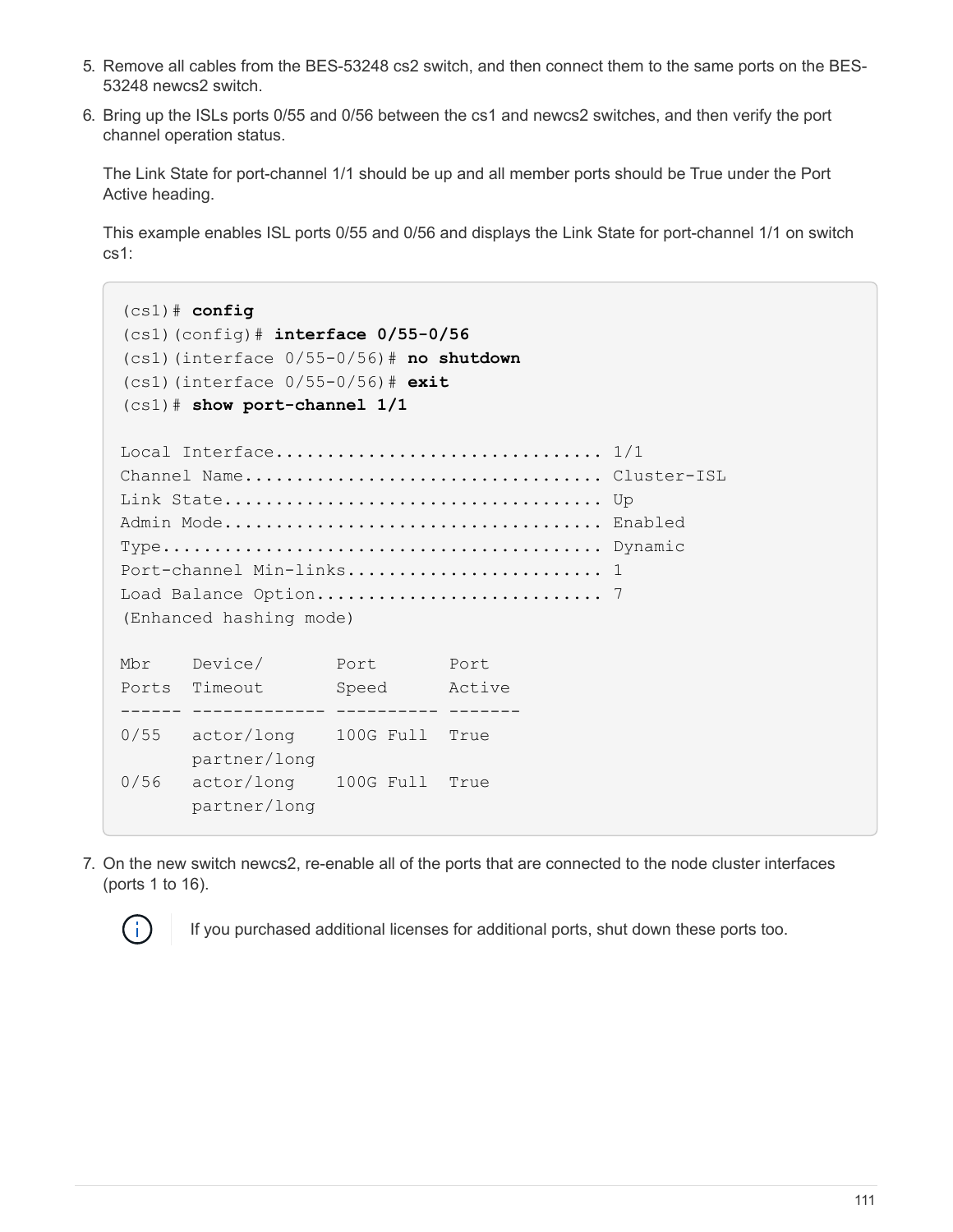```
User:admin
Password:
(newcs2)> enable
(newcs2)# config
(newcs2)(config)# interface 0/1-0/16
(newcs2)(interface 0/1-0/16)# no shutdown
(newcs2)(interface 0/1-0/16)# exit
(newcs2)(config)# exit
```
8. Verify that port e0b is up:

network port show -ipspace Cluster

The output should be similar to the following:

```
cluster1::> network port show -ipspace Cluster
Node: node1
Ignore
                                             Speed(Mbps) Health
Health
Port IPspace Broadcast Domain Link MTU Admin/Oper Status
Status
--------- ------------ ---------------- ---- ----- ----------- --------
-------
e0a Cluster Cluster up 9000 auto/10000 healthy
false
e0b Cluster Cluster up 9000 auto/10000 healthy
false
Node: node2
Ignore
                                             Speed(Mbps) Health
Health
Port IPspace Broadcast Domain Link MTU Admin/Oper Status
Status
--------- ------------ ---------------- ---- ----- ----------- --------
-------
e0a Cluster Cluster up 9000 auto/10000 healthy
false
e0b Cluster Cluster up 9000 auto/auto -
false
```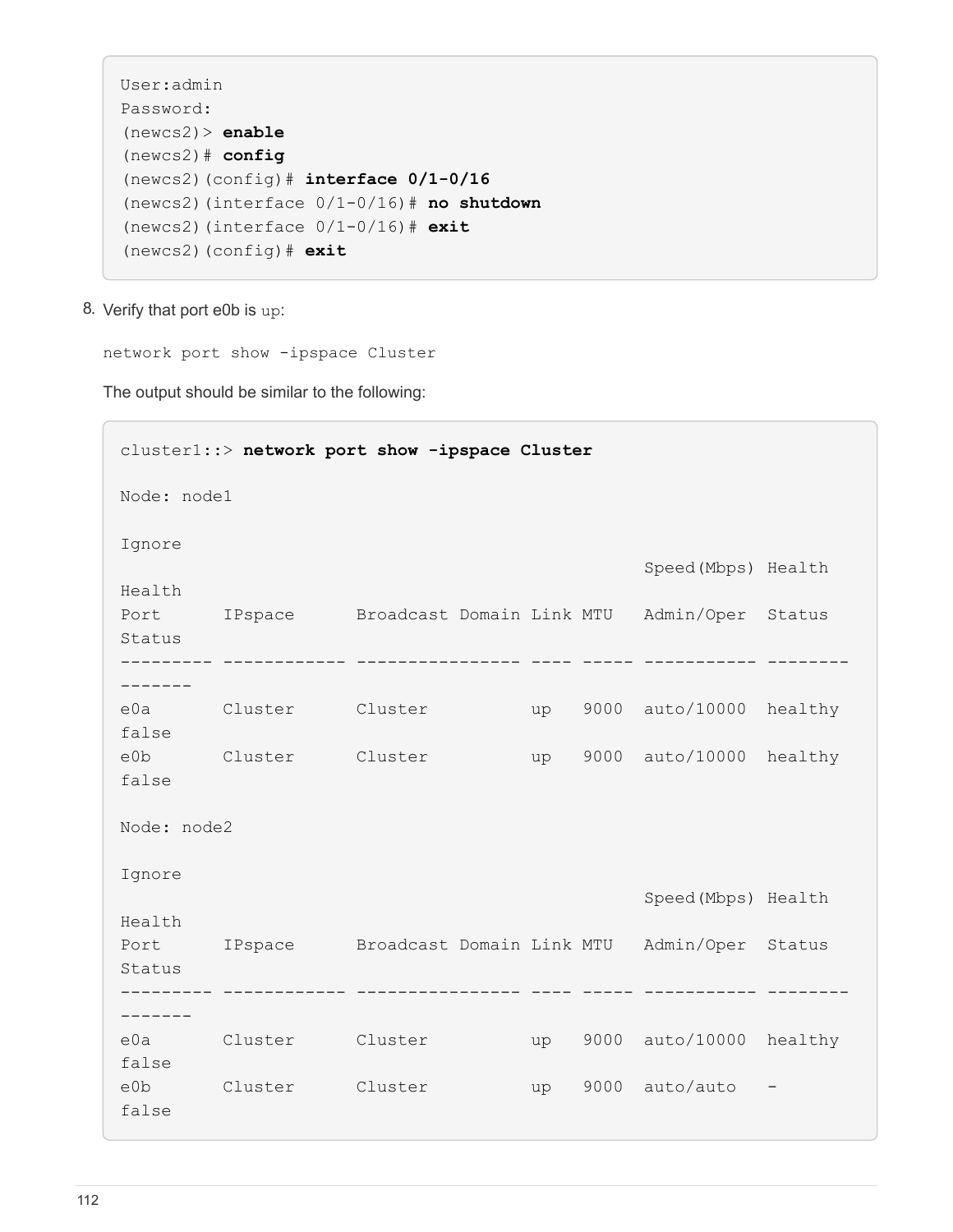9. On the same node as you used in the previous step, wait for the cluster LIF node1 clus2 on node1 to autorevert.

In this example, LIF node1 clus2 on node1 is successfully reverted if Is Home is true and the port is e0b.

The following command displays information about the LIFs on both nodes. Bringing up the first node is successful if Is Home is true for both cluster interfaces and they show the correct port assignments, in this example e0a and e0b on node1.

| cluster::> network interface show -vserver Cluster |                   |        |                         |         |      |  |  |  |
|----------------------------------------------------|-------------------|--------|-------------------------|---------|------|--|--|--|
|                                                    | Logical           | Status | Network                 | Current |      |  |  |  |
| Current Is<br>Vserver<br>Home                      | Interface         |        | Admin/Oper Address/Mask | Node    | Port |  |  |  |
|                                                    |                   |        |                         |         |      |  |  |  |
| Cluster                                            |                   |        |                         |         |      |  |  |  |
| true                                               | nodel clus1 up/up |        | 169.254.209.69/16 node1 |         | e0a  |  |  |  |
|                                                    | node1 clus2       | up/up  | 169.254.49.125/16       | node1   | e0b  |  |  |  |
| true<br>true                                       | node2 clus1       | up/up  | 169.254.47.194/16       | node2   | e0a  |  |  |  |
| false                                              | node2 clus2       | up/up  | 169.254.19.183/16       | node2   | e0a  |  |  |  |
|                                                    |                   |        |                         |         |      |  |  |  |

10. Display information about the nodes in a cluster: cluster show

This example shows that the node health for node1 and node2 in this cluster is true:

```
cluster1::> cluster show
Node Health Eligibility Epsilon
------ -------- ------------ --------
node1 true true true
node2 true true true
```
11. Confirm the following cluster network configuration:

network port show

```
cluster1::> network port show -ipspace Cluster
Node: node1
```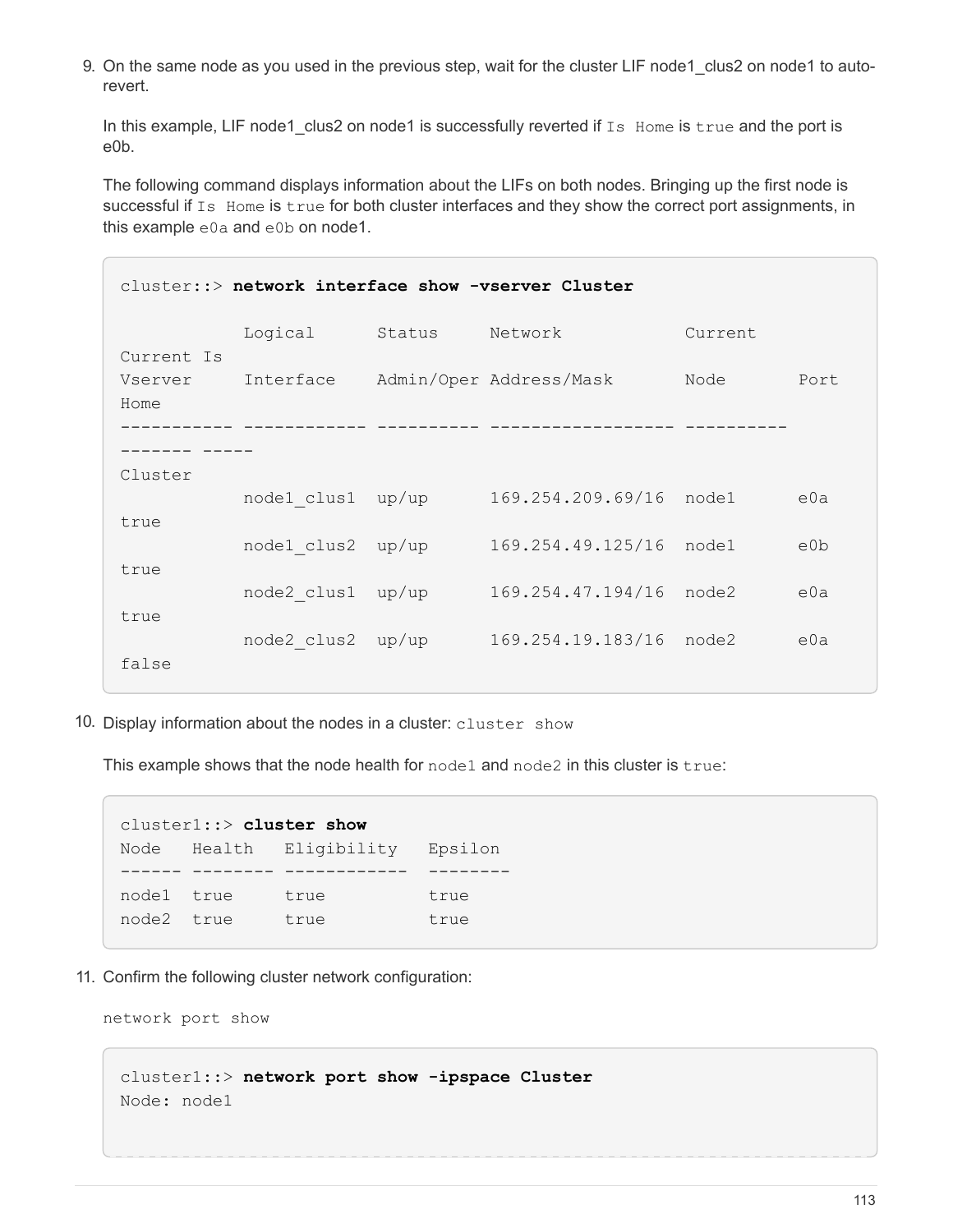| Ignore                                              |                                                          |                                           |         | Speed (Mbps) |              |                         | Health  |  |
|-----------------------------------------------------|----------------------------------------------------------|-------------------------------------------|---------|--------------|--------------|-------------------------|---------|--|
| Health<br>Port<br>Status                            | IPspace Broadcast Domain Link MTU Admin/Oper Status      |                                           |         |              |              |                         |         |  |
|                                                     |                                                          |                                           |         |              |              |                         |         |  |
|                                                     |                                                          |                                           |         |              |              |                         |         |  |
| false                                               | e0a Cluster                                              | Cluster                                   |         | up           |              | 9000 auto/10000 healthy |         |  |
| eOb                                                 | Cluster Cluster                                          |                                           |         | up           | 9000         | auto/10000              | healthy |  |
| false                                               |                                                          |                                           |         |              |              |                         |         |  |
| Node: node2                                         |                                                          |                                           |         |              |              |                         |         |  |
| Ignore                                              |                                                          |                                           |         |              |              |                         |         |  |
|                                                     |                                                          |                                           |         |              | Speed (Mbps) |                         | Health  |  |
| Health                                              | Port IPspace Broadcast Domain Link MTU Admin/Oper Status |                                           |         |              |              |                         |         |  |
| Status                                              |                                                          |                                           |         |              |              |                         |         |  |
|                                                     |                                                          |                                           |         |              |              |                         |         |  |
| e0a l                                               | Cluster                                                  | Cluster                                   |         | up           |              | 9000 auto/10000         | healthy |  |
| false                                               | e0b Cluster Cluster                                      |                                           |         |              |              | up 9000 auto/10000      | healthy |  |
| false                                               |                                                          |                                           |         |              |              |                         |         |  |
|                                                     |                                                          |                                           |         |              |              |                         |         |  |
| cluster1::> network interface show -vserver Cluster |                                                          |                                           |         |              |              |                         |         |  |
|                                                     | Logical                                                  | Status                                    | Network |              |              | Current                 |         |  |
| Current Is<br>Vserver                               |                                                          | Interface Admin/Oper Address/Mask Node    |         |              |              |                         | Port    |  |
| Home                                                |                                                          |                                           |         |              |              |                         |         |  |
|                                                     |                                                          |                                           |         |              |              |                         |         |  |
| Cluster                                             |                                                          |                                           |         |              |              |                         |         |  |
|                                                     |                                                          | node1 clus1 up/up 169.254.209.69/16 node1 |         |              |              |                         | e0a     |  |
| true                                                |                                                          | node1 clus2 up/up                         |         |              |              | 169.254.49.125/16 node1 | e0b     |  |
| true                                                |                                                          |                                           |         |              |              |                         |         |  |
|                                                     |                                                          | node2 clus1 up/up 169.254.47.194/16 node2 |         |              |              |                         | e0a     |  |
| true                                                |                                                          | node2 clus2 up/up 169.254.19.183/16 node2 |         |              |              |                         | e0b     |  |
| true                                                |                                                          |                                           |         |              |              |                         |         |  |
| 4 entries were displayed.                           |                                                          |                                           |         |              |              |                         |         |  |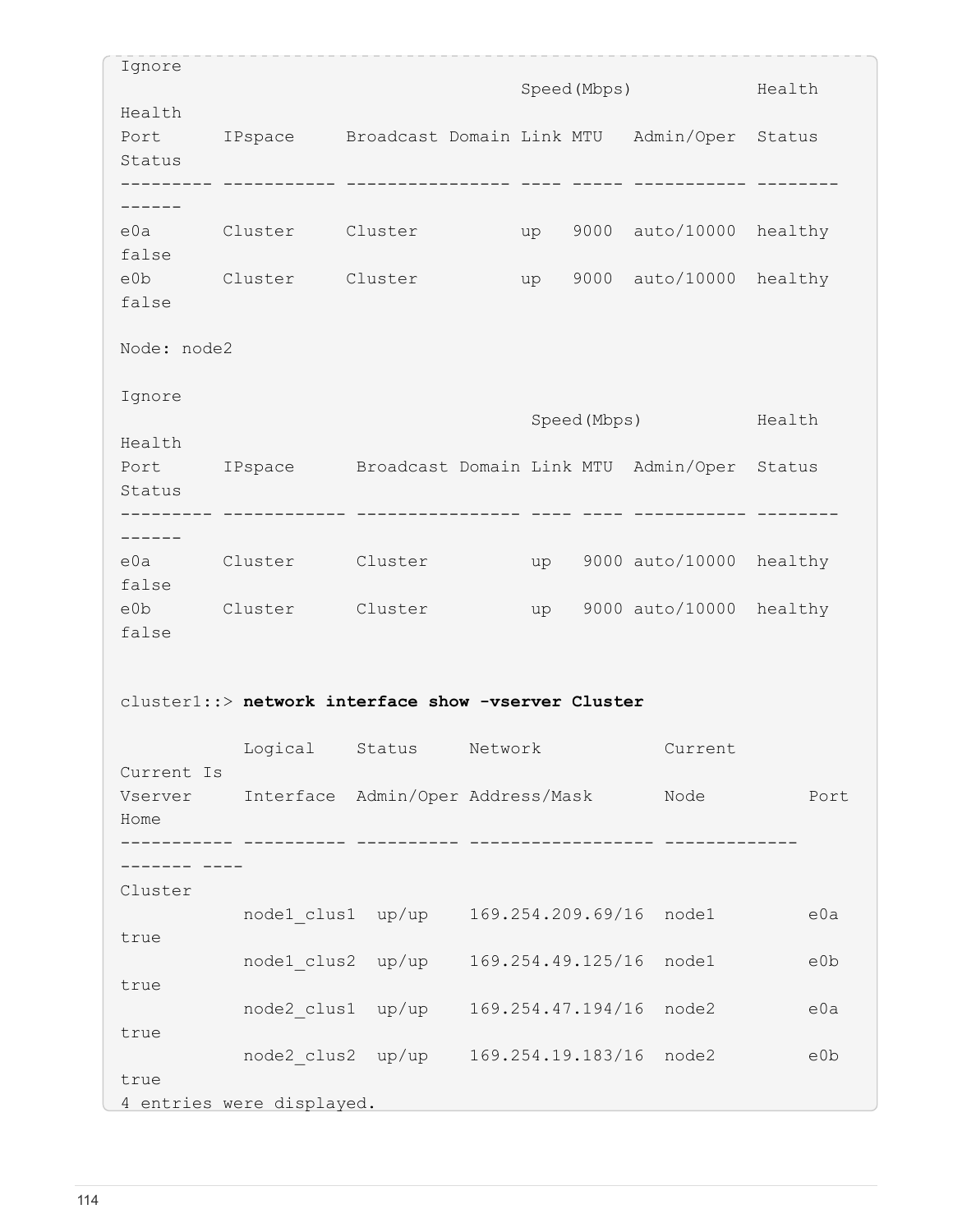```
cs1# show cdp neighbors
Capability Codes: R - Router, T - Trans-Bridge, B - Source-Route-Bridge
                S - Switch, H - Host, I - IGMP, r - Repeater,
                V - VoIP-Phone, D - Remotely-Managed-Device,
                s - Supports-STP-Dispute
Device-ID Local Intrfce Hldtme Capability Platform
Port ID
node1 Eth1/1 144 H FAS2980 e0a
node2 Eth1/2 145 H FAS2980 e0a
newcs2(FDO296348FU) Eth1/65 176 R S I s N9K-C92300YC
Eth1/65
newcs2(FDO296348FU) Eth1/66 176 R S I s N9K-C92300YC
Eth1/66
cs2# show cdp neighbors
Capability Codes: R - Router, T - Trans-Bridge, B - Source-Route-Bridge
              S - Switch, H - Host, I - IGMP, r - Repeater,
                V - VoIP-Phone, D - Remotely-Managed-Device,
                s - Supports-STP-Dispute
Device-ID Local Intrfce Hldtme Capability Platform Port
ID
node1   Eth1/1   139   H FAS2980   e0b
node2 Eth1/2 124 H FAS2980 e0b
cs1(FDO220329KU) Eth1/65 178 R S I s N9K-C92300YC
Eth1/65
cs1(FDO220329KU) Eth1/66 178 R S I s N9K-C92300YC
Eth1/66
```
12. Verify that the cluster network is healthy:

show isdp neighbors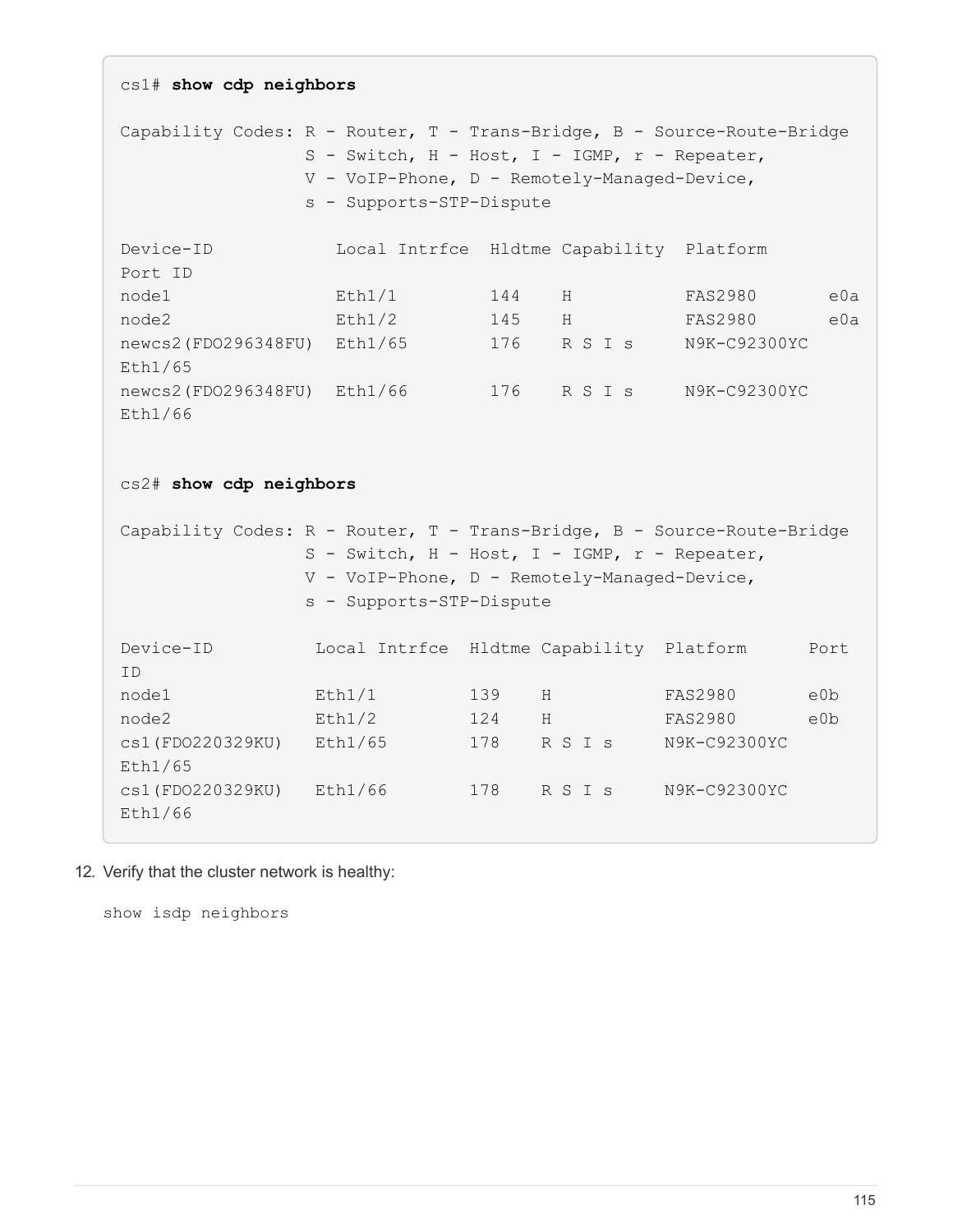```
(cs1)# show isdp neighbors
Capability Codes: R - Router, T - Trans Bridge, B - Source Route Bridge,
S - Switch, H - Host, I - IGMP, r - Repeater
Device ID Intf Holdtime Capability Platform Port ID
--------- ---- -------- ---------- -------- --------
node1 0/1 175 H FAS2750 e0a
node2 0/2 152 H FAS2750 e0a
newcs2 0/55 179 R BES-53248 0/55
newcs2 0/56 179 R BES-53248 0/56
(newcs2)# show isdp neighbors
Capability Codes: R - Router, T - Trans Bridge, B - Source Route Bridge,
S - Switch, H - Host, I - IGMP, r - Repeater
Device ID Intf Holdtime Capability Platform Port ID
--------- ---- -------- ---------- -------- --------
node1 0/1 129 H FAS2750 e0b
node2 0/2 165 H FAS2750 e0b
cs1 0/55 179 R BES-53248 0/55
cs1 0/56 179 R BES-53248 0/56
```
See [Configuring the cluster switch log collection feature](https://docs.netapp.com/us-en/ontap-systems-switches/switch-bes-53248/configure-log-collection.html) for the steps required to enable cluster health switch log collection used for collecting switch-related log files.

## **Related information**

[NetApp Support Site](https://mysupport.netapp.com/)

[NetApp Hardware Universe](https://hwu.netapp.com/)

[Broadcom-supported BES-53248 switches setup and configuration](https://docs.netapp.com/us-en/ontap-systems-switches/switch-bes-53248/replace-requirements.html)